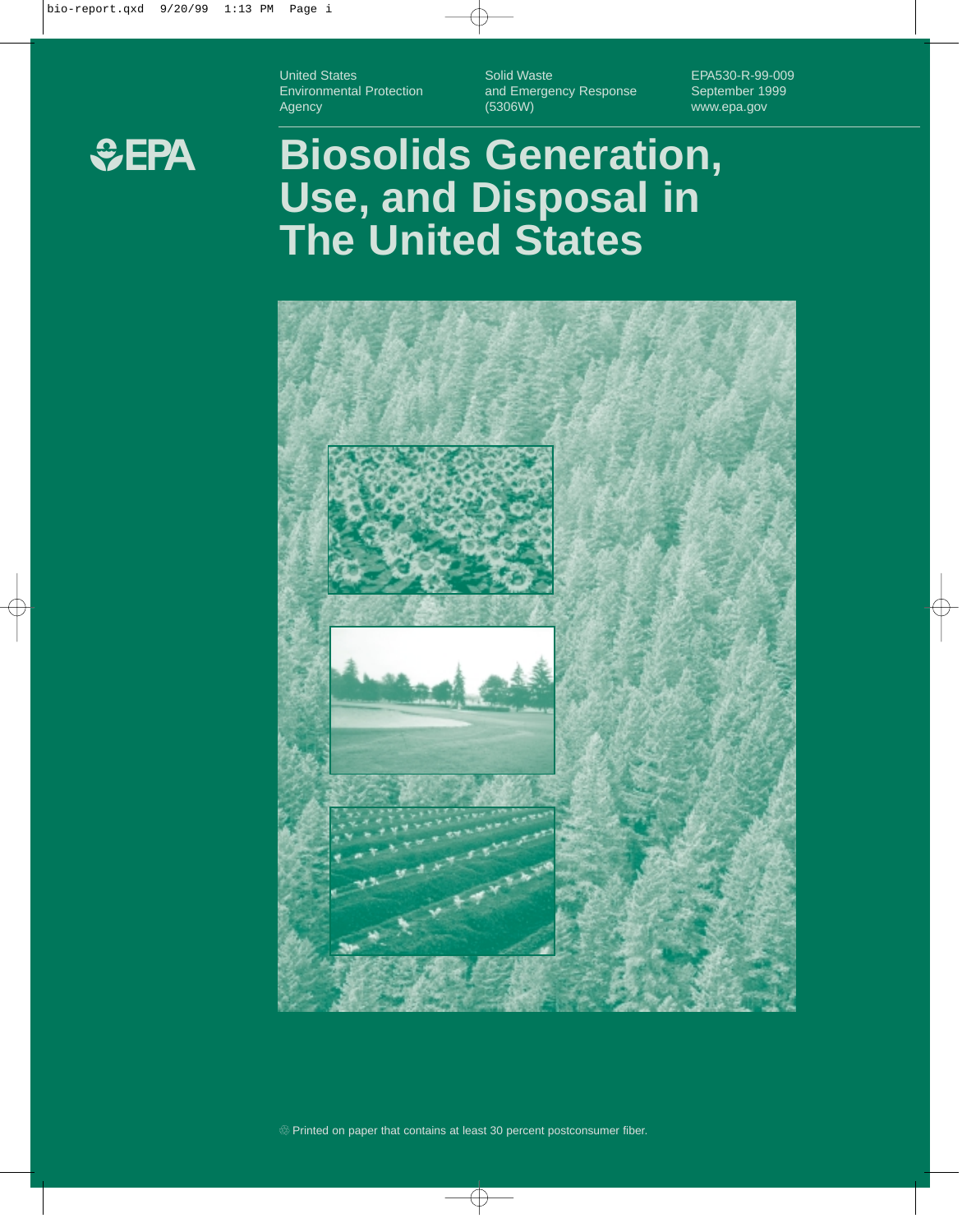### **Biosolids Generation, Use, and Disposal in the United States**

U.S. Environmental Protection Agency Municipal and Industrial Solid Waste Division Office of Solid Waste EPA530-R-99-009

September 1999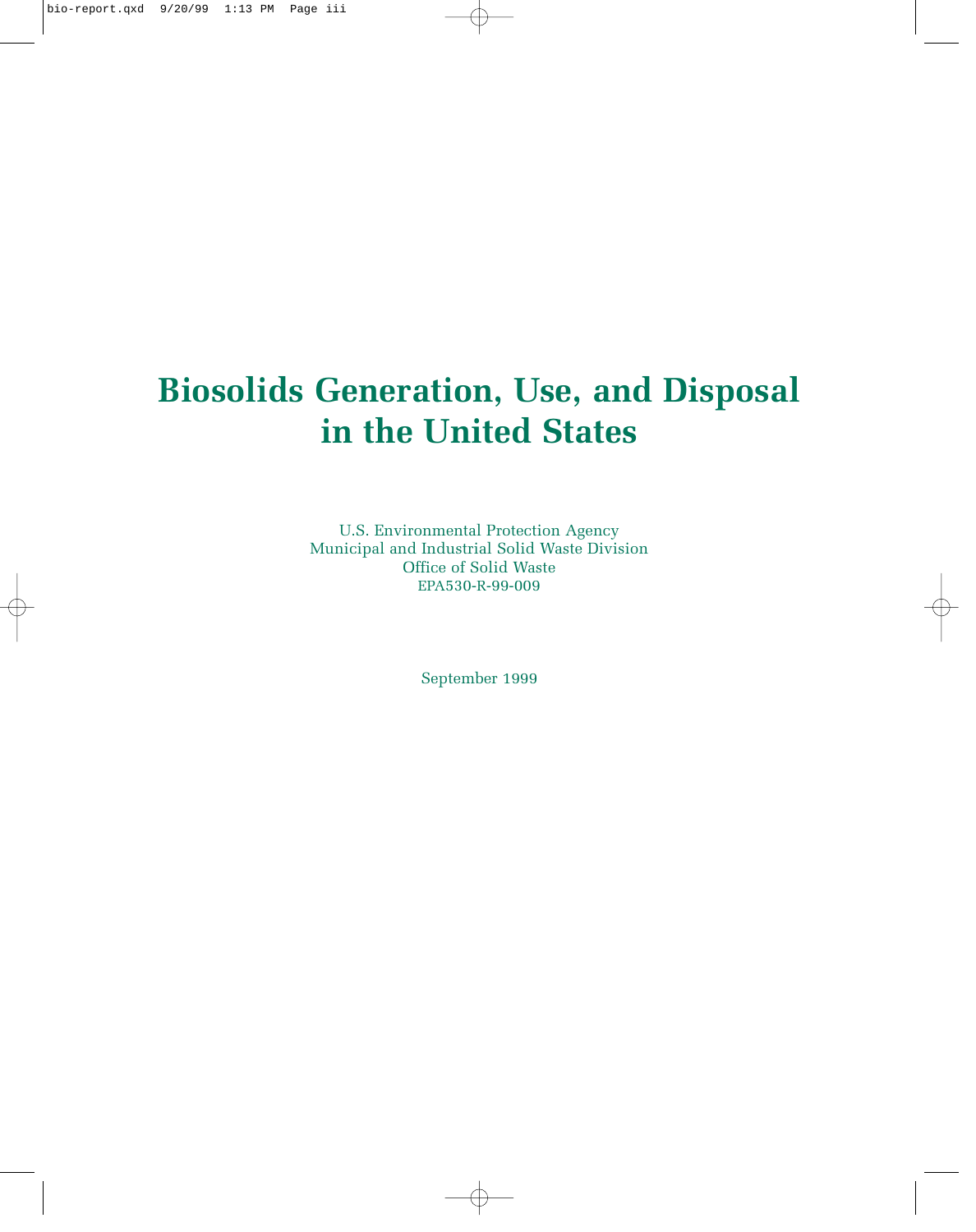# **Contents**

| <b>Executive Summary</b> |                                                                          | 1              |
|--------------------------|--------------------------------------------------------------------------|----------------|
| <b>Section One</b>       | <b>Introduction</b>                                                      | 4              |
| 1.1                      | How This Report Can Be Used                                              | 5              |
| 1.2                      | <b>Sources of Information</b>                                            | 5              |
| <b>Section Two</b>       | <b>Background</b>                                                        | $\overline{7}$ |
| 2.1                      | <b>Wastewater Treatment</b>                                              | 8              |
| 2.2                      | <b>Biosolids Treatment</b>                                               | 10             |
|                          | <b>Stabilization Processes</b><br>2.2.1                                  | 10             |
|                          | 2.2.2<br><b>Dewatering</b>                                               | 15             |
| 2.3                      | <b>Biosolids Use and Disposal Practices</b>                              | 17             |
|                          | 2.3.1<br>Land Application and Other Beneficial Use Options for Biosolids | 17             |
|                          | <b>Incineration of Biosolids</b><br>2.3.2                                | 20             |
|                          | 2.3.3<br><b>Surface Disposal and Landfilling</b>                         | 22             |
|                          | Section Three Generation, Use, and Disposal of Biosolids in 1998         | 25             |
| 3.1                      | <b>Generation of Biosolids in 1998</b>                                   | 25             |
| 3.2                      | <b>Biosolids Management Practices in 1998</b>                            | 26             |
|                          | <b>Beneficial Use of Biosolids in 1998</b><br>3.2.1                      | 26             |
|                          | 3.2.2<br>Disposal of Biosolids in 1998                                   | 28             |
|                          | 3.2.3<br>Amount of Biosolids Managed by MSW Facilities in 1998           | 28             |
| <b>Section Four</b>      | <b>Trends and Projections for Biosolids Generation,</b>                  | 29             |
|                          | <b>Use, and Disposal</b>                                                 |                |
| 4.1                      | Generation                                                               | 29             |
| 4.2                      | <b>Use and Disposal</b>                                                  | 31             |
|                          | <b>Use Trends</b><br>4.2.1                                               | 31             |
|                          | 4.2.2<br><b>Disposal Trends</b>                                          | 34             |
|                          | 4.2.3<br><b>Use and Disposal Projections</b>                             | 35             |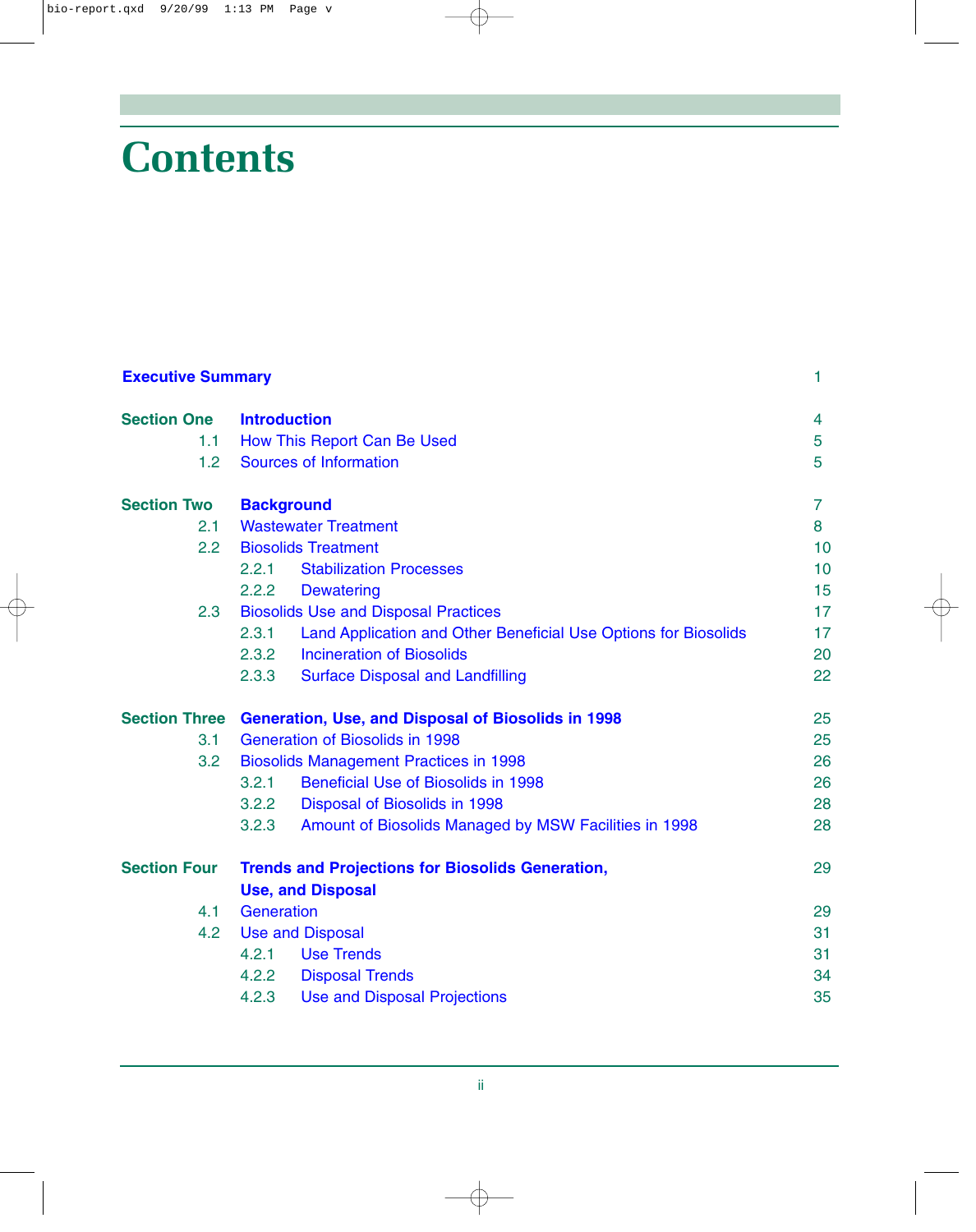| <b>Section Five</b> | <b>Beneficial Use of Biosolids</b>                                        |                                                      | 38 |
|---------------------|---------------------------------------------------------------------------|------------------------------------------------------|----|
| 5.1                 | <b>Overview of Beneficial Use</b>                                         |                                                      | 38 |
| 5.2                 | <b>Potential Barriers to Increased Beneficial Use</b>                     |                                                      | 39 |
|                     | 5.2.1<br><b>Public Acceptance</b>                                         |                                                      | 39 |
|                     | <b>Liability Concerns</b><br>5.2.2                                        |                                                      | 43 |
|                     | 5.2.3<br><b>Costs</b>                                                     |                                                      | 44 |
|                     | 5.2.4<br><b>Crop Considerations</b>                                       |                                                      | 47 |
| 5.3                 | <b>Examples of Beneficial Use</b>                                         |                                                      | 47 |
|                     | 5.3.1<br>King County, Washington                                          |                                                      | 47 |
|                     | 5.3.2                                                                     | Los Angeles County, California, Sanitation Districts | 49 |
|                     | 5.3.3<br><b>City of Austin, Texas</b>                                     |                                                      | 50 |
|                     | 5.3.4<br>Columbus, Ohio                                                   |                                                      | 51 |
|                     | 5.3.5<br>Charlottesville, Virginia                                        |                                                      | 52 |
| <b>References</b>   |                                                                           |                                                      | 54 |
| <b>Appendix</b>     | <b>Biosolids Generation, Use, and Disposal Methodology</b><br>and Results |                                                      | 57 |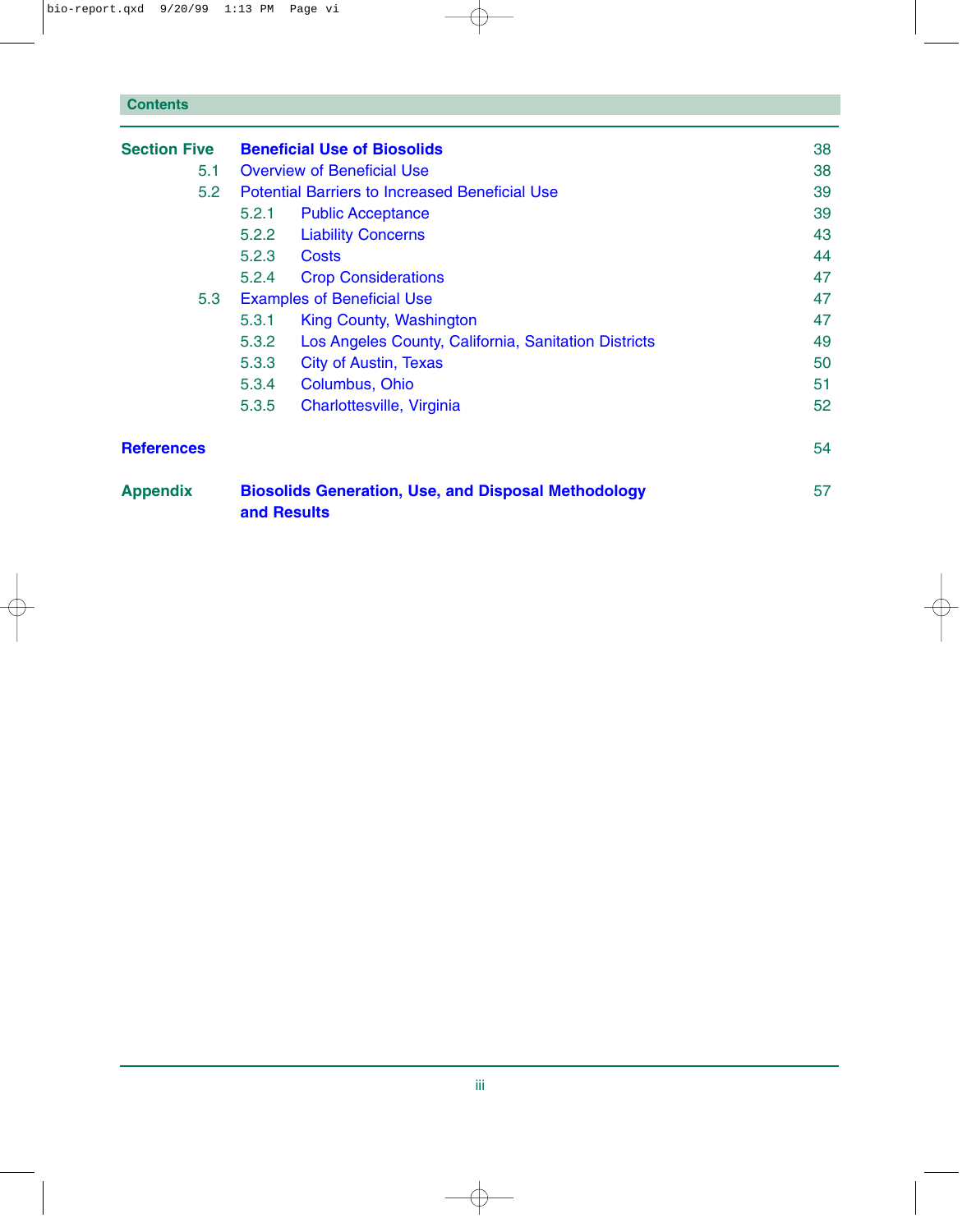# **List of Tables**

#### **Section Two**

| $2 - 1$                         | $2 - 2$<br>$2 - 3$ | Types of Wastewater Treatment and Resulting Types of Biosolids<br><b>Benefits of Using Compost</b><br>Stabilization Technologies and Associated Use or Disposal Methods | $\overline{9}$<br>14<br>16 |
|---------------------------------|--------------------|-------------------------------------------------------------------------------------------------------------------------------------------------------------------------|----------------------------|
| <b>Section Three</b><br>$3 - 1$ |                    | Estimates of Biosolids Generation for Use or Disposal (1998)                                                                                                            | 25                         |
|                                 | $3 - 2$            | <b>Estimates of Biosolids Use and Disposal</b>                                                                                                                          | 27                         |
| <b>Section Four</b>             |                    |                                                                                                                                                                         |                            |
| $4 - 1$                         | 2005, and 2010     | Projections of Biosolids Generation for Use or Disposal in 2000,                                                                                                        | 30                         |
|                                 | $4 - 2$            | Projections of Use and Disposal in 2000, 2005, and 2010                                                                                                                 | 35                         |
|                                 | $4 - 3$            | Projections of Biosolids Use and Disposal in 2000, 2005,<br>and 2010 (million U.S. dry tons)                                                                            | 37                         |
| <b>Section Five</b>             |                    |                                                                                                                                                                         |                            |
| $5 - 1$                         |                    | Biosolids Composting Costs (1997 data from 100 composting facilities)                                                                                                   | 45                         |
| <b>Appendix</b>                 |                    |                                                                                                                                                                         |                            |
|                                 | A-1                | <b>Estimate of Biosolids Generation Factor</b>                                                                                                                          | 63                         |
|                                 | $A-2$              | Estimate of Biosolids Generated by POTWs in 1996 and 1998                                                                                                               | 63                         |
|                                 | $A-3$              | Adjustment for Biosolids Generation From Privately and Federally<br><b>Owned Treatment Works</b>                                                                        | 64                         |
|                                 | $A - 4$            | Biosolids Use and Disposal Based on WEF Survey Data (million U.S. dry tons)                                                                                             | 66                         |
|                                 | $A-5$              | Comparison of WEF (1997) and BioCycle (1998) Data on Use<br>and Disposal Practices                                                                                      | 67                         |
|                                 | $A-6$              | Estimates of Biosolids Use and Disposal With Adjustments for<br>Biosolids Receiving Advanced Treatment (million U.S. dry tons)                                          | 69                         |
|                                 | $A-7$              | Trend Analysis of Flow (1984 to 1996)                                                                                                                                   | 71                         |
|                                 | $A - 8$            | Wastewater Flow Projections for POTWs and Privately and<br>Federally Owned Treatment Works in 2000, 2005, and 2010                                                      | 72                         |
|                                 | $A-9$              | Projected Percentages of Biosolids Use and Disposal in 2000, 2005, and 2010                                                                                             | 73                         |
|                                 |                    | A-10 Projected Quantities of Biosolids Use and Disposal in 2000, 2005,<br>2010 (million U.S. dry tons)                                                                  | 73                         |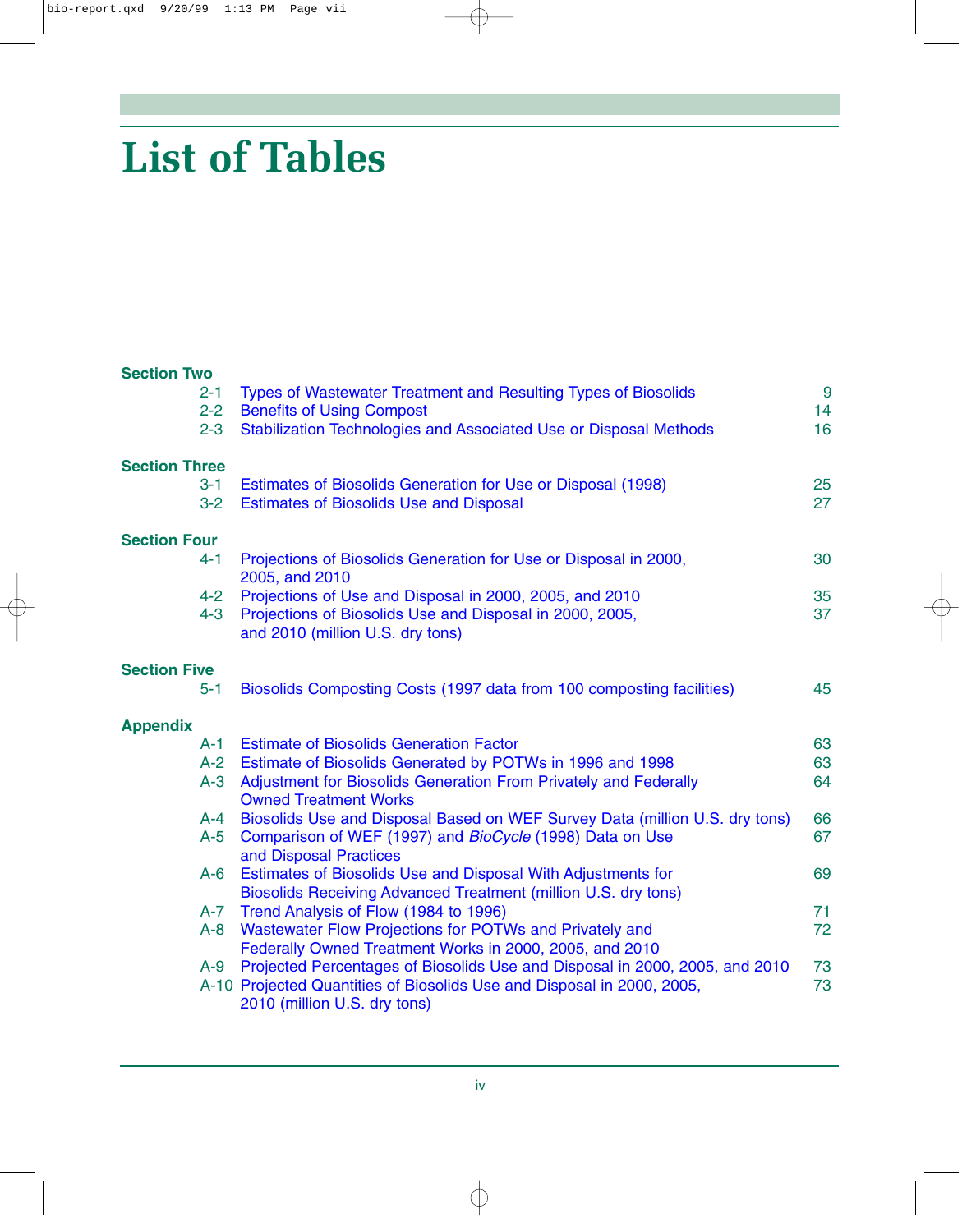# **List of Figures**

| <b>Executive Summary</b><br>ES-1 Estimates of Biosolids Use and Disposal (1998)                                                                 |          |
|-------------------------------------------------------------------------------------------------------------------------------------------------|----------|
| Estimates of Biosolids Use and Disposal (1998)                                                                                                  | 27       |
| Projections of Biosolids Generation for Use and Disposal in<br>2000, 2005, and 2010<br>Projections of Use and Disposal for 2000, 2005, and 2010 | 31<br>36 |
|                                                                                                                                                 |          |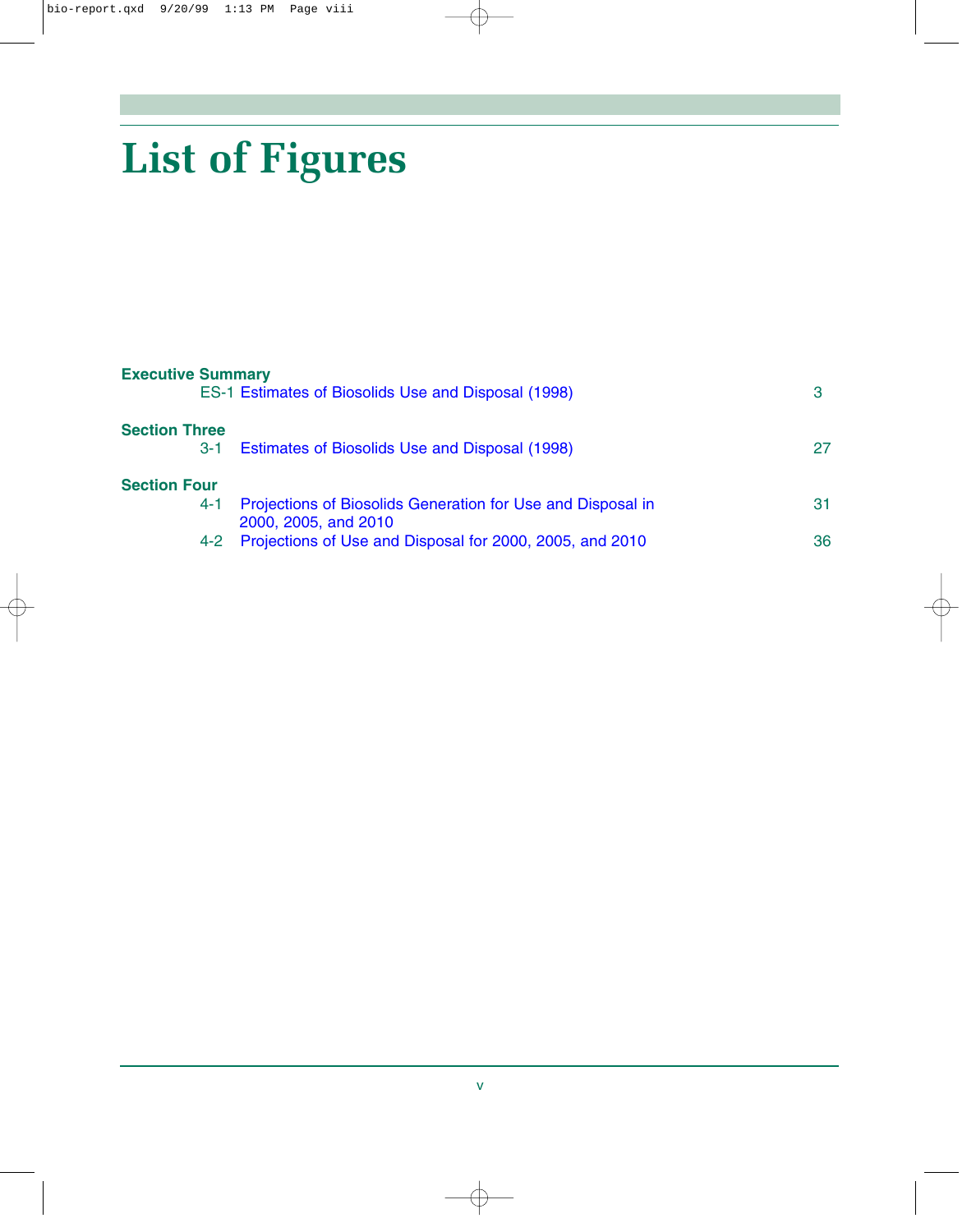## <span id="page-6-0"></span>**Executive Summary**

The purpose of this report is to broaden the U.S. Environmental Protection<br>Agency's (EPA) series of solid waste studies by quantifying the amount of<br>biosolids managed by municipal solid waste (MSW) facilities. Biosolids at Agency's (EPA) series of solid waste studies by quantifying the amount of biosolids managed by municipal solid waste (MSW) facilities. Biosolids are the byproduct of municipal wastewater treatment and also are known as sewage sludge. This report focuses on biosolids generated by publicly owned treatment works (POTWs) and the subsequent management practices used by POTWs for treating and then recycling or disposing of biosolids. The quantity of biosolids processed by POTWs and the treatment methods they select are likely to affect MSW decision-makers regarding their involvement in biosolids management.

EPA hopes to support MSW operators and state and local solid waste decisionmakers in developing coordinated biosolids management programs with local POTWs and other generators to encourage the cost-effective, beneficial use of biosolids. In beneficial use, biosolids are used for their soil-conditioning and nutrient-containing properties. This report also examines the advantages to MSW operators of using biosolids in composting operations for land application and sale to the public. The key areas discussed in this report regarding the beneficial use or the disposal of biosolids, particularly at MSW facilities, are detailed below:

#### **• The use or disposal of biosolids**

- The use or disposal of biosolids begins with wastewater treatment. The type and level of wastewater treatment has an effect on the type, quantity, and quality of biosolids generated. Pretreatment of wastewater by industry can improve biosolids quality considerably.
- Biosolids treatment is inherent in the proper use of wastewater solids. Various stabilization processes control odor, pathogens (e.g., disease-causing bacteria and viruses), biodegradable toxins (e.g., hydrocarbons), and vectors (e.g., rodents and flies) and can bind heavy metals. Composting is a highly effective way of stabilizing and reducing pathogens in biosolids, resulting in a valuable soil conditioning product that often has many useful properties (e.g., slower and steadier nutrient availability unmatched by conventional chemical fertilizers). Dewatering is necessary for landfilling and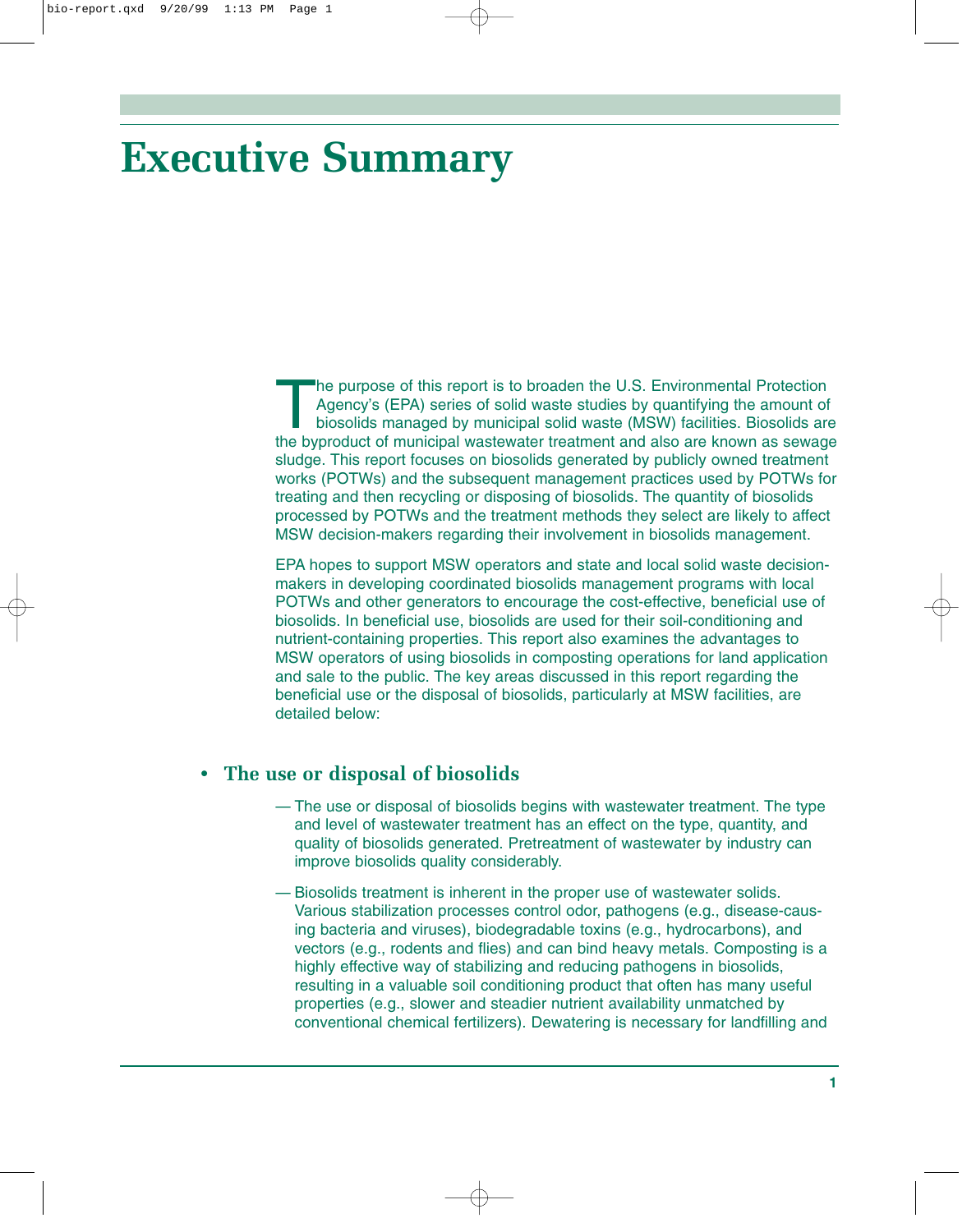incineration of biosolids and can be a critical step in preparing biosolids for composting.

— Biosolids management practices primarily involve land application, which can include the use of compost or other highly treated biosolids and other beneficial uses (e.g., landfill cover). Other biosolids management options include landfilling and other forms of surface disposal and incineration.

#### **• Quantities of biosolids generated, used, and disposed of between 1998 and 2010**

- This report estimates that approximately 6.9 million tons of biosolids were generated in 1998, of which about 60 percent were used beneficially (e.g., land applied, composted, used as landfill cover) and 40 percent disposed of (i.e., discarded with no attempt to recover nutrients or other valuable properties). This report further estimates that at least 20 percent of biosolids were managed by MSW facilities through either landfilling (17 percent) or as landfill cover (3 percent). An estimated additional 6 percent were managed by MSW facilities in composting programs. "MSW facility" defined here includes any commercial, noncommercial, or municipal entity that composts organic MSW (e.g., yard trimmings) with biosolids. Thus, about a quarter of all biosolids have been managed by MSW facilities, mostly by MSW landfill operators (see Figure ES-1).
- We expect that the use of biosolids will increase in the future due to the benefits from recycling, cost considerations, and public perception issues associated with disposal. In 2000, we estimate that 7.1 million tons of biosolids will be generated for use or disposal, growing to 7.6 million tons in 2005 and to 8.2 million tons in 2010. We anticipate that the percentage of biosolids used (rather than disposed of) will grow from 63 percent in 2000 to 66 percent in 2005 and to 70 percent in 2010. A trend away from disposal and toward use would result in a decline in biosolids disposed of in MSW landfills and an increase in the use of biosolids as landfill cover and in composting programs at MSW facilities. In 2000, we estimate that at least 14 percent of biosolids will be landfilled and 3 percent used as landfill cover. An estimated additional 6 percent might be used in composting programs, for a total of at least 17 percent to a possible 23 percent of all biosolids managed by MSW facilities. We expect that changes will occur in 2005 due to increasing reuse of biosolids and a corresponding decrease in landfilling, primarily because of cost and siting considerations. An estimated 13 percent will be landfilled, 3 percent will be used as landfill cover, and 6.5 percent will be composted at MSW facilities, for a total of at least 16 percent to possibly 22 percent of biosolids being managed by MSW facilities by 2005. In 2010, we estimate that 10 percent might be landfilled, 3 percent used as landfill cover, and possibly 7 percent used in composting programs, for a total of at least 13 percent to possibly 20 percent of biosolids managed by MSW facilities (as defined above).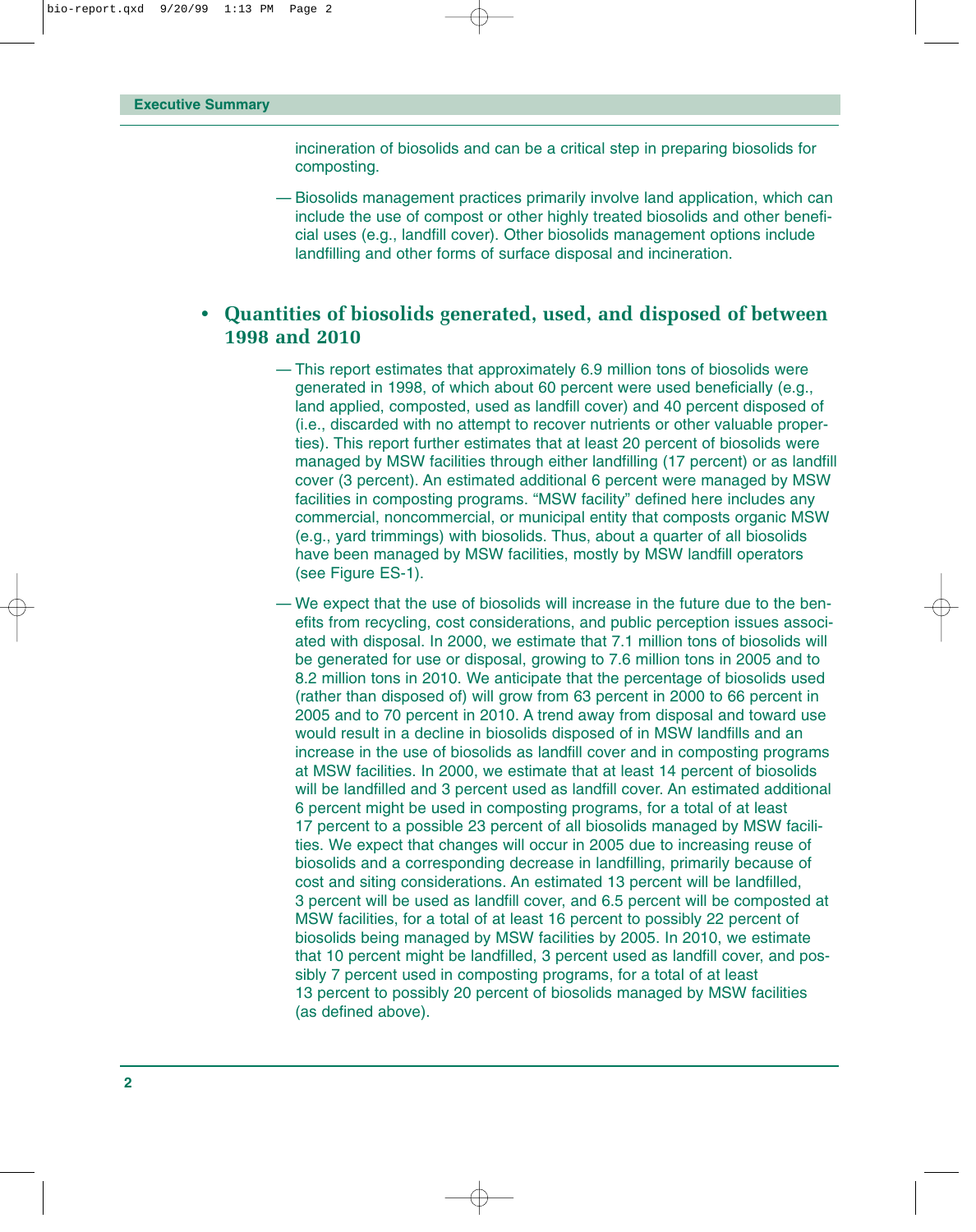#### <span id="page-8-0"></span>**• Concerns about beneficial use and ways to address them**

— The beneficial use of biosolids is hindered by public opposition in some areas of the country. The public acceptance issues involve concerns about pollutants in the biosolids, risk of disease, and nuisance issues such as odors. When properly treated and managed in accordance with existing regulations and standards, biosolids are safe for the environment and human health. Furthermore, over time, as industrial pretreatment of wastewater has advanced, the quality of biosolids has continued to improve. Public acceptance concerns can be effectively addressed through a combination of approaches, including careful assessment of public attitudes, modifications to biosolids management programs, aggressive outreach and education, and strong marketing of biosolids products. These approaches are successfully employed by a number of biosolids managers (as presented in the case studies in Section 5.3), resulting in highly effective programs that emphasize costeffective beneficial use of biosolids. In addition, a new Environmental Management System for biosolids management is being developed, with the support of Congress, by the National Biosolids Partnership program. Voluntary membership in the National Biosolids Partnership program includes the public, generators, land appliers, farmers, academics, federal, state, and local governments, and other interested parties.



**Figure ES-1 Estimates of Biosolids Use and Disposal (1998)**

 $MDT (1998) =$  millions of dry tons Source: See Appendix A.3. a Without further processing or stabilization such as composting.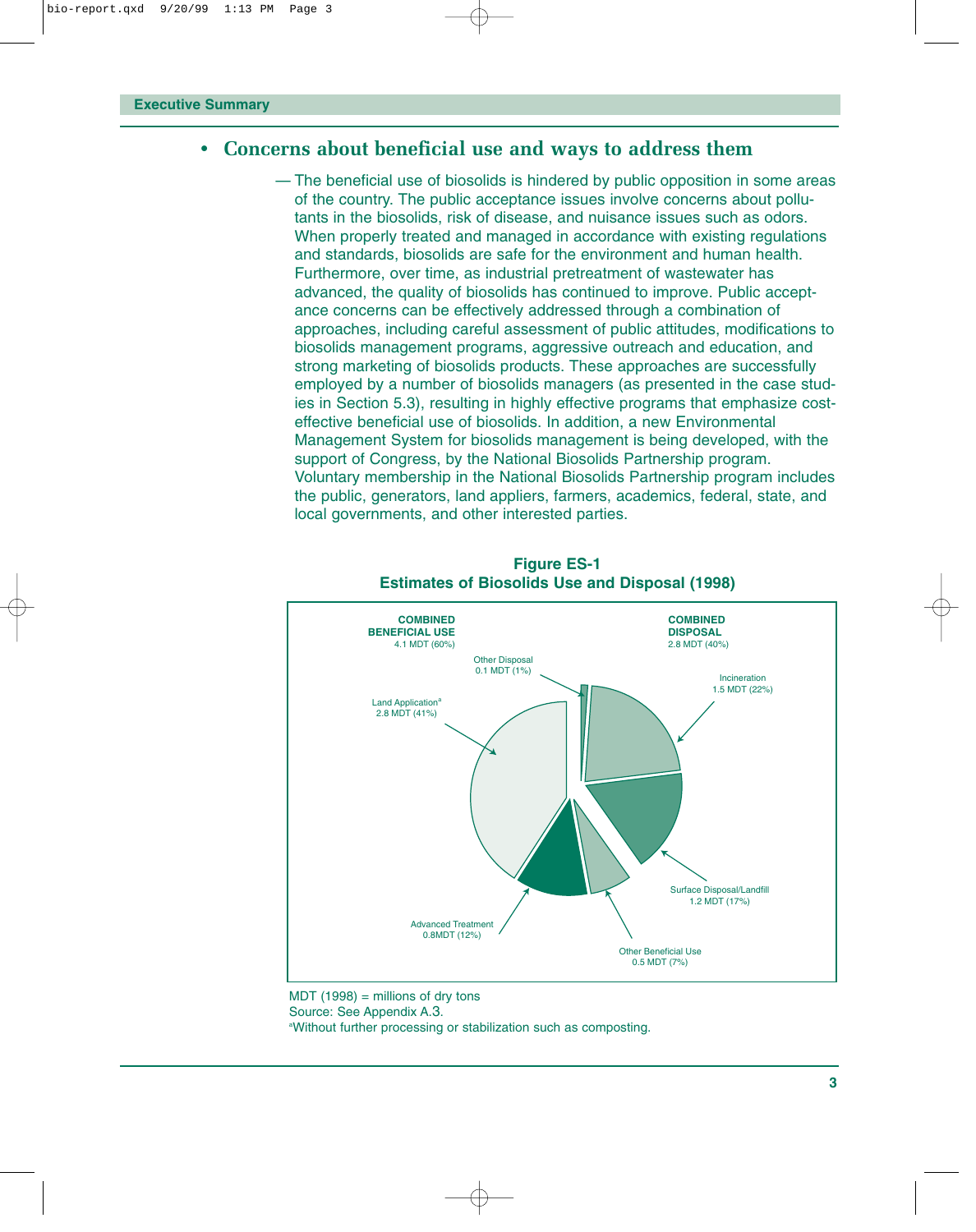### <span id="page-9-0"></span>**Section One**

## **Introduction**

solids (historically known as sewage sludge) are the solid organic matter produced from private or community wastewater treatment processes<br>that can be beneficially used, especially as a soil amendment. The<br>amount of bioso ter produced from private or community wastewater treatment processes that can be beneficially used, especially as a soil amendment. The amount of biosolids generated and the use or disposal of biosolids, as discussed in this report, are of interest to municipal solid waste (MSW) facility operators and others (e.g., farmers, foresters, land reclaimers, landscapers) for several reasons, including:

- Disposal of biosolids commonly occurs in MSW landfills
- Ash from biosolids incineration might be disposed of in MSW landfills
- Biosolids can be composted (recycled) with other organic MSW materials
- Biosolids can be used as a soil amendment and fertilizer
- Biosolids can be used as daily cover or part of a final landfill cover

This report discusses the amount of biosolids generated in the United States and their subsequent use or disposal. Section Two summarizes the various treatment, use, and disposal practices for biosolids and includes brief references to regulatory requirements influencing these practices. Section Three provides actual estimates of the amount of biosolids generated, recovered, and disposed of in the United States. Section Four discusses current and possible future trends in the generation, use, and disposal of biosolids through 2010. Section Five discusses beneficial uses of biosolids, addresses concerns about beneficial use, and presents several case studies that illustrate a variety of successful biosolids management programs. The Appendix provides the full methodology and detailed results of the data analyses summarized in Sections Three and Four.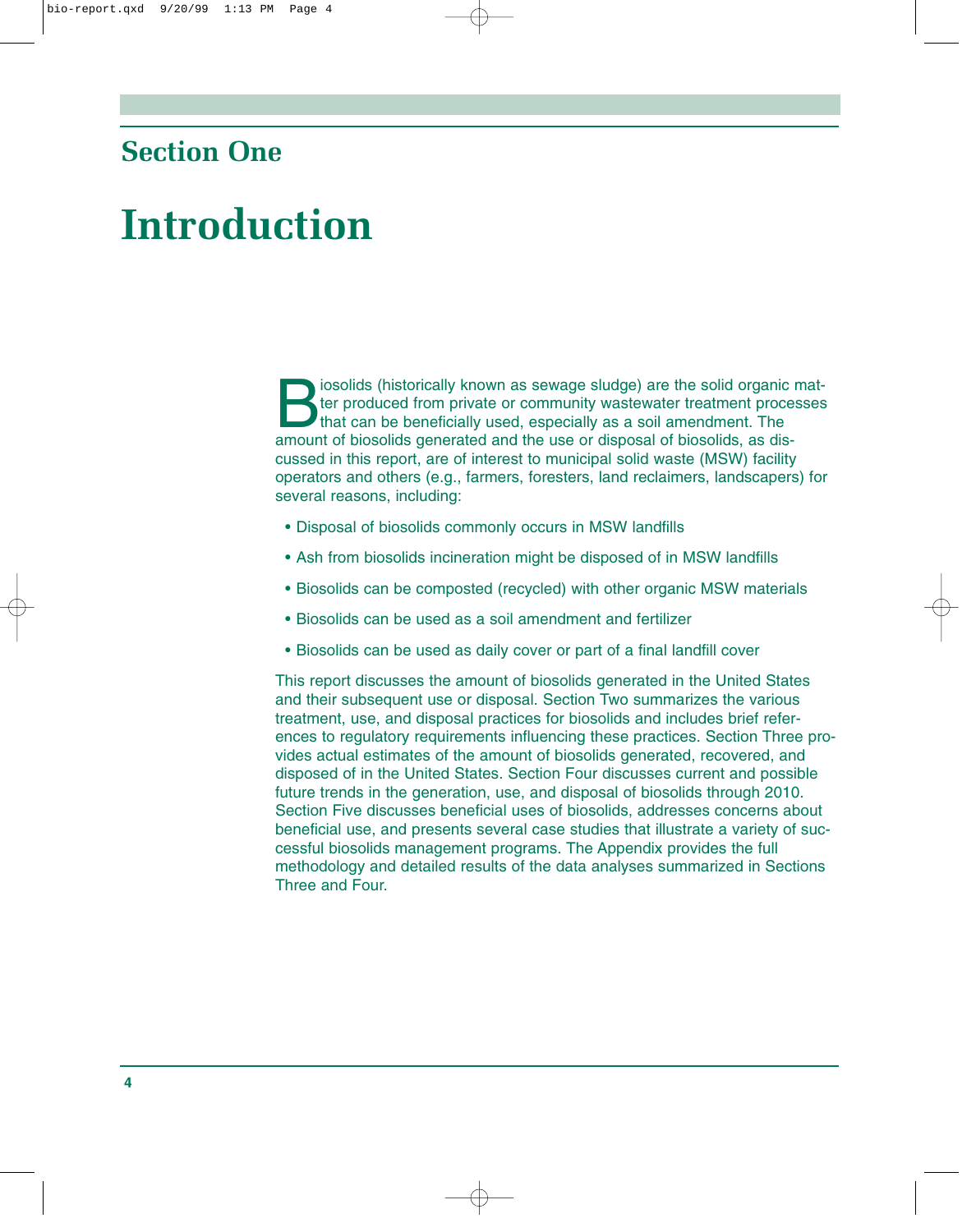#### <span id="page-10-0"></span>**1.1 How This Report Can Be Used**

This report contains information on biosolids treatment and management that may be useful to MSW managers who are considering the impact of biosolids on their operations, as well as for other varied users of biosolids. MSW managers can use the generation, use, and disposal figures in this report, for example, to gain a better perspective of the various management options available for biosolids and what the current trends are in the use and disposal of biosolids. MSW managers can also use this report to explore what trends may affect future biosolids management practices over the next 15 years, including the potential markets for composted biosolids. This report also may help clarify the relationship between MSW facility operators and POTW operators and encourage them to work cooperatively. By showing how solid wastes, such as yard trimmings, and biosolids can be managed together in a composting operation, for example, this report might help various municipal groups, such as solid waste and wastewater treatment departments, deal more efficiently and cooperatively with recycling and waste handling issues. Federal, state, and local solid waste decision-makers can use this report to help determine the amounts of biosolids potentially available for beneficial use projects and facilitate planning for future use and disposal operations.

The data estimates made in this report target the quantities of biosolids that are likely to be generated by POTWs whose management practices ultimately affect the quality of resulting biosolids and, therefore, MSW facilities' management options. For that reason, this report does not include information on domestic septage that is not treated at POTWs. Domestic septage is the liquid or solid material removed from septic tanks, cesspools, portable toilets, Type III marine sanitary devices, or similar systems. This report also does not quantify the amount of biosolids incinerator ash generated and disposed of, although up to 22 percent of total biosolids generated in 1998 were incinerated. Biosolids incineration as a disposal practice, however, is discussed in this report.

#### **1.2 Sources of Information**

To estimate biosolids generation, use, and disposal and to prepare this report, a number of information sources were used. The 1988 National Sewage Sludge Survey (NSSS) surveyed 479 POTWs in 1988 and provided a statistically valid estimate of the amounts of biosolids used or disposed of by POTWs using secondary or tertiary treatment in that year (U.S. EPA, 1993a). EPA's Needs Survey (1986 through 1996 data) also was used in this report and assesses the number of wastewater treatment facilities in operation, their existing and projected wastewater flow, and the number of people they serve. In addition, the results of the following recent studies and surveys were used: a 1995 inventory conducted by the Water Environment Federation (WEF) and the Association of Metropolitan Sewerage Agencies (AMSA) on biosolids generation, beneficial use, and disposal (WEF, 1997); a 1996 survey of state regulators (Bastian, 1997); and 1991, 1997, and 1998 surveys of state regulators (*BioCycle*, 1991, 1997, and 1998). In the near future, however, data on biosolids quality and management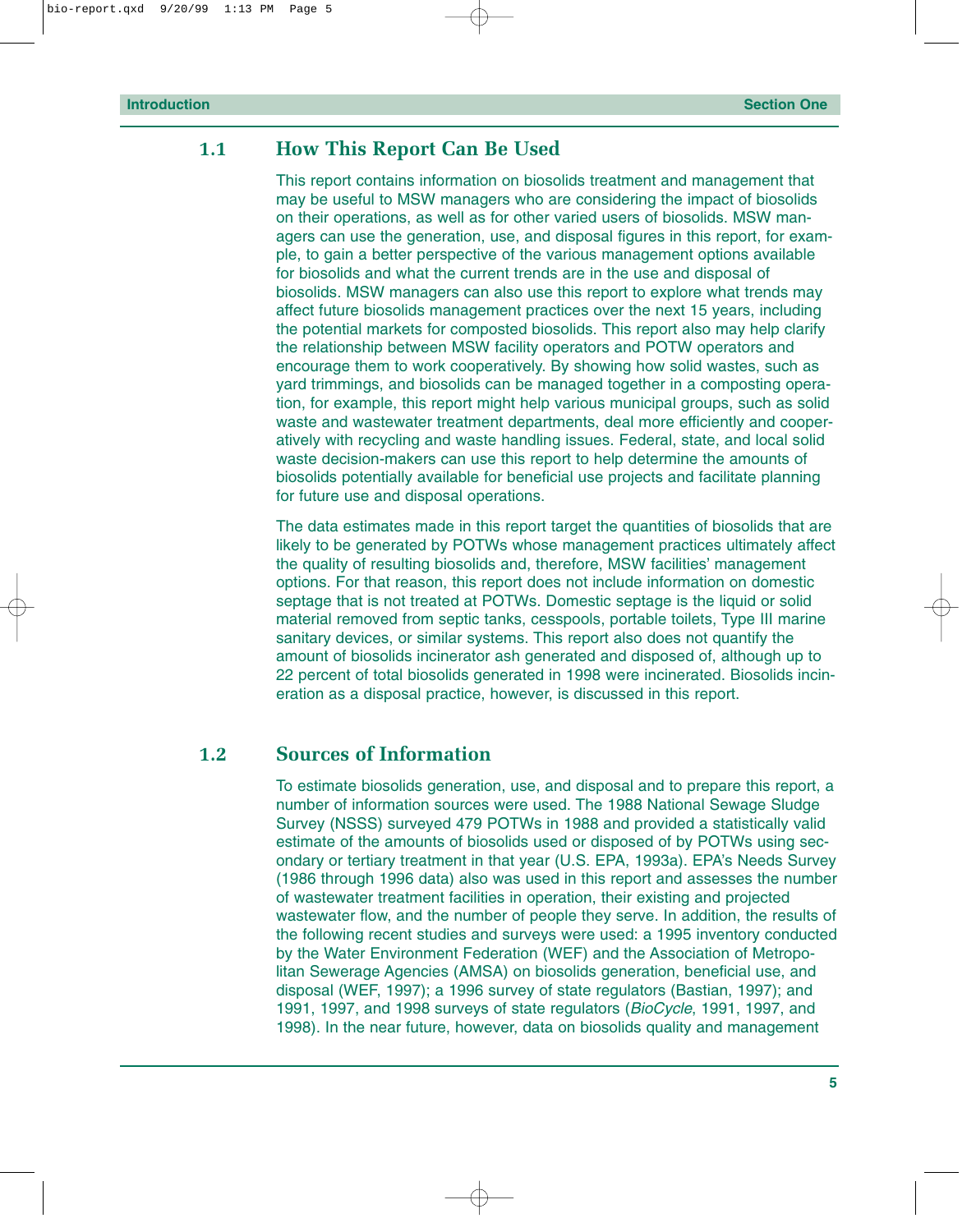will be more readily available through EPA's Biosolids Data Management System, which is a data program that allows for electronic reporting (and access of data) among treatment facilities, states, and EPA.

These sources and the information used are discussed in more detail in the Appendix. Additional sources of information are cited as referenced; full citations can be found in the references section at the end of this report.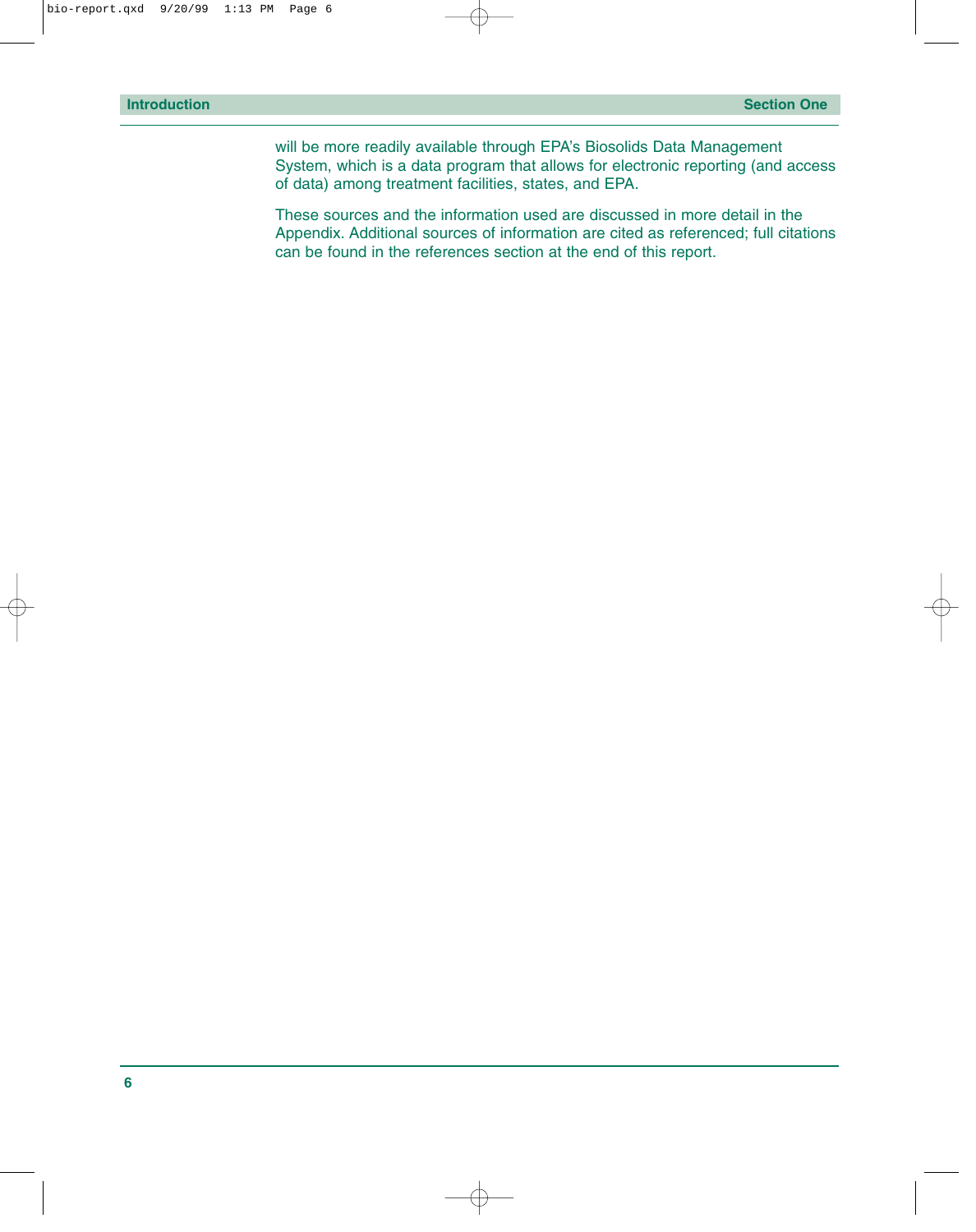### <span id="page-12-0"></span>**Section Two**

## **Background**

The Clean Water Act requires that communities treat their wastewater to<br>return this resource safely to the environment. When wastewater is treated<br>ed, the process produces a semisolid, nutrient-rich byproduct known as<br>bios return this resource safely to the environment. When wastewater is treated, the process produces a semisolid, nutrient-rich byproduct known as biosolids. When treated and processed properly, biosolids can be recycled and applied to crop land to improve soil quality and productivity because of the nutrients and organic matter that they contain. Historically called sewage sludge, biosolids is the term now used to emphasize the beneficial nature of this recyclable material.

Biosolids often contain approximately 93 to 99 percent water, as well as solids and dissolved substances present in the wastewater or added during wastewater or biosolids treatment processes. The quantity of municipal biosolids produced annually in the United States has increased dramatically since 1972, from roughly 4.6 million dry tons in 1972 (Bastian, 1997) to 6.9 million dry tons in 1998. This is a 50 percent increase from 1972, when the Clean Water Act first imposed minimum treatment requirements for municipal wastewater, and is greater than the 29 percent increase in U.S. population from 1972 to 1998 (Council of Economic Advisors, 1999).

Treatment works treat both wastewater as well as the resulting biosolids, often using different technologies designed specifically for each treatment process. This section, therefore, divides the discussion of treatment into wastewater treatment and biosolids treatment. The influence of wastewater treatment on biosolids generation is addressed first, followed by a discussion of biosolids treatment. The different types of biosolids use and disposal practices are then discussed, including practices that might involve MSW facilities. Additionally, the regulatory requirements found in The Standards for the Use or Disposal of Sewage Sludge (Title 40 of the *Code of Federal Regulations* [CFR], Part 503), which was published in the *Federal Register* in 1993, are discussed and will be referred to in this document as "the Part 503 Biosolids Rule" or "Part 503." This rule establishes the regulations limiting the pollutants and pathogens in biosolids. Also discussed are the municipal solid waste landfill regulations, published in 1991 under Title 40 CFR Part 258, as they apply to the disposal of biosolids in MSW landfills. Discussion of landfill regulations in this document will be referred to as "the Part 258 Landfill Rule."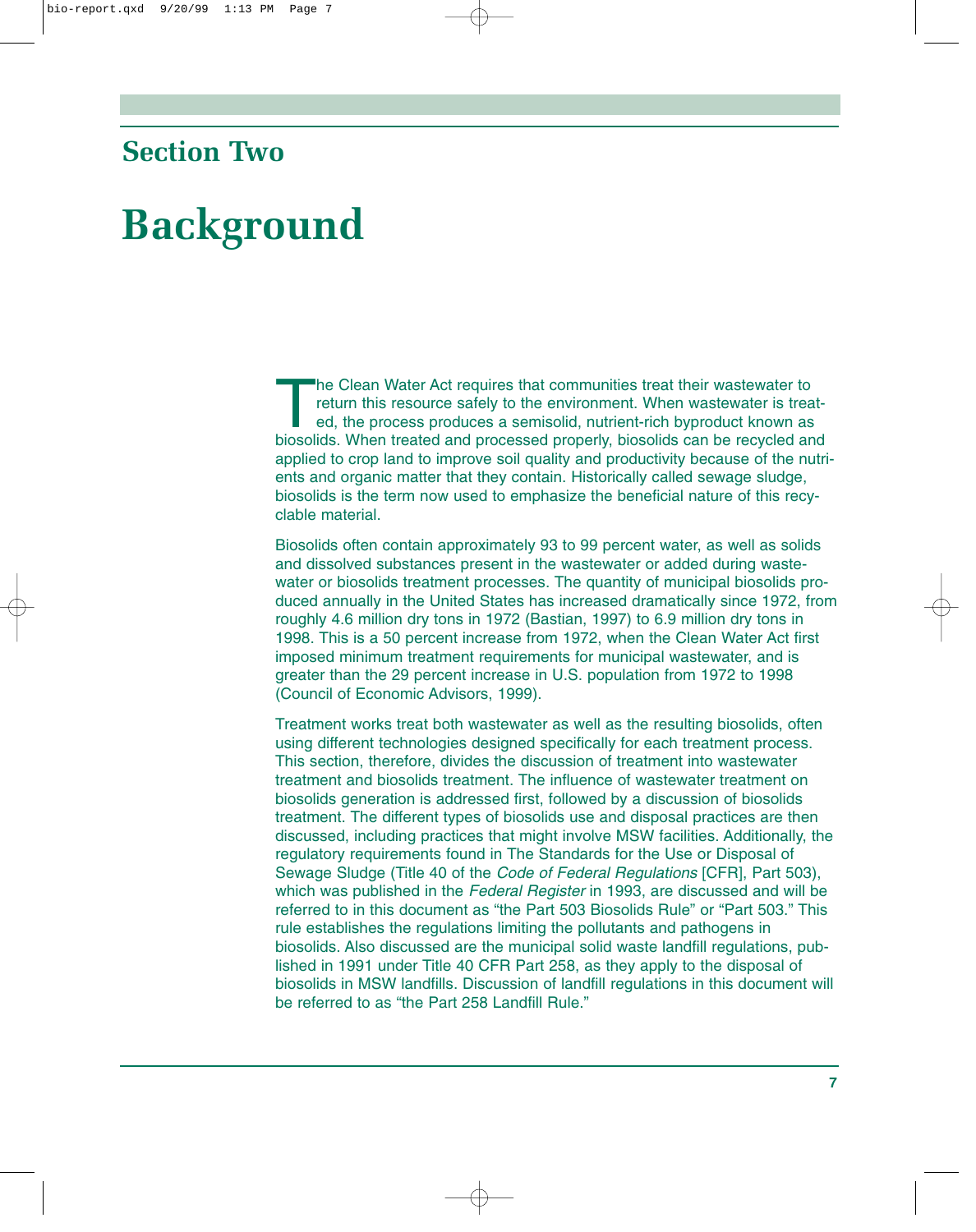#### <span id="page-13-0"></span>**2.1 Wastewater Treatment**

Domestic, commercial, and industrial wastewater are collected through an extensive network of sewers and transported to wastewater treatment plants (usually POTWs).<sup>1</sup> Prior to the release of wastewater into the municipal sewer network, most industrial plants must pretreat their wastewater to remove certain contaminants (including metals, such as copper, lead, cadmium, and chromium, and other pollutants such as chlorinated hydrocarbons). Over the past 20 years, industrial pretreatment and pollution prevention programs have substantially reduced levels of metals and other pollutants going into POTWs, resulting in noticeable improvements in biosolids quality (Walker, 1998). At the POTW, before it is discharged into the environment, wastewater undergoes preliminary, primary, secondary, and, in some cases, tertiary treatment (see Table 2-1). The quantity and characteristics of the biosolids generated at a POTW depend on the composition of the wastewater, the type of wastewater treatment used, and the type of subsequent treatment applied to the biosolids. Even within an individual plant, the characteristics of the biosolids produced can change annually, seasonally, or even daily because of variations in the incoming wastewater composition and variations in treatment processes.

Generally, higher degrees of wastewater treatment can increase the total volume of biosolids generated. Higher levels of treatment also can increase the concentrations of contaminants in biosolids, because many of the constituents removed from the wastewater end up in the biosolids. Furthermore, wastewater processes that involve the addition of chemicals to precipitate the solids (such as ferric chloride, alum, lime, or polymers) can result in increased concentrations of these chemicals in the biosolids. Other, indirect effects also can occur, such as when alum (as aluminum hydroxide) adsorbs phosphorus or causes trace metals (e.g., cadmium) to precipitate out of the wastewater and into the biosolids. Industrial pretreatment regulations for wastewater, required by federal and state agencies, as well as pollution prevention programs can reduce levels of metals and other pollutants in the wastewater treated at POTWs and in the subsequent biosolids produced. Thus, the type of wastewater treatment or pretreatment used affects the characteristics of biosolids, which in turn can affect the types of biosolids treatment chosen. The marked improvements in biosolids quality resulting from pretreatment and pollution prevention programs, for example, can encourage POTWs to process their solids further, such as by composting them. When biosolids achieve the low levels of pollutants that make the widest distribution of biosolids products possible, processes such as composting become more attractive.

<sup>&</sup>lt;sup>1</sup> Although the focus of this report is on biosolids generated by POTWs, quantities of biosolids generated by privately and federally owned treatment works are included in estimates presented in Sections Three and Four. Operations at these treatment works, although smaller than those at many POTWs, are similar to POTWs.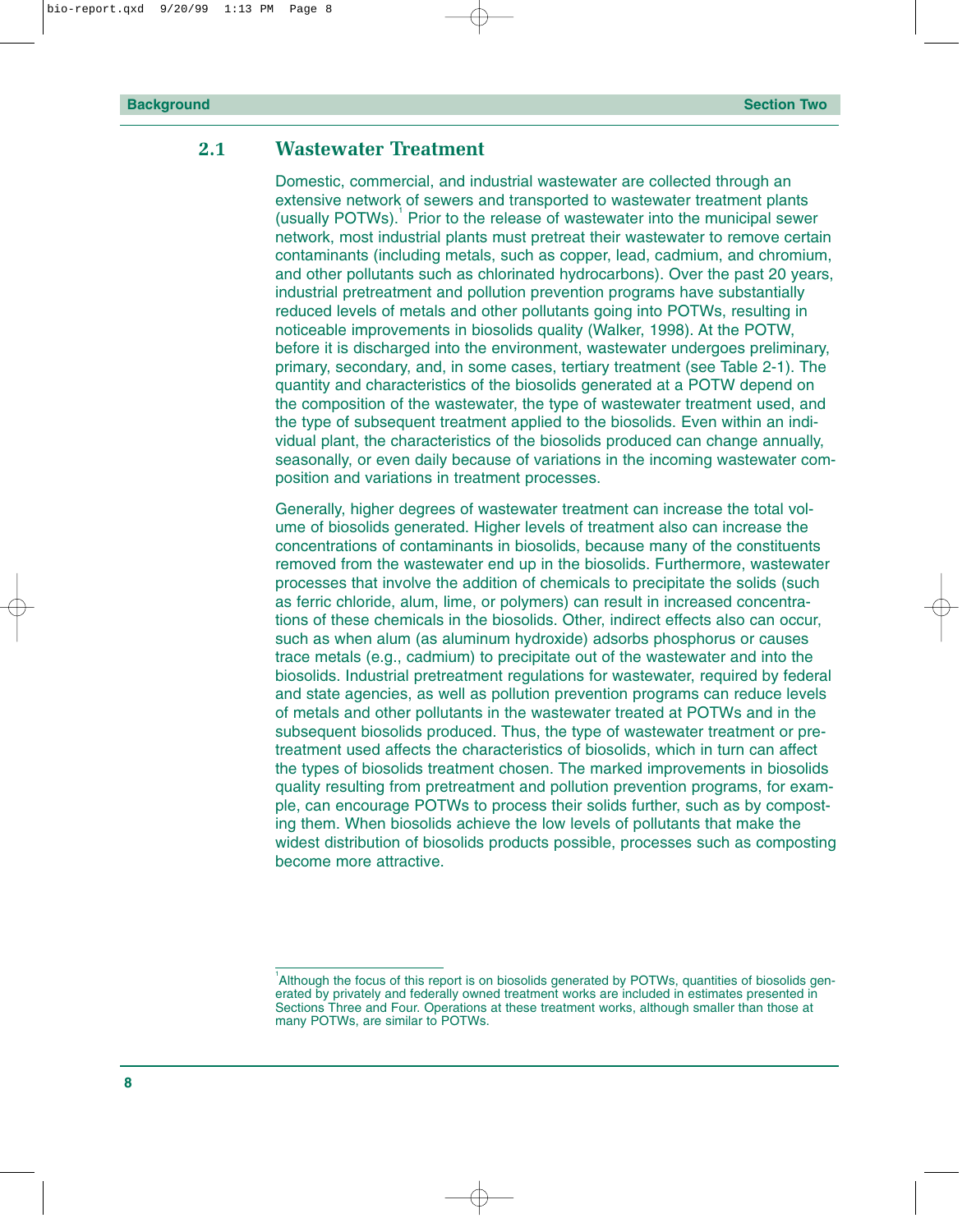<span id="page-14-0"></span>

|                                                                       | Table 2-1 |  |
|-----------------------------------------------------------------------|-----------|--|
| <b>Types of Wastewater Treatment and Resulting Types of Biosolids</b> |           |  |

| <b>Wastewater Treatment Level</b>                                                                                                                                                                                                                                                                                                         | <b>Types of Biosolids Produced</b>                                                                                                                                                                                                              |  |  |
|-------------------------------------------------------------------------------------------------------------------------------------------------------------------------------------------------------------------------------------------------------------------------------------------------------------------------------------------|-------------------------------------------------------------------------------------------------------------------------------------------------------------------------------------------------------------------------------------------------|--|--|
|                                                                                                                                                                                                                                                                                                                                           | <b>Screening and Grit Removal</b>                                                                                                                                                                                                               |  |  |
| Wastewater screening removes<br>coarse solids that can interfere with<br>mechanical equipment. Grit<br>removal separates heavy,<br>inorganic, sandlike solids that<br>would settle in channels and<br>interfere with treatment processes.                                                                                                 | Screenings and grit are handled as<br>a solid waste and nearly always<br>landfilled. This material is excluded<br>from the definition of biosolids and<br>from the 40 CFR Part 503<br>regulation governing the use or<br>disposal of biosolids. |  |  |
|                                                                                                                                                                                                                                                                                                                                           | <b>Primary Wastewater Treatment</b>                                                                                                                                                                                                             |  |  |
| Usually involves gravity<br>sedimentation of screened,<br>degritted wastewater to remove<br>suspended solids prior to<br>secondary treatment.                                                                                                                                                                                             | Biosolids produced by primary<br>wastewater treatment usually<br>contain 3 to 7 percent solids;<br>generally their water content can be<br>easily reduced by thickening or<br>dewatering.                                                       |  |  |
|                                                                                                                                                                                                                                                                                                                                           | <b>Secondary Wastewater Treatment</b>                                                                                                                                                                                                           |  |  |
| Generally relies on a biological<br>treatment process (e.g., suspended<br>growth or fixed growth systems), in<br>which microorganisms are used to<br>reduce biochemical oxygen<br>demand and remove suspended<br>solids. Secondary treatment is the<br>minimum treatment level required<br>for POTWs under the Clean<br><b>Water Act.</b> | Biosolids produced by secondary<br>wastewater treatment usually have<br>a low solids content (0.5 to<br>2 percent) and are more difficult to<br>thicken and dewater than primary<br>biosolids.                                                  |  |  |
|                                                                                                                                                                                                                                                                                                                                           | Tertiary (Advanced) Wastewater Treatment                                                                                                                                                                                                        |  |  |
| Used at POTWs that require higher<br>effluent quality than that produced<br>with secondary treatment. Common<br>types of tertiary treatment include<br>biological and chemical<br>precipitation and processes to<br>remove nitrogen and phosphorus.                                                                                       | Lime, polymers, iron, or aluminum<br>salts used in tertiary wastewater<br>treatment produce biosolids<br>with varying water-absorbing<br>characteristics. Also, high-level lime<br>precipitation produces alkaline<br>biosolids.                |  |  |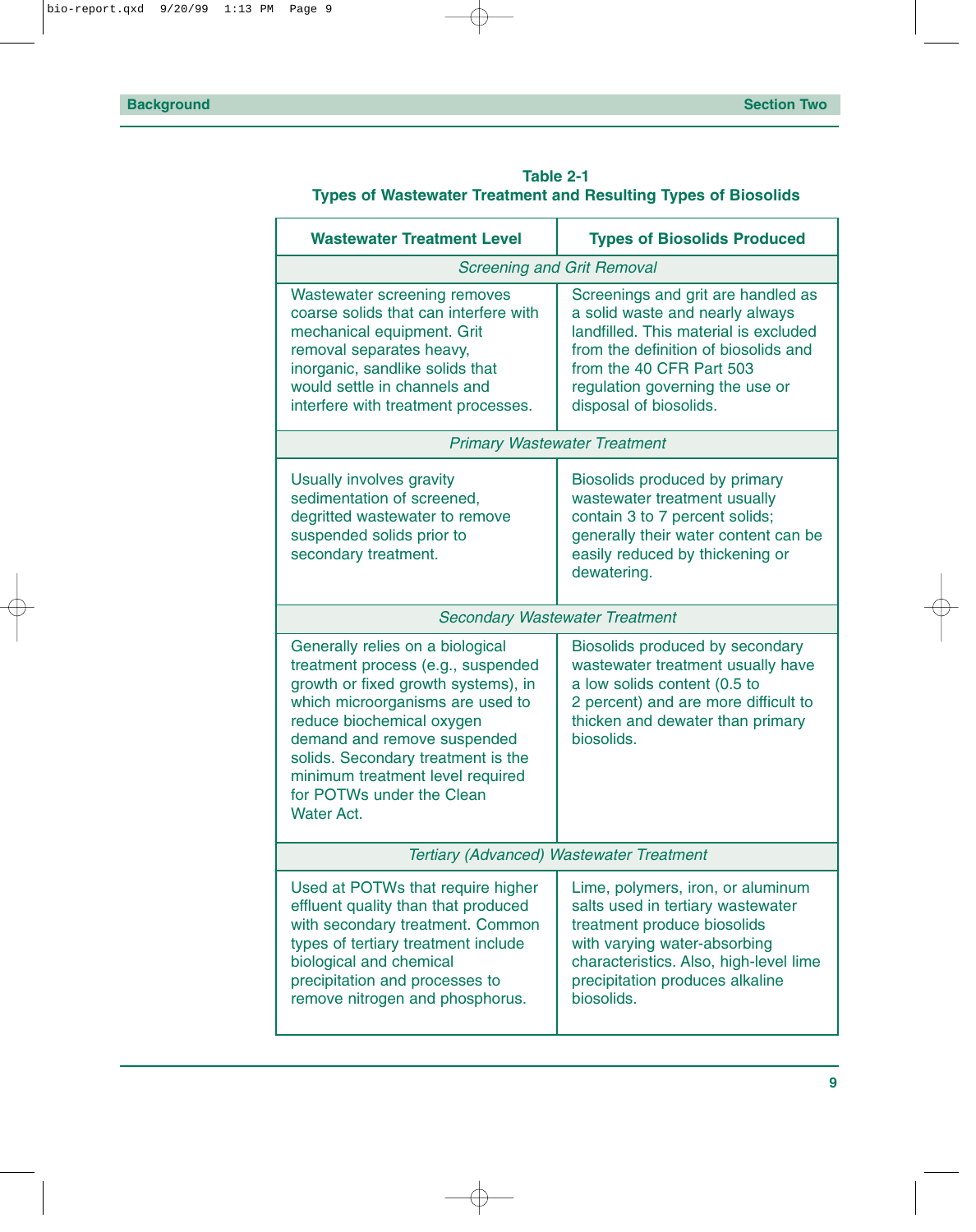#### <span id="page-15-0"></span>**2.2 Biosolids Treatment**

Most biosolids undergo additional treatment on site before they are used or disposed of to meet regulatory requirements that protect public health and the environment, facilitate handling, and reduce costs. Biosolids characteristics can determine a municipality's choice of use or disposal methods. Only biosolids that meet certain regulatory requirements for pathogens, vector attraction reduction, and metal content (discussed in Section 2.3.1), for example, can be land applied or used as compost. Even those biosolids that are disposed of rather than land applied must meet regulatory requirements (see Sections 2.3.2 and 2.3.3). Also, with regard to handling and cost, the water content of biosolids can affect many aspects of biosolids management, such as transportation and the size of treatment and use or disposal operations. Some biosolids treatment processes reduce the volume or mass of the biosolids (such as biosolids digestion processes), while others increase biosolids mass (for example, when lime is added to control pathogens.) The two most common types of biosolids treatment processes are stabilization and dewatering.

Stabilization refers to a number of processes that reduce pathogen levels, odor, and volatile solids content. Biosolids must be stabilized to some extent before most types of use or disposal. Major methods of stabilization include alkali (lime) stabilization, anaerobic digestion (digestion of organics by microorganisms in the absence of oxygen), aerobic digestion (digestion of organics by microorganisms in the presence of oxygen), composting, and/or heat drying (described in more detail in Section 2.2.1).

Dewatering removes excess water from biosolids and generally must be performed before biosolids are composted, landfilled, dried (e.g., pelletized or heat dried), or incinerated. A number of dewatering processes can be used, including air drying, vacuum filters, plate-and-frame filters, centrifuges, and belt filter presses (discussed in Section 2.2.2).

#### **2.2.1 Stabilization Processes**

#### *Alkaline Stabilization*

The improved structural characteristics of stabilized biosolids (compared to dewatered biosolids cake without lime stabilization) generally reduce pathogens and odors, allow for more efficient handling operations, and provide a source of lime to help neutralize acid soils. While lime is most commonly used, other alkaline materials, such as cement kiln dust, lime kiln dust, Portland cement, and fly ash, have also been used for biosolids stabilization.

 $2^2$ Most of the information discussed in Sections 2.2.1 and 2.2.2 has been taken from the *Regulatory Impact Analysis of the Part 503 Regulations* (U.S. EPA, 1993a), *Process Design Manual on Land Application of Sewage Sludge* (U.S. EPA, 1995a), *A Plain English Guide to the Part 503 Biosolids Rule* (U.S. EPA, 1994a), and *Use and Disposal of Municipal Wastewater Sludge* (U.S. EPA, 1984).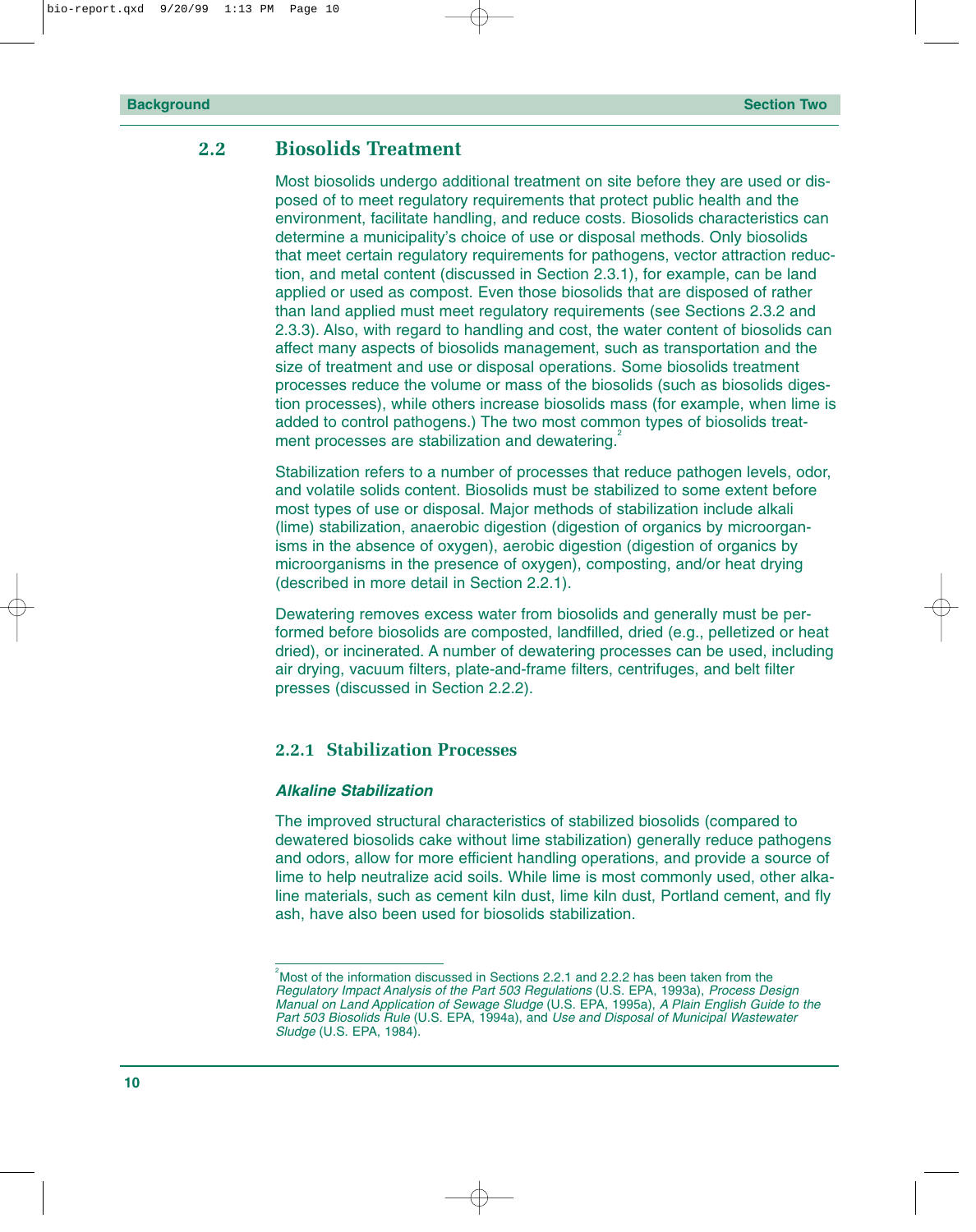Historically, alkaline stabilization has been implemented using either quicklime (CaO) or hydrated lime (CA[OH]2), which is added to either liquid biosolids before dewatering or dewatered biosolids in a contained mechanical mixer. Traditional lime stabilization processes are capable of producing biosolids meeting the minimum pathogen and vector attraction reduction requirements found in the 40 CFR Part 503 rules governing land application of biosolids; sufficient lime is added so that the pH of the biosolids/lime mixture is raised to 12.0 or above for a period of 2 hours. The elevated pH helps to reduce biological action and odors.

In recent years, a number of advanced alkaline stabilization technologies have emerged, some of which use other chemical additives to replace the lime (in part or fully). Many of the newer technologies use similar biosolids handling and mixing equipment as traditional lime stabilization (although some use special equipment), but the precise chemical formulas of the stabilization additives and/or the processing steps used are generally proprietary. Thus, many of these technologies are available only to POTWs as procurements from private firms.

The most common modifications used in these newer technologies include the addition of other chemicals, a higher chemical dose, and/or supplemental drying, which: 1) increase solids content and granularity; 2) reduce mobility of heavy metals; 3) increase the agricultural lime value; 4) achieve a higher degree of pathogen reduction, including the production of a biosolids product with pathogens below detectable levels; and/or 5) achieve long-term stability of the product to allow for storage with minimum potential for odor production or regrowth of pathogens. Potential markets for advanced alkaline-stabilized biosolids products include agricultural, slope stabilization, structural fill, and MSW landfill cover operations.

#### *Anaerobic Digestion*

Anaerobic digestion involves biologically stabilizing biosolids in a closed tank to reduce the organic content, mass, odor (and the potential to generate odor), and pathogen content of biosolids. In this process, microorganisms consume a part of the organic portion of the biosolids. Anaerobic bacteria that thrive in the oxygen-free environment convert organic solids to carbon dioxide, methane (which can be recovered and used for energy), and ammonia. Anaerobic digestion is one of the most widely used biosolids stabilization practices, especially in larger treatment works, partly because of its methane recovery potential. Anaerobic digestion is typically operated at about 35° C (95° F), but also can be operated at higher temperatures (greater than  $55^{\circ}$  C [131 $^{\circ}$  F]) to further reduce solids and pathogen content of the stabilized biosolids.

#### *Aerobic Digestion*

Aerobic digestion involves biologically stabilizing biosolids in an open or closed vessel or lagoon using aerobic bacteria to convert the organic solids content to carbon dioxide, water, and nitrogen. Pathogens and odors (and the potential to generate odors) are reduced in the process. Aerobic digestion is commonly used by smaller POTWs and often is accomplished using wastewater treatment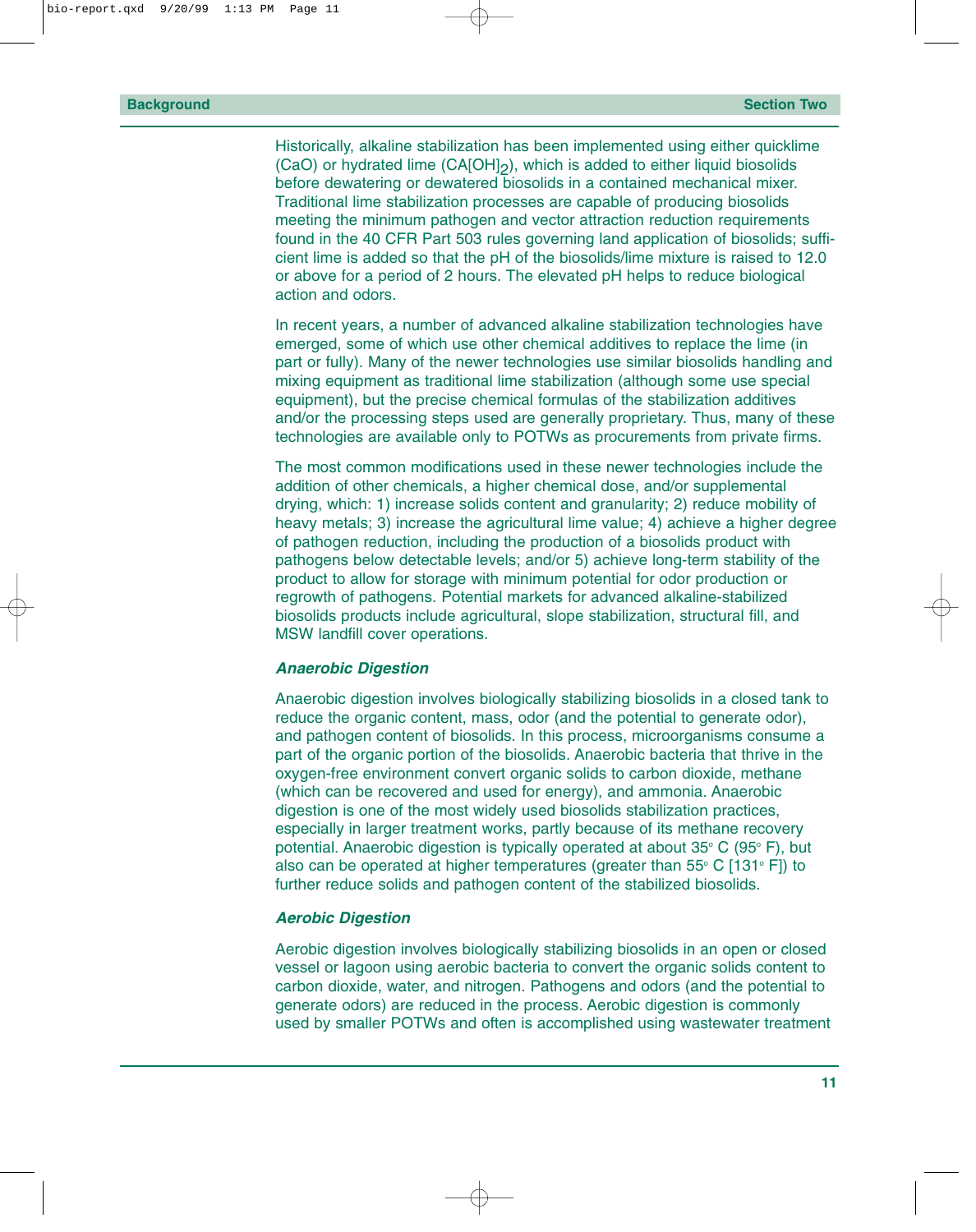lagoons containing aeration equipment. The high-temperature operation (i.e., higher than 55 $\degree$  C [131 $\degree$  F]) of aerobic digestion is becoming more popular because it can produce biosolids with lower pathogen levels and higher solids content.

#### *Composting*

Composting is the decomposition of organic matter by microorganisms in an environment that controls the size and porosity of the pile, thereby facilitating an increase in temperature (typically to about  $55^{\circ}$  to  $60^{\circ}$  C  $[131^{\circ}$  to  $140^{\circ}$  F]) to destroy most pathogens. The moisture and oxygen levels of this process are also controlled to reduce the potential for processing odors. During the process, biosolids are degraded to a humus-like material with excellent soil conditioning properties at a pH range of 6.5 to 8, which is conducive to growing healthy plants and reducing the mobility of metals. Composting involves mixing dewatered biosolids with a bulking agent (such as wood chips, municipal yard trimmings, bark, rice hulls, straw, or previously composted material) and allowing the biosolids mixture to decompose aerobically (in the presence of oxygen) for a period of time. The biosolids mass is initially increased due to the addition of the bulking agent. The bulking agent is used to lower the moisture content of the biosolids mixture, increase porosity, and add a source of carbon. Depending on the method used, the biosolids compost can be ready in about 3 to 4 weeks of active composting followed by about one month of less-active composting (curing).

Three different composting processes are typically used: windrow composting, aerated static piles, and in-vessel composting. In *windrow composting*, the biosolids and bulking agent mixture are formed into long, open-air piles. The piles are turned frequently to introduce oxygen into the pile, ensure that adequate moisture is present throughout the pile, and ensure that all parts of the pile are subjected to temperatures of 55 $\degree$  C (131 $\degree$  F) for destruction of pathogens. *Aerated static piles* (or windrows) are rectangular piles supplied with oxygen via blowers connected to perforated pipes or grates running under the piles. In-vessel composting takes place in a completely enclosed container where temperature and oxygen levels can be closely monitored and controlled. In-vessel composting also helps contain process and building air so that it can be captured and treated for odors.

Various odor control measures, such as frequent turnings, are used in conjunction with most composting operations (see Section Five). Frequent turnings help reduce odor-producing anaerobic pockets in the composting biosolids by introducing oxygen and remixing pile ingredients. This approach, however, might not work well for large operations near residential areas because the turnings themselves (while adding more oxygen to the process) generate more odors initially. In these cases, timing the turnings to occur when conditions are ideal (such as when climate conditions are most advantageous) is used to minimize odors as well as collecting and scrubbing the off-gasses chemically or biologically (through packed towers, mist towers, or constructed biofilters).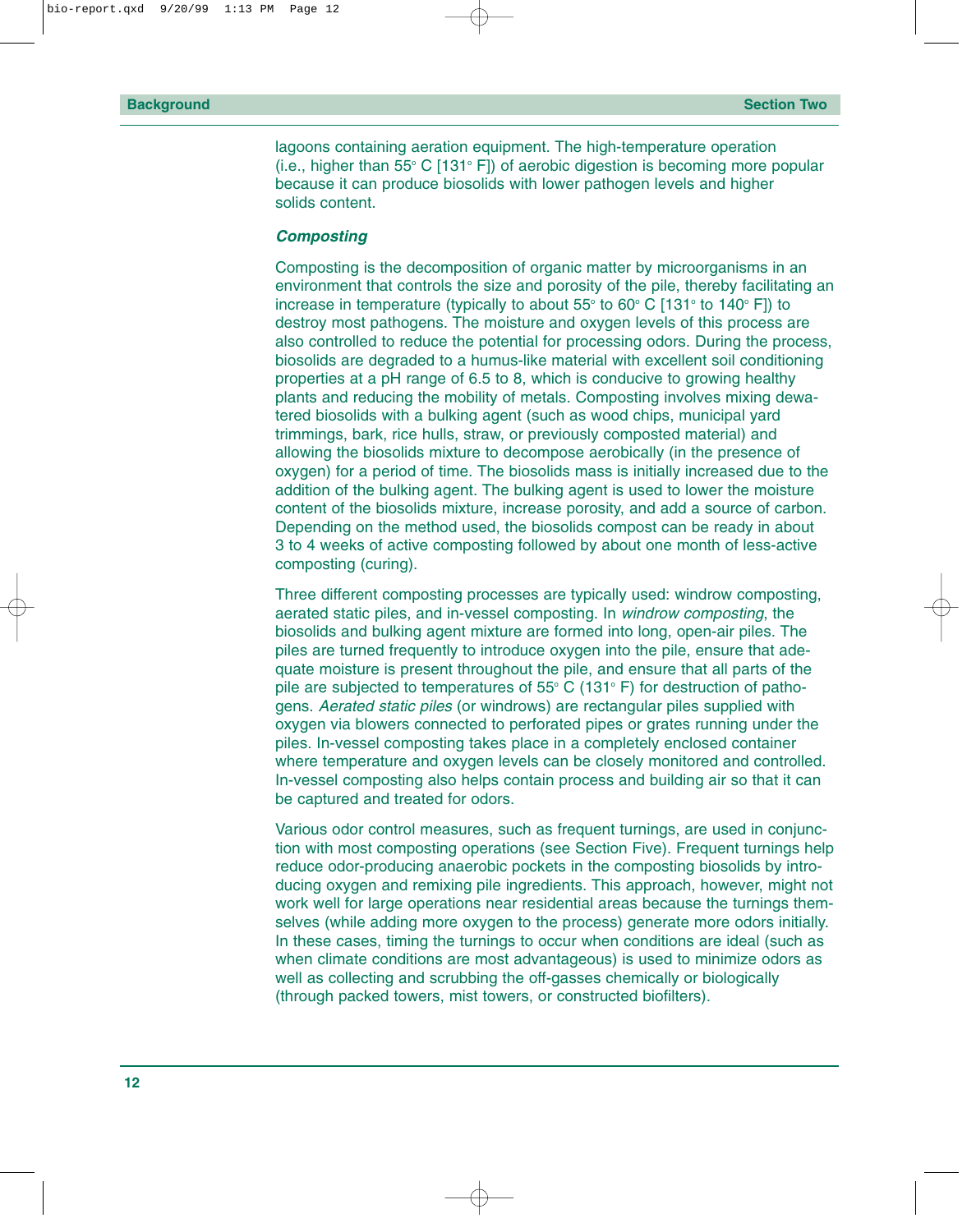Biosolids composting might interest MSW facility operators because biosolids can be composted in combination with various organic components of MSW such as yard trimmings (e.g., leaves, grass clippings, brush), paper, and chipped wood debris. The benefits of composting (see Table 2-2) include diverting these resources from landfills while producing a high-quality soil amendment. If biosolids are included as part of the compost, the processing and product are subject to the 40 CFR Part 503 Biosolids Rule. Furthermore, if the finished compost product meets 40 CFR Part 503 Biosolids Rule Class A specifications for the highest level of pathogen and vector control (as described in Section 2.3.1) and specific metals limits, the compost product can be widely used, like any other fertilizer or soil-conditioning product. MSW operators who compost can simply meet these Part 503 Biosolids Rule requirements for Class A pathogen status and vector attraction reduction by using good management practices, careful documentation, and high-quality biosolids (that meet the pollutant concentration limits in Table 3, Section 503.13). Important end uses for biosolids compost include landscaping projects, nursery operations, and applications to parks, lawns, and home gardens. Additionally, biosolid compost is often used for soil blending, landfill cover, application to golf courses, mine reclamation, degradation of toxics, pollution prevention, erosion control, and wetlands restoration. It also is used for agricultural purposes, such as application to citrus crops (*BioCycle*, 1997 and U.S. EPA, 1997a). Composts made from biosolids can also be tailored to remediate contaminated soils (U.S. EPA, 1997a; U.S. EPA 1998a).

Although biosolids compost has less total nitrogen than most other forms of treated biosolids (due to processing and dewatering, dilution of nutrients by bulking material, and loss of ammonia during the composting process), this nitrogen is released more slowly and, thus, is available to plants over a longer period of time, which is more consistent with plant uptake needs. Biosolids compost also is an excellent soil conditioner, and the slow release of nitrogen in compost reduces leaching of nitrogen into the water table—a common problem with other types of soil conditioners and conventional fertilizers. Also, by promoting a healthy soil microflora, compost can help prevent plant diseases. For more information on the composting process, see Section Five, as well as the sources *Composting of Yard Trimmings and Municipal Solid Waste* (U.S. EPA, 1993b), *Compost—New Applications for an Age-Old Technology* (U.S. EPA, 1997a), and *An Analysis of Composting as an Environmental Remediation Technology* (U.S. EPA, 1998a). A number of communities have highly successful, cost-effective composting programs. In 1997, 198 biosolids composting facilities were in operation in the United States (*BioCycle*, 1998). Some of these programs are profiled in Section Five.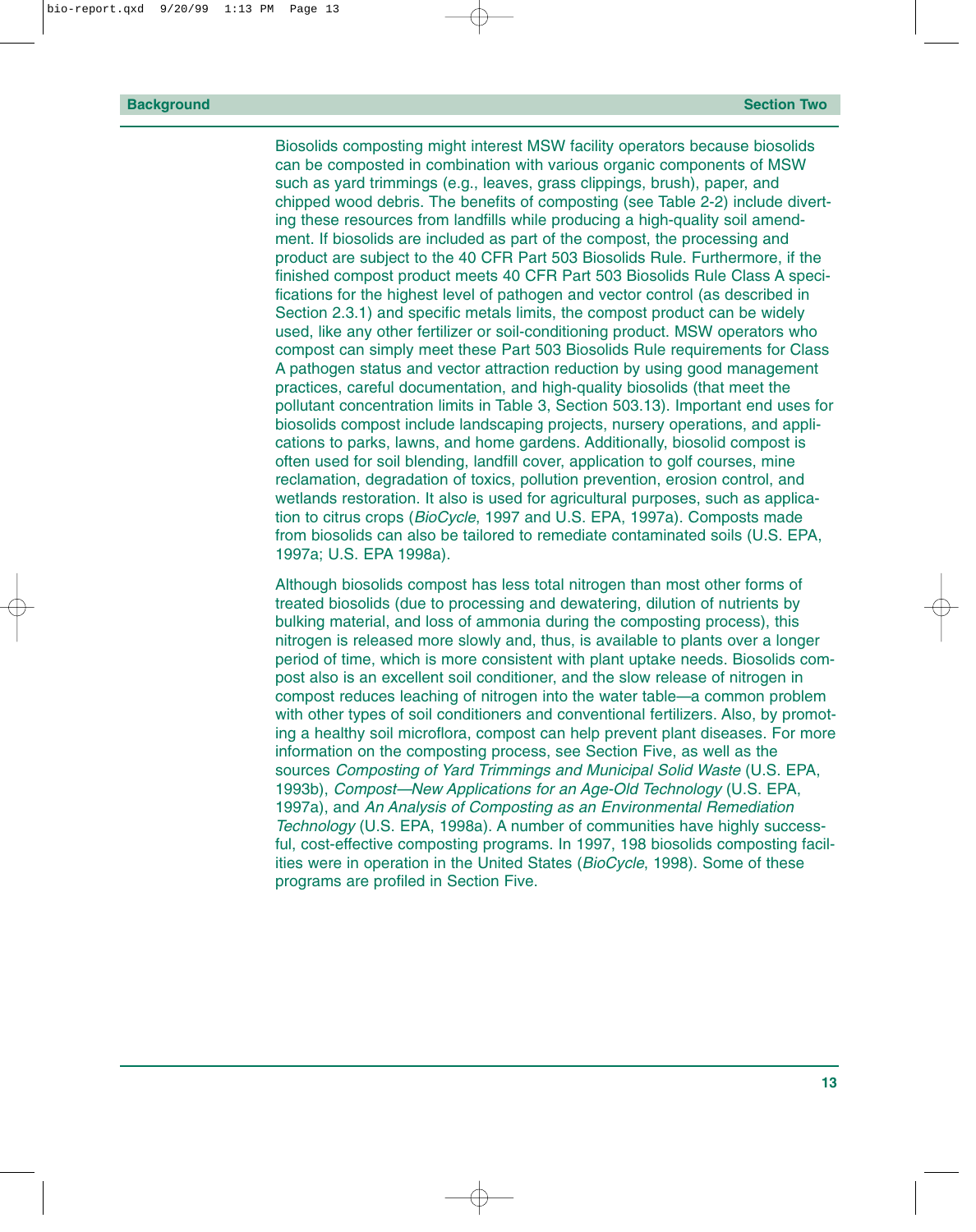<span id="page-19-0"></span>

| <b>Benefit</b>              | <b>Description</b>                                                                                                                                                                                                                                                                                                                                                                                                                                                                                                                                                             |
|-----------------------------|--------------------------------------------------------------------------------------------------------------------------------------------------------------------------------------------------------------------------------------------------------------------------------------------------------------------------------------------------------------------------------------------------------------------------------------------------------------------------------------------------------------------------------------------------------------------------------|
| <b>Soil Enhancement</b>     | Compost aerates the soil and<br>improves the soil's water-holding<br>capacity and structure by adding<br>organic materials.                                                                                                                                                                                                                                                                                                                                                                                                                                                    |
| <b>Plant Growth</b>         | Compost provides a slowly released,<br>long-term source of nutrients,<br>promotes faster root development,<br>and can reduce plant disease by<br>promoting beneficial microorganisms<br>that reduce plant parasites.                                                                                                                                                                                                                                                                                                                                                           |
| <b>Pollution Prevention</b> | The soil and plant improvements<br>that composting provides can<br>result in reduced use of fertilizers<br>and pesticides.<br>When compost is used,<br>fertilizers, metals, organic<br>chemicals, and pesticides are<br>less able to migrate to and<br>contaminate ground water and<br>surface water.<br>Compost also can help prevent<br>soil erosion by increasing water<br>infiltration.<br>Composting instead of landfilling<br>reduces methane gas formation<br>in landfills, which can contribute<br>to global warming if not<br>appropriately captured and<br>utilized. |

**Table 2-2 Benefits of Using Compost**

Source: Adapted from Garland, et al., 1995.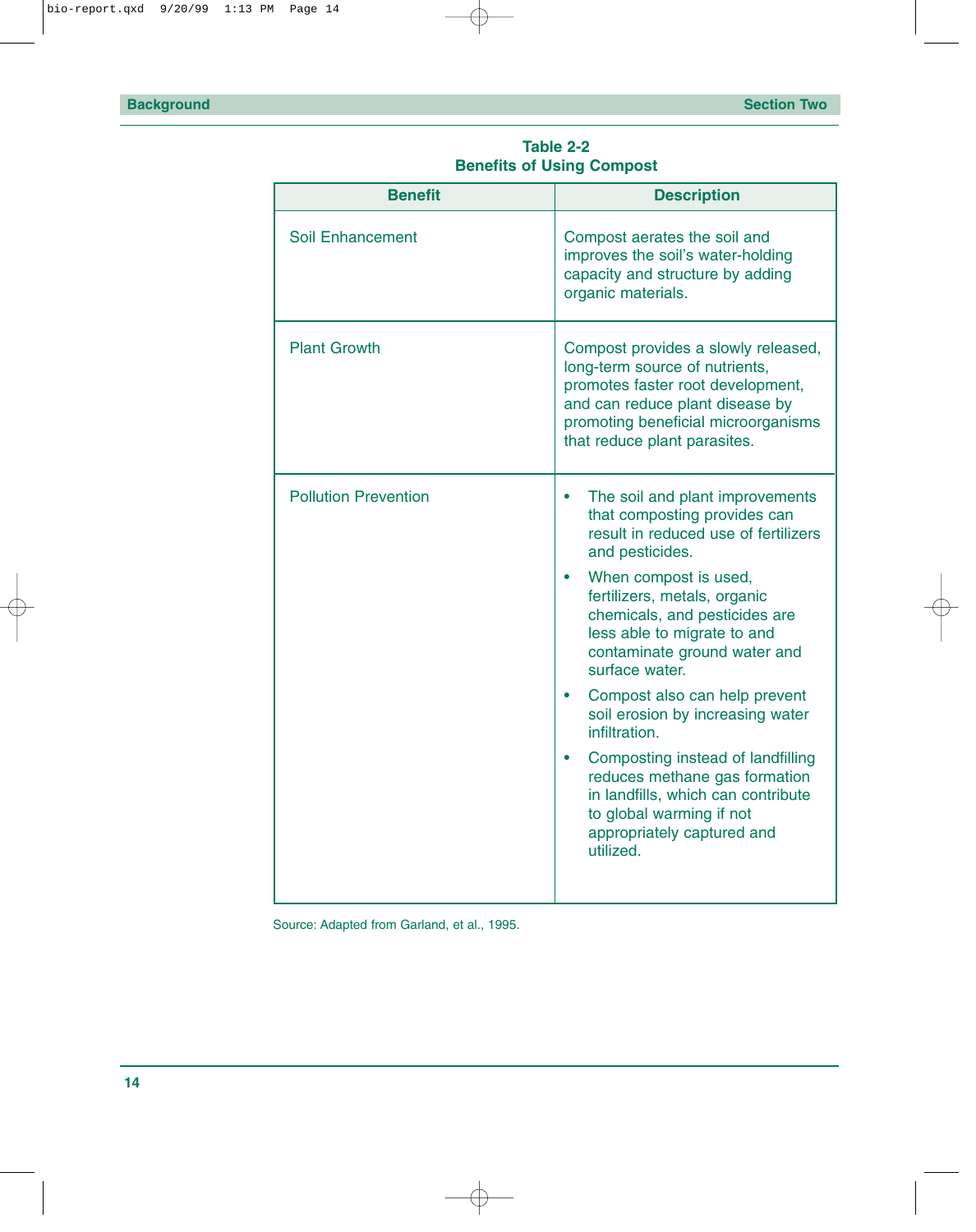#### <span id="page-20-0"></span>*Heat Drying and Pelletizing*

Heat drying involves using active or passive dryers to remove water from biosolids (solar drying is used in some locations). It is used to destroy pathogens and eliminate most of the water content, which greatly reduces the volume of biosolids. Heat-dried biosolids from secondary treatment processes generally do not have objectionable odors, especially when stored dry, whereas heat-dried primary biosolids can have objectionable odors even when stored dry. Several highly successful products are prepared using this process (e.g., Milorganite®, produced and sold by the city of Milwaukee since the 1920s) (U.S. EPA, 1995a). Heat drying has the advantage of conserving nitrogen but does require fuel for processing. In some cases, the heat-dried biosolids are formed into pellets. These products are very dry and, therefore, can save significantly on transportation costs over compost or other forms of biosolids with higher moisture contents. Thus, heat drying and pelletizing might be processes of choice for urban communities where distances to agricultural land can be substantial. Boston, Massachusetts, and New York City, for example, pelletize and transport their biosolids out of state.

#### **2.2.2 Dewatering**

Dewatering decreases biosolids volume by reducing the water content of biosolids and increasing the solids concentration. Dewatering often is a necessary process before treatment or use, such as before composting, heat drying, or biosolids preparation for land application, although liquid biosolids can be land applied using common or specialized application methods (see Section 2.3.1). Dewatering also is necessary for biosolids destined for incineration to prevent damage to boilers and decrease the energy required for biosolids combustion. Additionally, landfilled biosolids are required to be dewatered because disposal of liquids in landfills is prohibited. Dewatering makes handling of the biosolids easier by converting liquid biosolids to a damp cake and reduces transportation costs, although cost savings should be weighed against the cost of dewatering. Dewatering might be undesirable for land application of biosolids in regions where water itself is a valuable agricultural resource.

Prior to dewatering, biosolids are usually conditioned and thickened. In conditioning, chemicals, such as ferric chloride, lime, or polymers, are added to facilitate the separation of solids by aggregating small particles into larger masses or "flocs." In thickening, part of the water bound to biosolids particles is removed to concentrate the solid materials. Gravity thickening is a common practice (Walker, 1998).

Typical dewatering methods include air drying and mechanical systems. *Air drying* involves placing biosolids on a sand bed and allowing them to dry through evaporation and drainage. This process can produce a solids content in primary biosolids of as high as 45 to 90 percent. Air drying systems are relatively simple in terms of operation but require large land areas and relatively long periods of time and, therefore, tend to be used by small POTWs that generate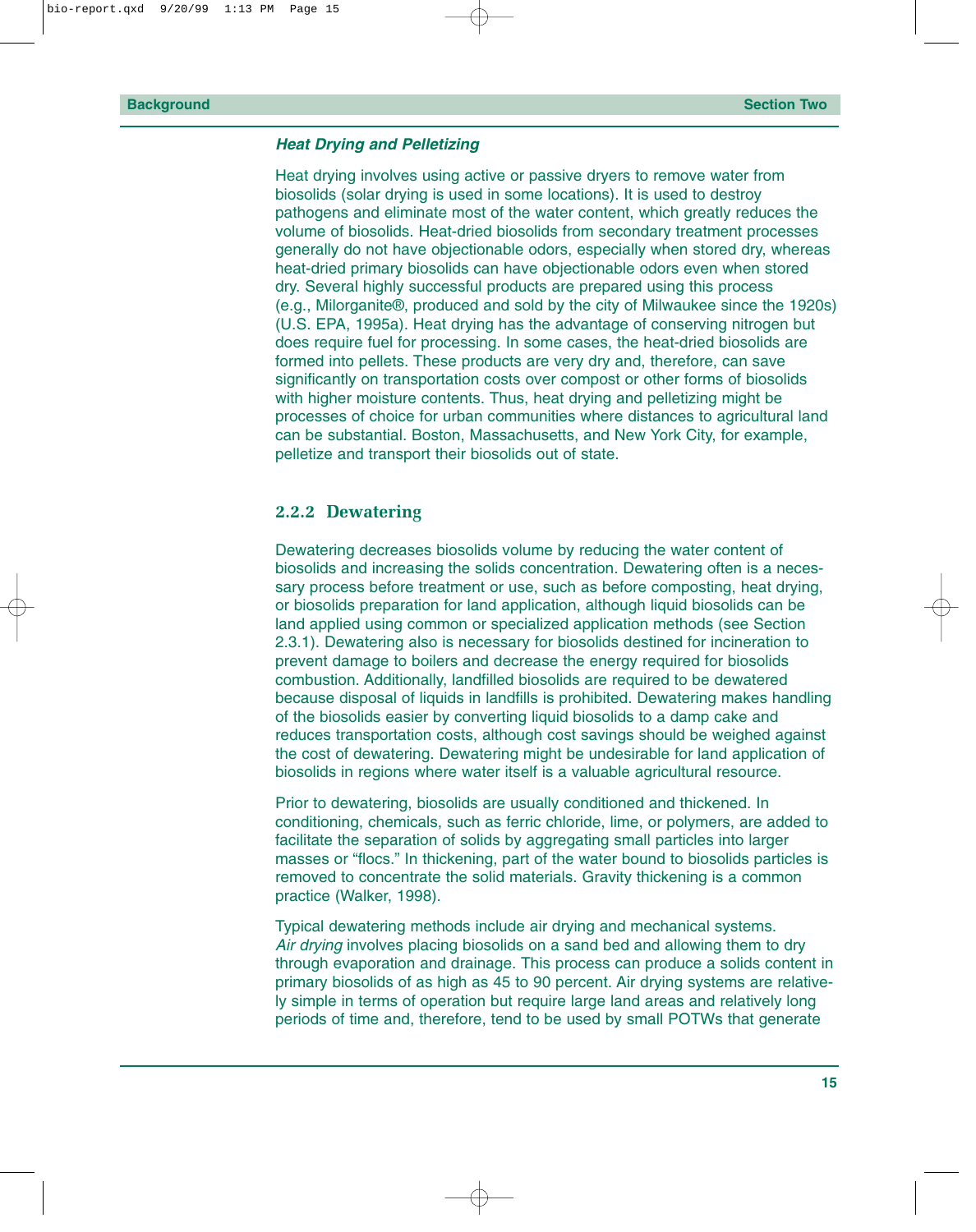<span id="page-21-0"></span>small amounts of biosolids. Larger POTWs rely on mechanical dewatering systems such as *vacuum filters*, plate-and-frame filter presses, centrifuges, and belt filter presses. Vacuum filters, which typically achieve 12- to 22-percent solids content, involve rotating a drum submerged in a vat of biosolids and applying a vacuum from within the drum, drawing water into the drum, and leaving the solids or "filter cake" on the outer drum filter medium. The dewatered biosolids are scraped off the filter. This form of dewatering is now being replaced by belt filter presses, *centrifuges*, and, in some cases, plate-and-frame presses. Centrifuges spin biosolids in a horizontal, cylindrical vessel at high speeds, with the solids concentrating on the outside of the vessel. These solids are then scraped off. Centrifuging can result in a 25- to 35-percent solids content. *Belt filter presses* can achieve 20- to 32-percent solids content. They work by exerting pressure on biosolids placed between two filter belts, which are passed through a series of rollers. The pressure forces water out of the biosolids, and the dried biosolids cake is retained on the filter belt. *Plate-and-frame presses* are the most expensive system to operate and can produce 35- to 45-percent solids content. They work by squeezing the biosolids between two porous plates or diaphragms. The pressure forces water out of the biosolids, and the dried biosolids cake is retained on the plates.

Table 2-3 presents some of the common stabilization technologies and the use or disposal method typically associated with each process.

| <b>Treatment Process</b>                      | <b>Use or Disposal Method</b>                                                                                                                                                                                                 |
|-----------------------------------------------|-------------------------------------------------------------------------------------------------------------------------------------------------------------------------------------------------------------------------------|
| Aerobic or Anaerobic Treatment<br>(Digestion) | Produces biosolids used as a soil<br>amendment and organic fertilizer on<br>pasture and row crops, forests, and<br>reclamation sites; additional<br>treatment, such as dewatering, also<br>can be performed (see note below). |
| <b>Alkaline Treatment</b>                     | Produces biosolids useful for land<br>application and for use as daily<br>landfill cover.                                                                                                                                     |
| Composting                                    | Produces highly organic, soil-like<br>biosolids with conditioning properties<br>for horticultural, nursery, and<br>landscape uses.                                                                                            |
| Heat-Drying/Pelletizing                       | <b>Produces biosolids for fertilizers</b><br>generally used at a lower rate<br>because of higher cost and higher<br>nitrogen content.                                                                                         |

**Table 2-3 Stabilization Technologies and Associated Use or Disposal Methods**

Note: Two or more processes are often used for treating biosolids (e.g., anaerobic digestion with dewatering and composting). Source: Adapted from U.S. EPA, 1997b.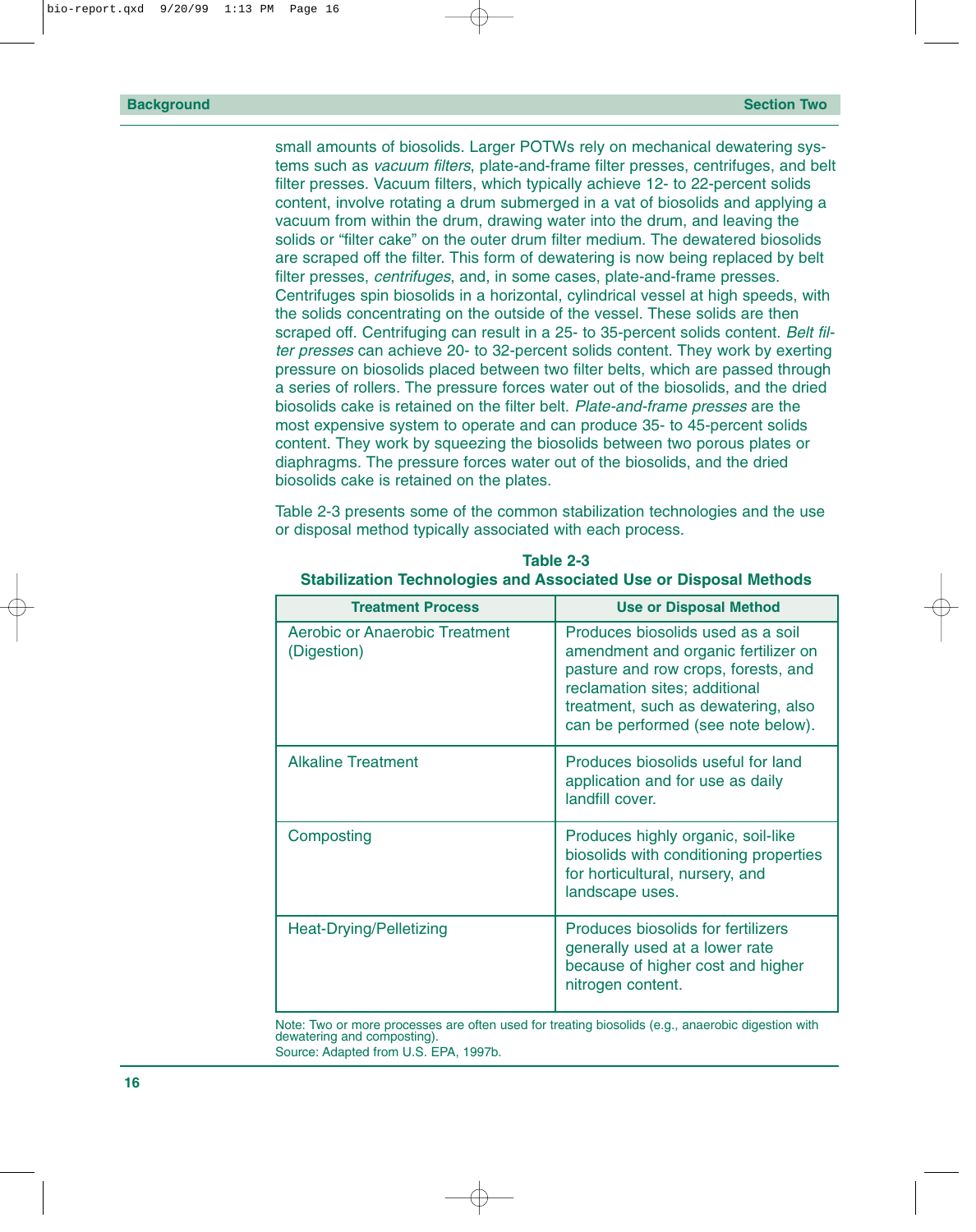#### <span id="page-22-0"></span>**2.3 Biosolids Use and Disposal Practices**

The most common destinations for biosolids include various types of land application sites (after the biosolids have been treated to meet regulatory requirements), landfills, and incinerators.

#### **2.3.1 Land Application and Other Beneficial Use Options for Biosolids**

Land application involves the spreading of biosolids on the soil surface or incorporating or injecting biosolids into the soil. Land application has been practiced for decades and continues to be the most common method for using biosolids. Biosolids serve as a soil enrichment and can supplement or replace commercial fertilizers. Nutrients (e.g., nitrogen and phosphorus), micronutrients including essential trace metals (e.g., copper, zinc, molybdenum, boron, calcium, iron, magnesium, and manganese), and organic matter in the biosolids are beneficial for crop production, gardening, forestry, turf growth, landscaping, or other vegetation.

Biosolids generally have lower nutrient contents than commercial fertilizers. Biosolids typically contain 3.2 percent nitrogen, 2.3 percent phosphorus, and 0.3 percent potassium, while commercial fertilizers might contain 5 to 10 percent nitrogen, 10 percent phosphorus, and 5 to 10 percent potassium (Metcalf & Eddy, 1991). Nevertheless, the use of biosolids conditions the soil and reduces or eliminates the need for commercial fertilizers, thereby reducing the impacts of high levels of excess nutrients entering the environment. Furthermore, although biosolids contain metals, so do fertilizers, although data on metals in fertilizers are not comprehensive. States are only now starting to look at regulating metals levels in fertilizers, whereas metals in biosolids have been regulated for years. See Box 1 for a discussion of regulations affecting the land application and other beneficial uses of biosolids.

Biosolids treatment before land application can involve digestion, composting, alkaline treatment, heat treatment, or other methods. Biosolids are treated to different levels, depending on the end use. In many cases, land application of biosolids is less expensive than disposal methods (*Federal Register*, Vol. 54, No. 23, pp. 5476-5902, February 6, 1989). Biosolids composting adds cost, but the resulting compost has a wide variety of uses, and a composting program has the potential to reduce municipal funding normally spent on purchasing soil amendments and/or provide a high-quality compost to many other users. Furthermore, composting offers ease of storage and ease of application because of its semidry product, less odors, and more flexibility in land application due to its high quality.

Some of the uses for biosolids and biosolids composts include their application to various types of land including agricultural lands, forests, mine reclamation sites and other drastically disturbed lands, parks, and golf courses. Composted and treated biosolids are used frequently by landscapers and nurseries and by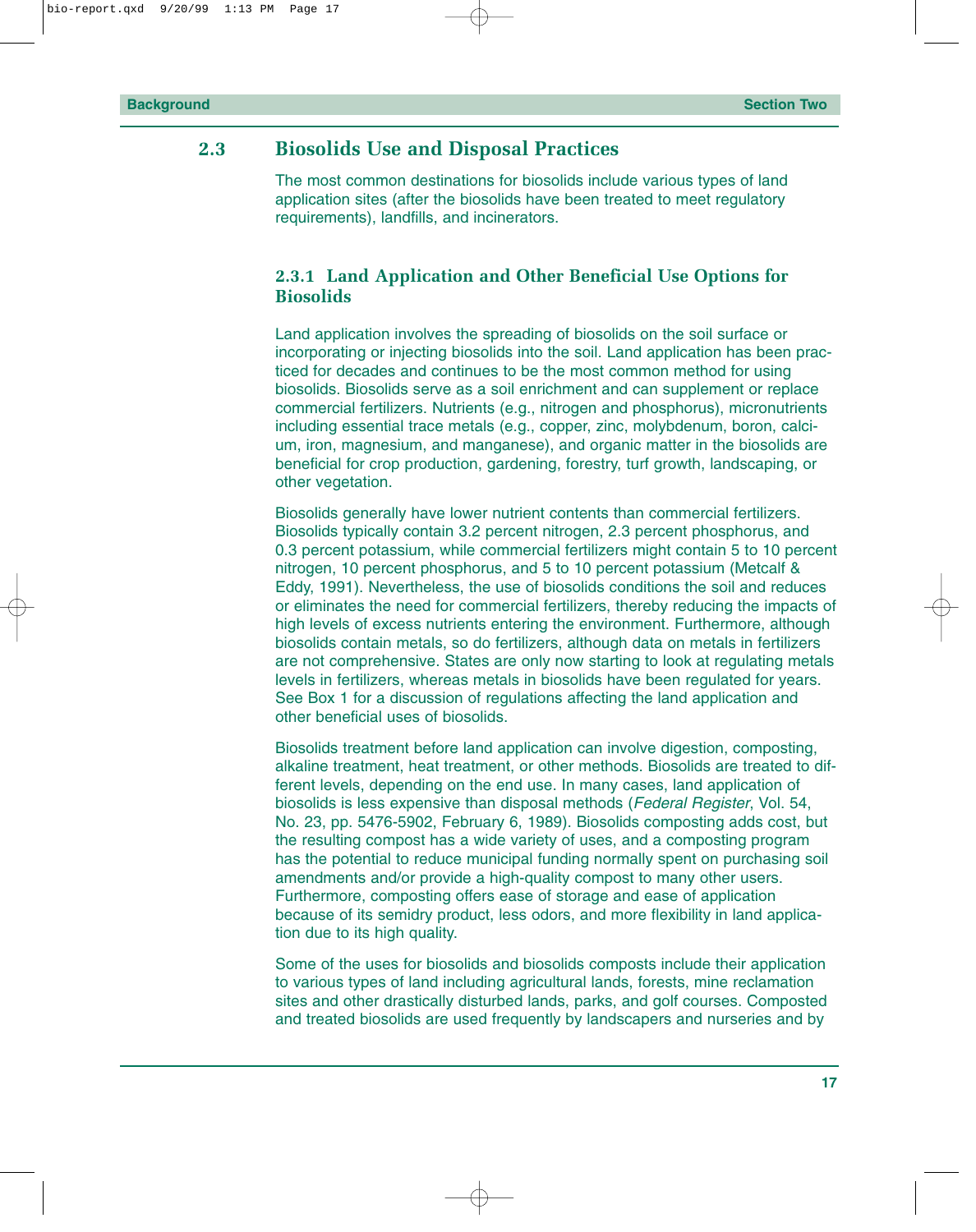#### **Box 1: Regulations Affecting Beneficial Use of Biosolids**

Biosolids must meet the requirements specified in the 40 CFR Part 503 Biosolids Rule, "The Standards for the Use or Disposal of Sewage Sludge" before they can be beneficially used. The Part 503 Biosolids Rule land application requirements ensure that any biosolids that are land applied contain pathogens and metals that are below specified levels to protect the health of humans, animals, and plants. Part 503 also requires that the biosolids are applied at an "agronomic rate," which is the biosolids application rate designed to provide the amount of nitrogen needed by the crop or vegetation and to minimize the amount of nitrogen in the biosolids that passes below the root zone of the crop to the ground water. In addition, Part 503 requires that vector (e.g., flies and rodents) attraction be reduced and includes specific management practices, monitoring frequencies, and recordkeeping and reporting requirements.

More specifically, the Part 503 Biosolids Rule sets metals limits in land applied biosolids for nine metals. Four sets of limits are provided: the ceiling limits for land application, more stringent high-quality pollutant concentration limits, the cumulative loading limits, and the annual limits for bagged products not meeting the high quality pollutant concentration limits. Biosolids that meet pollutant concentration limits can be applied to sites without tracking cumulative loading limits, as long as the rate does not exceed the agronomic rate. Biosolids that meet the ceiling limits but not the pollutant concentration limits can only be applied until the amount of metals on the site have accumulated up to the cumulative limits.

The Part 503 Biosolids Rule divides biosolids into "Class A" and "Class B" biosolids in terms of pathogen levels. It also imposes a vector attraction reduction requirement, providing specific alternatives for meeting the requirement. Whether biosolids are Class A or Class B can affect MSW facility operators in several ways. Class A biosolids must undergo treatment that reduces pathogens (including pathogenic bacteria, enteric viruses and viable helminth ova) in the biosolids below detectable levels. Once these goals are achieved, Class A biosolids can be land applied without any pathogen-related restrictions at the site. Class A biosolids (but not Class B) can be used as bagged biosolids marketed to the public. Some of the treatment processes described earlier, such as composting, heat drying, and high-temperature aerobic digestion, can meet the Part 503 Biosolids Rule Class A pathogen reduction requirements if they are conducted to meet operating conditions also specified in the rule. Biosolids having the least further restrictions on beneficial use are those meeting the Class A pathogen and vector attraction reduction requirements, and the high-quality pollutant concentration limits for metals. Once these requirements are met, the biosolids can be used with no more restrictions than any other fertilizer or soil amendment product.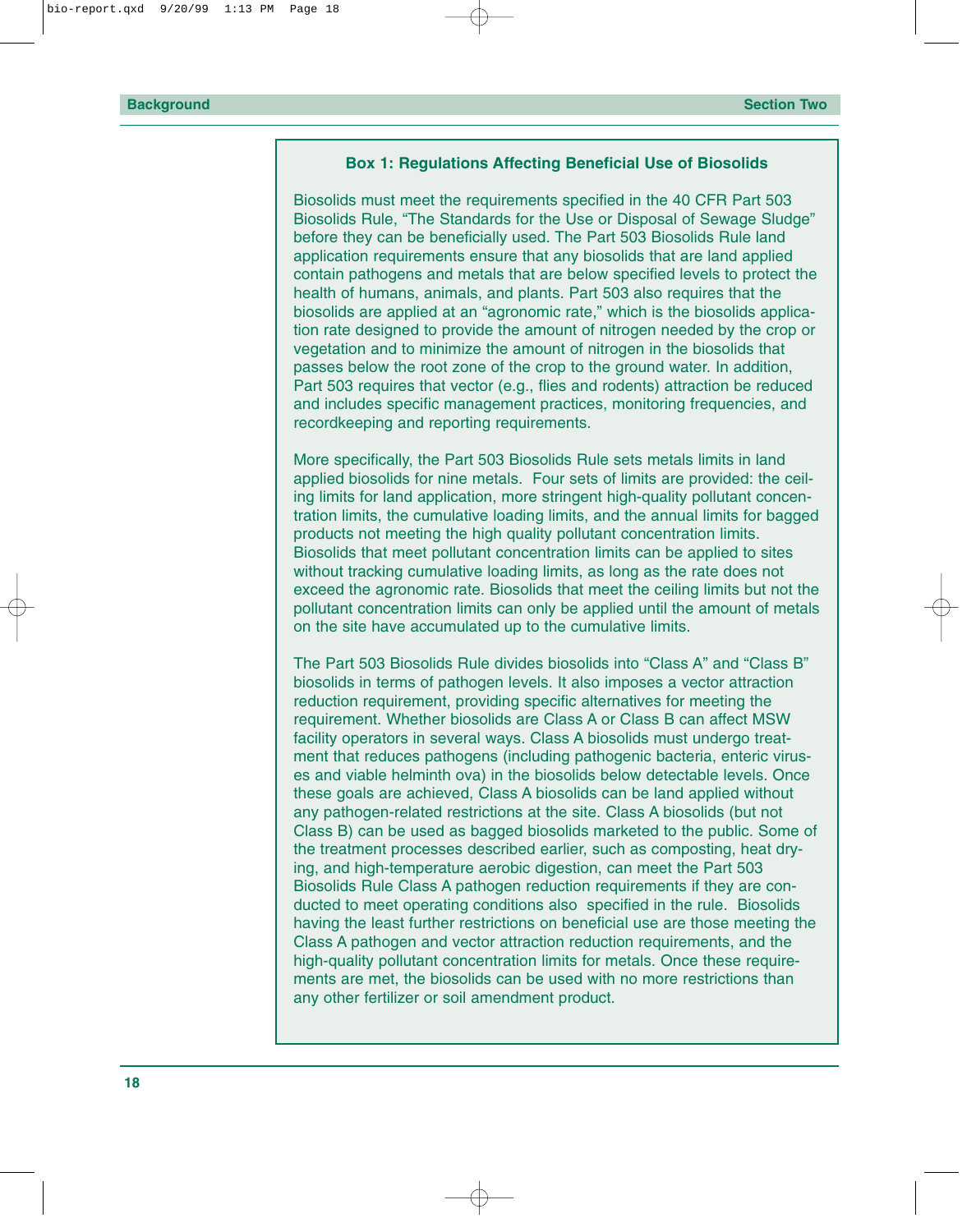Class B biosolids ensure that pathogens in biosolids have been reduced to levels that are protective of public health and the environment under the specific use conditions. Site restrictions apply to Class B biosolids, which minimize the potential for human and animal contact with the biosolids until environmental factors have reduced pathogens to very low levels. Class B biosolids cannot be sold or given away in a bag or other container for land application at public contact sites, lawns, and home gardens. Class B biosolids can be used in bulk at appropriate types of land application sites, such as agricultural lands, forests, and reclamation sites, if the biosolids meet the limits on metals, vector attraction reduction, and other management requirements of Part 503. Biosolids can be used as MSW landfill cover, as long as they meet regulatory requirements in 40 CFR Part 258, which governs MSW landfills (the Part 503 Biosolids Rule does not cover biosolids that are disposed of in MSW landfills but states that biosolids disposal in MSW landfills must meet the Part 258 Landfill Rule requirements). See 40 CFR Part 503 for specific requirements, including which biosolids treatment processes are approved for Class A and B biosolids, and the Part 258 Landfill Rule for specific MSW landfill requirements. Section 2.3.3 discusses the Part 258 MSW landfill requirements specific to biosolids disposal in more detail.

homeowners for lawns and home gardens. Agricultural land application of biosolids has worked well for many communities. Application of biosolids to forest lands, which currently involves a relatively small percentage of biosolids, can help shorten pulp wood and lumber production cycles by accelerating tree growth (U.S. EPA, 1994c). At reclamation sites, biosolids help revegetate barren land and control soil erosion; relatively large amounts of biosolids are used to achieve these goals at reclamation sites. A growing market is the use of biosolids in manufactured soils, which can be used for erosion control, roadway construction, and parks (U.S. EPA, 1998a). Composted and heat dried or pelletized biosolids used on public lands, lawns, and home gardens are often sold or given away in bags or bulk quantities; these forms are usually of excellent quality (with very low levels of metals and pathogens below detection levels), are easy to store and handle, and are usually in high demand.

The value of crop or other vegetation improvements from using marketed biosolids products (such as bagged or other containerized biosolids) has been estimated at between \$35 to \$50 per dry ton more than the value generated by other potting media (U.S. EPA, 1995a). In some areas, such as King County, Washington, a high demand for composted biosolids products exists. Some communities, such as Austin, Texas, give away some of their composted biosolids (although a nominal cost is strongly recommended to support regional compost markets). Biosolids also have valuable properties that many commercial fertilizers cannot duplicate (e.g., the slow release of nutrients providing longterm nourishment to plants). A number of communities, such as Milwaukee with its well-known Milorganite® brand biosolids product (heat dried, not composted),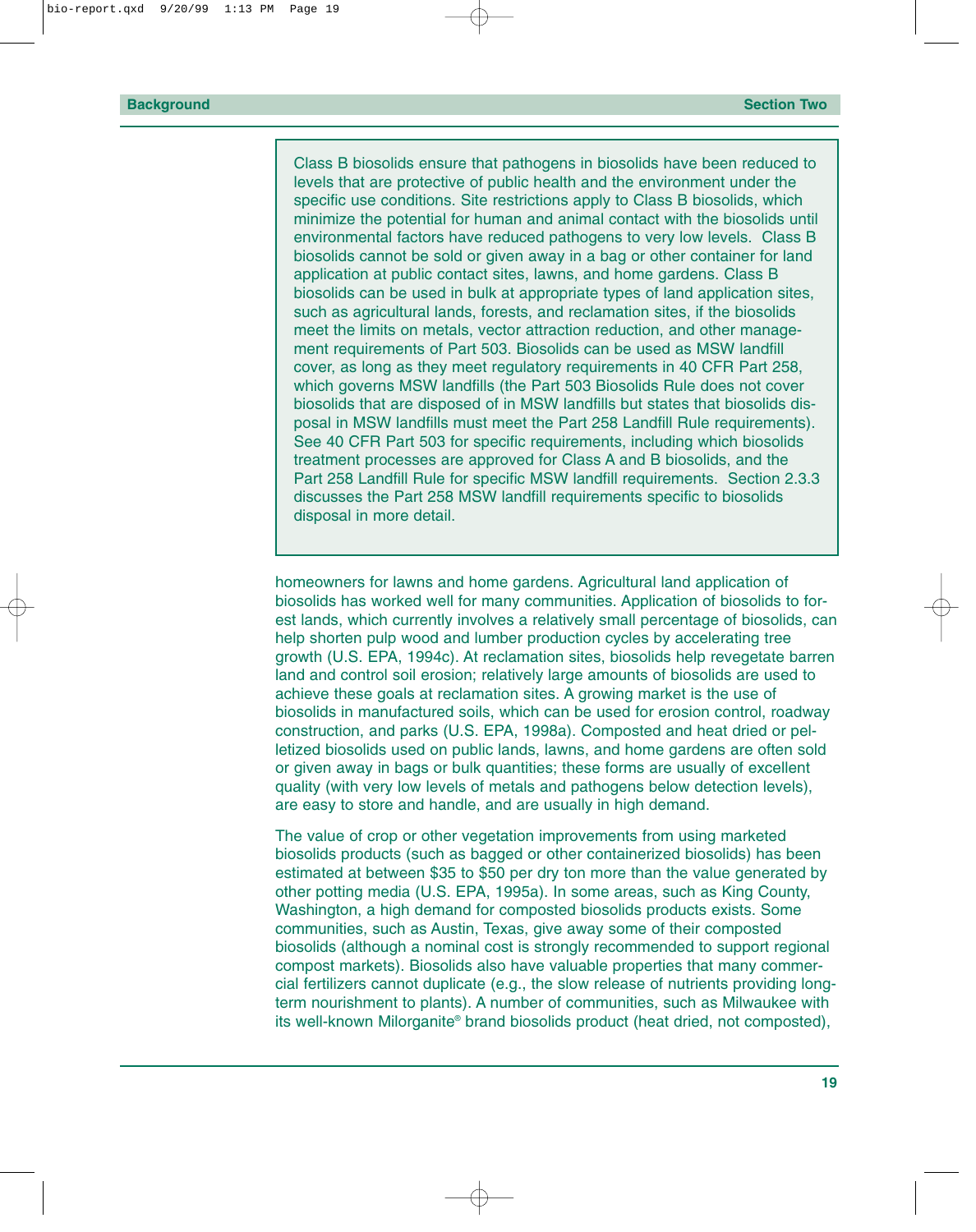<span id="page-25-0"></span>have successfully marketed brand-name biosolids fertilizers or soil conditioning products. Although ventures in developing composted or further processed biosolids products involve additional costs for communities over direct land application, the sale of these products can generate revenue that offsets some of the costs. Also, communities with existing composting operations, such as for yard trimmings, may easily incorporate biosolids into their operation using yard trimmings as a bulking agent. Combining these materials to produce a biosolids compost could avoid additional costs, since a composting operation is already in place. Federal and state regulations regarding biosolids composting, however, must be taken into consideration.

Liquid or dewatered biosolids can be applied by surface spreading or, in the case of liquid biosolids, by subsurface injection. Surface application methods include spreading by farm manure spreaders, tank trucks, or special applicator vehicles. After being applied to the surface and allowed to dry partially, biosolids are commonly incorporated into the soil by plowing, discing, or other methods. Liquid biosolids may be malodorous but can be injected below the soil surface by tank trucks with injection shanks to minimize odors. At forest sites and reclamation sites, spray irrigation of liquid biosolids and special flinging of dewatered biosolids are common.

#### **2.3.2 Incineration of Biosolids**

Incineration of biosolids involves firing biosolids at high temperatures in a combustor or combustion device. The volatile organic materials in the biosolids are burned in the presence of oxygen. Incineration reduces biosolids to a residue primarily consisting of ash, which is approximately 20 percent of the original volume. The incineration process destroys virtually all of the volatile solids and pathogens and degrades most toxic organic chemicals, although compounds such as dioxin may be formed, and products of incomplete combustion must be controlled. Metals are not degraded and are concentrated in the ash and in the particulate matter that is contained in the exhaust gases generated by the process. Air pollution control devices, such as high-pressure scrubbers, are required to protect air quality. See Box 2 for information on the regulations affecting biosolids incineration. Nonhazardous biosolids incinerator ash can be disposed of in a MSW landfill as allowed by 40 CFR Part 258 Landfill Rule. The ash also can be used in aggregate (e.g., concrete) production, as a fluxing agent in ore processing, or for other purposes such as an athletic field amendment (see Section Five).

The types of incinerators most commonly used are multiple-hearth and fluidizedbed furnaces. Fluidized-bed furnaces, however, are known to have fewer problems with emissions than multiple-hearth units because of their more advanced technology resulting in more uniform combustion of biosolids. Common types of air pollution control devices include wet scrubbers, dry and wet electrostatic precipitators, fabric filters (all of which control particulates), and afterburners (which can control releases of partially burned organics). Some municipalities opt for biosolids incineration when land is scarce or unsuitable for land application.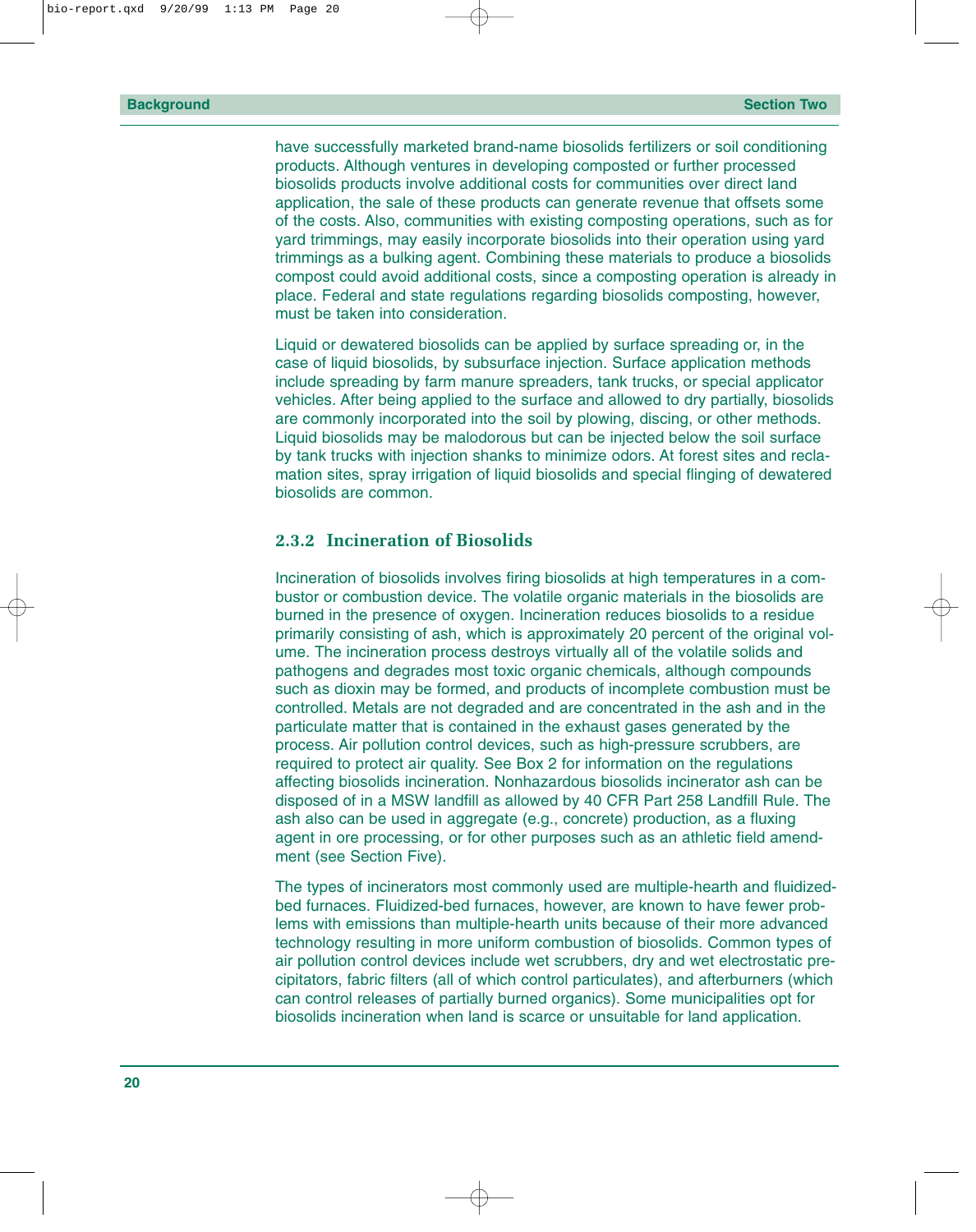#### **Box 2: Regulations Affecting the Incineration of Biosolids**

Several regulatory considerations apply to facilities that incinerate biosolids. The 40 CFR Part 503 Biosolids Rule includes pollutant limits for metals in emissions that effectively become site-specific limits on metals in biosolids that are incinerated; limits on total hydrocarbons or carbon monoxide in emissions; general requirements and management practices; frequency of monitoring requirements; and recordkeeping and reporting requirements. If biosolids incinerator ash is applied to land other than in a MSW landfill, regulations in 40 CFR Part 257 must be followed. Any incinerated waste that meets the definition of a hazardous waste must meet regulations in 40 CFR Parts 261 through 268 for hazardous wastes. Additionally, if biosolids and MSW are cofired and MSW accounts for less than 30 percent of the mixture, the mixture is considered auxiliary fuel and must meet Part 503 requirements for incineration. If the percentage of MSW in a biosolids/MSW mixture is greater than 30 percent, then the mixture is not regulated as an auxiliary fuel under the Part 503 Biosolids Rule but rather is regulated as MSW under 40 CFR Parts 60 and 61. The equipment used in incinerators that cofire biosolids with other wastes generally must be specially designed for this purpose (e.g., include flash dryers and separate burners) to handle the moisture content and odor potential of biosolids successfully. In the near future, incinerators also will be subjected to regulation under provisions of the Clear Air Act that are more stringent and are based on what is technically achievable.

In some cases, municipalities use incinerators as standby units on an as-needed basis for use when other biosolids management options cannot be implemented.

The type of biosolids incinerated affects incineration efficiency. Due to their higher volatile solids content (i.e., heat content), for example, biosolids from primary wastewater treatment processes (see Table 2-1) are more suitable for incineration than those that have undergone secondary treatment or above. Biosolids from secondary wastewater treatment processes are more difficult to incinerate because of their lower volatile solids content and the higher water content. Biosolids dewatering is required prior to incineration. Biosolids incinerator ash can be recovered and used in aggregate or can be used for other products such as an athletic field amendment (see case studies in Section Five).

Only a few facilities in the United States currently cofire biosolids with MSW (communication with Steven Levy, U.S. EPA, October, 1997). This practice is so rarely used that, for the purposes of this report, we assume all incineration of biosolids discussed in Sections Three and Four to take place in biosolidsonly incinerators.

Although biosolids incinerators require auxiliary fuel, many facilities that incinerate biosolids include energy recovery as part of the process (communication with Bob Bastian, U.S. EPA, October, 1997). Most of these facilities use the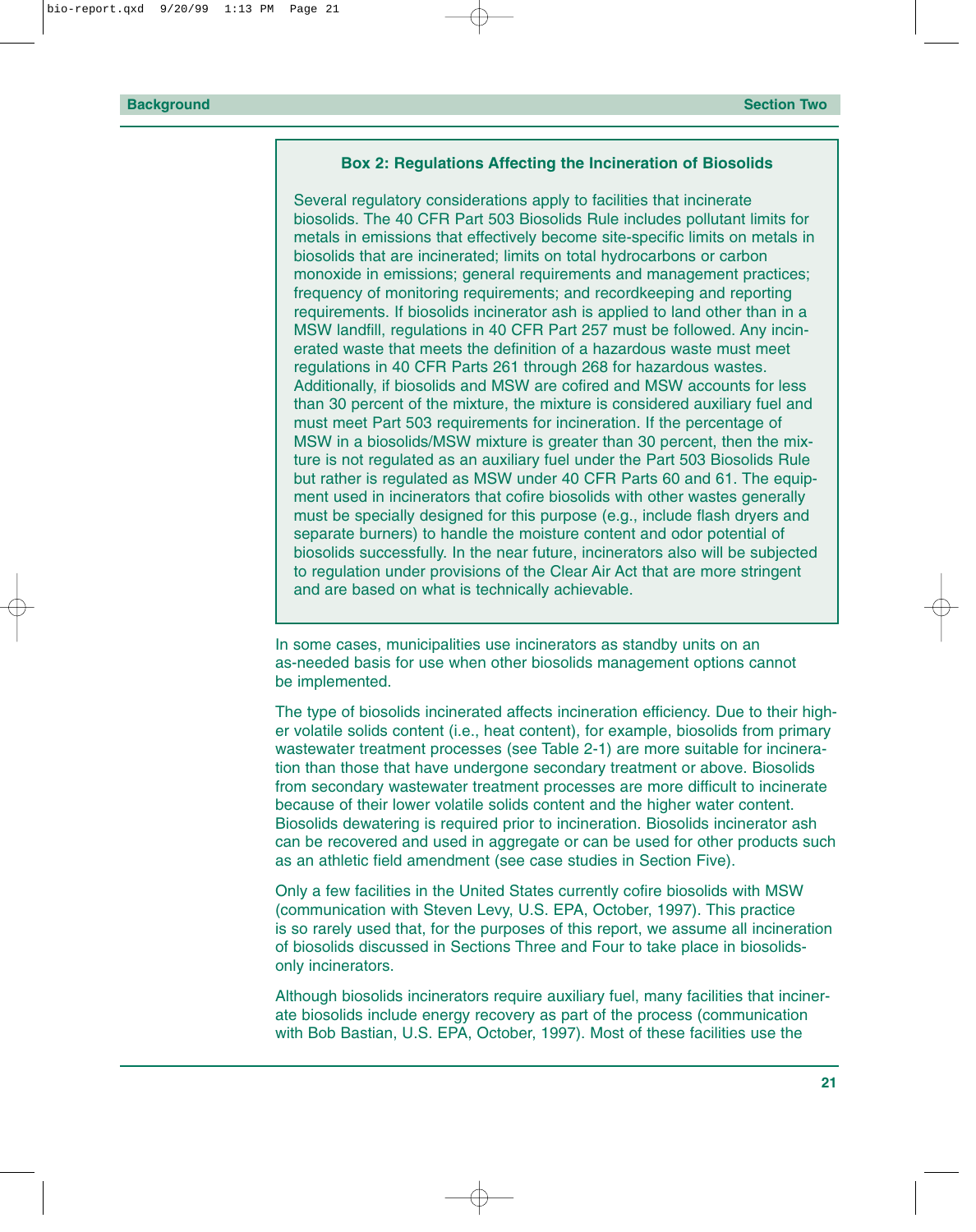<span id="page-27-0"></span>energy generated within the facility for the incineration process itself (some facilities have claimed to be autothermal, or self-sufficient in producing and using their own energy) or for energy for other facility processes. A few facilities have in the past sold at least part of the energy they produced from the incineration process. In many cases, air quality requirements determine incinerator operation to some extent because the requirements are temperature-based (i.e., an afterburner to raise the temperature of exit gases might be needed to destroy unburned hydrocarbons) and often cannot be met economically unless energy recovery is included in the process. Numerous facilities that incinerated biosolids have closed over the past decade because other biosolids management options became more publicly acceptable or less expensive, even when the facilities recovered energy.

To the extent that biosolids are successfully being used for energy recovery and to the extent that energy recovery might be considered a beneficial use, the quantities of biosolids that are estimated in this report to be beneficially used might be somewhat understated. Defining incineration as a disposal method, however, is consistent with the Part 503 Biosolids Rule, which categorizes biosolids incineration as a disposal method, since that is the primary purpose of incinerating biosolids.

#### **2.3.3 Surface Disposal and Landfilling**

Most biosolids that are disposed of in or on land are landfilled with MSW. This report combines most discussions of surface disposal (as covered by the Part 503 Biosolids Rule for biosolids-only disposal in or on land) and landfilling (defined here as disposal of biosolids in MSW landfills, which is covered by the Part 258 Landfill Rule rather than by Part 503). See Box 3 for information on the regulations affecting surface disposal on land and landfilling of biosolids in MSW landfills.

Surface disposal is defined by the Part 503 Biosolids Rule as biosolids placed on an area of land where only biosolids are placed for final disposal. It does not include biosolids that are placed on land for either storage (generally less than 2 years) or treatment (e.g., lagoon treatment for pathogen reduction). It involves landfilling of biosolids in monofills (biosolids-only landfills), disposal in permanent piles or lagoons used for disposal (rather than treatment or temporary storage), and dedicated surface disposal practices. The difference between surface disposal and land application primarily involves the application rate. If biosolids are spread on land at greater than the agronomic rate, then the ability of the cover crop to retain nitrogen might be exceeded, and the excess nitrogen could migrate through the soil and contaminate ground water. Any time the application rate exceeds the agronomic rate (except as permitted by the permitting authority for reclamation sites), EPA considers the practice to be surface disposal, and the site must comply with all of the management practices outlined for surface disposal in the Part 503 Biosolids Rule, including ground-water monitoring. If, however, the applier reduces the application rate or changes the cover crop from a low-nitrogen-demand crop to a high-nitrogen-demand crop, and the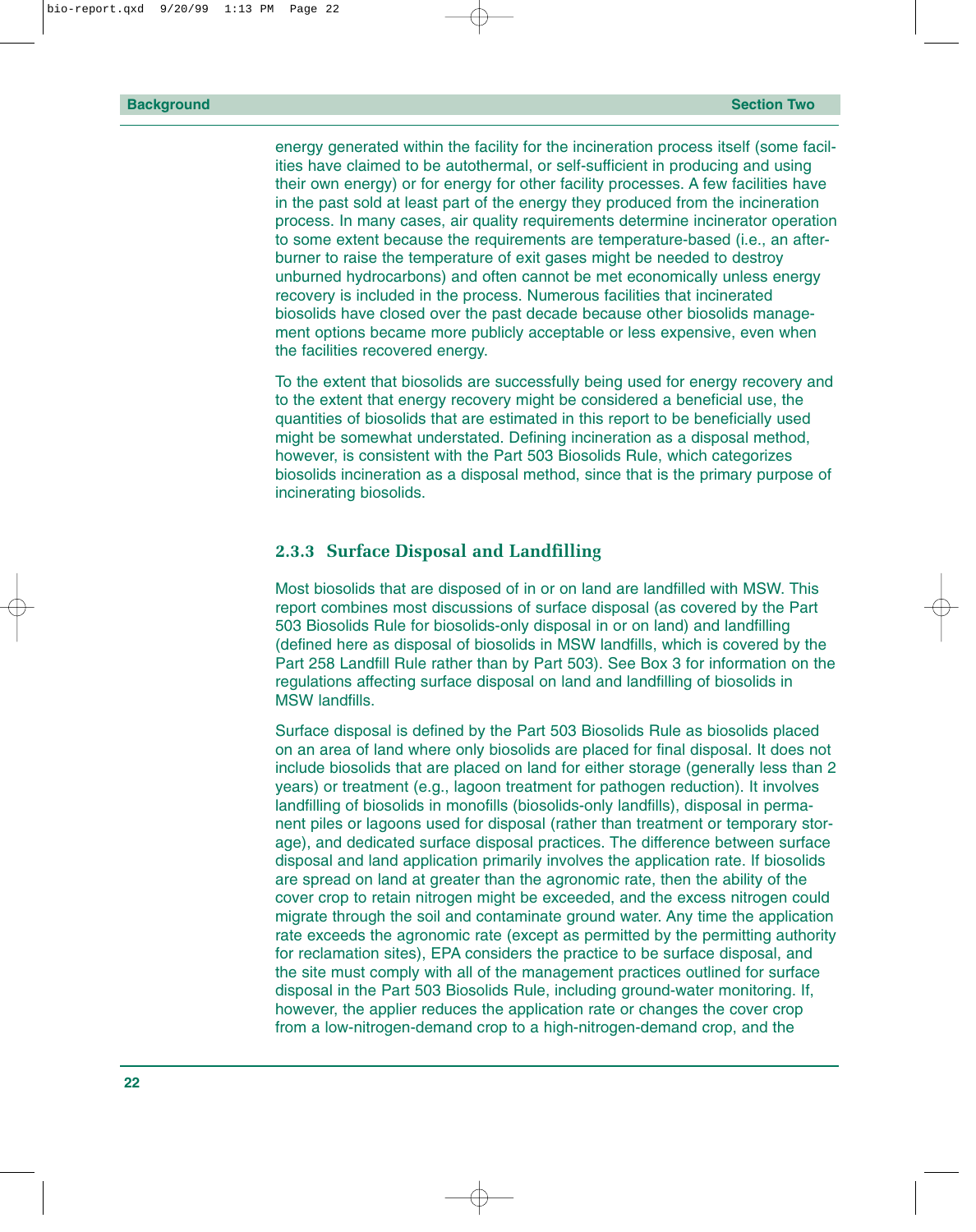practice meets Part 503 requirements for land application (assuming the land application criteria for metals concentrations and pathogens and vectors are met; see Box 1), then the practice is considered land application.

At the time the National Sewage Sludge Survey was conducted, biosolids from most POTWs practicing surface disposal were determined to be able to meet the Part 503 pollutant concentration criteria for land application, and, in many cases, the biosolids were being applied at rates that could be considered agronomic rates (U.S. EPA, 1993a). Therefore, the practice of spreading biosolids on land for disposal purposes was nearly eliminated by the Part 503 Biosolids Rule because: 1) the cost of meeting surface disposal management requirements (including ground-water monitoring) is usually much higher than that for meeting land application requirements and 2) most operations could be easily adapted to meet the Part 503 definitions of land application.

The vast majority of biosolids currently reported as either surface disposed or landfilled are likely to be disposed of in MSW landfills. $3$  The small amounts of biosolids reported as surface disposed or landfilled that are not disposed of in MSW landfills are likely primarily disposed of in biosolids-only monofills (i.e., landfills dedicated to accepting only biosolids). Monofilling, possibly the most common surface disposal technique covered by the Part 503 Biosolids Rule, typically is undertaken using a series of unlined trenches dug into the ground, into which dewatered biosolids (meeting concentration limits imposed by Part 503 for unlined surface disposal units) are placed and then covered with soil. Other techniques less commonly used include fill mounds, area fill layers, and diked containment.

 $^3$ This conjecture is further substantiated by communication with Bob Bastian, U.S. EPA, May, 1997 and by information in *BioCycle* (1998), which indicates that among the 34 surveyed states that provided adequate data, less than 2 percent of biosolids are reported to be surface disposed in biosolids-only monofills.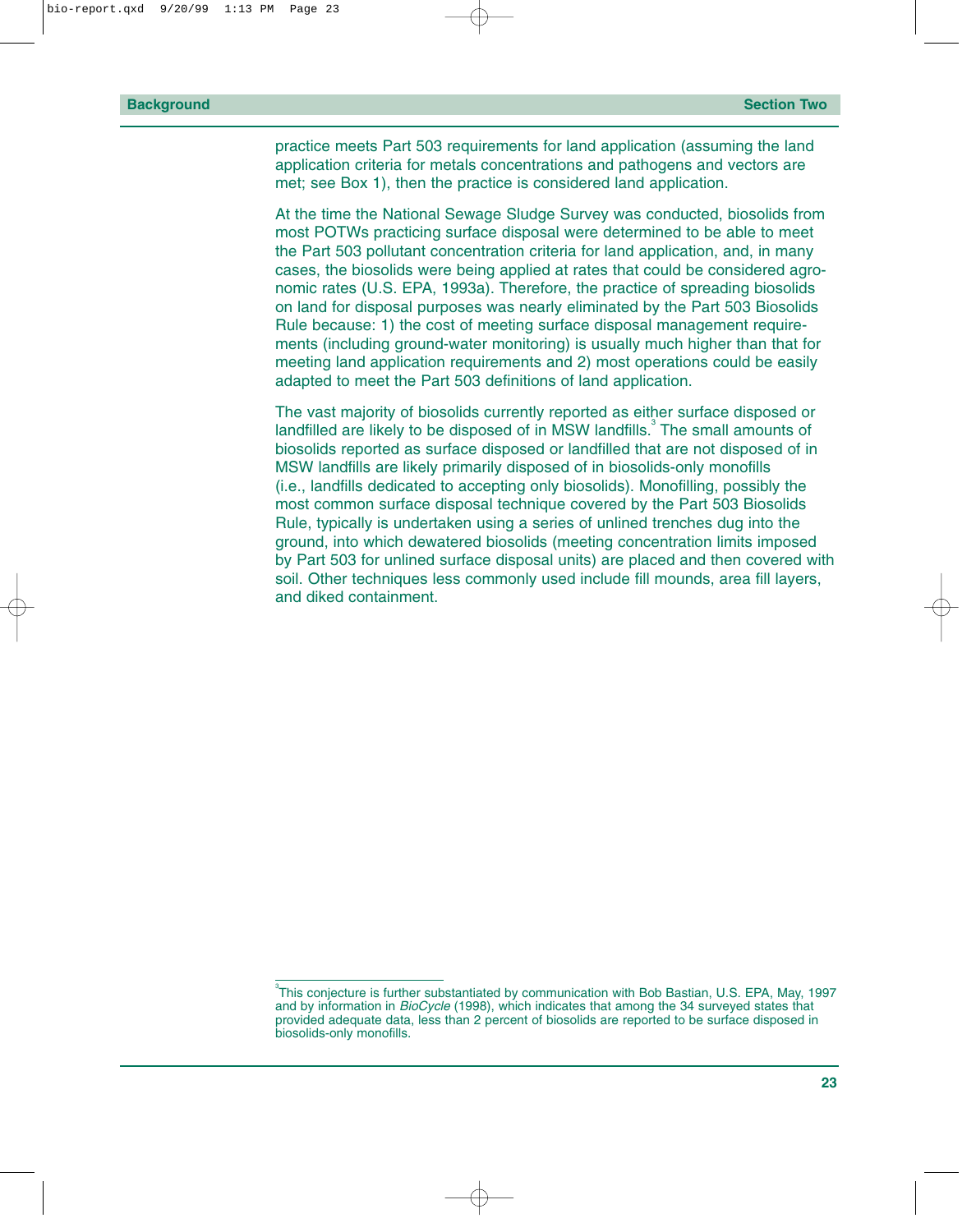#### **Box 3: Regulations Affecting the Surface Disposal and Landfilling of Biosolids**

The Part 503 Biosolids Rule regulates the surface disposal of biosolids other than landfilling of biosolids with MSW in an MSW landfill, which is required to meet the Part 258 Landfill Rule. According to Design, Operation and Closure of Municipal Solid Waste Landfills (U.S. EPA, 1994b), all biosolids disposed in MSW landfills must pass the paint-filter liquids test (dewatering biosolids to about 20 percent solids or more will generally meet this goal). Furthermore, the biosolids cannot contain more than 50 parts per billion of polychlorinated biphenyls (PCBs) (40 CFR Part 761) and must not meet the definition of hazardous wastes under the Resource Conservation and Recovery Act (RCRA) (that is, they must not meet the definition of hazardous waste as defined by RCRA or the Toxicity Characteristic Leachate Procedure test).

Biosolids used as MSW landfill cover should be dewatered to achieve soillike characteristics. The Part 258 Landfill Rule requires that the daily MSW landfill cover consist of 6 inches of earthen material (or alternative materials or thickness approved by the state) and that the solid waste be covered at the end of each day or more frequently as needed to control disease vectors, fires, odors, blowing litter, and scavenging. Biosolids can be used as part of a final MSW landfill cover, which must meet the Part 258 Landfill Rule cover criteria for permeability, infiltration, and erosion control.

For surface disposal in biosolids-only facilities, Part 503 requires that the site meet certain locational restrictions similar to the site restrictions in the Part 258 Landfill Rule. Provisions for closure and postclosure care must be made, and a plan for leachate collection (if the unit is lined), methane monitoring, and public access restrictions must be developed. If the surface disposal unit is unlined, the biosolids must meet concentration limits on arsenic, chromium, and nickel. Also, the surface disposal unit must meet management requirements similar to those for MSW landfills. These management practices include requirements for runoff collection, leachate collection and disposal (if the unit is lined), vector control, methane monitoring, and ground-water monitoring or certification, and restrictions on public access, growing of crops, and grazing of animals. See the Part 503 Biosolids Rule and U.S. EPA, 1994a for more details.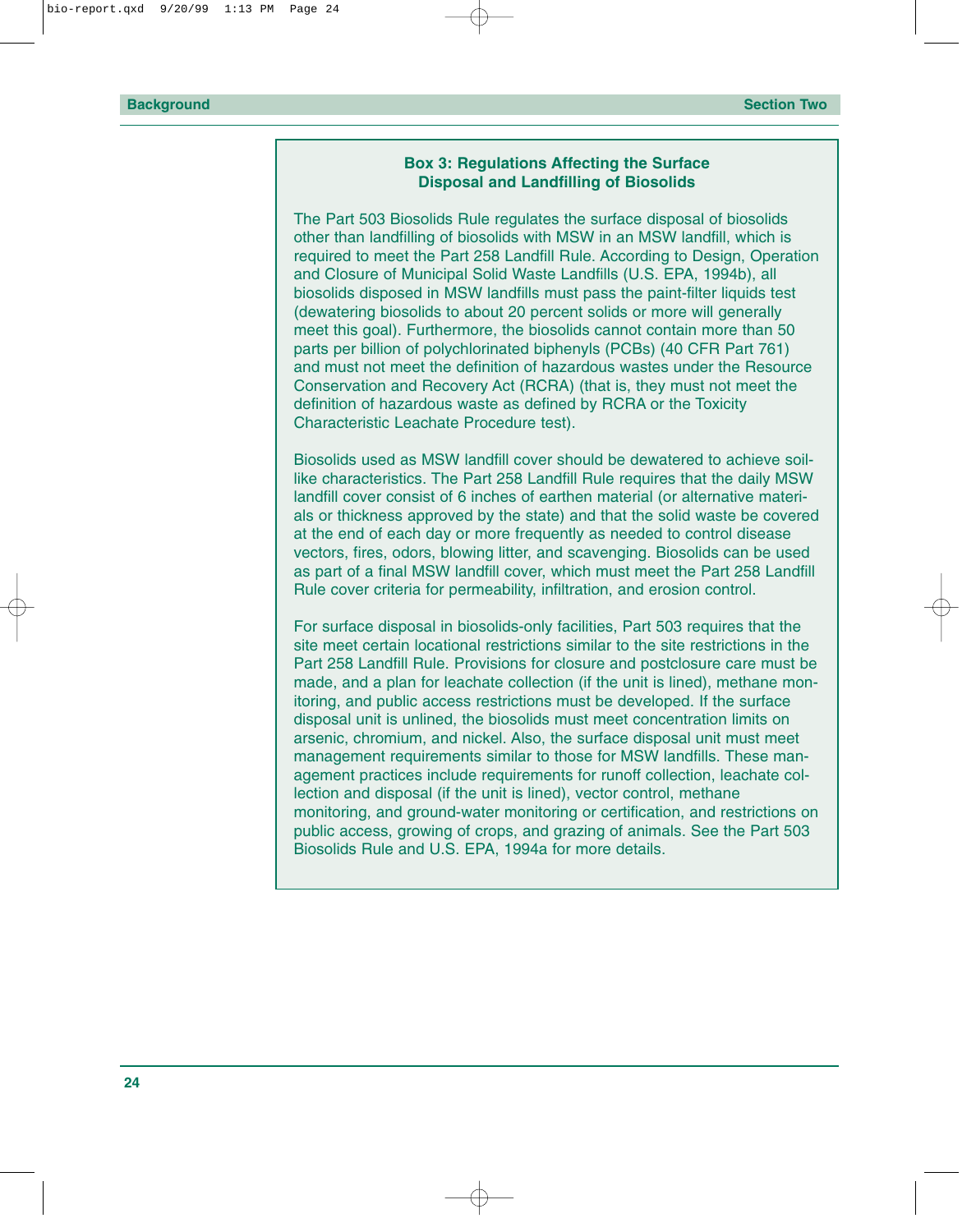### <span id="page-30-0"></span>**Section Three**

## **Generation, Use, and Disposal of Biosolids in 1998**

#### **3.1 Generation of Biosolids in 1998**

This report uses the National Sewage Sludge Survey (NSSS) estimate of the quantity of biosolids used or disposed of in 1988 and data on wastewater flow between 1988 and 1996 from the Needs Surveys conducted during those years to estimate the quantity of biosolids generated in 1998. This estimate was made on the basis of increased wastewater flow since 1988 and on the assumption that biosolids generation per gallon of wastewater has remained approximately the same from 1988 to 1998. (See the Appendix for a detailed discussion of the methodology used in this report, the sources used, the assumptions made to derive this estimate, and a presentation of intermediate results.) On the basis of this approach, we estimate that 6.9 million dry tons of biosolids were generated in 1998. Table 3-1 presents a breakdown of this estimate to show the quantities of biosolids estimated to have been generated by primary-only treatment POTWs or secondary-or-above treatment POTWs and by privately or federally owned treatment works.

| <b>Treatment Group</b>                               | <b>1998 Biosolids</b><br><b>Generation (million</b><br>U.S. dry tons) |
|------------------------------------------------------|-----------------------------------------------------------------------|
| <b>Primary-Only Treatment POTWs</b>                  | 0.5                                                                   |
| Secondary-or-Above Treatment POTWs                   | 6.3                                                                   |
| <b>Privately and Federally Owned Treatment Works</b> | 0.1                                                                   |
| Total                                                | 6.9                                                                   |

**Table 3-1 Estimates of Biosolids Generation for Use or Disposal (1998)**

Source: See Appendix A.2.2.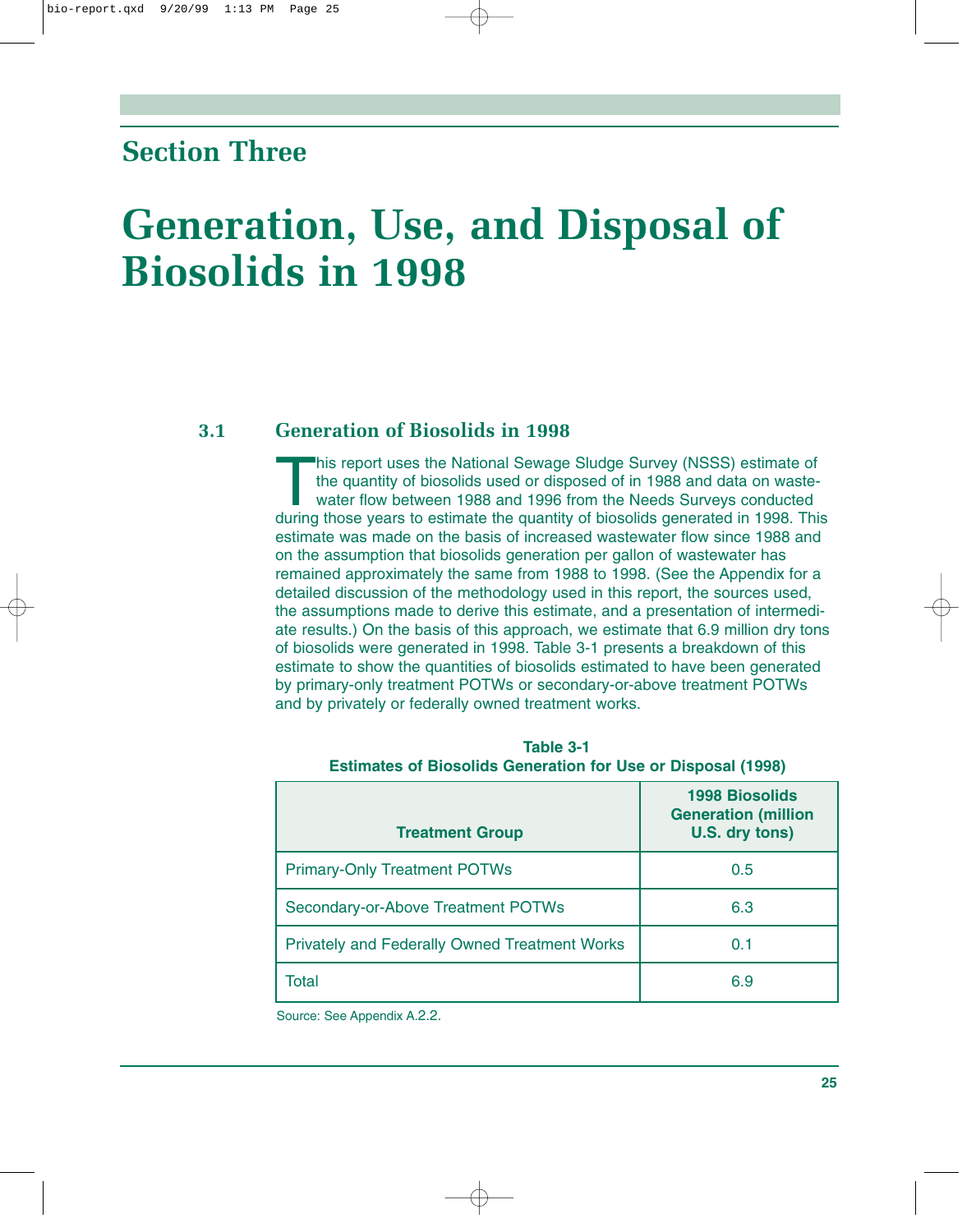#### <span id="page-31-0"></span>**3.2 Biosolids Management Practices in 1998**

This report primarily used the 1997 Water Environment Federation (WEF) report results (with some modifications; see the Appendix) to divide biosolids management practices into use and disposal categories (see Section 1.2). Categories of management practices considered beneficial use include land application, composting and other approaches to further processing, and other beneficial use. Composting and further processing and stabilization is a special category partly created out of WEF survey responses indicating "treatment" or other related management practices including responses such as fertilizer, lawns and gardens, potted growing media, soil amendments, composting, or pelletizing. Generally, biosolids receiving further processing (also referred to as "advanced treatment" in this report) are considered likely to have met Class A pathogen and vector reduction requirements (see Box 1 in Section Two). We consider the ultimate end use of these biosolids to be primarily land application. We included survey responses indicating landfill cover or aggregate in the "other beneficial use" category. The Part 503 Biosolids Rule does not regulate landfill cover if it is being placed on MSW landfills; however, we consider landfill cover to be a beneficial use for the purposes of this report. Therefore, the amount of biosolids used for landfill cover or as aggregate is accounted for within the total amount of biosolids beneficially used and not within the disposal totals.

Disposal, for the purposes of this document, as discussed in Section Two, includes surface disposal, landfilling, and incineration. Additionally, in this report, we have defined an "other" category, which includes WEF survey responses of any unidentified processes. We have placed quantities included in this very small category within the disposal totals.

#### **3.2.1 Beneficial Use of Biosolids in 1998**

Table 3-2 and Figure 3-1 present a breakdown of the various biosolids management options, which are categorized as either a beneficial use option or a disposal option. As the table shows, 60 percent of all biosolids generated in 1998 were land applied, received advanced treatment and then land applied, or were otherwise beneficially used. This category of "other beneficial use," which accounts for 7 percent of all biosolids generated, intends to capture and include as beneficial use the fraction of biosolids that might be used as alternative daily landfill cover, as part of a final landfill cover, or as aggregate.<sup>4</sup> We assume for the purposes of this report that the land application category is generally associated with Class B biosolids and the advanced treatment category is associated with Class A biosolids. Out of a total of 6.9 million dry tons, we estimate that 2.8 million dry tons have been land applied after being treated to a Class B pathogen status. We estimate an additional 0.8 million dry tons to have been beneficially used after further treatment, such as composting, advanced alkaline

<sup>4</sup> This total differs from the estimate, made by Bastian in 1997, that only 54 percent of all biosolids generated were beneficially used. The difference is due to the inclusion in this report of an "other beneficial use" category (i.e., landfill cover and aggregate) accounting for 7 percent of the total amount contributing to the beneficial use total of 60 percent.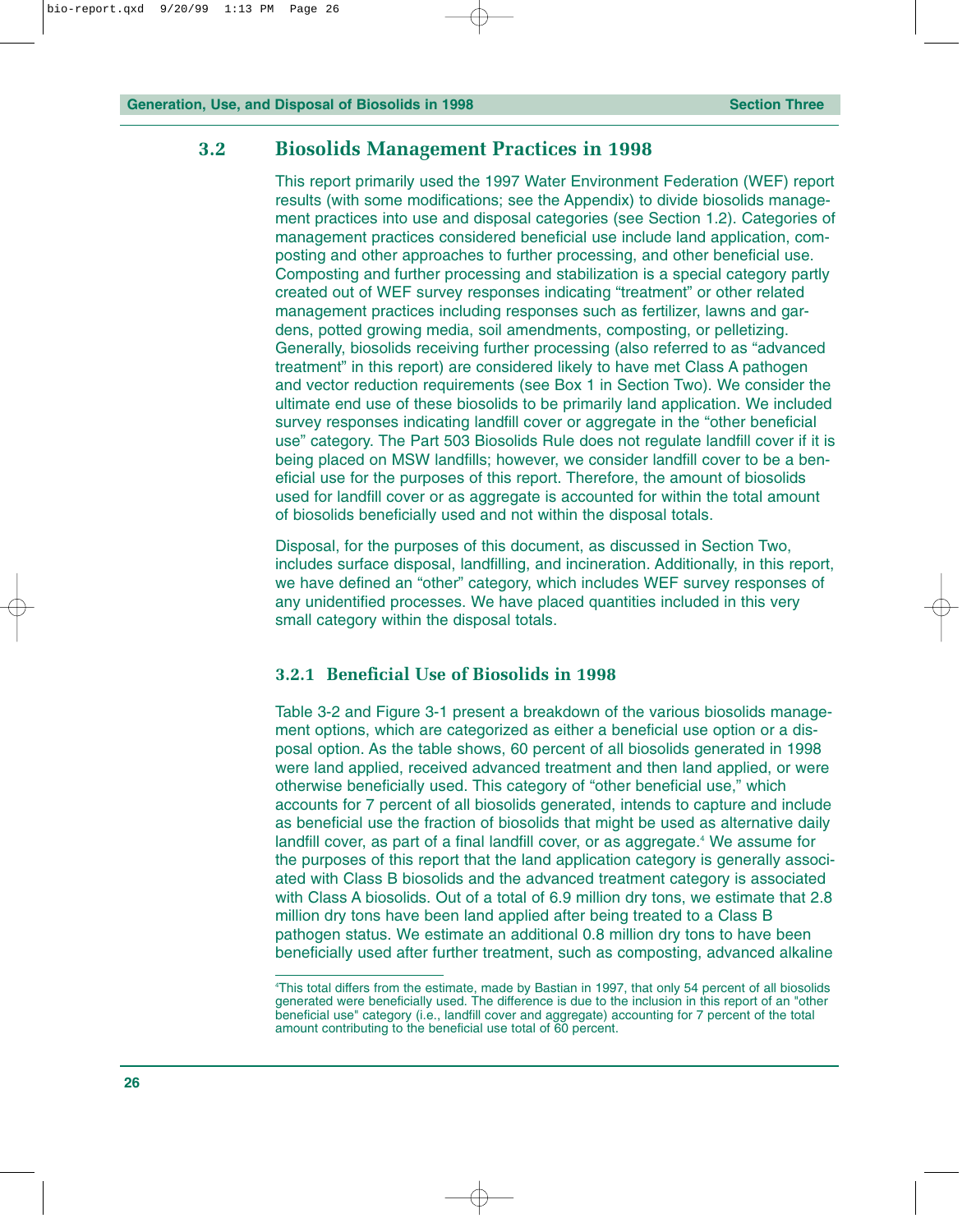stabilization, or heat treatment, and that 0.5 million dry tons have been beneficially used in another manner for a total of 4.1 million dry tons. See the Appendix for how we estimated these quantities.

<span id="page-32-0"></span>

|                               | <b>Beneficial Use</b>                   |                                                  |                                                 | <b>Disposal</b> |                                                       |                   |              |              |              |
|-------------------------------|-----------------------------------------|--------------------------------------------------|-------------------------------------------------|-----------------|-------------------------------------------------------|-------------------|--------------|--------------|--------------|
| <b>Estimate</b><br>(millions) | Land<br><b>Application</b> <sup>a</sup> | <b>Advanced</b><br><b>Treatment</b> <sup>b</sup> | <b>Other</b><br><b>Beneficial</b><br><b>Use</b> | <b>Total</b>    | <b>Surface</b><br><b>Disposal/</b><br><b>Landfill</b> | Inciner-<br>ation | <b>Other</b> | <b>Total</b> | <b>Total</b> |
| 1998 Dry<br><b>Tons</b>       | 2.8                                     | 0.8                                              | 0.5                                             | 4.1             | 1.2                                                   | 1.5               | 0.1          | 2.8          | 6.9          |
| Percent of<br><b>Total</b>    | 41%                                     | 12%                                              | 7%                                              | 60%             | 17%                                                   | 22%               | $1\%$        | 40%          | 100%         |

**Table 3-2 Estimates of Biosolids Use and Disposal**

Note: Numbers may not add up properly due to rounding.

Source: See Appendix A.3.

a Without further processing or stabilization such as composting.

**Such as composting.** 

**Figure 3-1 Estimates of Biosolids Use and Disposal (1998)**



 $MDT (1998) =$  millions of dry tons Source: See Appendix A.3. a Without further processing or stabilization such as composting.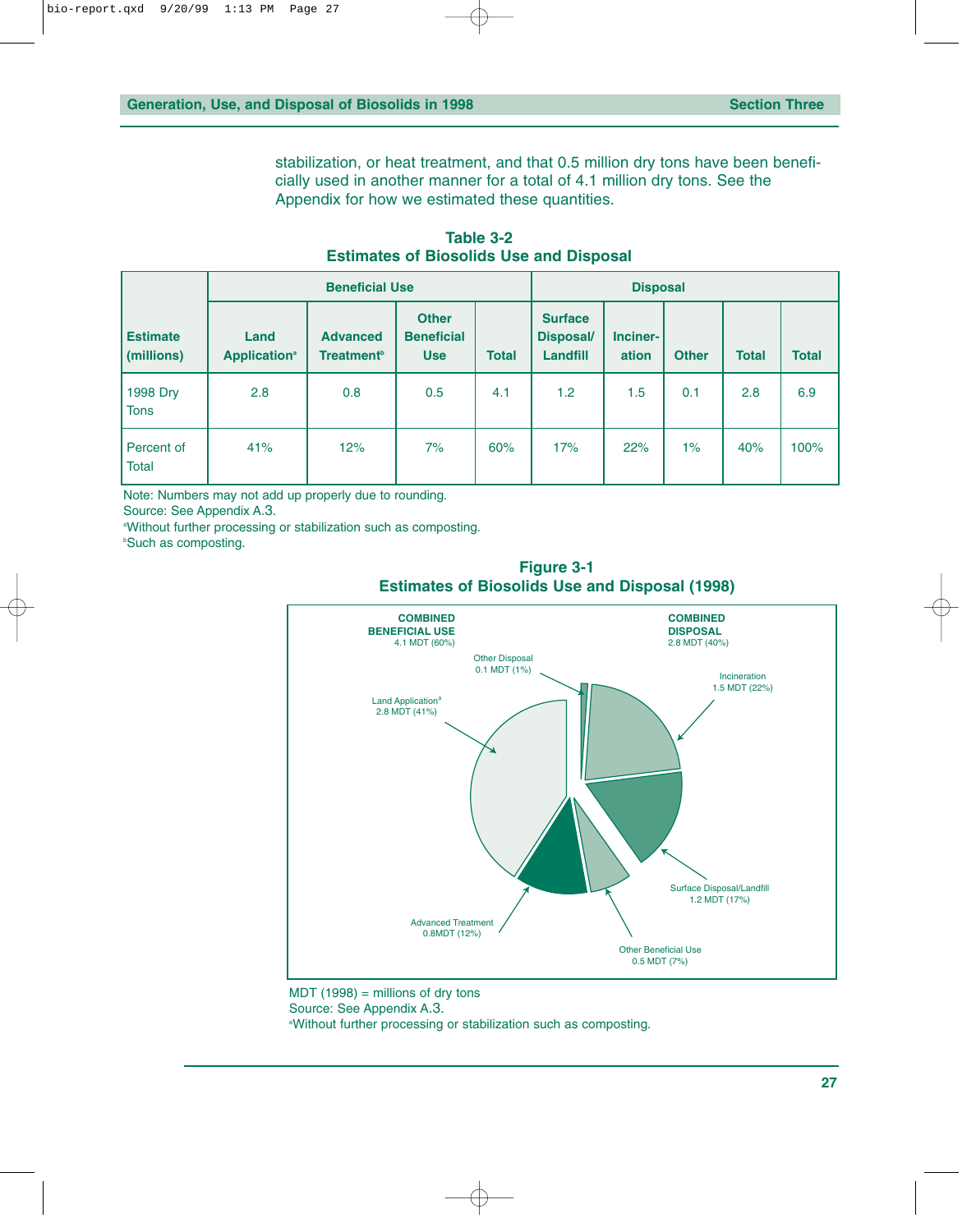#### <span id="page-33-0"></span>**3.2.2 Disposal of Biosolids in 1998**

Table 3-2 also presents a breakdown of the disposal categories. We estimated that 17 percent of all biosolids were surface disposed or landfilled, 22 percent were incinerated, and 1 percent were disposed of in some unidentified manner. Thus, 40 percent (2.8 million dry tons) of all biosolids generated in 1998 were disposed of primarily in landfills (1.2 million dry tons) or incinerated (1.5 million dry tons).<sup>5</sup>

#### **3.2.3 Amount of Biosolids Managed by MSW Facilities in 1998**

Out of the total 6.9 million dry tons of biosolids generated in 1998, we estimate that a total of 1.2 million dry tons were disposed of at MSW landfills, and 0.2 million tons of treated biosolids were handled at MSW facilities as landfill cover  $(daiiv)$  or final). Additionally, MSW facilities $<sup>6</sup>$  might have composted biosolids</sup> either on or off a landfill site. The total amount of biosolids that might have been composted by MSW facilities is not known at this time, but we estimate the total amount to have been 0.4 million dry tons based on the assumptions listed below. Thus, we estimate that possibly 1.4 to 1.8 million dry tons, or 20 to 26 percent of biosolids generated in 1998, might have been managed by MSW facilities after processing by POTWs. As noted, these estimates depend on the following assumptions:

- All surface-disposed or landfilled biosolids are disposed of in MSW landfills. This assumption is reasonable given the small amount of biosolids believed to be disposed of in monofills, piles, or surface disposal sites (see Section  $Two).<sup>7</sup>$
- No biosolids are coincinerated with solid waste. This is a reasonable assumption because coincineration is not a common practice.<sup>8</sup>
- We assume that the advanced treatment category is split such that half is managed at MSW facilities (landfill, commercial, noncommercial, or municipal operations, as defined above). MSW facilities are assumed to include any composting facilities that handle both organic MSW (e.g., yard trimmings) and biosolids. The actual percentage of the advanced treatment category (composted) biosolids managed by MSW facilities is not known at this time, and further research is recommended.

7 Also based on communication with Bob Bastian, U.S. EPA, May, 1997.

<sup>5</sup> The quantity of biosolids incinerated might be overstated, but supporting information is inadequate to adjust the data; see discussion in the Appendix.

<sup>6</sup> An MSW facility is defined for the purposes of this report to include: 1) any facility, such as an MSW landfill, that handles MSW; 2) any commercial or noncommercial operation that composts biosolids and organic MSW suitable for composting (e.g., yard trimmings); and 3) municipal operations not associated with MSW landfills, such as parks departments, public works departments, or POTWs, that manage composting programs using both organic MSW and biosolids.

<sup>8</sup> Based on communication with Steven Levy, U.S. EPA, October 1997, and Bob Bastian, U.S. EPA, October 1997.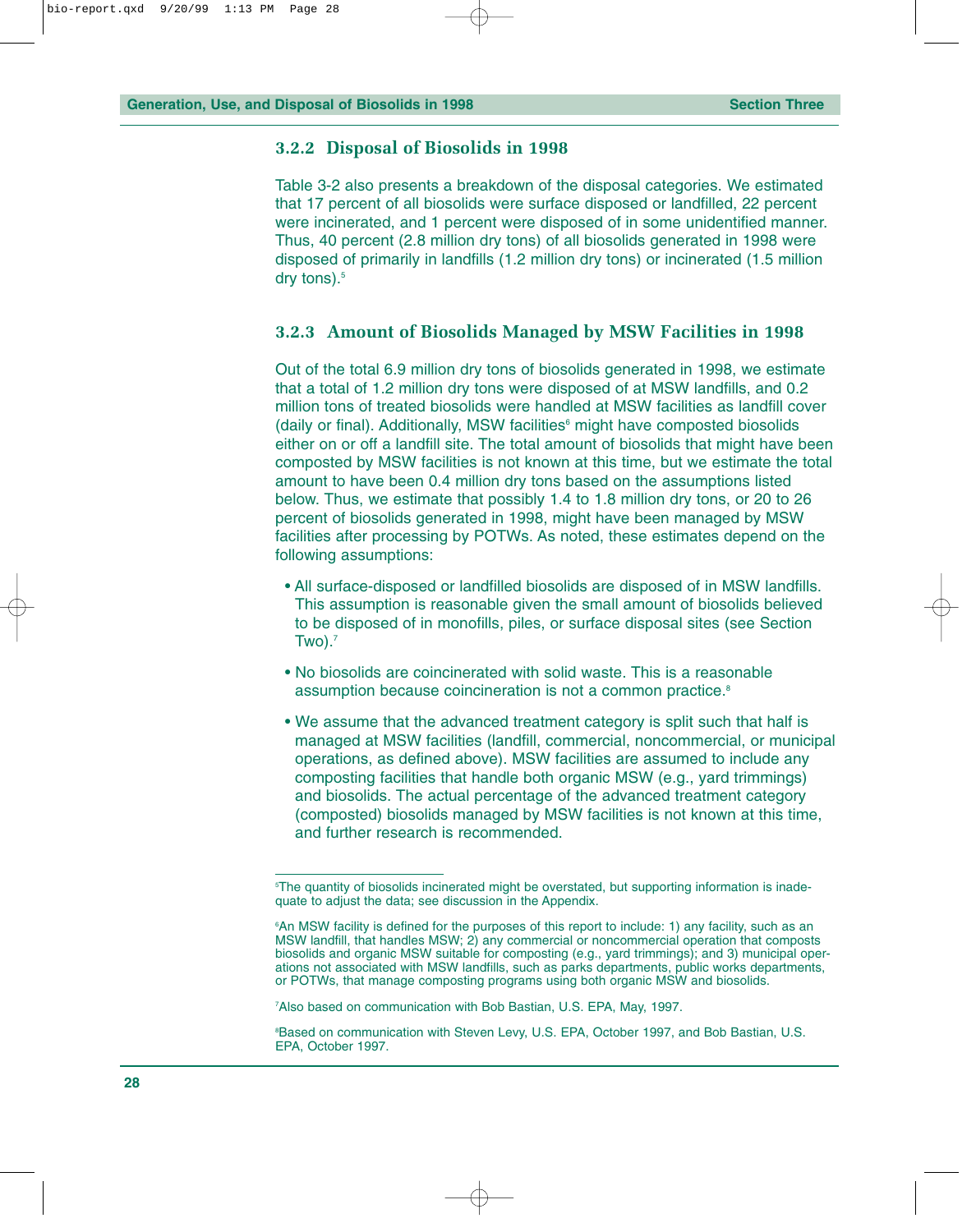### <span id="page-34-0"></span>**Section Four**

## **Trends and Projections for Biosolids Generation, Use, and Disposal**

variety of factors have influenced biosolids generation and use over the years. Advancements in wastewater and biosolids treatment technological<br>including wastewater pretreatment, pollution prevention programs, and<br>populat years. Advancements in wastewater and biosolids treatment technologies, including wastewater pretreatment, pollution prevention programs, and population growth, have resulted in increased volumes of higher quality biosolids (Stehouwer and Wolf, 1998). Increases in biosolids amounts and improvements in quality are only part of the story, however. Federal and state regulations and guidance, in particular the Part 503 Biosolids Rule, have encouraged recycling and use of biosolids rather than disposal.<sup>9</sup> Additionally, a number of factors have contributed to increased biosolids use (see Section Five). These factors include outreach and marketing efforts, high costs for disposal of biosolids in some locations, bans on disposal of biosolids in landfills (such as in New Jersey), landfill capacity concerns, closures of landfills following implementation of landfill regulations, bans of yard trimmings in landfills, and continuing research into the safe beneficial use of biosolids. In some areas of the country, however, biosolids use has temporarily decreased. In these areas, landfill costs are relatively low because of the presence of very large landfills (megafills). This situation is causing some beneficial use operations to begin landfilling their biosolids. It is not yet clear, however, whether this factor will affect the overall trend away from disposal of biosolids. This section presents a summary of these and other factors affecting current trends in biosolids management and includes specific projections for biosolids generation, use, and disposal through 2010.

#### **4.1 Generation**

The U.S. population and the population served by municipal sewers have increased dramatically over the past 20 years. These increases have

<sup>9</sup> Three federal beneficial use policies have had an important influence. See U.S. EPA, FDA, and USDA 1981; Federal Register, Vol. 49, No. 114, pp. 24358-59, July 12, 1984; and Federal Register, Vol. 50, No. 138, pp. 33186-88, July 10, 1991.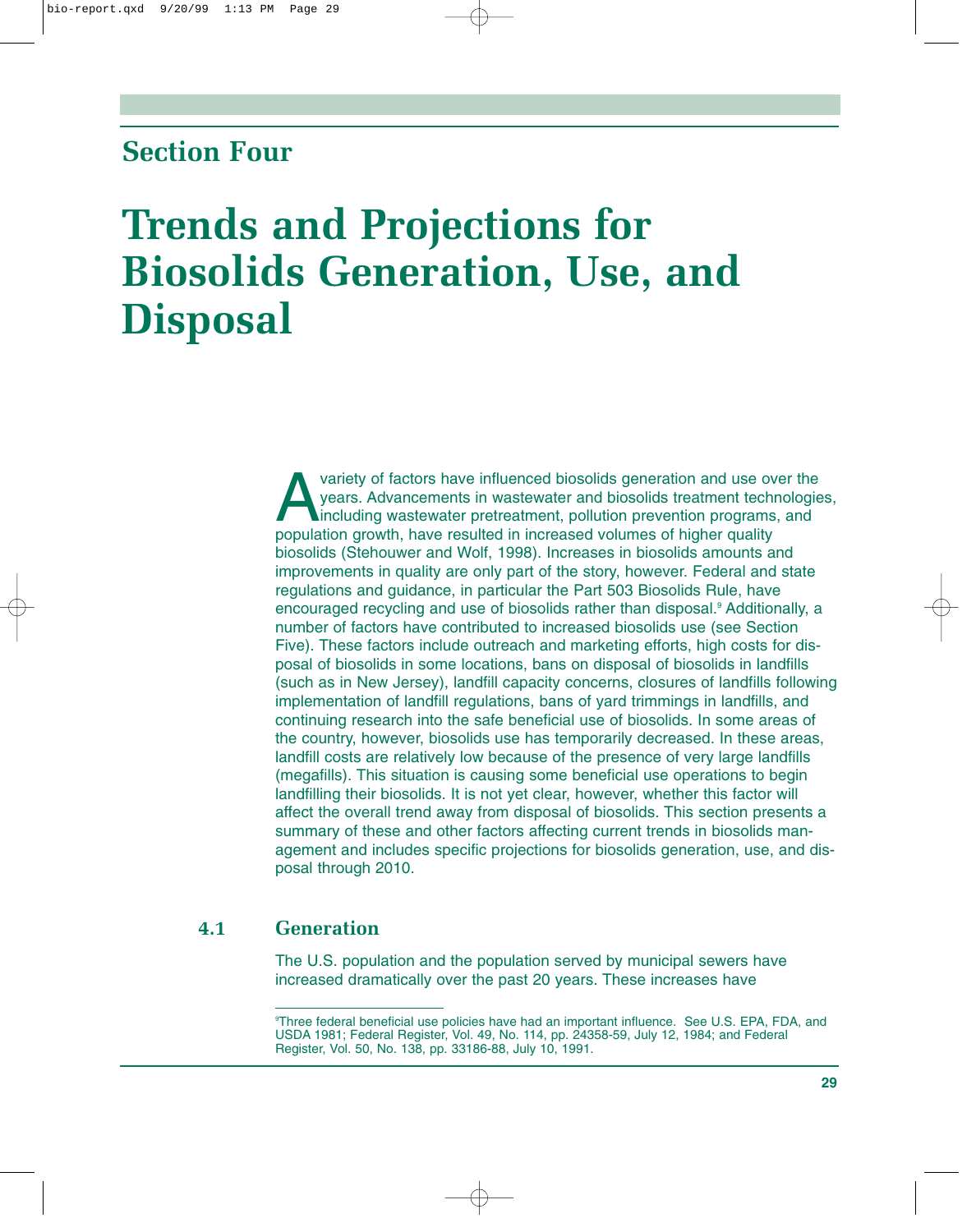<span id="page-35-0"></span>contributed to an increase in the volume of biosolids produced since 1972 (nearly a 50 percent increase; see Section Two). As population levels continue to increase, we expect the generation of biosolids to increase (Bastian, 1997).

Moreover, during the past 20 years, POTWs increasingly have been treating wastewater at more advanced levels. By 1988, over 75 percent of the U.S. population was served by POTWs providing secondary wastewater treatment as mandated by the Clean Water Act. By 1996, this figure had increased to over 90 percent (U.S. EPA Needs Surveys, 1988 to 1996). Also, some secondary wastewater treatment methods can produce additional amounts of biosolids over that generated by primary treatment alone. The total amount of biosolids produced annually has increased at a somewhat greater rate than the increased U.S. population being served by sewers (see Appendix calculations and projections). These increases in quantity have been accompanied by improved environmental quality of biosolids due to the greater prevalence of pretreatment and pollution prevention programs undertaken by industrial wastewater generators. The physical quality of biosolids also has improved because of advanced mechanical dewatering equipment, automated process control systems, aeration systems, and odor control systems. New technologies such as these have allowed for lower water content, less odor, and easier handling of biosolids.

The trends in wastewater flow increases during 1986 to 1996 show an average of a 4 percent per year decrease in wastewater flow at POTWs using only primary treatment, while wastewater flow at POTWs using secondary or higher levels of treatment has increased about 2 percent per year (see the Appendix). Assuming that these trends will continue into the future, and using the same methodology used to estimate 1998 biosolids generation, the expected biosolids generation amounts in 2000, 2005, and 2010 are shown in Table 4-1 and Figure 4-1 (see the Appendix for methodology). Future biosolids production is expected to increase from 6.9 million dry tons in 1998 to 7.1 million dry tons in 2000, 7.6 million dry tons in 2005, and 8.2 million dry tons in 2010. This represents a 19 percent increase from 1998 to 2010. These increases are largely due to anticipated increases in population served and, to a lesser extent, the increase in POTWs using secondary treatment and the subsequent slight increases in quantities of biosolids produced.

| Year                      | <b>Total (million</b><br>U.S. dry tons) |
|---------------------------|-----------------------------------------|
| 1998                      | 6.9                                     |
| 2000                      | 7.1                                     |
| 2005                      | 7.6                                     |
| 2010                      | 8.2                                     |
| Source: See Appendix A.5. |                                         |

| Table 4-1                                          |
|----------------------------------------------------|
| <b>Projections of Biosolids Generation for Use</b> |
| or Disposal in 2000, 2005, and 2010                |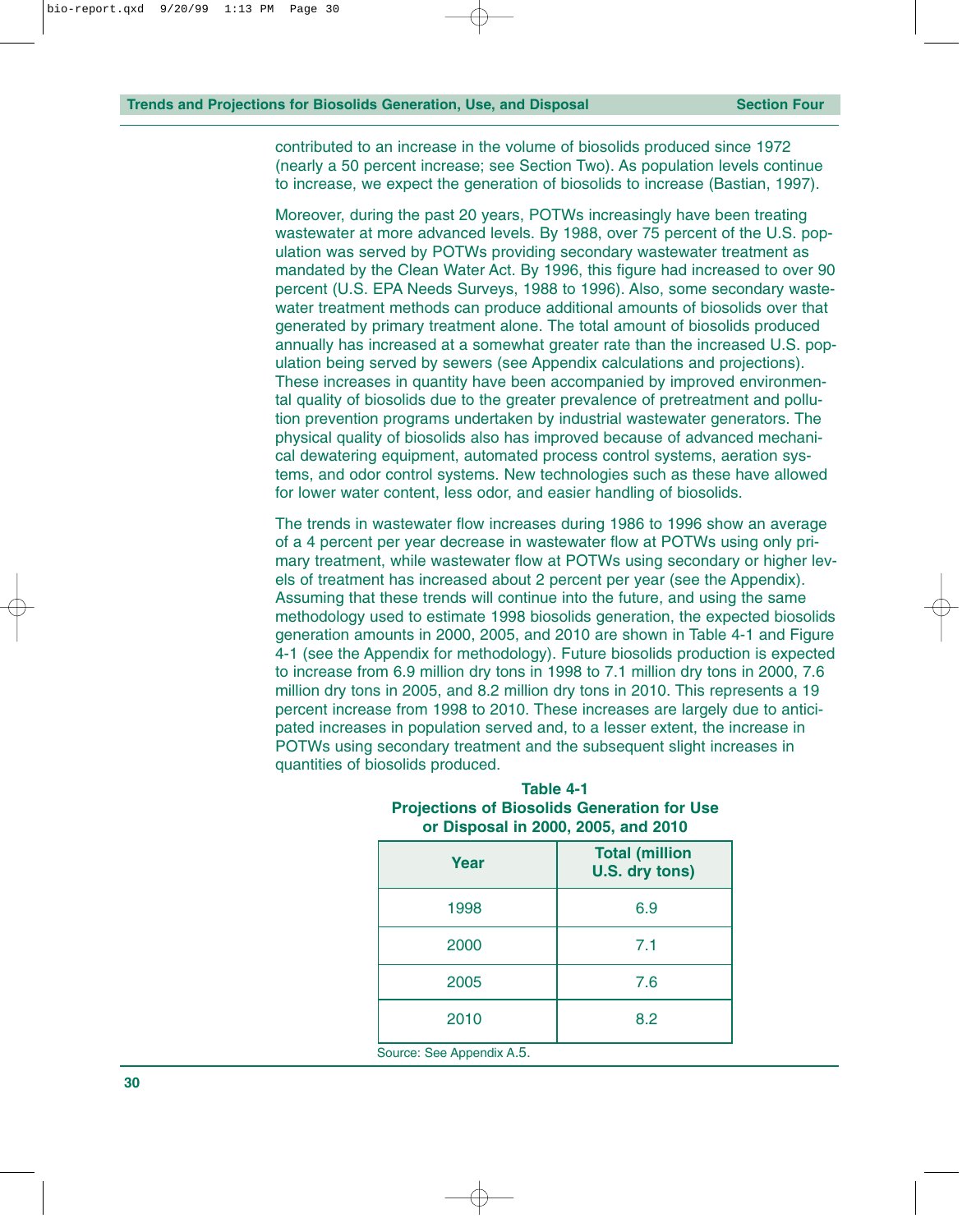

**Figure 4-1 Projections of Biosolids Generation for Use or Disposal in 2000, 2005, and 2010**

Source: See Appendix A.5.

#### **4.2 Use and Disposal**

The following sections discuss general trends in use and disposal that are expected to continue into the future.

#### **4.2.1 Use Trends**

Just as the generation of biosolids has increased over the past 20 years, so has the use of biosolids. There are three major reasons for this increase. First, regulatory influences on both the federal and state levels have encouraged the beneficial use of biosolids, either directly through guidance and federal policies on beneficial use or indirectly because of stringent and higher-cost requirements for disposal practices (e.g., incineration and landfilling). Second, better biosolids research and technology also have helped alleviate public concern regarding the human health and environmental impacts of biosolids. Third, outreach, education, and marketing efforts have been improving public perceptions in some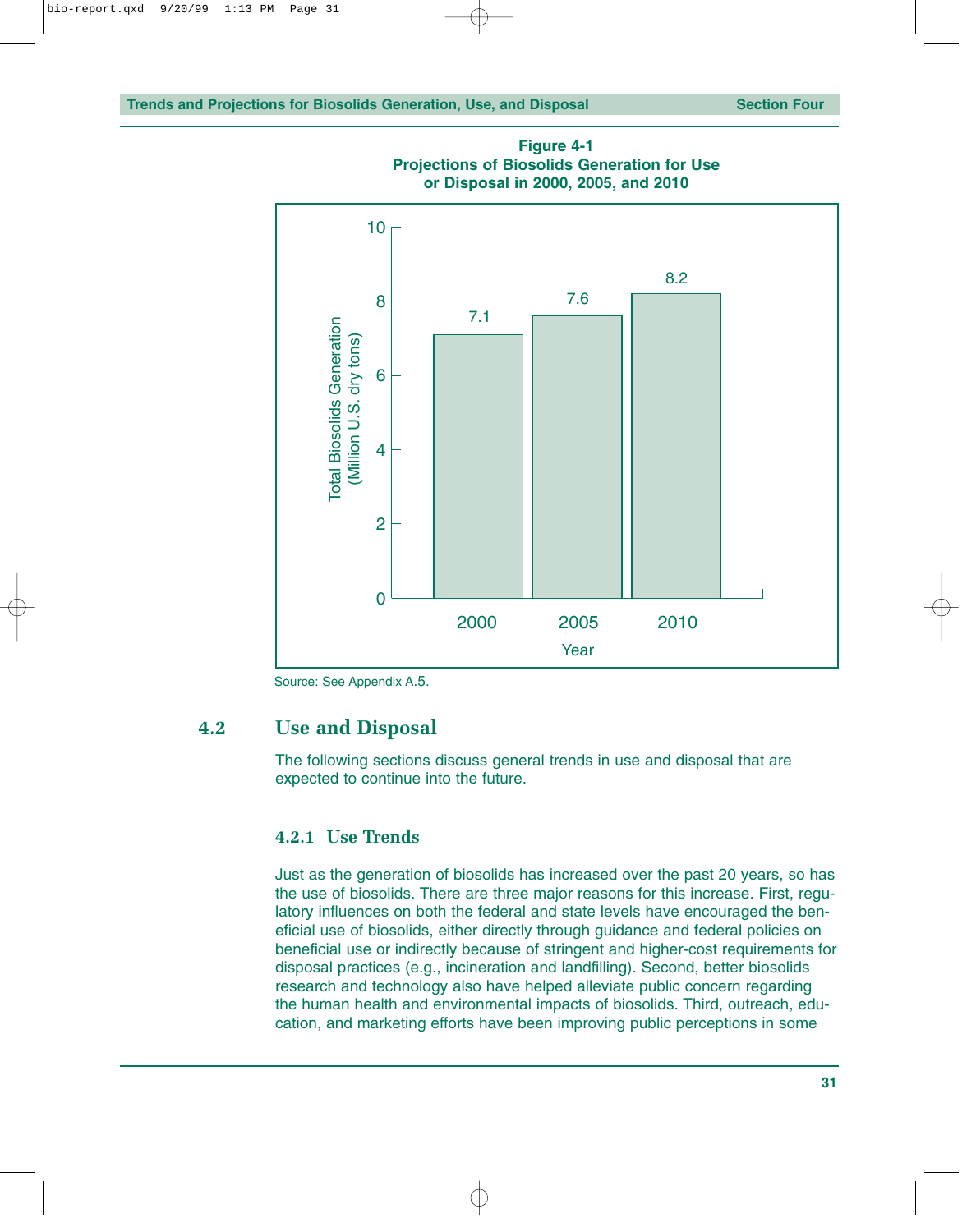areas of the United States about the beneficial use of biosolids, although public acceptance problems persist in other areas. The potential for a growing positive acceptance of beneficial use of biosolids could lead to increasing biosolids recovery in the future.

Regulatory influences on biosolids use include the indirect effects from the Clean Water Acts of 1977 and 1986 and the more direct effects of the Part 503 Biosolids Rule. The Clean Water Act mandated more active federal involvement in biosolids management, which previously had been handled primarily at a state level. Effluent restrictions were set by the National Pollutant Discharge Elimination System (NPDES) program for industrial facilities discharging to POTWs. As a result, POTW influent and the resulting biosolids now have lower levels of contaminants. Biosolids quality has dramatically improved since the 1970s. Regulations promulgated in response to the 1988 Ocean Dumping Ban Act and the Clean Water Act (i.e., Part 503) prohibited ocean dumping of biosolids and imposed comprehensive controls on biosolids use and disposal practices.

More importantly, Part 503, codified in 1993, clearly defines biosolids quality requirements for use or disposal and has become a useful tool for biosolids managers in marketing efforts (U.S. EPA, 1994a). The Part 503 Biosolids Rule helps biosolids managers identify "exceptional quality biosolids" (i.e., biosolids that meet the most stringent metals limits and Class A pathogen and vector control requirements—see Box 1 in Section Two). Exceptional quality biosolids are subject only to the same regulations as any other fertilizer product; thus, the rule provides a useful public relations tool that has opened the door for greater use of biosolids as fertilizer and soil conditioner and has also expanded potential markets for products such as compost made from biosolids. The Part 503 rule has encouraged POTWs to treat biosolids to a higher quality level and provide for the least constraints on use. Furthermore, for disposal methods, Part 503 requires relatively expensive pollution control equipment and/or management practices, such as ground-water monitoring, further encouraging biosolids recycling and use options rather than disposal.

The increase in biosolids use associated with the implementation of the Part 503 Biosolids Rule is measurable according to a study performed by *BioCycle* magazine. This study notes that 37 states have regulations in place that are the same or more stringent than Part 503 (*BioCycle,* 1997). Thirty-four states regulate exceptional quality biosolids in the same way they do fertilizers. Both of these regulatory conditions provide incentives for biosolids recovery and reuse. Thirty states have increased the beneficial use of biosolids, and many community programs have encouraged biosolids use. Composting programs on the community level, such as in Portland, Oregon; Palm Beach County, Florida; and Hampton, New Hampshire, have lowered the cost of composting biosolids (Snow*,* 1995) by combining biosolids with yard trimmings in their composting operations. Additionally, composting facilities often charge a tipping fee to receive yard trimmings, which offsets processing costs.

During the development of the Part 503 Biosolids Rule, EPA extensively researched the risks of beneficially using biosolids and determined that risks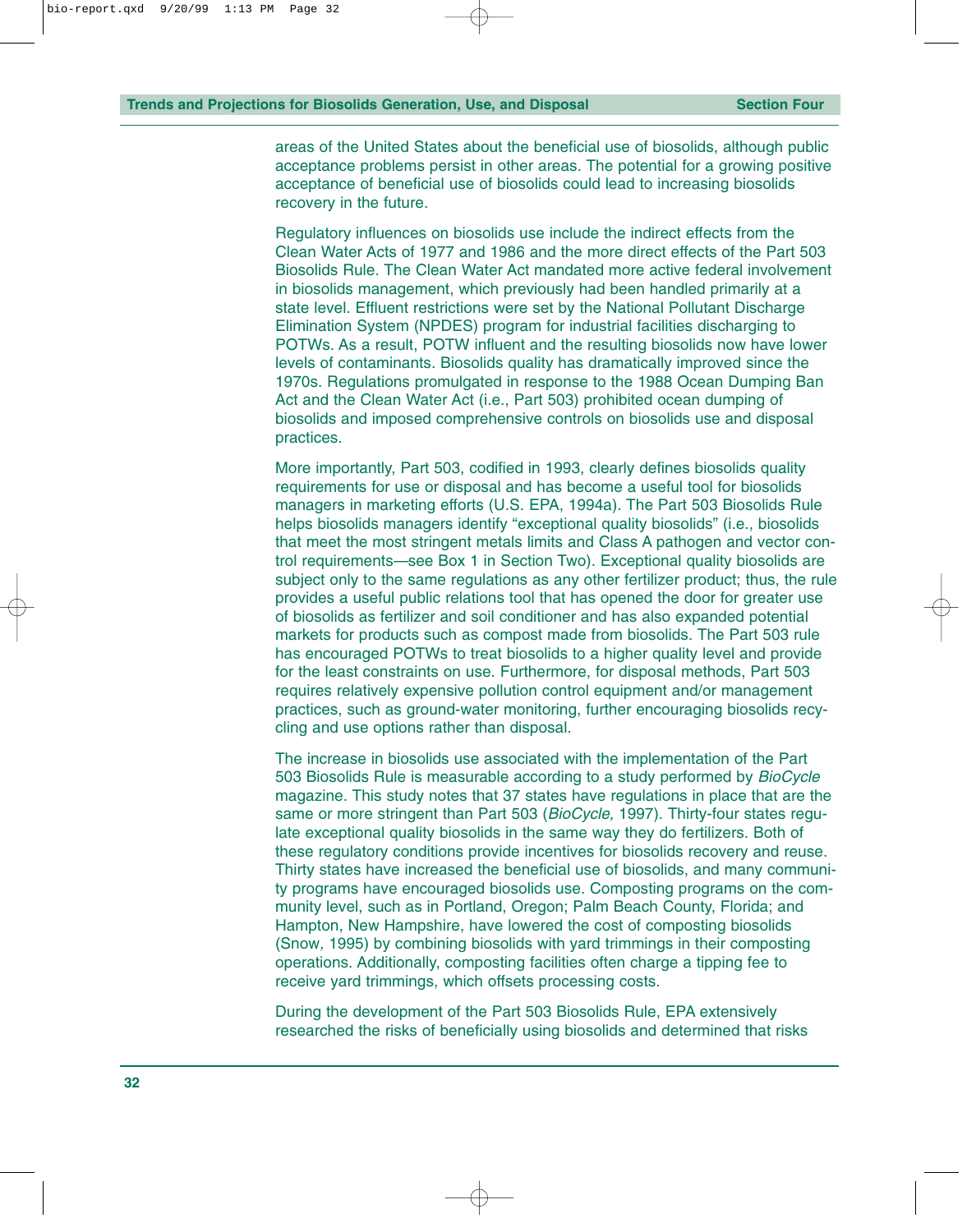from properly managed biosolids are negligible (U.S. EPA, 1992a). This research has allowed EPA to set standards that are protective of human health and the environment. An independent report by the National Research Council in 1996 titled *Use of Reclaimed Water and Sludge in Food Crop Production* concluded that established numerical limits (in the Part 503 rule) on concentrations of pollutants added to cropland by biosolids are adequate to ensure the safety of crops produced for human consumption (National Research Council, 1996). These findings also tend to encourage beneficial use.

Another factor influencing biosolids recycling is public perception, which plays an important role in biosolids marketability. With the evolution of regulatory standards for biosolids, marketing and promotion of biosolids or products made from biosolids have been made possible. Although public education on the attributes of beneficial use has increased public acceptance, increased public awareness also has the tendency to generate skepticism about the risks of biosolids use, public health, and the environment. Public opposition to biosolids use, whether legitimate or unfounded, can arise from any change to the status quo.

The ability to market biosolids products will be determined by the public's perception of the safety and value of biosolids recovery. In an effort to improve public acceptance on a national scale and to increase the beneficial use of biosolids, the National Biosolids Partnership has been established and, with the support of Congress, will be working with stakeholders to develop an Environmental Management System (EMS) for Biosolids. The National Biosolids Partnership consists of representatives from the Water Environment Federation, the Association of Metropolitan Sewerage Agencies, EPA, states, the U.S. Department of Agriculture, and other stakeholders. The EMS is a voluntary program designed to help ensure the responsible management of biosolids from generation of solid wastewater treatment residuals through the further treatment, transport, storage, and use of the resulting biosolids. Successful EMS development and ultimate implementation depends in great part on the participants and the development process. Those stakeholders involved in this process include the public; generators; land appliers; farmers; academics; federal, state, and local governments; and other interested parties. At a minimum, entities who pledge to follow the EMS code must be in compliance with all applicable rules as well as managing nutrients and controlling nuisances such as odors, noise, and traffic. It is envisioned that the EMS will have:

- A code of good practices that defines broad goals to guide the operation of biosolids management programs at all facilities and for all projects that adopt an EMS.
- A manual of good practice that describes the full range of practices available to facilities and projects that choose to implement an EMS. Each project or facility will select from the manual those specific practices that are appropriate to its situation.
- A set of procedures that can be used by all entities who pledge to meet the code in designing and implementing their own EMS.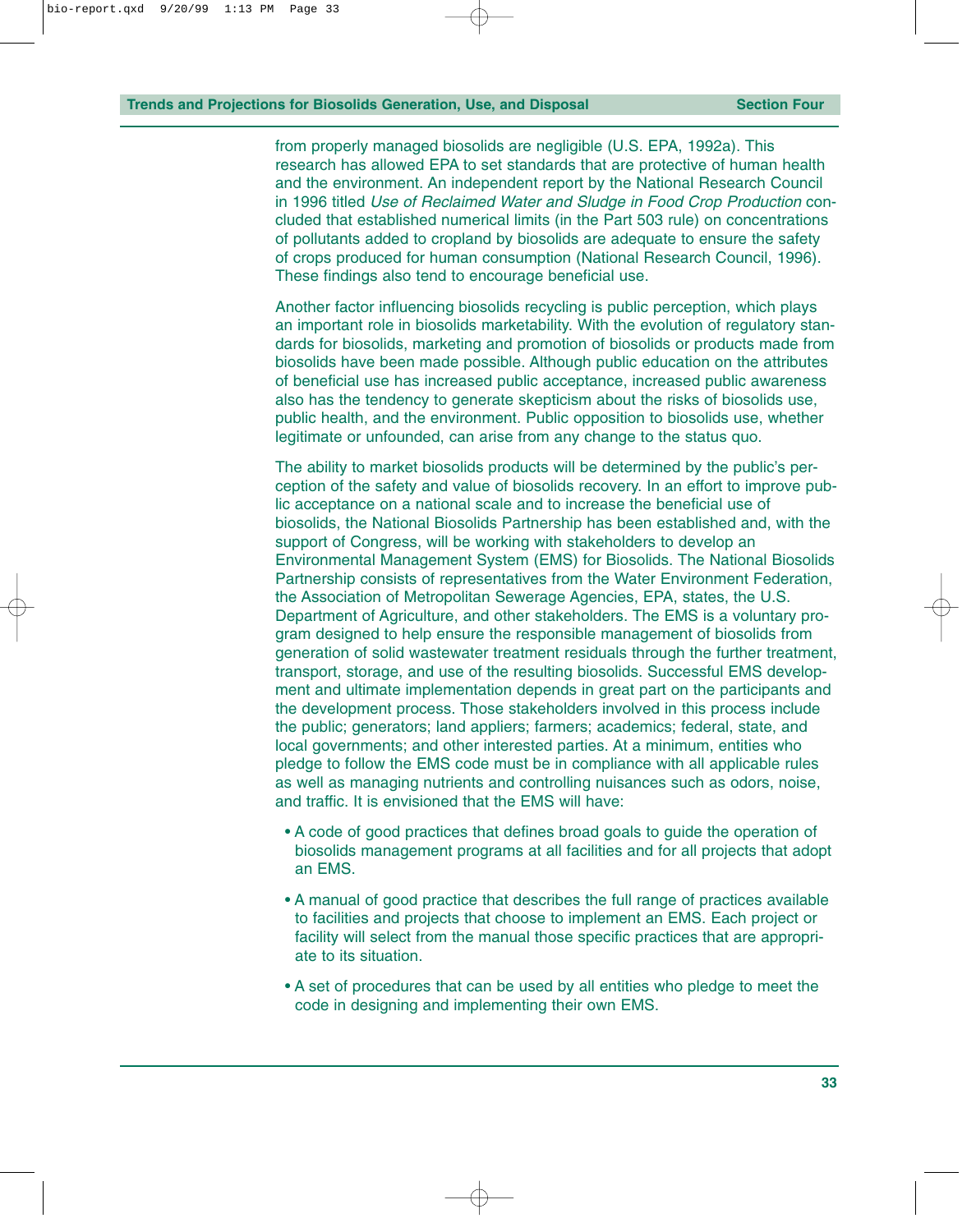- An ongoing program of one or more forms of independent third-party verification and advisory input to insure continuing effective implementation based on the code.
- A training program to help entities understand what meaningful participation in the EMS will be.

For more information regarding public acceptance, Section Five of this report presents a number of issues concerning biosolids use that can negatively affect public perceptions (e.g., human health risks). Section Five also addresses how these issues can be dealt with effectively with a careful and well planned biosolids management program. In addition, several case studies are presented that highlight successful beneficial use/composting programs.

#### **4.2.2 Disposal Trends**

Disposal of biosolids is expected to decrease because of regulatory influences, voluntary improvements in biosolids quality, and the resulting increase in biosolids use. Regulatory influences include the increased restrictions on incineration, surface disposal, and landfilling in the Part 503 Biosolids Rule, the Part 258 Landfill Rule, and various state requirements, which also have driven up the costs of these disposal methods (U.S. EPA, 1993a). In some municipalities, however, decreases in landfill costs are causing shifts toward increased landfilling and reductions in biosolids recycling. This trend is evident primarily among municipalities using landfills with excess capacity. The long-term effects of this factor on biosolids beneficial use is not yet known at this early stage.

As incineration becomes more costly, disposal of biosolids through this method is expected to decrease. Incineration is a costly means of disposal and is primarily used in large urban areas (proposed Part 503 rule, *Federal Register*, Vol. 54, No. 23, February 6, 1989, pp. 5476-5902; U.S. EPA, 1993a). Public concern about the environmental and health impacts of incineration has made this disposal option even more costly and difficult to undertake. Public resistance to incineration is so great that no new incinerators have been built in recent years, and expansions or upgrades to existing incinerators are difficult to get approved (Bastian, 1997).

Any increased costs of biosolids disposal also are expected to promote beneficial use. MSW landfills built to meet the Part 258 Landfill Rule requirements incorporate liners, gas control, leachate control, and plans and funding for monitoring and long-term care after closure, which makes them more expensive than landfills built prior to issuance of the Part 258 Landfill Rule (Regulatory Impact Analysis (RIA) for 40 CFR Part 258 [U.S. EPA, 1991]). The national average tipping fee is expected to rise from \$35 per ton (prior to the Part 258 Landfill Rule implementation in 1997 dollars) to \$38 per ton (U.S. EPA, 1998b). Other analyses, however, have shown no increase in tipping fees in 1998, and according to these analyses, a very slight downward trend is expected to hold for the next few years (Glenn, 1998). Where local increases in tipping fees are occurring, however, communities will be encouraged to consider diverting high-volume,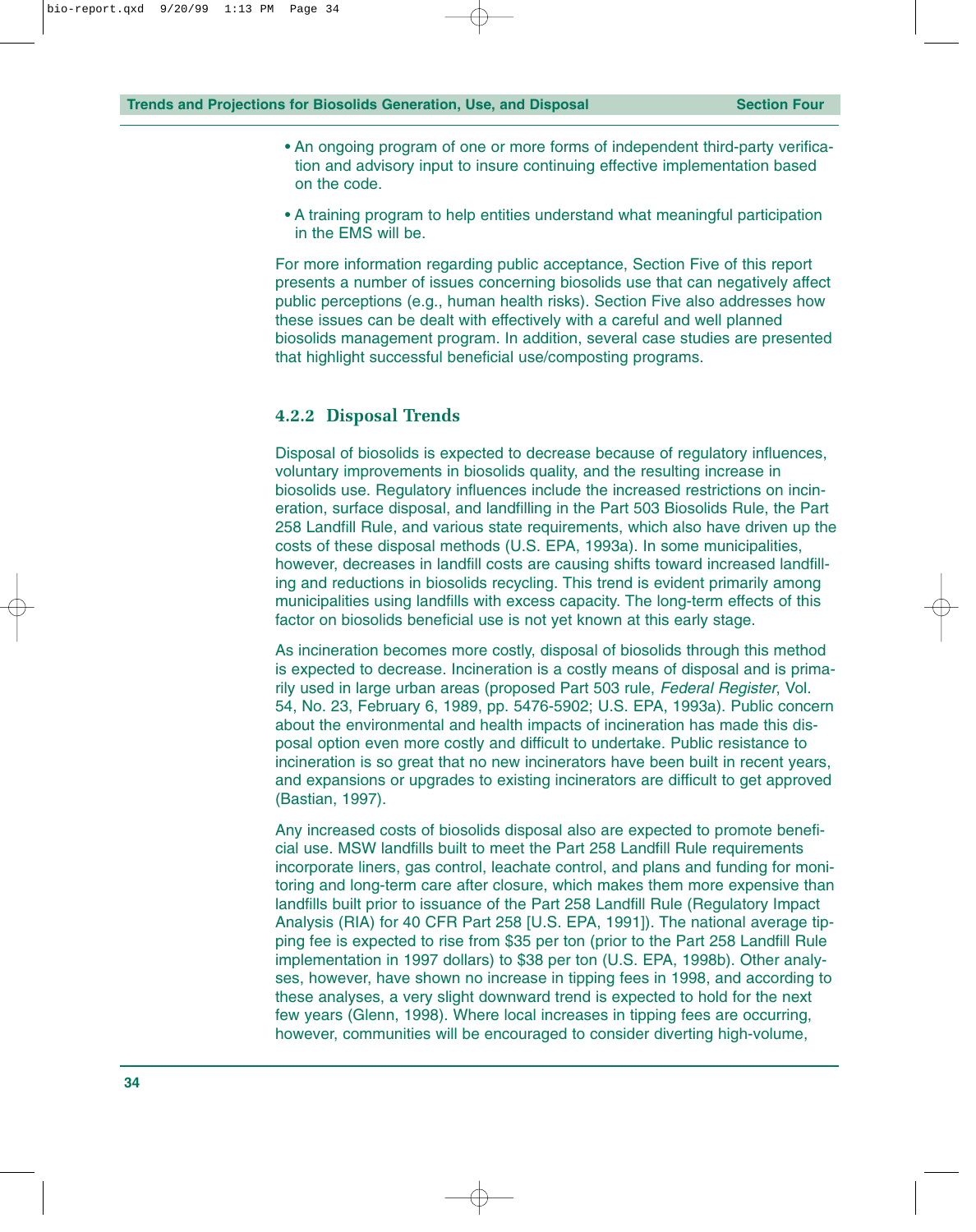readily compostable organic residues from their landfills. Tipping fees around the country range anywhere from \$15 per ton (Texas) to over \$100 per ton (New Jersey) (U.S. EPA, 1999).

#### **4.2.3 Use and Disposal Projections**

Based on the above discussion of expected trends in biosolids use and disposal, Table 4-2 provides projections on the percentages of biosolids that will be used or disposed of in 2000, 2005, and 2010. The use and disposal of biosolids were estimated in dry tons for those years (see Table 4-3) in an effort to characterize trends in biosolids use and disposal methods more accurately. As shown in Table 4-2, beneficial use of biosolids is expected to increase from 60 percent in 1998 to 63 percent in 2000, 66 percent in 2005, and 70 percent in 2010. Thus, by 2010, we estimate that disposal might only account for about 30 percent of all biosolids generated.

**Table 4-2 Projections of Use and Disposal in 2000, 2005, and 2010**

|      |                                                                   | <b>Beneficial Use</b> |                                                                 | <b>Disposal</b> |                                                |                     |              |              |
|------|-------------------------------------------------------------------|-----------------------|-----------------------------------------------------------------|-----------------|------------------------------------------------|---------------------|--------------|--------------|
| Year | <b>Advanced</b><br>Land<br><b>Application</b><br><b>Treatment</b> |                       | <b>Other</b><br><b>Beneficial</b><br><b>Total</b><br><b>Use</b> |                 | <b>Surface</b><br><b>Disposal/</b><br>Landfill | <b>Incineration</b> | <b>Other</b> | <b>Total</b> |
| 1998 | 41%                                                               | 12%                   | 7%                                                              | 60%             | 17%                                            | 22%                 | $1\%$        | 40%          |
| 2000 | 43%                                                               | 12.5%                 | 7.5%                                                            | 63%             | 14%                                            | 22%                 | $1\%$        | 37%          |
| 2005 | 45%                                                               | 13%                   | 8%                                                              | 66%             | 13%                                            | 20%                 | $1\%$        | 34%          |
| 2010 | 48%                                                               | 13.5%                 | 8.5%                                                            | 70%             | 10%                                            | 19%                 | $1\%$        | 30%          |

Source: See Appendix A.5.

Table 4-3 and Figure 4-2 below show estimated quantities of biosolids, in millions of U.S. dry tons, projected to be used or disposed of based on the percentages in Table 4-2 and the quantities of biosolids projected to be generated. The amount of biosolids estimated to be used beneficially is expected to increase to 4.5, 5.0, and 5.7 million dry tons in 2000, 2005, and 2010, respectively, with 2.6, 2.6, and 2.5 million dry tons, respectively, being disposed of. A positive trend in the beneficial use of biosolids is expected to continue in the future, while the trend toward disposal decreases slightly.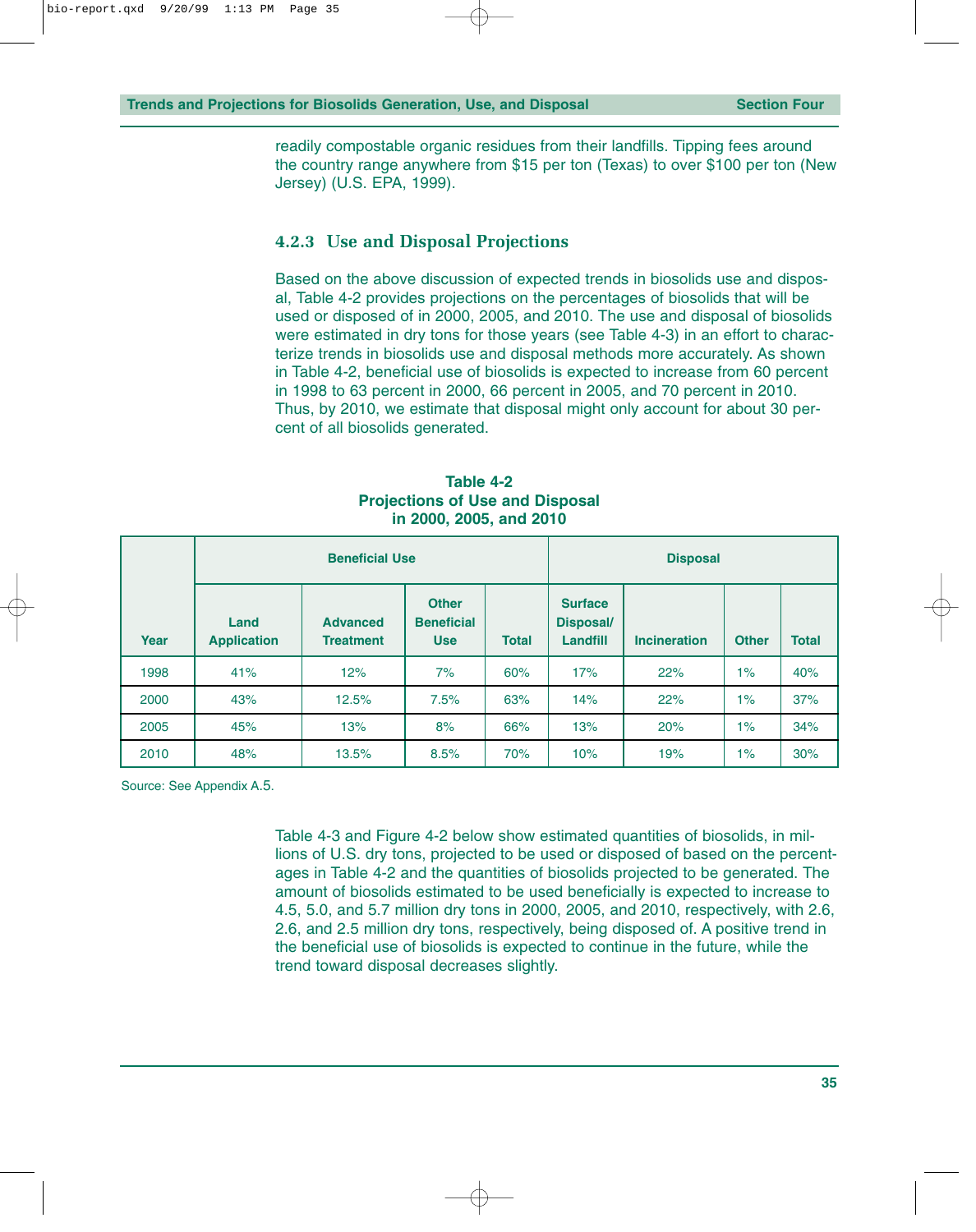

**Figure 4-2 Projections of Use and Disposal for 2000, 2005, and 2010**

Source: See Appendix A.5.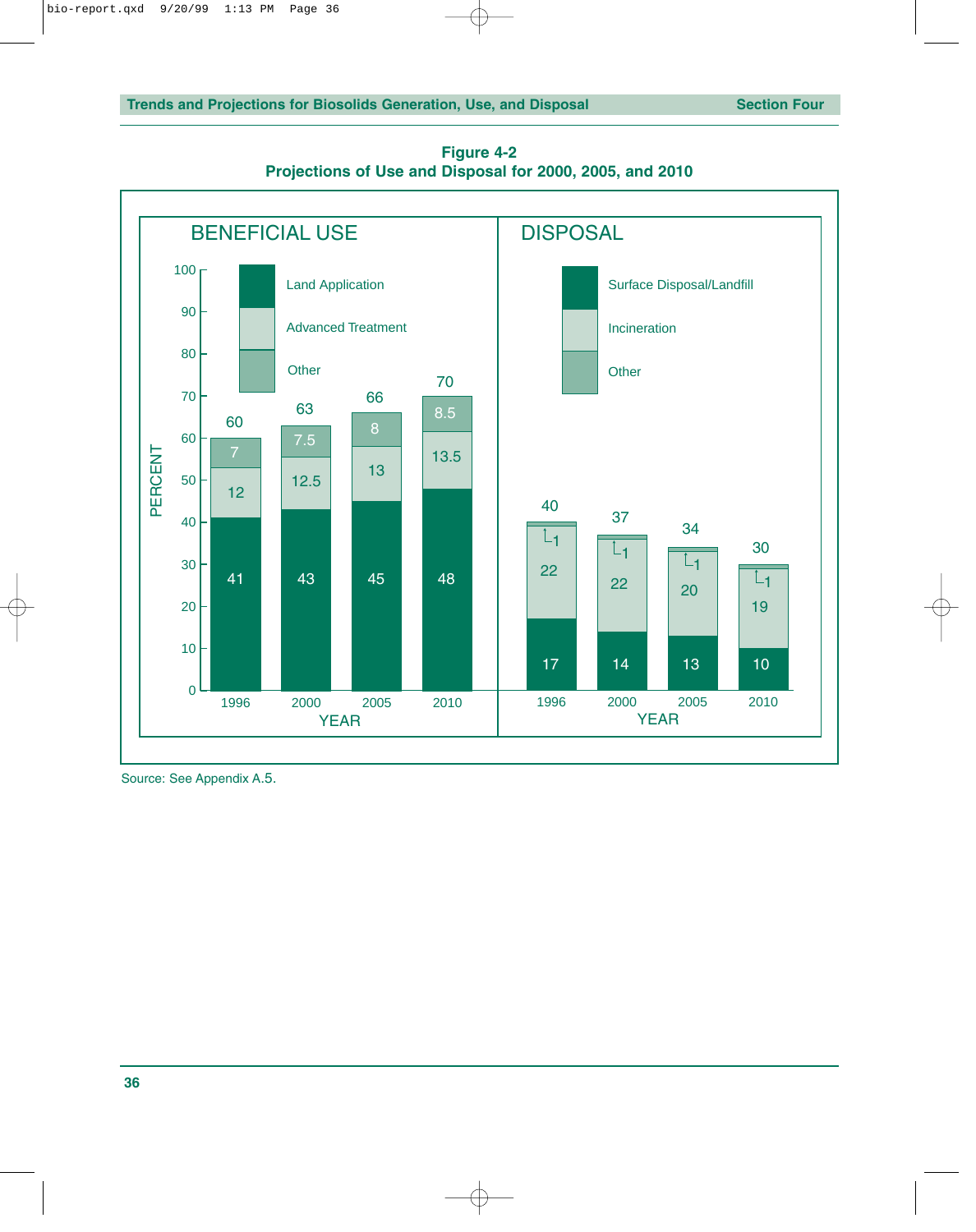| Table 4-3                                           |  |  |  |  |  |  |  |
|-----------------------------------------------------|--|--|--|--|--|--|--|
| <b>Projections of Biosolids Use and Disposal in</b> |  |  |  |  |  |  |  |
| 2000, 2005, and 2010 (million U.S. dry tons)        |  |  |  |  |  |  |  |

| <b>Beneficial Use</b> |                     |                                     |                                                 |              |                                                |                   |              |              |              |
|-----------------------|---------------------|-------------------------------------|-------------------------------------------------|--------------|------------------------------------------------|-------------------|--------------|--------------|--------------|
| Year                  | Land<br>Application | <b>Advanced</b><br><b>Treatment</b> | <b>Other</b><br><b>Beneficial</b><br><b>Use</b> | <b>Total</b> | <b>Surface</b><br><b>Disposal/</b><br>Landfill | Inciner-<br>ation | <b>Other</b> | <b>Total</b> | <b>Total</b> |
| 2000                  | 3.1                 | 0.9                                 | 0.5                                             | 4.5          | 1.0                                            | 1.6               | 0.1          | 2.6          | 7.1          |
| 2005                  | 3.4                 | 1.0                                 | 0.6                                             | 5.0          | 1.0                                            | 1.5               | 0.1          | 2.6          | 7.6          |
| 2010                  | 3.9                 | 1.1                                 | 0.7                                             | 5.7          | 0.8                                            | 1.5               | 0.1          | 2.5          | 8.2          |

Note: Numbers may not add up properly due to rounding. Source: See Appendix A.5.

> The amount of biosolids going to MSW facilities, as defined in Section Three,<sup>10</sup> in the years 2000, 2005, and 2010 reach 1.6, 1.7, and 1.6 million dry tons,<sup>11</sup> respectively, with declines in landfilled biosolids being offset by increases in use of biosolids for landfill cover and in composting.

> Therefore, MSW facilities are likely to be handling about 1.6 million dry tons of the 7.1 million dry tons generated in 2000 (23 percent), 1.7 million dry tons of the 7.6 million dry tons generated in 2005 (22 percent), and only about 1.6 million dry tons of the 8.2 million dry tons generated in 2010 (20 percent). These figures include amounts of biosolids disposed of in MSW landfills, used for landfill cover, or composted for sale or given away to farmers, contractors, or the general public.

<sup>&</sup>lt;sup>10</sup>An MSW facility is defined for the purposes of this report to include: 1) any facility, such as an MSW landfill, that handles MSW, 2) any commercial or noncommercial operation that composts biosolids and organic MSW suitable for composting (such as yard trimmings), and 3) municipal operations not associated with MSW landfills, such as parks departments, public works departments, or POTWs, that manage composting programs using both organic MSW and biosolids.

<sup>11</sup>The quantity of biosolids handled by MSW facilities is estimated to rise slightly by 2005 because the upward trend in beneficial use offsets declines in disposal, but at varying rates over the years. The categories of biosolids considered to be managed by MSW facilities include the surface disposal and landfill category and half of the advanced treatment category. See Appendix for more details of these calculations.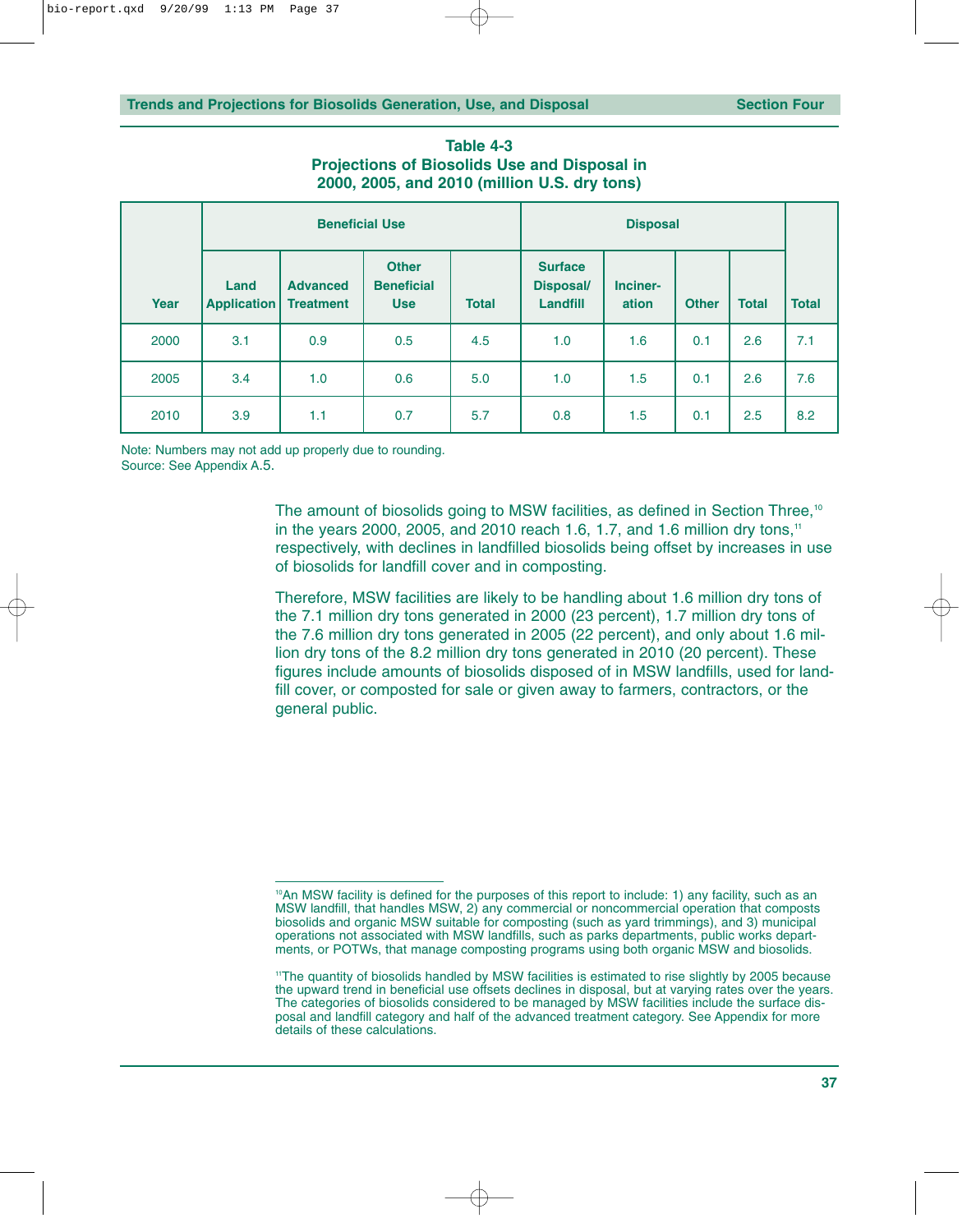### **Section Five**

## **Beneficial Use of Biosolids**

#### **5.1 Overview of Beneficial Use**

The beneficial qualities of biosolids as a soil enhancement are generally recognized. When added to soil, biosolids contribute nutrients and improve soil properties. Depending on agricultural needs, these benefits can be even greater with composted biosolids, which enhance the physical, chemical, and biological properties of soil. Noncomposted biosolids have a high nutrient availability and decompose and mineralize quickly and easily in soils. This rapid decomposition of land-applied biosolids can provide large amounts of nitrogen and phosphorous for immediate use by crops. Composted biosolids, on the other hand, retain highly stable organic materials that decompose at a slow rate, therefore releasing nutrients at a slower and steadier rate than noncomposted biosolids (USDA, 1998). Composted biosolids thus provide a long-term source of slow-release nutrients.

Biosolids compost helps ensure pH stability; improves soil water-holding capacity, aeration, and structural stability; increases resistance to water and wind erosion; and improves root penetration. By promoting beneficial microorganisms, compost reduces attack by parasites, promotes faster root development, contributes to higher yields of agricultural crops, and reduces reliance on pesticides, herbicides, and fungicides. Furthermore, compost's ability to improve the waterholding capacity of soil and fix nitrogen into a form that can be used by plants reduces the potential for nonpoint-source pollution, such as that associated with applications of commercial fertilizers. Compost also contributes to water conservation by reducing water loss from percolation, evaporation, and runoff. In addition, compost can be used to bioremediate many toxic contaminants in soil (Garland, et al., 1995; U.S. EPA, 1997a; U.S. EPA, 1998a).

According to the *Organic Materials Management Strategies* report (U.S. EPA, 1998b), the Composting Council estimated the potential demand for compost to be over 1 billion cubic yards per year (based on 1992 data). The report describes nine markets for compost: agriculture, silviculture (forests), sod production, residential retail, nurseries, delivered topsoil, landscaping, landfill cover, and surface mine reclamation. In practice, biosolids compost is more commonly used by nurseries, landscapers, and soil blenders rather than for agricultural purposes. Nevertheless, in its analysis, the Composting Council concluded that the demand for compost in agriculture and silviculture alone could exceed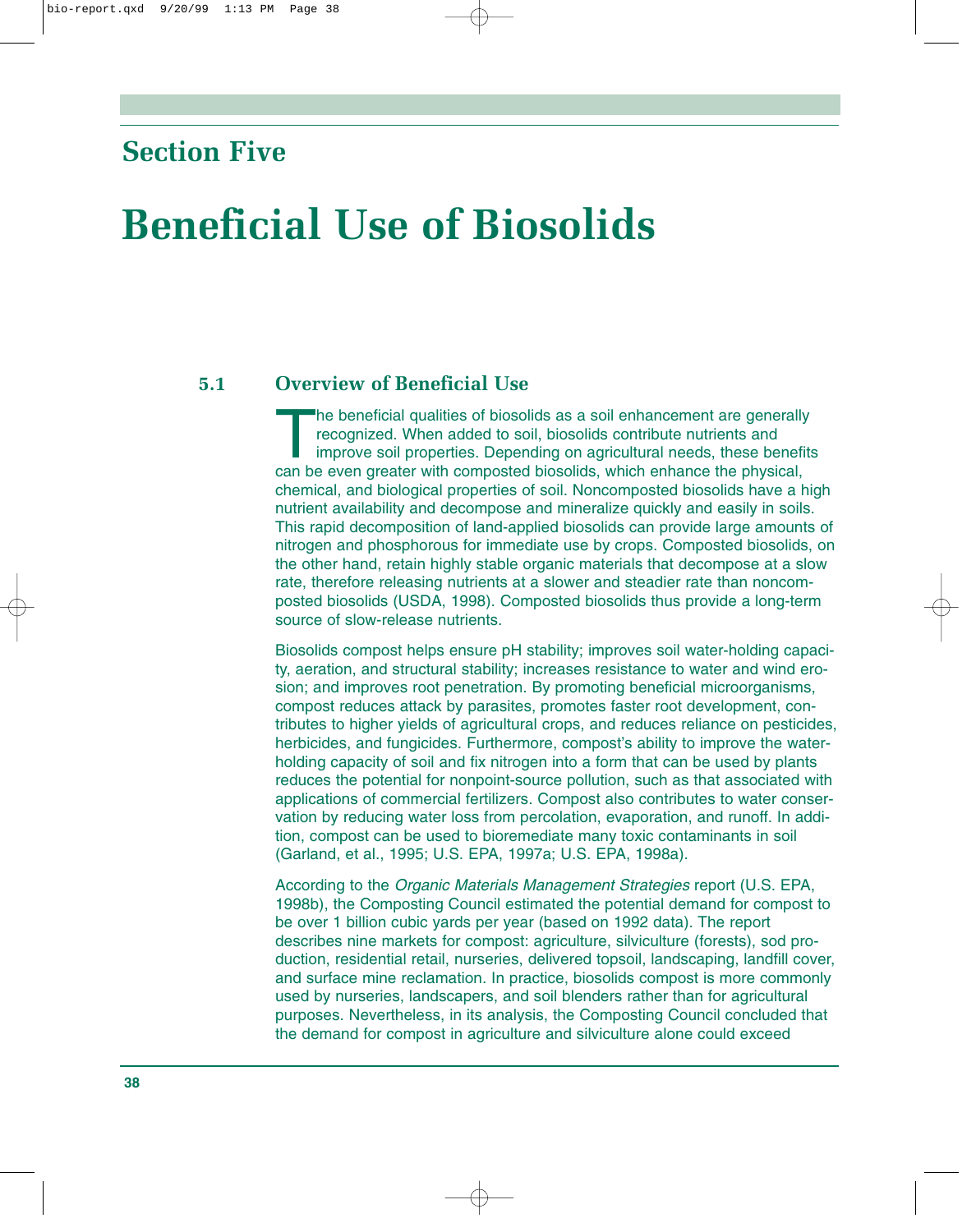current and potential supplies. While cost is a constraint with regard to processing, transportation, and bulk application equipment, the primary constraint to increased use of compost by these markets is the generation of odors during production.

Compost is just one form of biosolids that can be beneficially used, however. The combined potential of using either composted or noncomposted biosolids is great. By addressing the environmental and public health issues related to biosolids, the Part 503 Biosolids Rule also has greatly encouraged land application of many other types of biosolids, including advanced alkaline stabilized, heat-treated, and pelletized biosolids, as well as less highly processed liquid biosolids and biosolids cake. While there is a trend toward the beneficial use of biosolids, this trend is sometimes constrained, principally by lack of public acceptance, as described below.

#### **5.2 Potential Barriers to Increased Beneficial Use**

Several factors limit the potential for expanding the beneficial use of biosolids. These factors include limited public acceptance especially with regard to odors, liability concerns of landowners, certain cost factors, and the type of crop grown. This section discusses these barriers as well as ways that these barriers might be overcome, such as through increasing public outreach efforts and ensuring the availability of diverse biosolids products for a variety of uses (e.g., both advanced treatment [such as composted] biosolids as well as less highly processed Class B biosolids products [to which site restrictions and use restrictions apply]).

#### **5.2.1 Public Acceptance**

Some public resistance to the beneficial use of biosolids persists based primarily on concerns about potential health, environmental, or nuisance impacts. The public's perceptions of biosolids treatment and application can affect whether a facility is built, where it is sited, and how it is operated. Although public perception is often not based on science and can be irrespective of the degree of risk to human health or the environment, it can present a significant deterrent to increased beneficial use. Understanding what the public concerns are can allow biosolids managers to address these concerns as part of their biosolids management program. Overcoming public resistance to the beneficial use of biosolids involves a combination of sensitivity to public perception issues, a framework within which the concerns can be addressed, and a willingness to address these issues through management practices and technologies, effective outreach programs, and active marketing of biosolids products.

The public's concerns can be addressed and alleviated in part by increasing their understanding of how advancements in biosolids technologies and regulations governing the use and disposal of biosolids have resulted in high-quality products that are safe and suitable for use. One very effective approach toward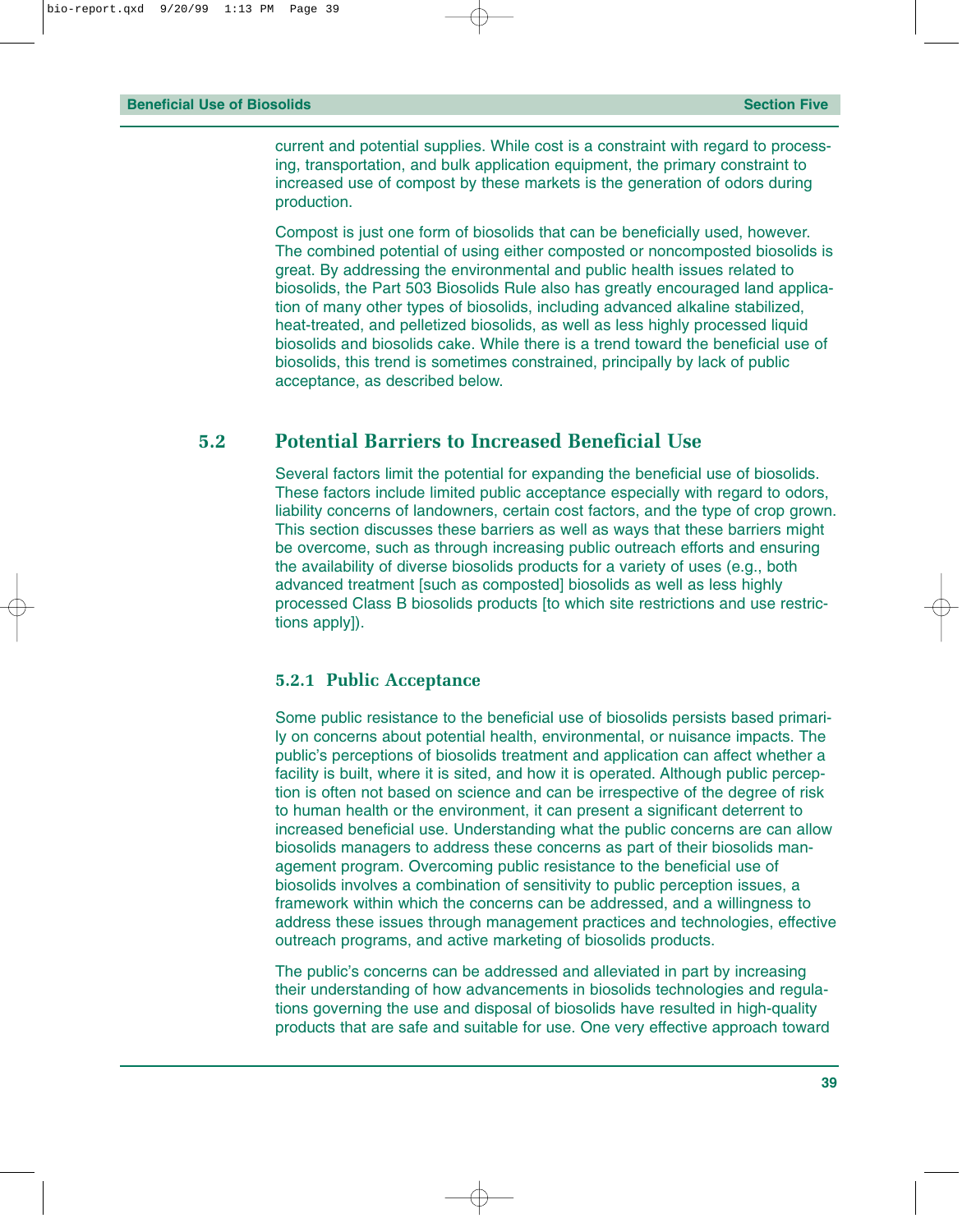accomplishing public education is to assemble a biosolids "team" that includes representatives from all key community stakeholders including university or other scientists, water quality professionals, public health officials, agricultural groups and farmers, the environmental community, regulatory officials, and the media. Although some in the environmental community may oppose biosolids use, obtaining the involvement of an environmental group can result in a more successful effort. For example, consider the experience of existing groups that have addressed public concerns about biosolids, including the Information Sharing Group in New Jersey and New York, whose efforts included researching the use of biosolids in an ecologically sensitive area, and the Northwest Biosolids Management Association (NBMA), in which a member conservation organization, the Mountains to Sound Greenway Trust, conducts a highly successful public education campaign (Walker, 1998) (see the case study on King County, Washington, in Section 5.3 for more information on the NBMA).

In addition to implementing a good public education campaign, it appears that going beyond the requirements of the Part 503 Biosolids Rule (such as conducting additional site monitoring or using Class A biosolids), which is occurring in a number of locations, can increase the public's acceptance of biosolids use. It is important to note that a number of biosolids projects are currently being placed on hold until states and counties develop their own more stringent rules or ordinances for biosolids use.

Public concern also persists regarding the perceived lack of oversight of biosolids regulations. Successful oversight can be provided in part by incorporating an operation fee into a biosolids management program that is designated specifically for third-party inspectors who ensure compliance with the regulations. Also, the biosolids community is now working to develop an Environmental Management System (EMS) for biosolids that will encourage good management and community practices that go beyond basic compliance with the applicable federal, state, and local rules and will include third-party oversight. The EMS concept for biosolids helps generators, processors (e.g., composters), and others focus on critical control points. For example, a critical control point for odor is at the POTW, and proper management would involve analyzing how the biosolids are conditioned, thickened, dewatered, and stabilized at the POTW. In addition, conducting demonstration projects that illustrate good biosolids management and the benefits and safety of using biosolids may also improve public acceptance of biosolids use (Walker, 1998).

#### *Odors*

The potential for offensive odors can be a significant obstacle, if not the greatest obstacle, to increasing the beneficial use of biosolids. Not only do the odors themselves cause a public concern, but odors also trigger fears that 'foulsmelling' residues from municipalities and industry must be toxic and harmful. In some parts of the country, where rapid suburbanization of former farmland has occurred, biosolids application might no longer be used on the remaining farmland because proximity to residential areas makes actual or potential odor concerns unacceptable to the new neighbors. In other areas, treatment and good management practices can control most odor problems keeping them to a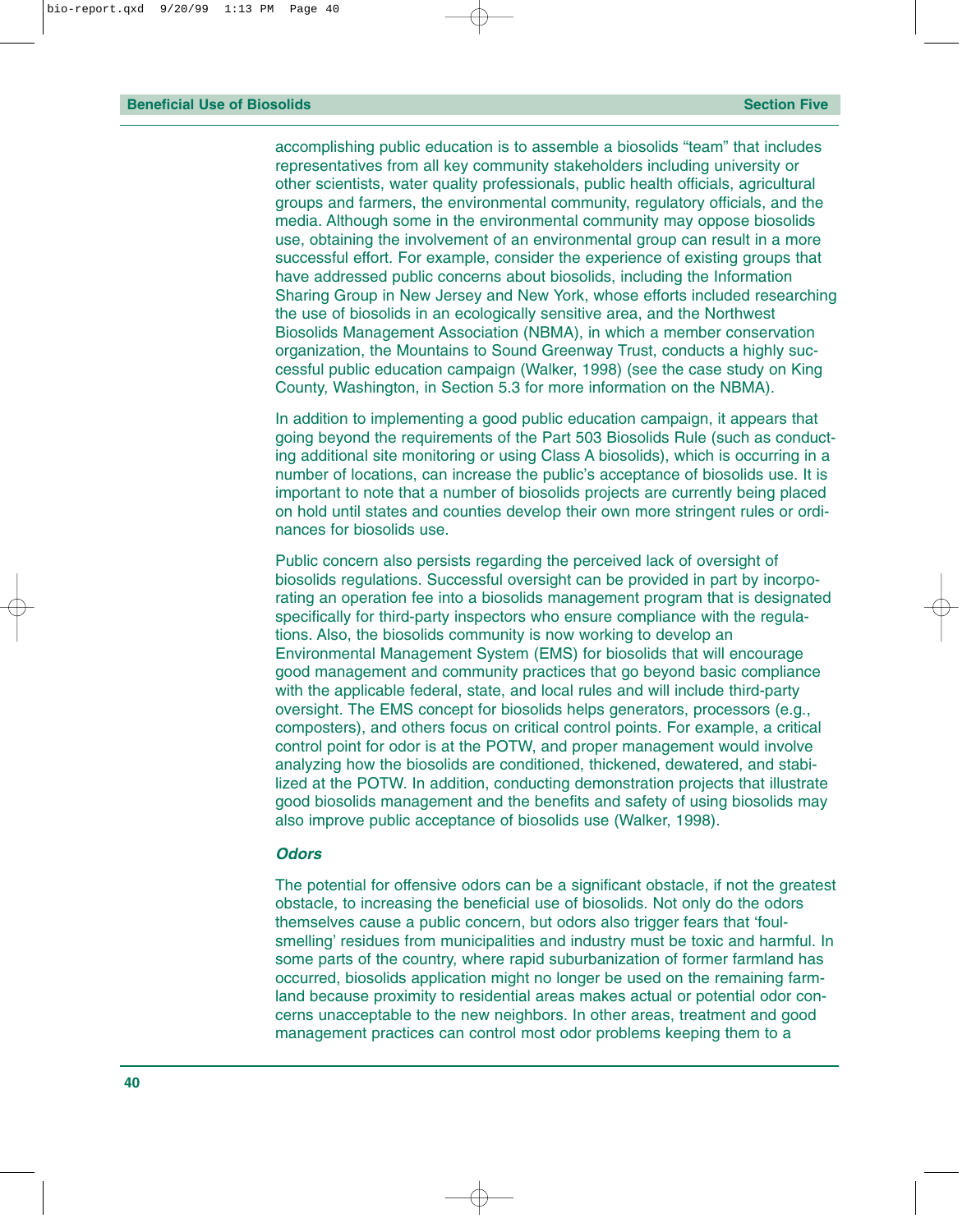minimum; however, occasionally even the best run operations may emit offensive odors. In these instances, there are a number of odor-control methods, from biofilters to neutralizing solutions, that can help. The composting process may generally be able to reduce biosolids odors, although the composting process itself could generate offensive odors if not managed properly.

Considerable information is available on abating or controlling odors generated from composting or other biosolids use operations, and new methods are being developed. Odors can be controlled by treating malodorous biosolids with lime prior to shipping to an application site, minimizing anaerobic conditions, maximizing the ability of microbes to break down substances, injecting biosolids into the soil rather than spreading them on the land surface, and collecting, treating, and dispersing any odors that are formed (USDA, 1997; Walker, 1998). Mitigating odor problems is another opportunity for the successful implementation of an EMS where generators, processors, and recyclers of biosolids products will decrease the generation of odors in addition to minimizing other nuisances impacting public acceptance and perceived oversight. Thus, odor problems can be prevented or mitigated with technology, advanced planning, and/or good management practices.

#### *Environmental and Health Concerns*

Environmental and health concerns are often the major issues that biosolids managers must address. The public's concerns about biosolids often focus on infectious diseases, bioaerosols, water quality, and the introduction of pollutants into the environment. A large number of disease-causing bacteria, viruses, and parasites, including Salmonella and Shigella, are found in untreated wastewater and biosolids. To the extent that people are unaware of how thoroughly biosolids are treated to control pathogens, public concern over exposure to pathogens can impede beneficial use projects. Increasing the public's awareness of the regulatory requirements of the Part 503 Biosolids Rule for pathogen reduction can help mitigate this concern. Box 4 summarizes the two levels of pathogen reduction, other requirements, and typical uses of Class A and Class B biosolids. These requirements include treatment of the biosolids (e.g., through heat drying, composting, or other methods) to reduce pathogens to below detectable levels and reduce odor and vector attraction (Class A); in some cases, site restrictions are required that allow further pathogen destruction and reduce potential public exposure (Class B).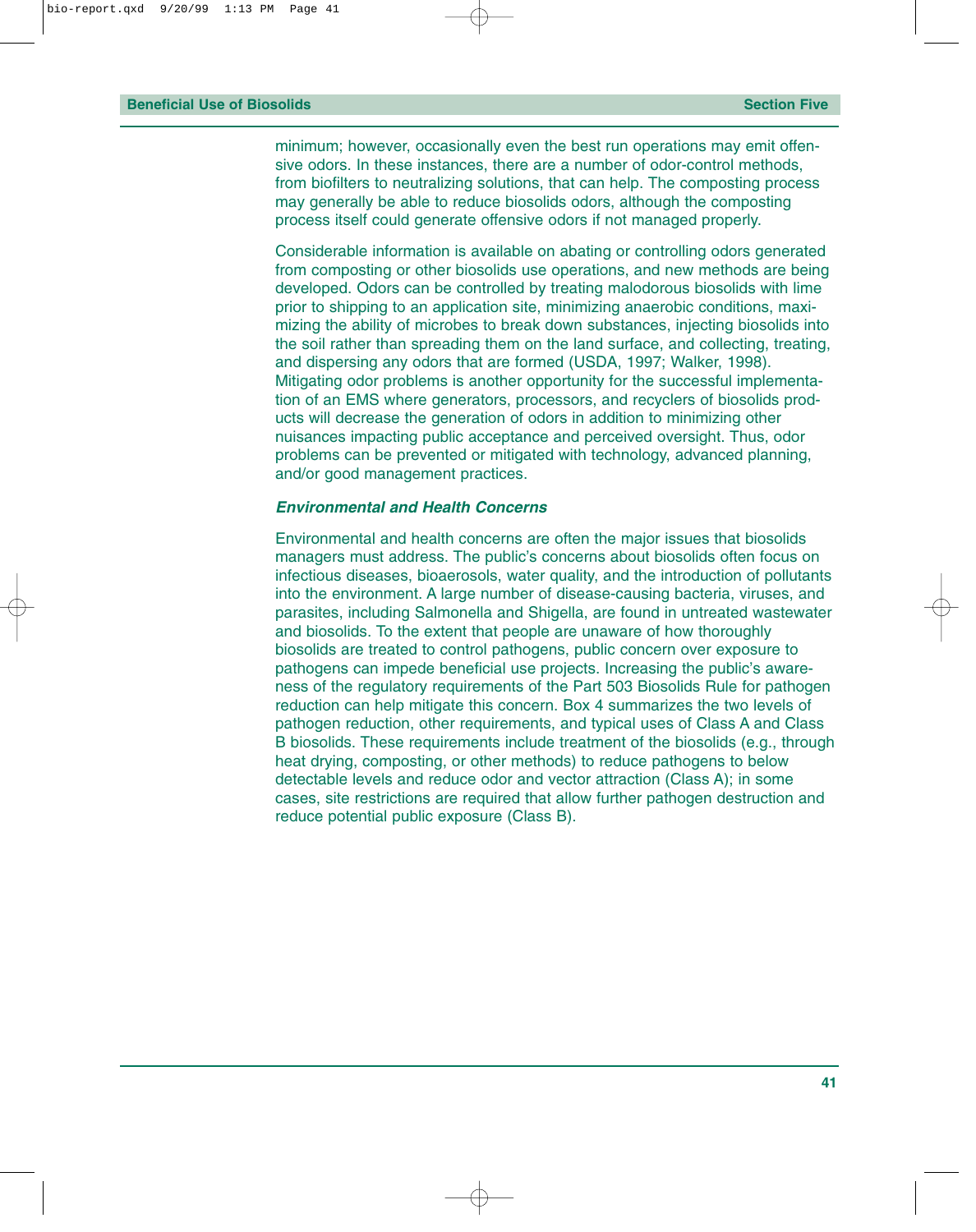#### **Box 4: Biosolids Classifications**

The Part 503 Biosolids Rule classifies biosolids on their level of pathogen reduction.

**Class A Biosolids** undergo advanced treatment to reduce pathogen levels to below detectable levels. Heat drying, composting, and high-temperature aerobic digestion (described in Section 2.2) are treatment processes that typically achieve Class A pathogen reduction requirements. Class A biosolids, often sold in bags, can be beneficially used without pathogenrelated restrictions at the site. If they also meet vector reduction requirements and Part 503 concentration limits for metals, Class A biosolids can be used as freely and for the same purposes as any other fertilizer or soil amendment product.

**Class B Biosolids** are treated to reduce pathogens to levels protective of human health and the environment, but not to undetectable levels. Thus, Class B biosolids require crop harvesting and site restrictions, which minimize the potential for human and animal contact until natural attenuation of pathogens has occurred. Class B biosolids cannot be sold or given away for use on sites such as lawns and home gardens, but can be used in bulk on agricultural and forest lands, reclamation sites, and other controlled sites, as long as all Part 503 vector, pollutant, and management practice requirements also are met.

Concerns also have been raised about the possible health effects associated with inhalation of airborne dust ("bioaerosols") originating from composting facilities. According to research published in *Compost Science & Utilization* (Millner, et al., 1994), bioaerosols (e.g., *Aspergillus fumigatus*) from composting do not impose any unique endangerment to the health and welfare of the general public. The report acknowledges, however, that further research into the occupational hazards of workers at composting sites is needed. Use of proper worker protection (e.g., dust masks or respirators) at composting sites during screening would reduce such risks considerably.

The Part 503 Biosolids Rule also provides numerous safeguards for protecting water quality (for example, when Class B biosolids are applied in bulk, Part 503 states that they cannot be applied less than 10 meters from any surface waters). Nevertheless, public concerns remain about the potential for biosolids to pollute water resources. As explained in EPA's technical support documents for Part 503 for land application and pathogen control (U.S. EPA, 1992a; U.S. EPA, 1992b), the potential for contaminants in land-applied biosolids, such as heavy metals, volatile and semivolatile organic compounds, pesticides, nutrients, PCBs, and pathogens, to reach surface water and ground water was extensively evaluated, and limits for metals were established that ensure protection of surface waters. (EPA's risk assessment showed that of all potential toxins, only metals were potentially present in biosolids at levels that might be of environmental concern.)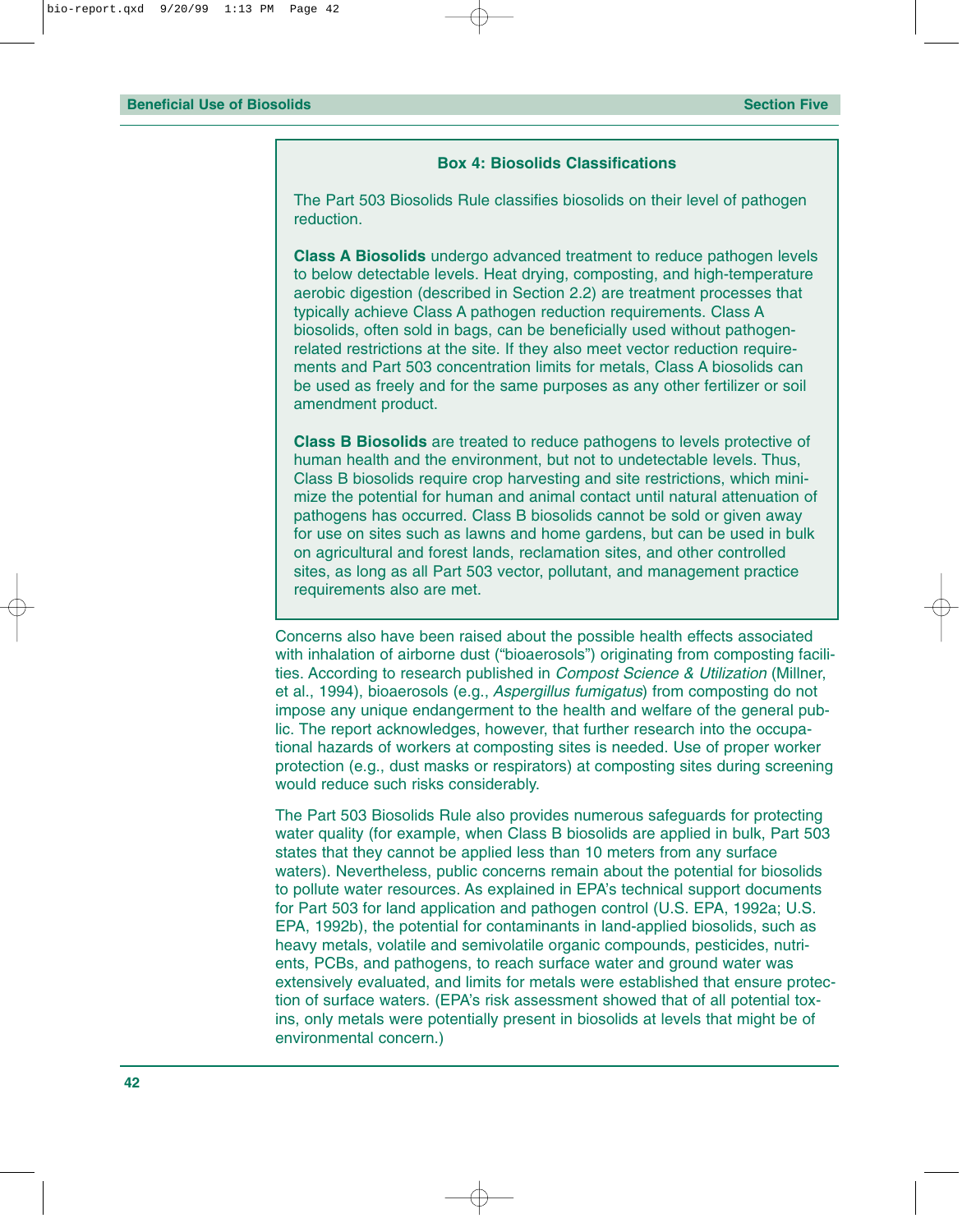The limits set for metals in the Part 503 Biosolids Rule ensure that risks of contaminants entering surface or ground water will be minimal. Additionally, even at these minimal levels set for metals, composting binds the existing metals in the biosolids and prevents them from migrating to water resources, being absorbed by plants, or becoming bioavailable to humans (U.S. EPA, 1997a). Furthermore, under most circumstances, biosolids must be land applied only at rates that meet the nitrogen needs of a crop and minimize leaching of nitrogen to ground water, thus protecting ground water from possible nitrate contamination. Also, many states go beyond the Part 503 requirements in terms of management practices and setback requirements, and a few states have more stringent metal limits than those set in Part 503. Increasing public awareness about the low risk of contamination of ground water or surface water by nutrients, pathogens, or chemicals in biosolids and composted biosolids is an important component of a biosolids beneficial use program.

Public concerns also persist regarding the presence of pollutants and pathogens in biosolids that might find their way to humans through plant uptake, direct contact, and animal ingestion. Although considerable independent research exists to demonstrate that the risks to humans are negligible, the public might perceive higher risks due to the origin of biosolids and past management practices (USDA, 1997). The Part 503 Biosolids Rule was designed specifically to protect human health and the environment from these types of risks. EPA's technical support document for the rule presents the data, assumptions, and methodologies EPA used to set limits on pollutants in land applied biosolids (U.S. EPA, 1992a). The Agency investigated 14 pathways of exposure including plant and animal uptake of metals with subsequent ingestion by humans and direct ingestion of biosolids by children. The limits set in Part 503 are protective of human health and the environment under all likely ways that plants, animals, or humans can be exposed to pollutants in biosolids.

Informative outreach programs that deal directly with health and environmental issues and that present the ways in which the Part 503 Biosolids Rule and state pollutant limits and management practices minimize these risks can help to increase public acceptance, as demonstrated by the example programs highlighted in Section 5.3. A useful document for reference on the protection provided by the Part 503 rule is EPA's *Guide to the Biosolids Risk Assessments for the EPA Part 503 Rule* (U.S. EPA, 1995b).

#### **5.2.2 Liability Concerns**

Property owners, lending institutions, and others involved in biosolids land application have expressed concerns about liability under laws such as the Comprehensive Environmental Response, Compensation, and Liability Act (CERCLA) of 1980 and nuisance lawsuits. Adherence to the requirements of the Part 503 Biosolids Rule, however, addresses these concerns. Persons who land apply and beneficially use biosolids in accordance with Part 503 are not subject to CERCLA liability or other federal enforcement actions (Walker and Albee, 1994). The pollutant limits and management practices required in the Part 503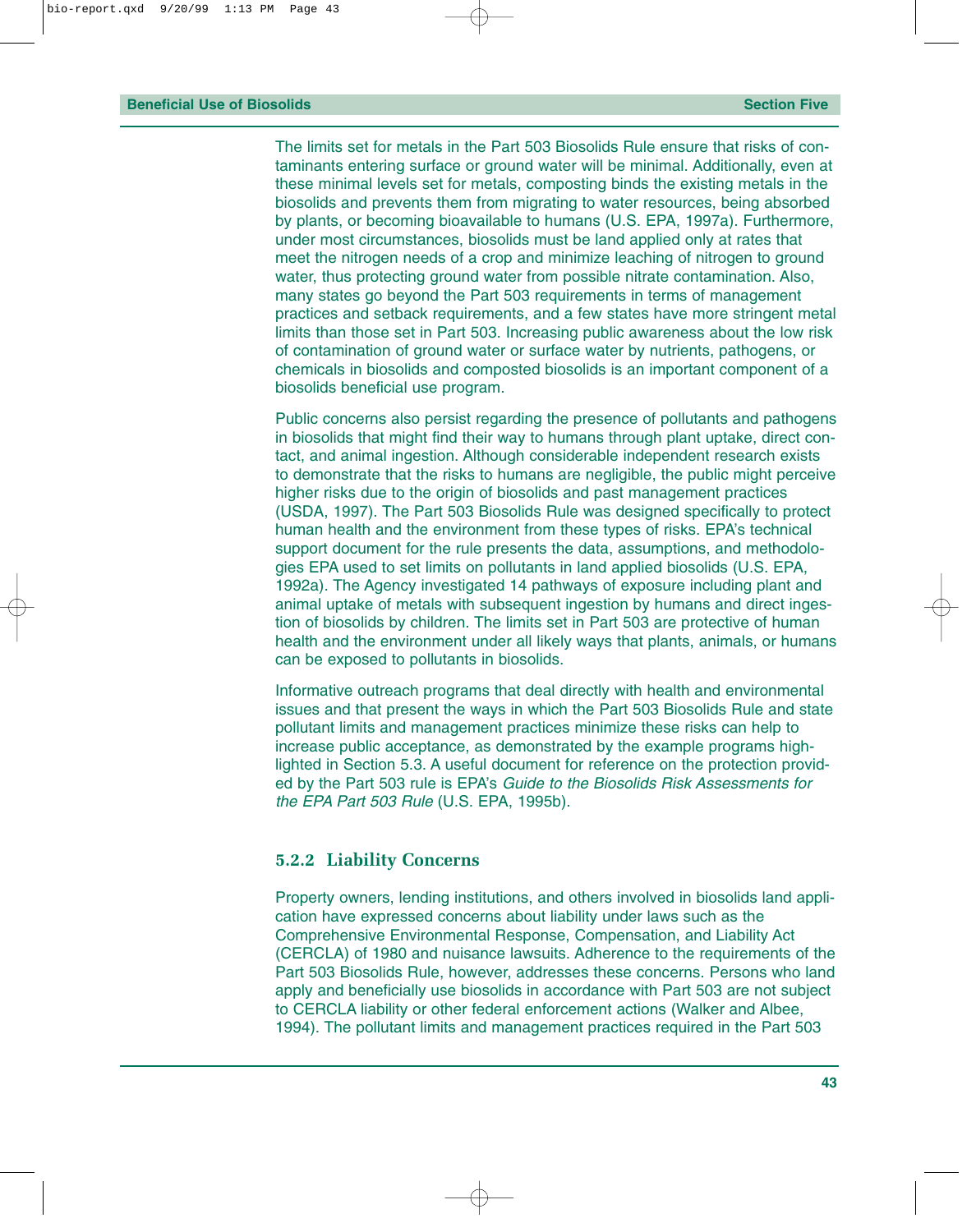rule for land application of biosolids ensure that land-applied biosolids are nonhazardous. Also, the records maintained as part of meeting the Part 503 Biosolids Rule requirements provide evidence that the biosolids placed on a site are nonhazardous.

#### **5.2.3 Costs**

The Part 503 Biosolids Rule regulates numerous biosolids management options, but communities must decide which options are most appropriate and costeffective given their circumstances. Data developed for the proposed Part 503 rule (*Federal Register,* Vol. 54, No. 23, pp. 5476-5902, February 6, 1989) indicated that the least expensive management options were surface disposal and crop application. (Surface disposal has become significantly less prevalent because of the additional costs imposed by the Part 503 Biosolids Rule; crop application, prior to the promulgation of either the municipal solid waste landfill regulations or Part 503, was roughly equal to an assumed average cost for landfilling [including transportation].) Land application costs (due to suburbanization and possible increases in hauling distances to agricultural land in some areas) may have increased in the intervening years. Monofilling of biosolids was roughly 20 percent more expensive than either surface disposal or land application on average and most likely is still more expensive following the implementation of Part 503. Furthermore, landfilling, since the municipal solid waste landfill regulations came into effect, has generally increased in cost disproportionately in comparison to these other methods, although landfill costs in some areas are very inexpensive due to the construction of increasingly large landfills, sometimes called "megafills."

Cost information for different types of composting processes, researched by *BioCycle* magazine is shown in Table 5-1, including capital and operating and maintenance costs for different types of composting methods. The wide variations in costs are due to vast differences in size from the smallest to largest facilities. Small facilities will generally incur the smallest capital costs, but can incur relatively higher operation and maintenance costs on a per-ton basis. A high cost per ton is typical of facilities that compost only a few tons per year.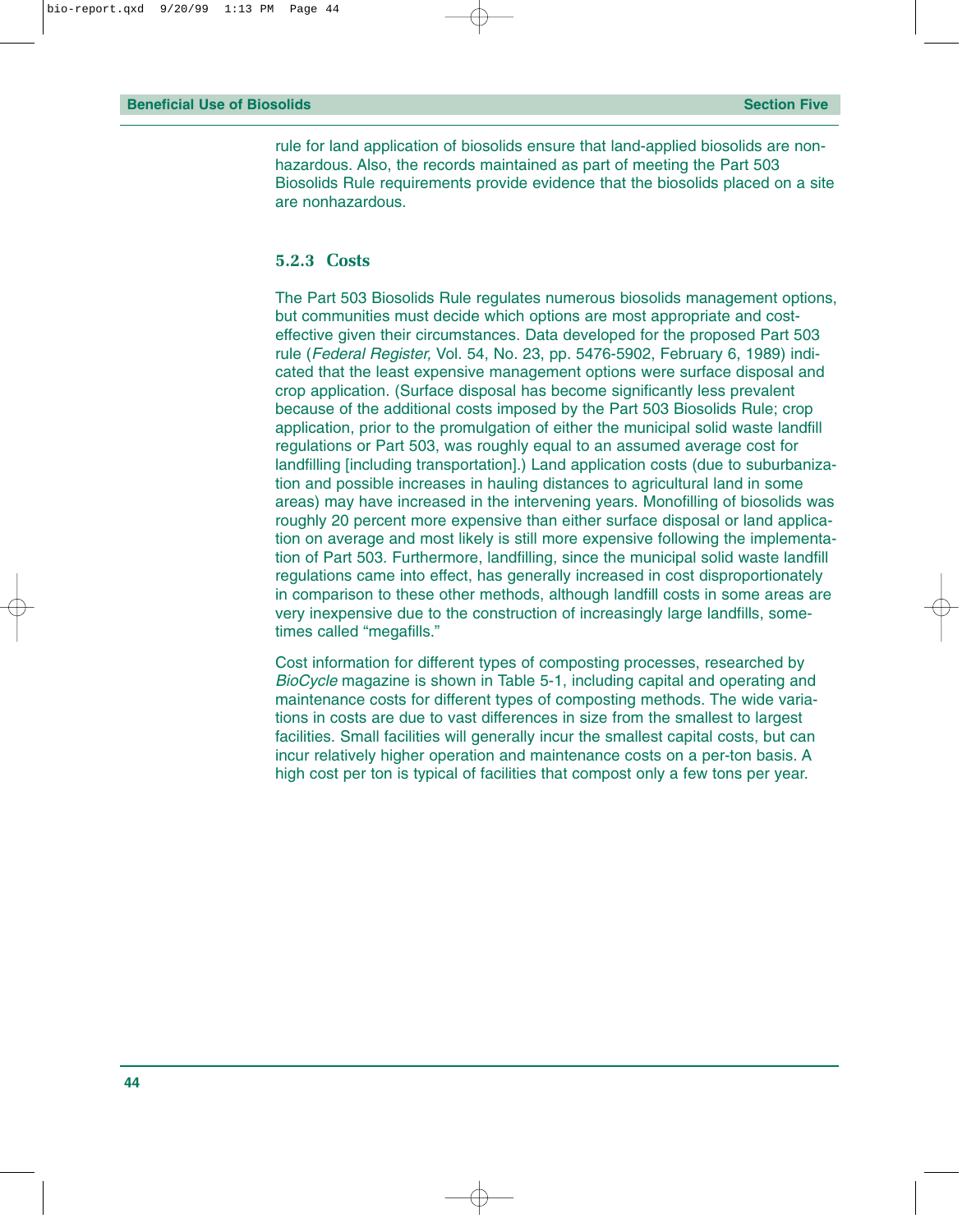| <b>Type of Composting</b><br><b>Method</b> | <b>Capital Costs</b> <sup>b</sup> | <b>Operation and</b><br><b>Maintenance Costs</b> |  |  |
|--------------------------------------------|-----------------------------------|--------------------------------------------------|--|--|
| <b>Aerated Static Pile</b>                 | \$36,000 - \$20 million           | \$12 - \$500/dry ton                             |  |  |
| <b>In-Vessel</b>                           | \$850,000 - \$33 million          | \$18.24 - \$540/dry ton                          |  |  |
| <b>Windrow</b>                             | \$50,000 - \$8 million            | \$2.15 - \$245/dry ton                           |  |  |
| <b>Aerated Windrow</b>                     | \$450,000°                        | \$50 - \$325/ton                                 |  |  |
| <b>Static Pile</b>                         | not reported                      | \$25 - \$165/ton                                 |  |  |

#### **Table 5-1 Biosolids Composting Costs<sup>a</sup> (1997 data from 100 composting facilities)**

Source: Goldstein and Block, 1997.

a Does not reflect revenue generated from the sale of composted products.

b Costs reported by operations are estimates in many cases. The wide range reflects management differences at sites, as well as what each facility factors into the operating costs.

c Only one facility reported a capital cost.

Based on the research, distribution and marketing of biosolids products (e.g., composting operations) was, on average, more than three times the cost of the least expensive options, although this does not take into account revenue from the sale of the compost, which will offset some of these costs (100 composting facilities reported revenues of from \$1 to \$35 per cubic yard, according to Goldstein and Block, 1997). Also, with reductions in nearby agricultural land in some areas and the fact that many users of compost provide their own transportation, the difference in cost between composted biosolids and land application of less highly processed biosolids is likely to be decreasing. Furthermore, there are considerable economies of scale involved in composting, and some communities might find that composting operations using both biosolids and organic MSW materials, especially yard trimmings, might become more economical on a cost-per-ton basis than disposing of either waste individually. Incineration and land reclamation were, prior to 1989 and most likely still are, the most expensive options on a unit cost basis. The cost of land reclamation as presented in the *Federal Register,* however, includes the cost of the reclamation process itself. If one compares the cost of reclamation with biosolids to the cost of reclamation without biosolids (that is, using soils purchased or obtained from other locations), the cost of reclamation using biosolids could be relatively much lower, and might even represent a cost savings. In land reclamation, it is the expense of landshaping using costly earth-moving equipment, and not the biosolids use, that drives costs. Also, three times the amount of biosolids can be applied for land reclamation as for land spreading at the agronomic rate for crop growth. Furthermore, the costs of land reclamation reported in the *Federal Register* also do not take into consideration the difference between the costs of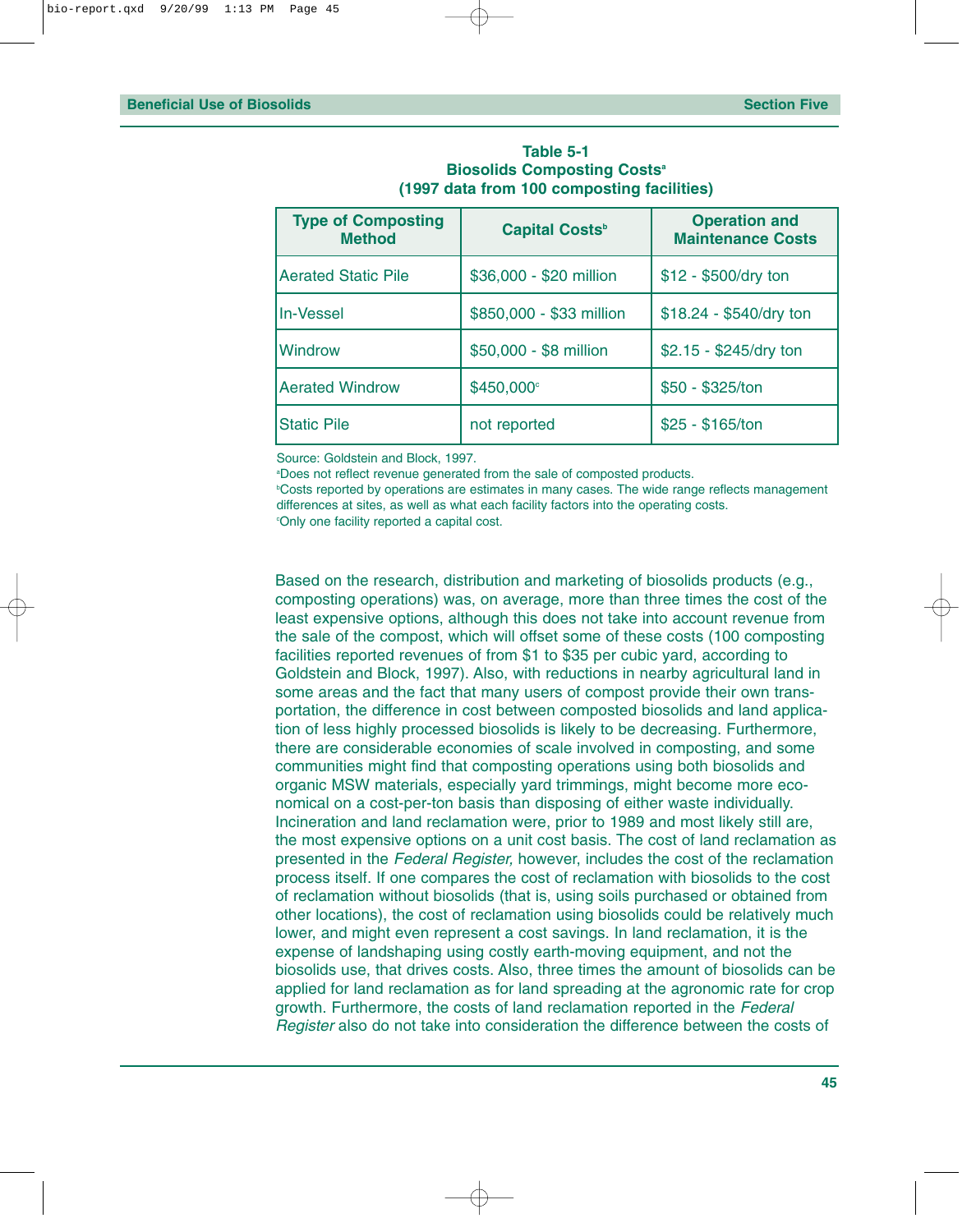unused, unproductive land and reclaimed productive land through enrichment by biosolids or composted biosolids.

Although land application of biosolids is one of the least-cost management options, the cost to municipalities or farmers of applying biosolids, monitoring, recordkeeping, and meeting the management practices of federal, state, and local regulatory agencies can impede biosolids use. Although biosolids are valuable to farmers as a soil amendment, and some or all of these costs can be incurred by the contractor or POTW, the availability of low-cost commercial fertilizers may limit farmers' willingness to pay for biosolids (National Research Council, 1996). In some municipalities, however, such as Seattle, Washington, and Madison, Wisconsin, users pay for their biosolids. In others, POTW managers can promote biosolids use by setting up demonstration projects using biosolids, assisting in the recordkeeping tasks, and covering the cost of applying the biosolids. In several localities, marketing of biosolids for beneficial use is not a problem at all; in Madison, Wisconsin, for example, as well as other areas, the demand for biosolids as a soil amendment exceeds the local supply (see Section 5.3).

In comparison, composting is considerably more expensive than land application, based on EPA's Regulatory Impact Analysis (RIA) for the proposed Part 503 Biosolids Rule (U.S. EPA, 1989), although, as discussed above, the cost differential may be shrinking in some areas. The cost of composting operations can affect whether this particular beneficial use option is chosen, but the desirability of the composted product and the potential market for a sellable product that is proven to be safe can offset some of this cost. In Columbus, Ohio, for example, the city's compost product, which is sold to the general public as a soil amendment, has been so successful that on various occasions demand has far exceeded supply. The case studies presented in Section 5.3 illustrate the demand for biosolids and the process that can be used to market composted and other types of biosolids.

Transportation of biosolids is also a substantial cost category for POTWs, and these costs can have the most significant effect on the total costs of land application. Furthermore, the distance to land application sites is increasing as available land closer to the point of generation becomes more developed (thus requiring biosolids to be hauled farther). Reducing biosolids volume through thickening, dewatering, conditioning, and drying can reduce these costs. Preparation and long-distance shipping of pelletized biosolids, for example, generally can be less expensive than for nonpelletized biosolids because the reduced water weight results in lower transport costs (communication with Massachusetts Water Resources Authority, February, 1998). Transportation costs also can be greatly reduced by finding local markets for biosolids compost.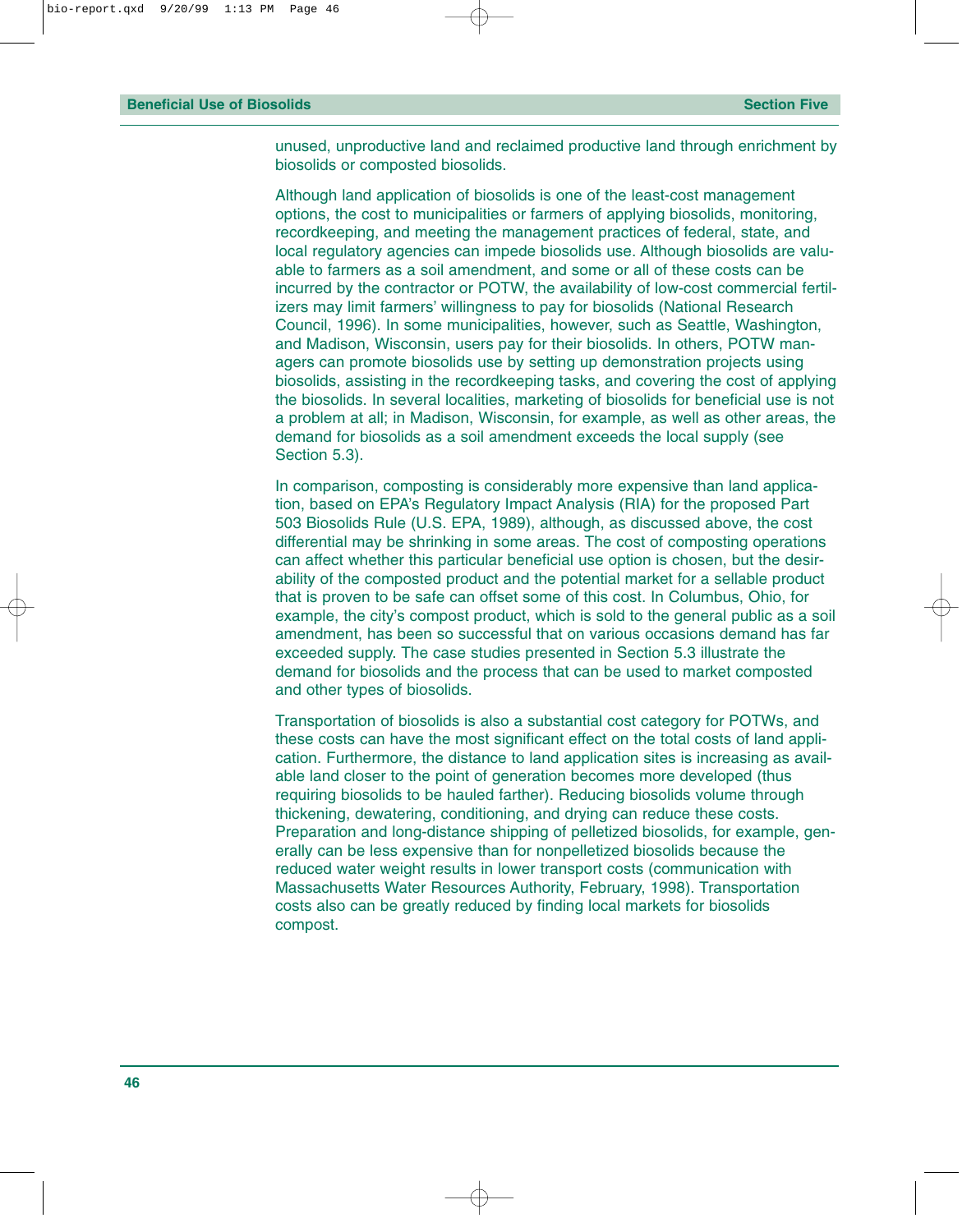#### **5.2.4 Crop Considerations**

In a number of locations, fiber crops are being replaced with food crops. When Class B biosolids are applied to land where food crops are raised, waiting periods before harvesting are imposed, which can reduce the usefulness of Class B biosolids. Municipalities applying biosolids in these areas might need to have their treatment plants change their treatment process to produce Class A biosolids (i.e., nondetectable pathogen levels), which require no waiting period before crop harvest, to encourage farmers to continue to use biosolids; transport biosolids farther to land apply; or landfill biosolids instead of land apply them. These trends highlight a need for municipalities to: 1) continue identifying new locations suitable for land application of Class B biosolids or 2) consider adding Class A treatment processes.

#### **5.3 Examples of Beneficial Use**

The following five examples illustrate how some communities have successfully addressed the management and beneficial use of biosolids, often in cooperation with municipal solid waste operations. Each of the programs stresses the importance of education and outreach to obtain public acceptance. The programs also rely on a variety of disposal and use options, which ensures that biosolids will be properly managed even in the event that any one option is no longer viable. Some of the case studies were summarized from applications submitted to EPA's Office of Water for its annual Biosolids Beneficial Use Awards Program for Operating Projects, Technology Development, Research, and Public Acceptance. These summaries were updated in 1998 with information provided by key operating personnel in the municipalities.

#### **5.3.1 King County, Washington**

King County operates a highly successful biosolids management program that results in the beneficial use of all biosolids produced at the West Point Treatment Plant in Seattle and the East Division Treatment Plant in Renton. In 1996, these two wastewater treatment plants, with secondary treatment capabilities, processed a combined 100,000 wet tons (20,000 dry tons) of biosolids, which were eventually digested anaerobically, dewatered using a centrifuge or a belt-filter press, and land applied. In 1995, one of the biosolids products originating from these two plants, a Class B biosolids cake, was used for agricultural land fertilizer and forest applications (such as reclaiming and regreening scars left from logging roads). A portion of the biosolids is composted by a private contractor and marketed under the name GroCo® as a general compost for a variety of applications including those in Seattle parks.

King County receives revenues from its biosolids cake product provided to farmers and forest owners at \$15 to \$25 per acre and \$35 to \$60 per acre, respectively. These prices reflect what each buyer would pay for equivalent chemical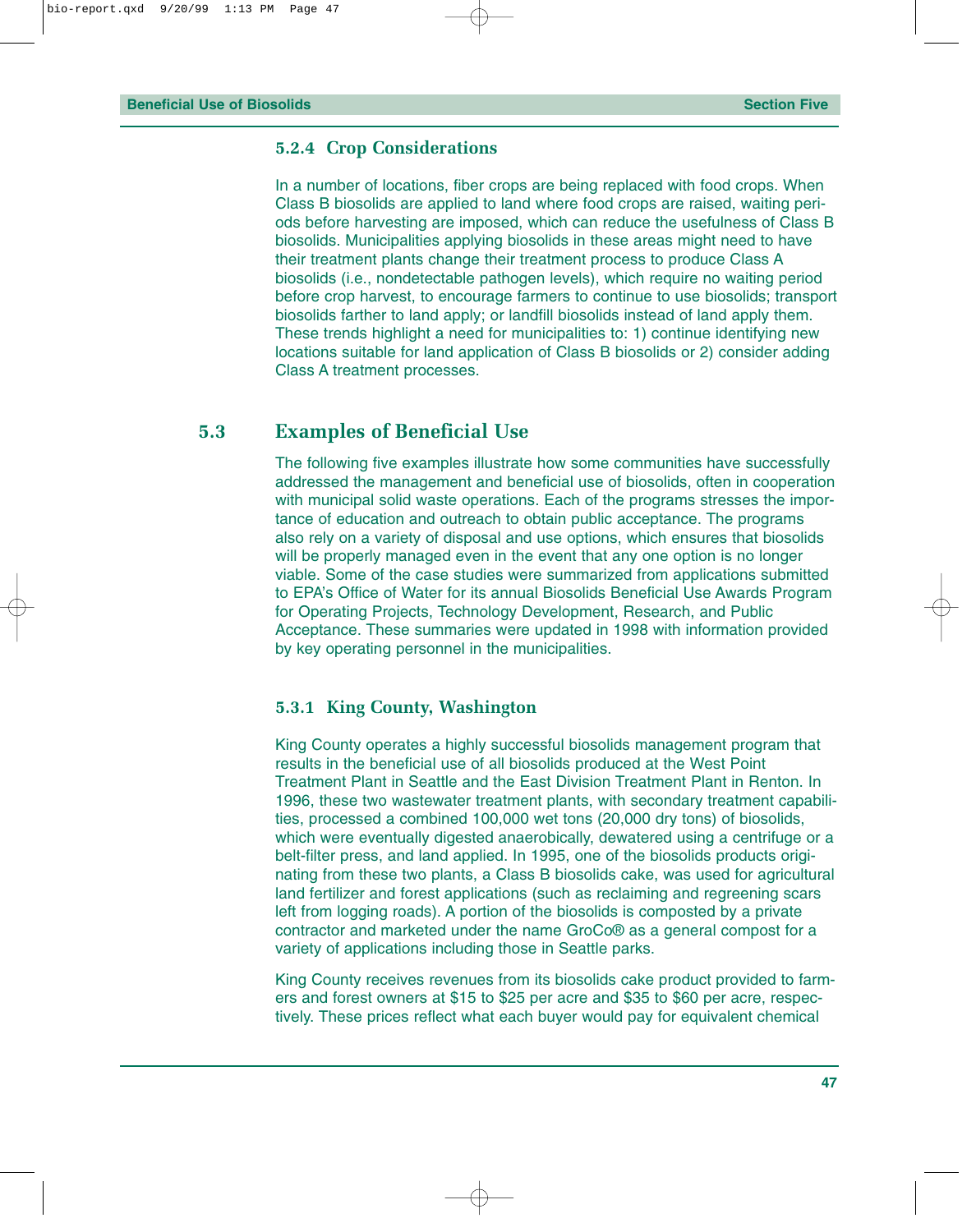fertilizers. In fact, land application of King County's biosolids cake product, accounting for 90 percent of the county's biosolids, has proven to be so effective as a soil fertilizer or amendment that current demand significantly exceeds the supply. The county also receives \$5 per dry ton from the contractor who composts and markets the other 10 percent of the county's biosolids. In 1995, King County received over \$100,000 in revenues from selling biosolids, which helps offset the cost of hauling biosolids from the treatment plant to the contractor. King County also pays to have the biosolids land applied. These hauling and application costs are less expensive than disposal in a landfill.

In the early 1980s, the King County biosolids management program suffered a series of setbacks due to organized public resistance to land purchases for long-term biosolids cake application projects. As a result of the public's resistance, most land application projects receiving treated biosolids were halted. The King County Council then required that the staff of the Biosolids Management Program be accountable to the council and the public regarding the issuance of permits and informing the public of projects. Augmenting this shift in accountability from private contractors to the county staff was the formation of the Northwest Biosolids Management Association (NBMA), an association of 150 municipal biosolids agencies and private firms that work together to share management strategies and initiate research and public education programs. Together, these developments helped improve public acceptance and provided information to regulatory agencies, elected officials, and the public.

The current success of King County's biosolids management program is mainly due to the county's extensive outreach and education efforts through NBMA, the program's excellent performance record (i.e., no contamination events or regulatory compliance issues), and the development of an efficient and reliable biosolids and biosolids compost market.

Public trust and interest has been solidified through the Mountains to Sound Greenway Biosolids Forestry Program, a comprehensive effort to restore and protect logged-over mountain slopes and road scars in the I-90 corridor of Washington State by the Washington Department of Natural Resources, Weyerhaeuser Company, University of Washington, King County, and the Mountains to Sound Greenway Trust. The Weyerhaeuser Company will increase its use of King County biosolids from 2,000 dry tons to 5,000 dry tons per year to stimulate accelerated vegetative growth in this region. The Greenway Trust, a respected conservation organization, promotes the use of biosolids, conducts public education on biosolids recycling and environmental sustainability, and manages the compost land application program. This project represents a new way of doing business for wastewater treatment utilities, offers a creative way to reduce ratepayer costs, and helps the public realize the value of the services and products created by wastewater treatment.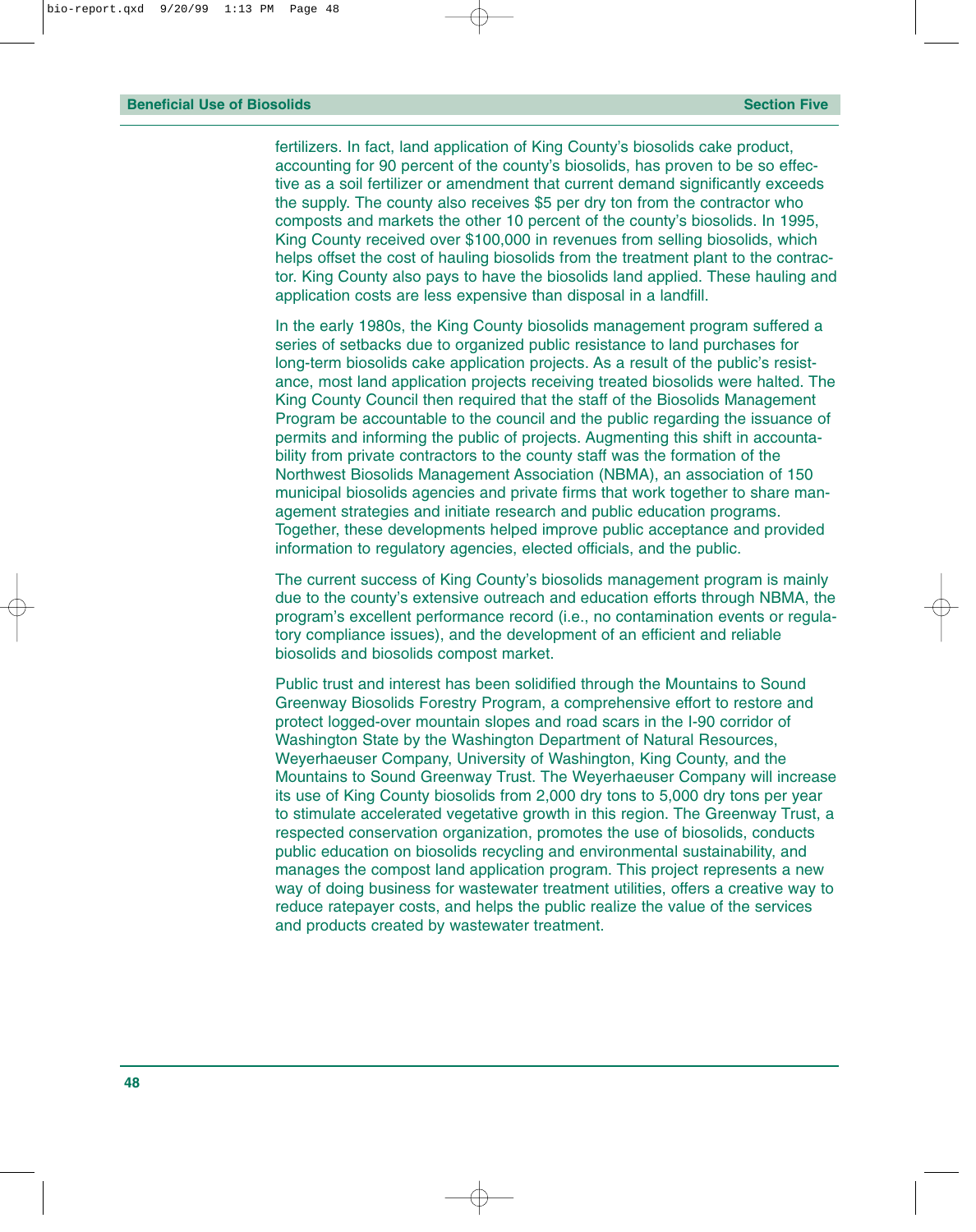#### **5.3.2 Los Angeles County, California, Sanitation Districts**

Use of biosolids in Los Angeles County began in 1928 with a contract between a fertilizer supply company and the Joint Water Pollution Control Plant (JWPCP) in Carson, California, to distribute dewatered, digested biosolids cake from the plant. Since that time, the County Sanitation Districts of Los Angeles County (CSDLAC) system, which operates the JWPCP, has grown to seven POTWs linked by a common sewer system serving 5 million people in Los Angeles County and treating 500 million gallons per day (MGD) of wastewater.

Residual solids from six upstream treatment plants with a combined flow of 170 MGD are returned to the sewer system for centralized processing at the JWPCP, where an additional 330 MGD of wastewater are also treated. All solids are anaerobically digested at  $35^{\circ}$  C (96 $^{\circ}$  F) for 20 days and dewatered using scroll centrifuges to 26 percent total solids. CSDLAC has adopted a strict pretreatment program that helps ensure all biosolids meet the Part 503 requirements for quality. In 1997, the JWPCP generated 119,000 dry tons of Class B biosolids that meet the Part 503 Biosolids Rule high-quality pollutant concentration limits.

JWPCP operation and maintenance costs in 1997 were approximately \$50 million. These costs would have been considerably higher if not for various cost saving measures implemented on site, such as using digester gas to produce steam for heating, fuel pump engines, and generate electrical power. These measures allowed JWPCP to be energy self-sufficient and save nearly \$5 million in 1997. Another cost saving measure has been to enhance the dewatering performance of the centrifuges, resulting in a major reduction in cake production and a savings of several million dollars.

Because of the tremendous volume served by JWPCP, the county developed various ways to manage biosolids in the last several years. This diversity ensures that no one contractor, locality, or management practice is relied on so heavily that its absence in the program would threaten the CSDLAC's ability to handle its biosolids. The program currently consists of four different management practices in five counties at seven independent sites that are located up to 200 miles from JWPCP. The four biosolids management practices include: land application, which accounts for 76 percent of the system's biosolids; injection into a cement kiln, which accounts for another 12 percent of the biosolids and helps reduce the levels of nitrogen oxide  $(NO_x)$  air emissions from the cement making process; composting, which has been moved off site to two privately operated facilities; and landfilling, which accounts for approximately 12 percent of the system's biosolids. CSDLAC is in an advantageous position because it owns and operates a sanitary landfill. The landfill adds flexibility to the entire biosolids system by providing disposal capacity when conditions might be unsuitable for land application.

Diversity thrives on a continuous evaluation of new alternatives. The CSDLAC has a long history of biosolids processing research and development. An example is the construction of a demonstration (2 dry tons per day) in-vessel composting unit combined with a CSDLAC-patented air pollution control system that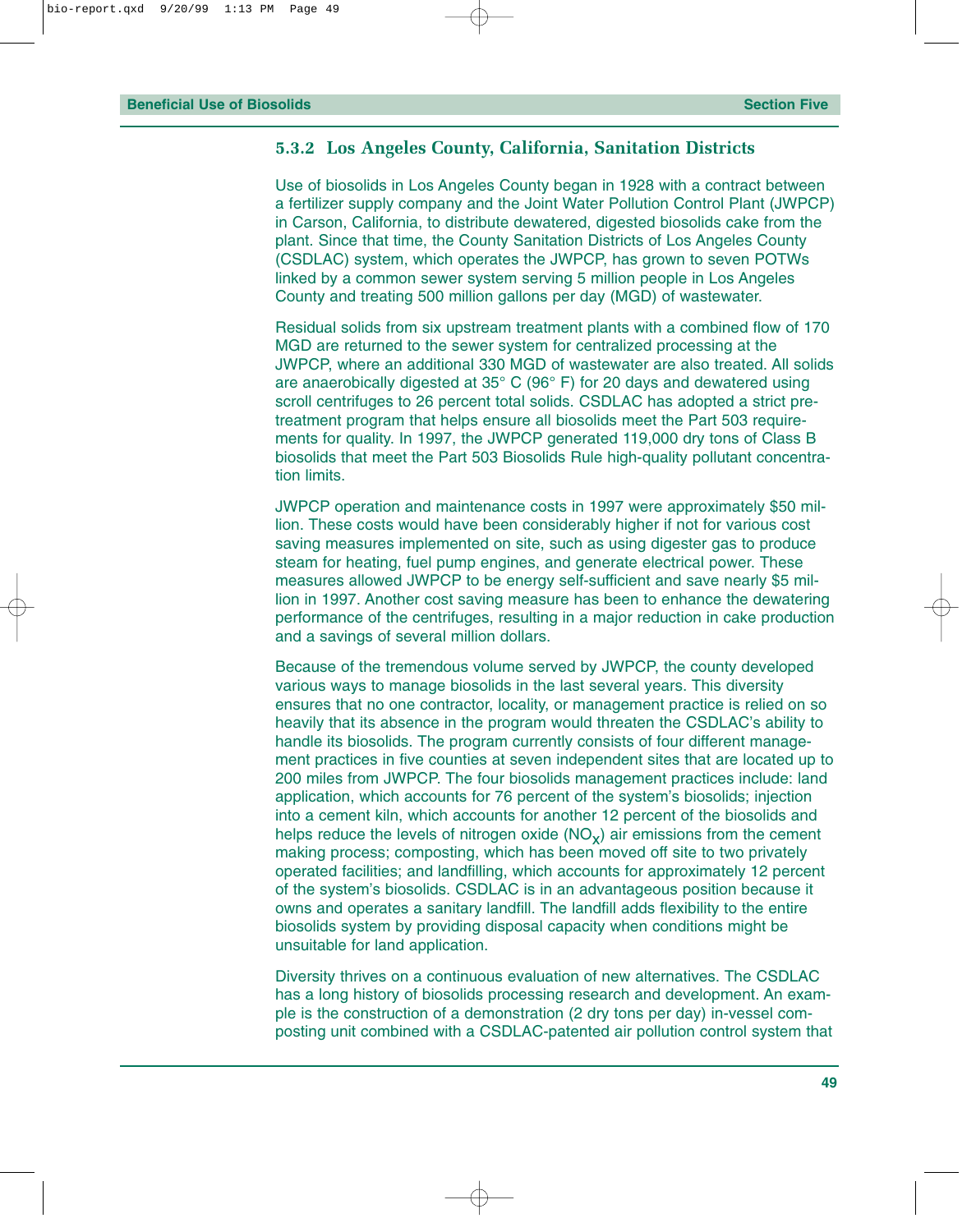produces virtually no odors or pollutant emissions. CSDLAC also plays an active role in local and statewide organizations that promote biosolids use and guide the development of new regulations that address the public's needs while encouraging beneficial use.

#### **5.3.3 City of Austin, Texas**

The City of Austin Water and Wastewater Utility has operated a successful biosolids recycling program since 1986. Austin's biosolids recycling program receives approximately 500,000 gallons, or 50 dry tons, of biosolids daily from the city's three wastewater treatment plants. The biosolids are mixed in a flow equalization basin and thickened to 6 to 8 percent solids content before being anaerobically digested. After anaerobic digestion, the biosolids are dried in a mechanical dewatering unit or directed to one of five, 5-acre, open-air concrete drying basins and dried to a solids concentration of 15 to 25 percent.

About 55 percent of the dried biosolids are mixed with bulking agents (including yard and tree trimmings), windrow composted, and sold as Dillo Dirt® to the general public through registered vendors. This compost product is used as a soil conditioner for residential lawns and flower gardens and complies with Part 503 Biosolids Rule requirements for Class A pathogen and vector attraction reduction. Approximately 20,000 cubic yards of Dillo Dirt® are produced annually, with 95 percent sold for \$7 per cubic yard to registered vendors including landscapers, nurseries, and garden centers. The remaining 5 percent is given away to other city departments and local nonprofit organizations. Due to the success of marketing efforts, the demand for Dillo Dirt® often exceeds the supply.

The remaining 45 percent of dewatered biosolids cake meets Part 503 requirements for Class B pathogen and vector attraction reduction and is land applied to a farm where hay and pecans are grown.

The Austin program enjoys strong public acceptance resulting from public education and outreach efforts, tours, positive media coverage, and strict adherence to permit requirements. The city has demonstrated the benefits of biosolids-based soil amendments in various local projects. Also, in a jointeffort with the Texas Department of Transportation, the city has demonstrated the benefits of using compost to increase vegetation along Texas highway roadsides.

The annual operating budget for the Hornsby Bend Biosolids Management Plant, the city's centralized biosolids treatment and use facility serving a population of 550,000, is approximately \$3 million. Revenues generated through the sale of Dillo Dirt® and the land application of dried biosolids exceeds \$150,000 annually. In addition, all of the city's yard and tree trimmings are recycled by the program, resulting in approximately \$500,000 in avoided landfill disposal costs per year.

Austin's biosolids recycling program has prospered through many challenges, including the lack of usable equipment and bulking agents for compost and the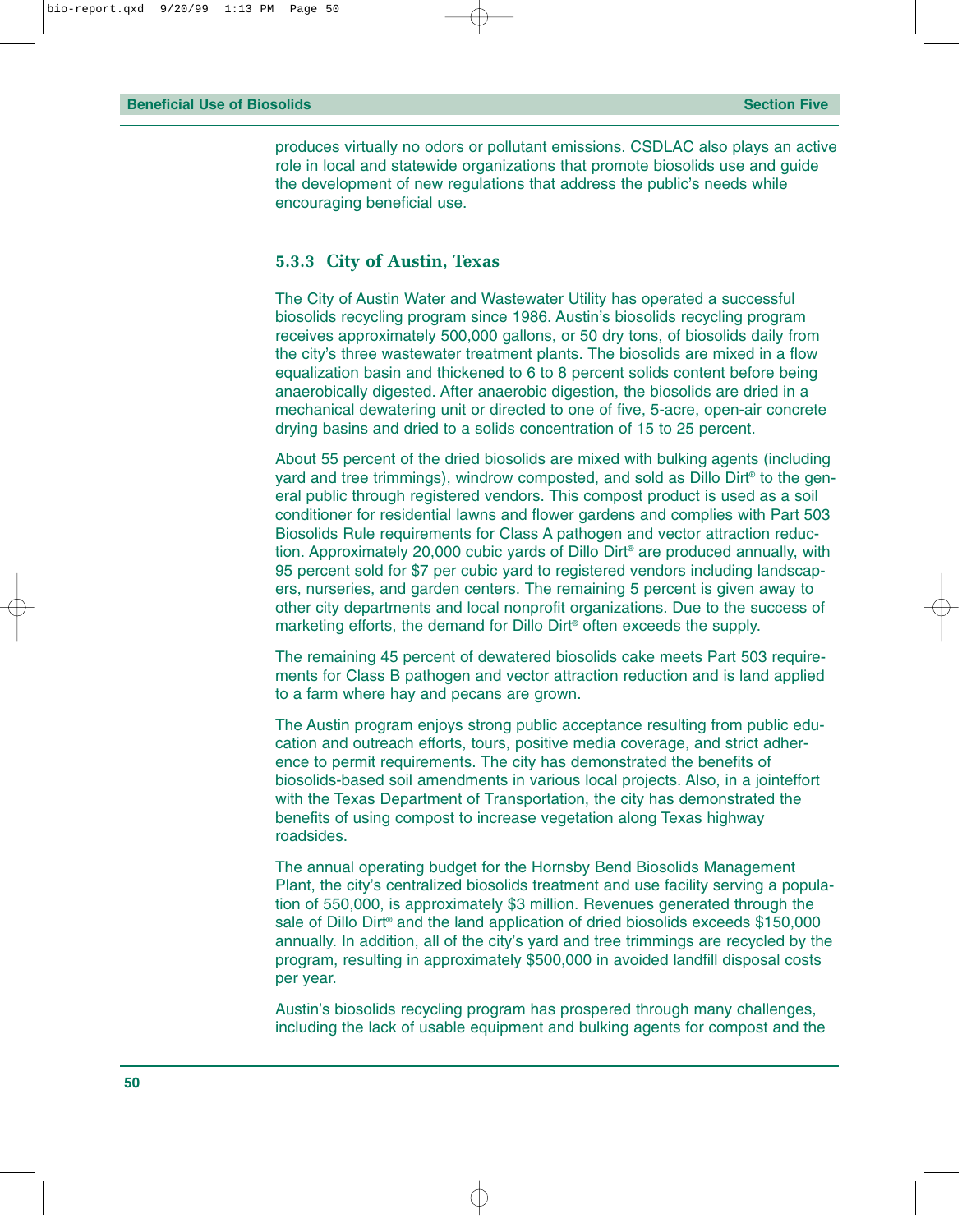lack of space for a compost pad. A unique and successful partnership between the multiple city departments, including solid waste services, electric utility, parks and recreation, and water and wastewater, has allowed the program to expand by sharing costs for additional equipment and personnel.

#### **5.3.4 Columbus, Ohio**

Several years ago, when federal funding for new incinerators was unavailable, EPA encouraged the city of Columbus to establish a biosolids beneficial use program. In response, the Columbus Department of Public Utilities established a biosolids recycling program through three city-owned facilities: Columbus Compost Facility, Southerly Wastewater Treatment Plant, and the Jackson Pike Wastewater Treatment Plant.

The Jackson Pike facility handled 78 MGD of wastewater and produced approximately 15,400 dry tons of biosolids in 1997. Biosolids are stabilized in an anaerobic digester on site with a 58 percent volatile solids reduction. A portion of the biosolids from the Jackson Pike Plant, locally distributed as Bio-Rich®, is applied to agricultural areas using a subsurface injection process. The remainder of the biosolids is incinerated. Biosolids produced by the Jackson Pike Plant are categorized as Class B biosolids products under Part 503.

In 1997, the Southerly facility treated 82 MGD of wastewater and produced 28,400 dry tons of biosolids, of which 3.8 percent was stabilized using alkaline treatment on site, 30.5 percent was composted, 8 percent was landfilled, and the remainder was incinerated during production of "Flume Sand." A product of incineration, Flume Sand is a fine red sand that absorbs water more readily, costs less, and is less abrasive than natural sand. It is used throughout the Columbus area as an athletic-field amendment. Sales and distribution of Flume Sand were suspended in June 1997 once the pilot project came to an end, because the city failed to acquire state approval to finalize the program due to a lack of state environmental standards. The city is currently preparing a plan for distribution of Flume Sand that will be submitted to the state for approval.

A portion of the biosolids is diverted from the dewatering centrifuges to lime stabilization, then land applied by subsurface injection at 6 percent total solids. The remaining biosolids and raw primary biosolids are blended and dewatered to 20 percent total solids for composting or 24 percent total solids for incineration. In the composting operation, the dewatered biosolids cake is composted using aerated static piles. It is then placed in windrows to cure for 60 days, producing a Class A product according to the Part 503 Biosolids Rule. The compost is sold in bulk and bags as Com-Til® to the general public for use as a soil amendment. From 1994 to 1997, the city of Columbus averaged 9,800 dry tons of Com-Til® sales per year.

The city's biosolids management program has proved to be cost-effective and adaptable. From 1994 through 1996, Flume Sand use resulted in \$92,000 per year in avoided landfill disposal costs and generated \$18,190 per year in revenues. During that same period, Com-Til® also generated \$263,250 per year in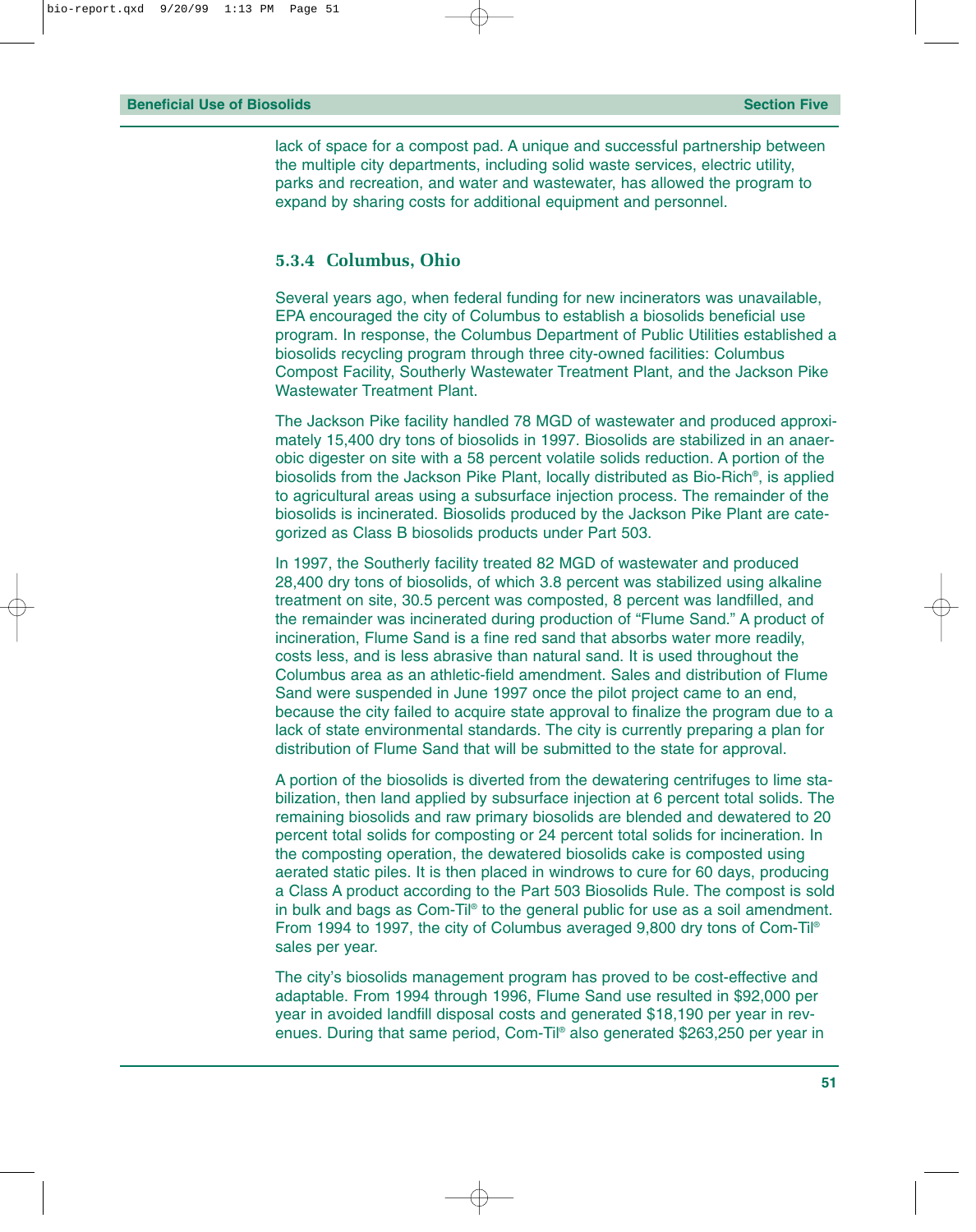additional revenues. Com-Til® has been so successful that on various occasions the product has been sold out.

The city's biosolids recycling program is well accepted throughout the community, and there is high demand for all the biosolids products. This situation is primarily due to the various marketing programs, education, and outreach efforts of the city's Department of Public Utilities. Educational programs have focused on the environmental and neighbor-friendly aspects of the various biosolids products. The program, however, initially had to overcome some obstacles. Problems with excessive biosolids stockpiling on farmland, low market demand for biosolids products, odor, and poor public perception (stemming from potential contamination events brought about by runoff) were encountered. These problems were solved by diverting a large portion of the biosolids to land application without centrifuge dewatering. The biosolids, at 6 percent solids, were lime stabilized and land applied by injection, which reduced odors (when compared to surface-applied cake biosolids), reduced concerns about runoff, and eliminated field stockpile problems. Diverting a large portion of biosolids from the dewatering process also helped improve the performance of the centrifuges and, indirectly, the incinerator, as a result of the higher solids content of the final dewatered cake. Furthermore, by increasing the total solids content of the biosolids, the centrifuges also reduced compost material handling costs.

#### **5.3.5 Charlottesville, Virginia**

The Rivanna Water and Sewer Authority oversees the operation of the Moores Creek Advanced Wastewater Treatment Plant in Charlottesville, Virginia, which is located approximately 120 miles southwest of Washington, DC. The plant began operating in 1981 and today serves a population of 75,000 (26,000 connections) from the city of Charlottesville and portions of surrounding Albemarle County. The plant treats 11 MGD of wastewater and has a design capacity of 15 MGD. The plant is equipped with primary, secondary, and tertiary treatment systems, which produce a total of approximately 7,500 cubic yards of dewatered biosolids per year on average. Wanting to be on the cutting edge of wastewater management, the city of Charlottesville began to look into ways it could use its biosolids beneficially while saving landfill disposal costs. As a result, the Moores plant began composting its biosolids in 1984. Today, the facility produces and sells 5,700 cubic yards of compost annually for use as a soil amendment. The remaining 1,500 cubic yards (25 percent) of biosolids is land-applied or used as landfill cover. The plant hopes to begin composting 100 percent of its biosolids in the future.

Once filtered from wastewater, the solids are anaerobically digested. Methane gas, approximately 95,000 cubic feet per day produced by the digestion process, is used to operate gas engines that run the blowers providing air for the aeration basins used in the secondary and tertiary treatment stages. Water heated using waste heat from these engines also helps heat the digesters and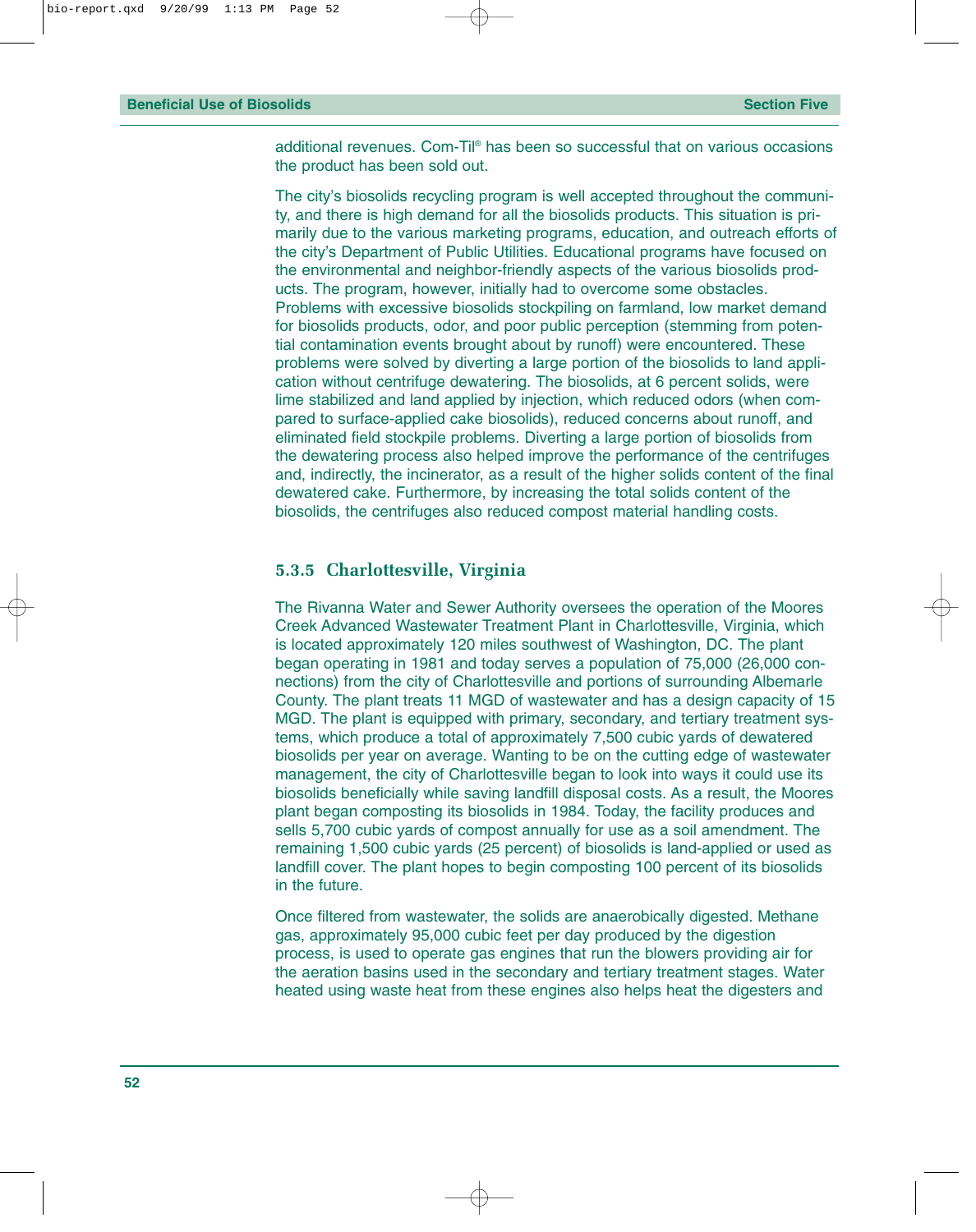some of the buildings at the plant. After digestion, the solids are dewatered in a diaphragm filter press (plate-and-frame filter press), which removes about 65 percent of the water. From there, the biosolids are ready for use in the composting process.

The biosolids are transported to an adjoining compost area on the plant premises. Biosolids from the wastewater treatment plant are mixed with wood chips at a ratio of three parts wood chips to one part biosolids. The facility annually uses 4,000 cubic yards of wood chips that come from chipped pallets purchased from a pallet company located in Richmond, Virginia, for \$5 per cubic yard (\$18 to \$22 per ton). The biosolids/wood chip mixture is placed on a bed of fresh wood chips covering an asphalt pad in a series of static piles protected from the weather. The compost temperature is monitored and maintained between 55° C and 77° C (131° F and 170° F) for 5 days. The temperature probes are then removed and the piles are left to compost for an additional 10 days, for a total of 15 days to complete the active composting process. The compost is then cured for 1 month and is tested for salmonella and metals on a quarterly basis.

The Moores Creek plant's compost is made available for sale once a month to the public, selling for \$12 per cubic yard in bulk and \$15 per cubic yard for small purchases. Some compost is also manually bagged and sold for \$3.50 per 40-pound bag. It is sold to individuals, nurseries, farmers, and local park and recreation departments for use on lawns, flowers, house plants, trees, shrubs, and vegetables.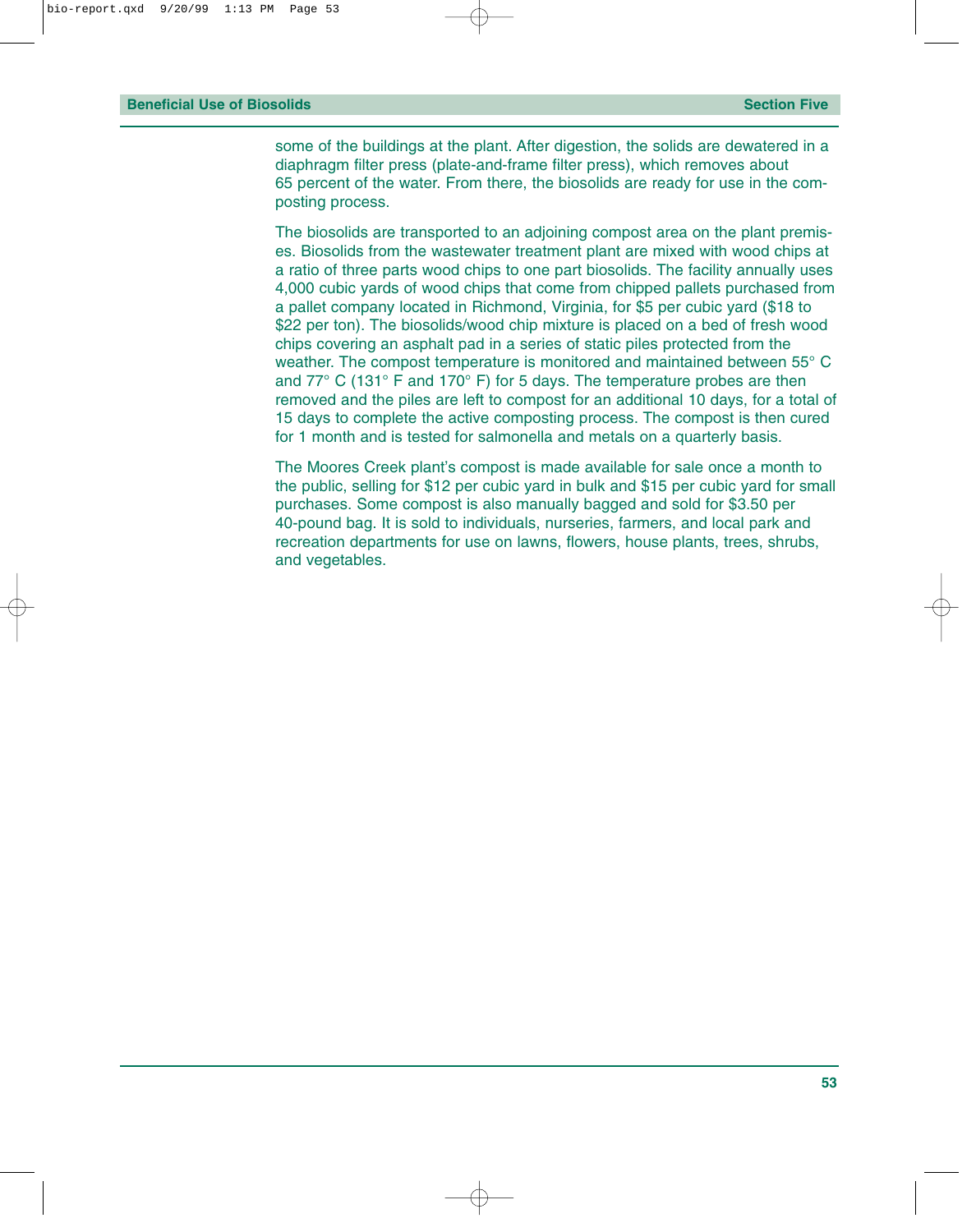# **References**

- Bastian, R., 1997. "The Biosolids (Sludge) Treatment, Beneficial Use, and Disposal Situation in the USA." *European Water Pollution Control Journal.* Vol. 7, No. 2, pp. 62-79. March.
- *BioCycle,* 1991. "Sludge Management Practices in the U.S." March.
- *BioCycle,* 1997. "Biosolids Management Practices in the U.S." May.
- *BioCycle,* 1998. "Biosolids Management Update." January.
- Council of Economic Advisors, 1999. *Economic Report of the President:* 1999. U.S. Government Printing Office, Washington, DC.
- Garland, G., Grist, T., and R. Green, 1995. "The Compost Story: From Soil Enrichment to Pollution Remediation. *BioCycle*. October.
- Glenn, Jim*,* 1998. "State of Garbage." *BioCycle.* April.
- Goldstein, N. and D. Block, 1997. "Biosolids Composting Holds its Own." *BioCycle.* December.
- Metcalf & Eddy, 1991. *Wastewater Engineering*. 3rd ed. New York: McGraw Hill Publishing.
- Millner, P.D, S.A. Olenchock, E. Epstein, R. Rylander, J. Haines, MD, J. Walker, B.L. Ooi, E. Horne, and M. Maritato, 1994. "Bioaerosols Associated with Composting Facilities," *Compost Science & Utilization.* Autumn.
- National Research Council, 1996. *Use of Reclaimed Water and Sludge in Food Crop Production.* National Academy Press, Washington, DC.
- Snow, Darlene, 1995. "Getting Down to Earth with Trash and Sludge." *MSW Management.* January/February.
- Stehouwer, R. and A. Wolf, 1998. *Pennsylvania Sewage Sludge Quality Survey: 1978-1998*. Pennsylvania State University.
- USDA, 1997. *Interagency Agreement between the U.S. EPA and USDA Agricultural Research Service with Respect to Beneficial Management of Municipal Biosolids and Other Municipal and Agricultural Organic and Inorganic Recyclable Products.*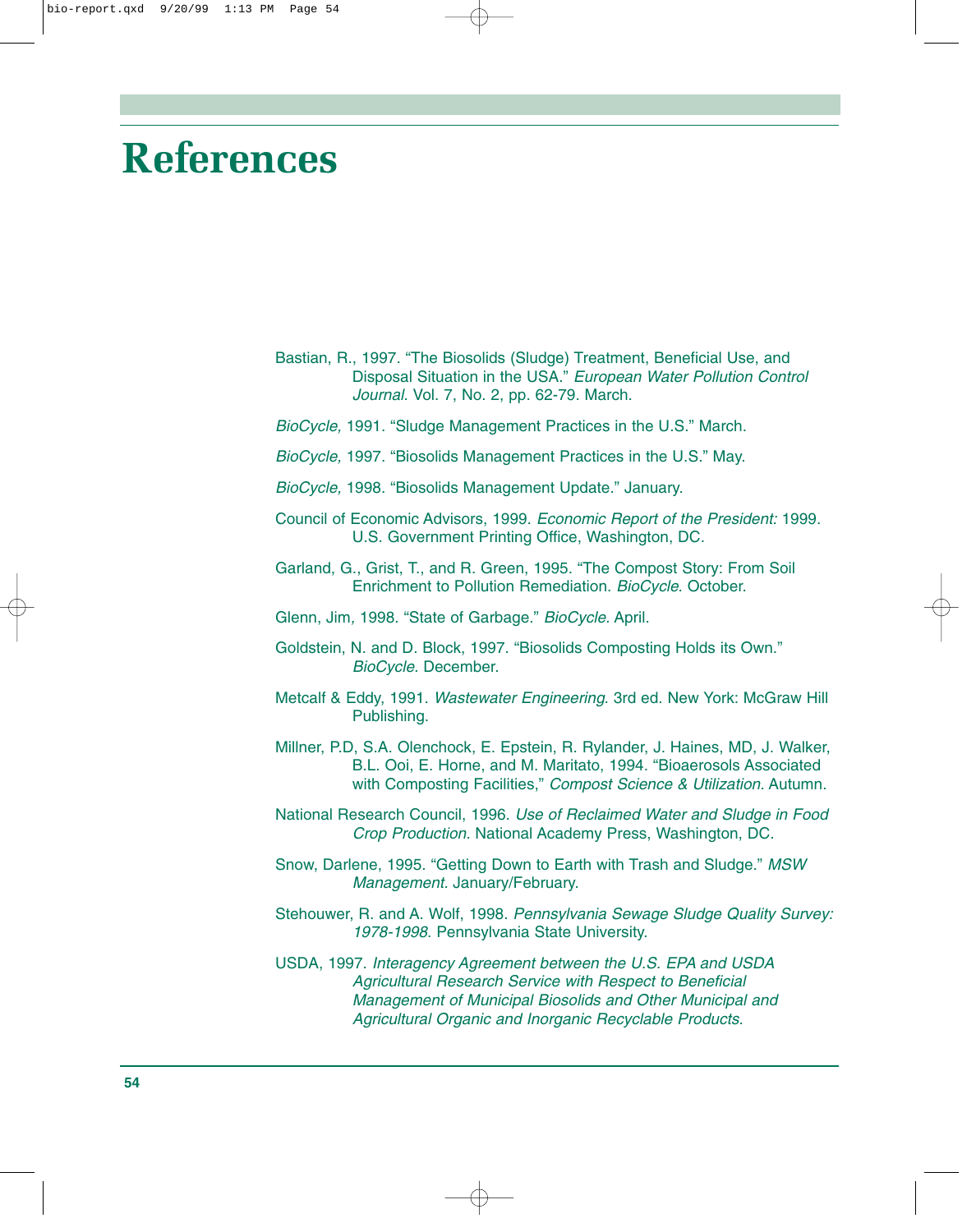- USDA, 1998. *Agricultural Uses of Municipal, Animal, and Industrial Byproducts.* Agricultural Research Service: Conservation Research Report Number 44. January.
- U.S. EPA, FDA, and USDA, 1981. *Land Application of Municipal Sewage Sludge for the Production of Fruits and Vegetables: A Statement of Federal Policy and Guidance.*
- U.S. EPA, 1984. *Environmental Regulations and Technology. Use and Disposal of Municipal Wastewater Sludge.* EPA625-10-84-003. September.
- U.S. EPA, 1989. *Regulatory Impact Analysis of the Proposed 40 CFR Part 503 Rule.* PB89-136634. February.
- U.S. EPA, 1991. *Regulatory Impact Analysis for Final Criteria for Municipal Solid Waste Landfills.* PB92-100847. September.
- U.S. EPA, 1992a. *Technical Support Document for the Land Application of Sewage Sludge.* PB93-110583. November.
- U.S. EPA, 1992b. *Technical Support Document for Pathogens and Vector Attraction Reduction in Sewage Sludge.* PB93-110609. November.
- U.S. EPA, 1993a. *Regulatory Impact Analysis of the Part 503 Sewage Sludge Regulation.* PB93-110625. February.
- U.S. EPA, 1993b. *Composting of Yard Trimmings and Municipal Solid Waste.* Office of Solid Waste and Emergency Response. November.
- U.S. EPA, 1994a. *A Plain English Guide to the EPA Part 503 Biosolids Rule.* EPA832-R-93-003. September.
- U.S. EPA, 1994b. *Seminar Publication: Design, Operation, and Closure of Municipal Solid Waste Landfills.* EPA625-R-94-008. September.
- U.S. EPA, 1994c. *Biosolids Recycling: Beneficial Technology for a Better Environment.* EPA832-R-94-009. June.
- U.S. EPA, 1995a. *Process Design Manual: Land Application of Sewage Sludge and Domestic Septage.* EPA625-R-95-001. September.
- U.S. EPA, 1995b. *A Guide to the Biosolids Risk Assessments for the EPA Part 503 Rule.* Office of Wastewater Management. EPA832-B-93-005. September.
- U.S. EPA. Needs Survey, Report to Congress, 1984, 1986, 1988, 1992, 1996. *Assessment of Needed Publicly Owned Wastewater Treatment Facilities in the United States.* Office of Municipal Pollution Control.
- U.S. EPA, 1997a. *Compost—New Applications for an Age-Old Technology.* Office of Solid Waste and Emergency Response. EPA530-F-97-047. October.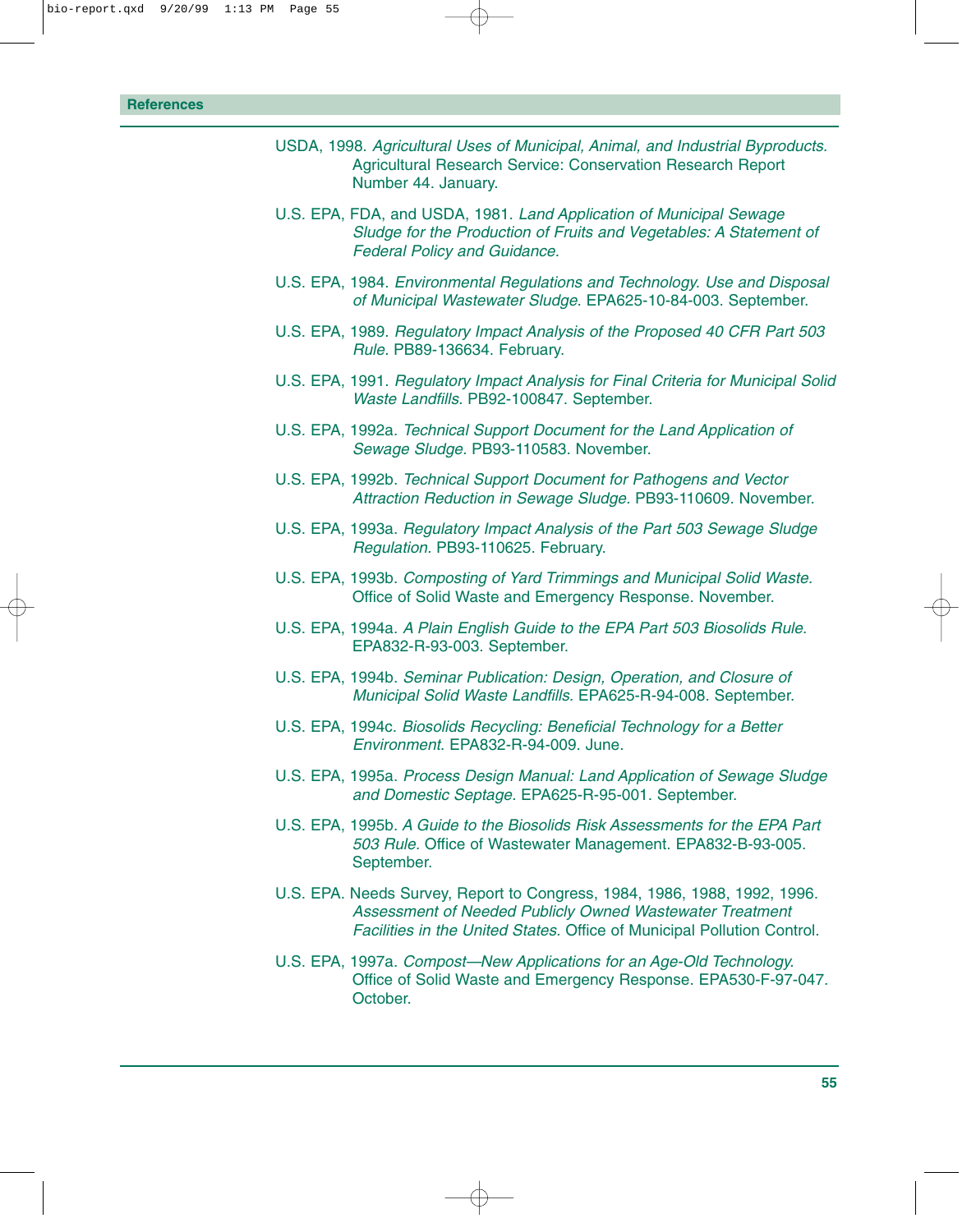- U.S. EPA, 1997b. *Biosolids Management, Use and Disposal.* Office of Water.
- U.S. EPA, 1998a. *An Analysis of Composting as an Environmental Remediation Technology.* EPA530-R-98-008. April.
- U.S. EPA, 1998b. *Organic Materials Management Strategies.* Office of Solid Waste and Emergency Response. EPA530-R-97-003. May.
- U.S. EPA, 1999. *Cutting the Wastestream in Half: Community Record Setters Show How.* Institute for Local Self-Reliance. Unpublished document.
- Walker, J., 1998. "Biosolids Management, Use and Disposal." In: *Encyclopedia of Environmental Analysis and Remediation.*" Robert A. Meyers, ed. John Wiley & Sons, Inc.
- Walker, J. M. and R. N. Albee, 1994. *Yes, But What About the Liability? EPA and Farm Credit Bank Find Fertile Ground for Dealing with Land Application Liability Issues*. In "Water Connection." Newsletter of the New England Interstate Water Pollution Control Commission. Vol 11, 2:10-11, Fall.
- Water Environment Federation (WEF), 1997. *National Outlook: State Beneficial Use of Biosolids Activities.* June.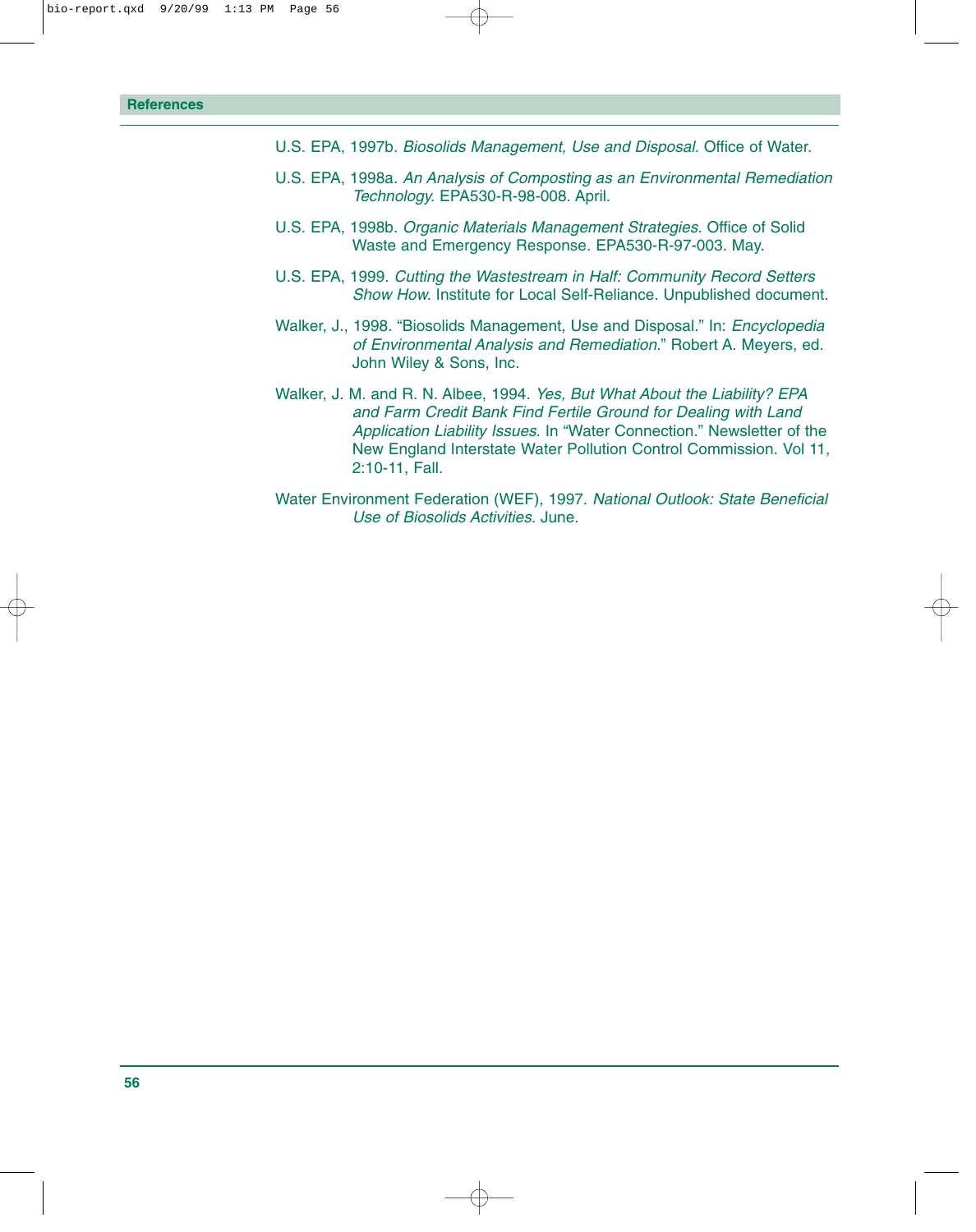## **Appendix**

# **Biosolids Generation, Use, and Disposal Methodology and Results**

#### **A.1 Introduction**

Section Three and projections of generation, use, and disposal in Sec<br>Four are based on a number of information sources. Estimates of<br>biosolids generation were based primarily on the 1988 National Sewage Slug Section Three and projections of generation, use, and disposal in Section Four are based on a number of information sources. Estimates of biosolids generation were based primarily on the 1988 National Sewage Sludge Survey (NSSS) and the 1984 through 1996 Needs Surveys, as discussed in detail in Section A.2 and A.4 of this appendix. Several other sources of information on generation rates and use and disposal methods were also investigated, such as the Water Environment Federation's (WEF) 1997 report and Robert Bastian's 1997 paper, which provide data estimates on biosolids generation, use, and disposal in 1995 and 1996, respectively. *BioCycle* (1991, 1997, and 1998) also provides information on generation and use and disposal methods. The biosolids generation estimates from the WEF report or Bastian (1997) were considered, but this report also made additional estimates as described in this appendix to verify the results of these other studies. This appendix discusses the major data sources used for estimating generation, use, and disposal of biosolids; the strengths and weaknesses of the data sources; and the methodologies and results of this analysis.

In 1988, EPA conducted the NSSS, a survey of a random sample of 479 publicly owned treatment works (POTWs) to support the development of the Part 503 Biosolids Rule. The survey produced a statistically valid estimate of the amounts of biosolids used or disposed of by POTWs using at least secondary wastewater treatment processes. At that time, the number of POTWs using at least secondary wastewater treatment totaled approximately 11,400. The survey was stratified on the basis of POTW size (amount of wastewater processed daily) and principal use or disposal method. The survey also collected data on pollutant concentrations in biosolids, from which EPA could determine whether biosolids would meet the criteria being developed under the Part 503 Biosolids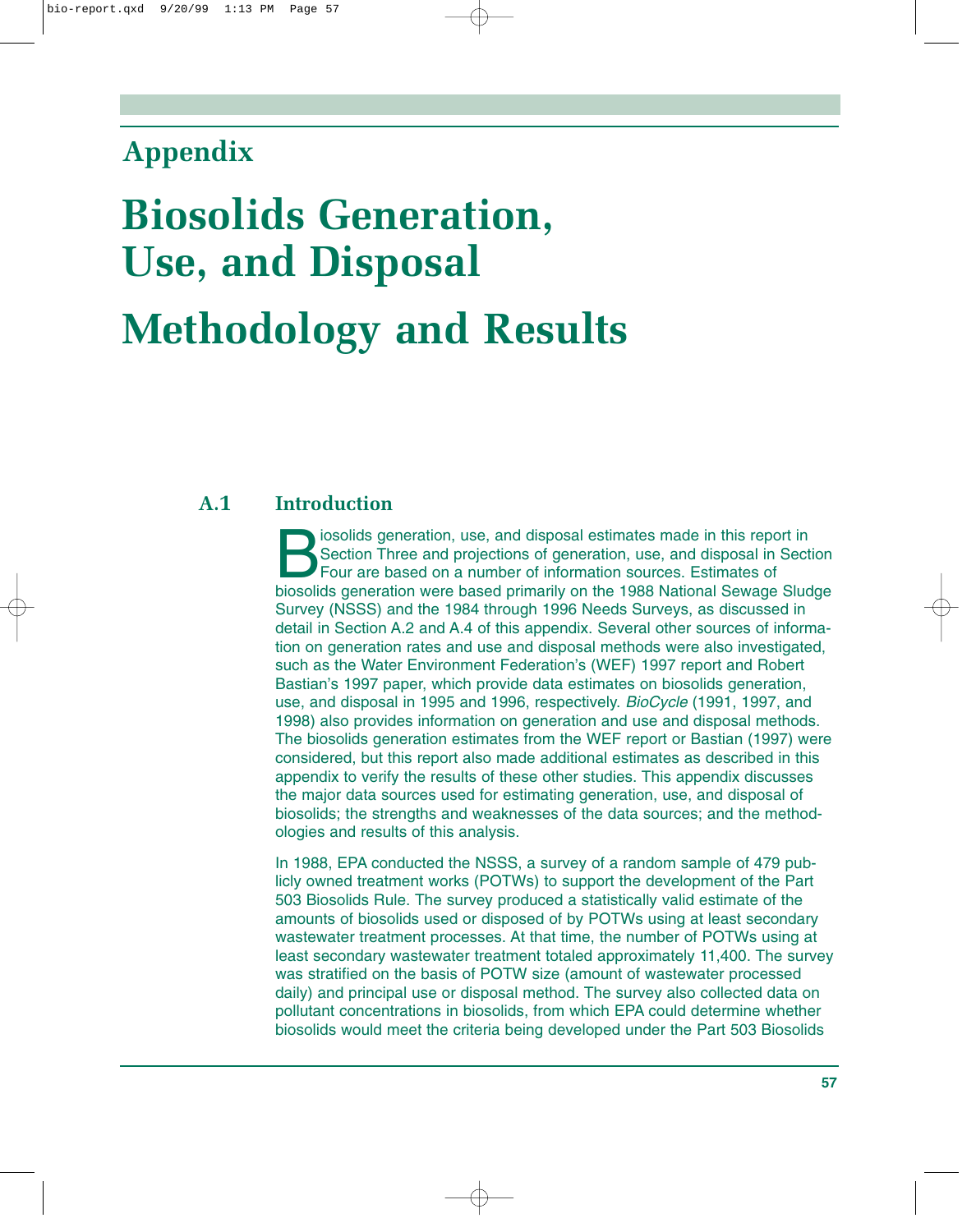Rule. At the time, EPA considered the NSSS estimate of the amount of biosolids used or disposed of as the most accurate estimate to date. The NSSS, however, is no longer current and also does not provide estimates of biosolids generation by POTWs using primary wastewater treatment processes<sup>12</sup> or by privately or federally owned treatment works. Most importantly, the NSSS cannot provide an estimate of current practices because the survey was undertaken before the Part 503 Biosolids Rule was finalized. The Part 503 rule has had an impact on POTWs' choices of use or disposal methods, since it generally was written to encourage POTWs to choose beneficial use rather than disposal if the biosolids were of sufficiently high quality (U.S. EPA, 1993a).

The WEF (1997) report, which was conducted in cooperation with the Association of Metropolitan Sewer Agencies (AMSA) using an EPA grant, is an inventory of biosolids generation, beneficial use, and disposal practices for 1995. WEF surveyed 162 AMSA members and received 117 responses. Twentyfive states and federal regulators also responded to the survey. Additionally, the report presented information on biosolids beneficial use practices, appropriate regulations, and attitudes. Although the information in this report is current and represents half the wastewater flow in this country, the survey primarily captured data from AMSA members, which tend to be the largest POTWs. The POTWs associated with the other half of the flow might not operate like the POTWs represented by the WEF data, although the addition of data from other sources might have helped reduce the large-POTW bias in the data. Despite possible drawbacks, the WEF data does provide breakdowns of biosolids quantities by use and disposal methods that can easily be adapted to the categories of use and disposal methods used in this report.

Data from Bastian (1997) are current for 1996. That paper, published in *European Water Pollution Control* (March 1997) presented results of a survey of state regulators who were asked for 1996 data on total biosolids production and the percentage of biosolids used or disposed of by land application, surface disposal, incineration, and other means. The paper also describes changes in biosolids management and treatment and discusses obstacles to biosolids management, such as public acceptance and liability issues. Unless the state is authorized as the permitting authority, however, it might not have detailed records of biosolids generation, use, and disposal that would best support a national estimate. Furthermore, some states do not have easy access to permit information (i.e., in database form) from which viable aggregate data might be drawn. Finally, much of the more detailed data are kept primarily at the POTW level (particularly among the smaller POTWs, which are not required to report any of their recordkeeping data to the states unless specifically requested or unless their biosolids quality triggers specific reporting requirements). Therefore, although some states have excellent data from which to compile state estimates of biosolids generation, use, and disposal, other states may only be able to estimate roughly the amounts of biosolids generated, used, or disposed of. Additionally, the WEF report further refines the breakdown of use and disposal

<sup>&</sup>lt;sup>12</sup>For purposes of this appendix, the term primary processes means those considered less than secondary and the term secondary processes means those considered at least secondary.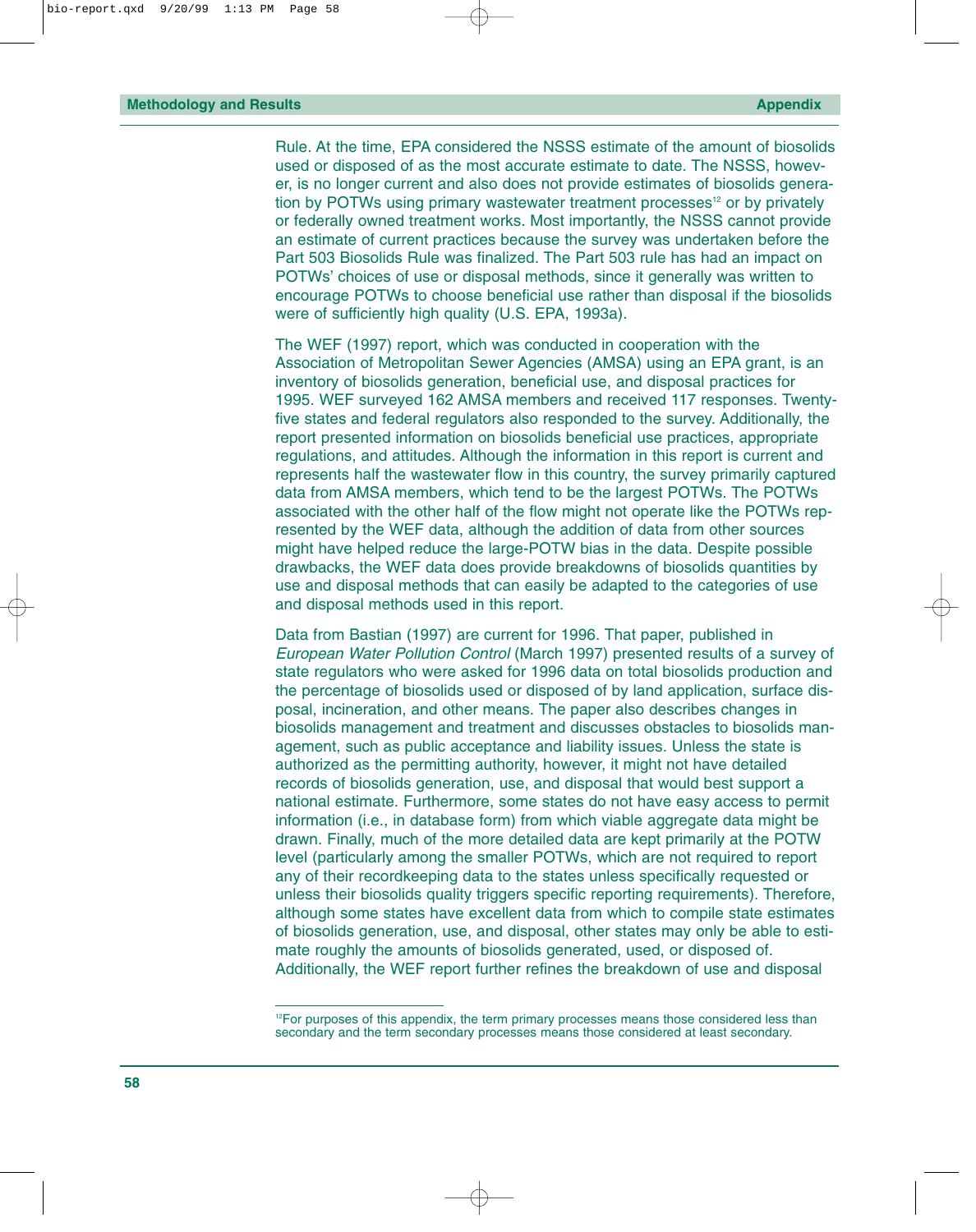categories, originally presented in Bastian (1997), in a way that is effective for the purposes of this report.

Researchers at *BioCycle,* a journal that covers recycling and management of biosolids and other organic wastes, surveyed state regulators regarding biosolids generation and management in 1989, 1996, and 1998. The surveys provide a state-by-state breakdown of management practices according to land application, composting, lime stabilization, heat drying or pelletizing, landfilling, incineration, or surface disposal. The journal also conducts an annual survey of biosolids composting operations. Again, because these are state data, the information can vary from sketchy to excellent, depending on the level of data collection and management at the state level. As discussed below, the most recent survey (1997 data) provides data on both total quantities of biosolids generated (in dry tons) and use and disposal practices for 34 states (*BioCycle,* 1998). Because only 34 states with adequate data for the purposes of this report are represented in the data, any conclusions drawn from these data may be somewhat limited.

All these sources of information on generation, use, and disposal of biosolids have their relative strengths and weaknesses. Ultimately, the choice was made to estimate biosolids generation using the NSSS to provide one more data point for consideration in addition to analyzing data from the 1997 WEF report and Bastian (1997) and to use the 1997 WEF report for the distribution of use and disposal methods. The *BioCycle* (1998) data and the NSSS were also used as additional support for the estimates of use and disposal methods. As the results show later in this appendix, the biosolids generation estimates from the WEF (1997) report, Bastian (1997), and this report are remarkably similar. We estimate that 6.7 million U.S. dry tons of biosolids were generated for use or disposal in 1996 (both 1996 and 1998 estimates are made in this report). Our estimate falls between the 1995 WEF estimate of 6.4 million dry tons and the 1996 Bastian (1997) estimate of 6.9 million U.S. dry tons. This estimate is used in this report for biosolids generated by POTWs practicing secondary or above wastewater treatment (the major source of biosolids in this country), along with additional information from other sources about primary treatment biosolids and those generated by privately and federally owned facilities (U.S. EPA, 1993a). This report uses the 1997 WEF study primarily as the basis for determining use and disposal practices in 1998, because the combined data from POTWs and states are likely to be more accurate than data strictly from the states alone. The WEF data were also chosen because of how the use and disposal categories are broken out.

#### **A.2 Estimate of Biosolids Generation in 1998**

This section describes our estimate of the quantities of biosolids generated in 1996 and then further estimates the quantities generated in 1998. These estimates are primarily based on the 1988 NSSS (results of which are reported in the Regulatory Impact Analysis (RIA) for the Part 503 Biosolids Rule [U.S. EPA,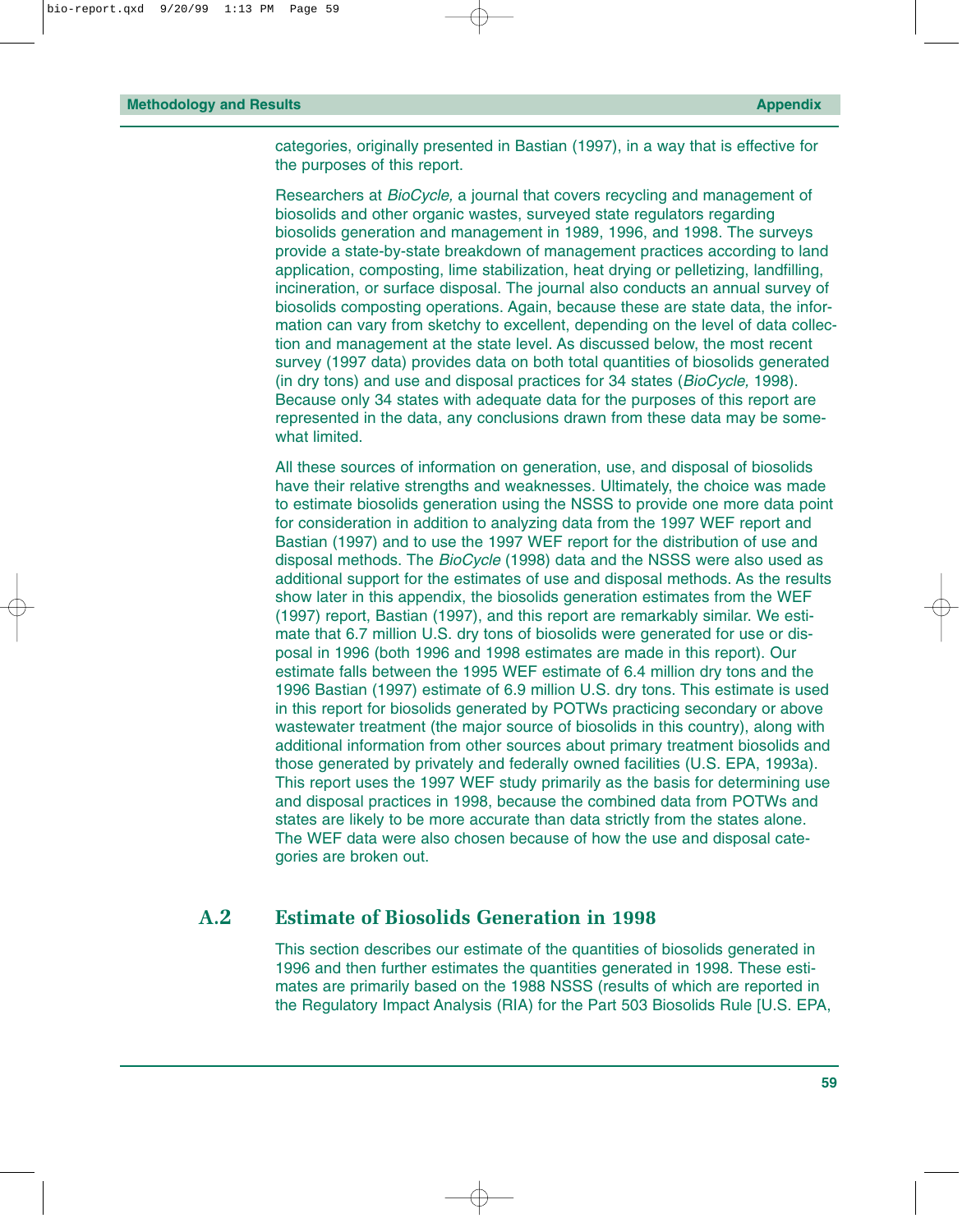1993a]) and the 1988 through 1996 Needs Surveys.13 The NSSS does not address biosolids generation at POTWs using only primary treatment processes or biosolids generation at privately or federally owned treatment works, therefore, additional information was incorporated from the RIA and the Needs Surveys to estimate these quantities. To determine quantities of biosolids generated by POTWs using primary treatment processes, this report used an estimate of primary biosolids generation from the RIA (U.S. EPA, 1993a), which also was based on the 1988 Needs Survey. For POTWs using at least secondary treatment processes, this report used the NSSS and the Needs Surveys. We estimated privately and federally owned treatment works biosolids quantities using information developed in the RIA (U.S. EPA, 1993a). This stratification also was necessary to account for differences in biosolids generation rates at POTWs using either primary or secondary treatment processes, because primary processes can generate different amounts of biosolids per gallon of wastewater processed than secondary processes. The following discussion shows the development of an estimate of biosolids generation at POTWs, then follows with the development of an estimate of biosolids generation at privately and federally owned treatment works.

#### **A.2.1 Estimate of 1998 Biosolids Generation at POTWs**

#### *Methodology*

This report begins with an estimate of 1996 biosolids generation because 1996 is the most recent year for which data on total U.S. wastewater flow is available. The 1998 estimate is based on a projection from this 1996 base year.

The key assumption in this report for first estimating 1996 biosolids generation at POTWs is that once biosolids quantities are split between primary and secondary processes, the quantity of biosolids generated per gallon of wastewater treated at POTWs would not be substantially different in 1996 than it was in 1988.14 Two Biosolids Generation Factors (BGFs), therefore, were created for estimating biosolids quantities resulting from each process, one for primary treatment and one for secondary and above. Each of the BGFs (BGF<sub>primary</sub> and BGF<sub>secondary</sub>) is equal to the biosolids estimated to be generated by each treat-

<sup>&</sup>lt;sup>13</sup>The 1984 and 1986 Needs Surveys also are used to identify trends in wastewater flow over time later in this appendix.

<sup>&</sup>lt;sup>14</sup>Tertiary processes create additional biosolids per gallon of wastewater treated than either primary or secondary processes, and to the extent that wastewater going to tertiary treatment processes has increased since 1988, this approach could slightly underestimate biosolids generation rates. This underestimation was not corrected because summary data for the NSSS did not distinguish between biosolids generated in secondary treatment processes and those generated in tertiary treatment processes. The amount of wastewater going to tertiary treatment is, however, relatively small compared to that going to secondary treatment. Furthermore, biosolids generation might be slightly overstated (particularly for projections made later in this section) because dewatering processes are changing from ferric and lime processes to polymer processes, which reduce the volume of biosolids generated. Also, with bans on phosphates in detergents, fewer chemicals are needed for removing phosphates from wastewater, leading to further reductions in biosolids volume.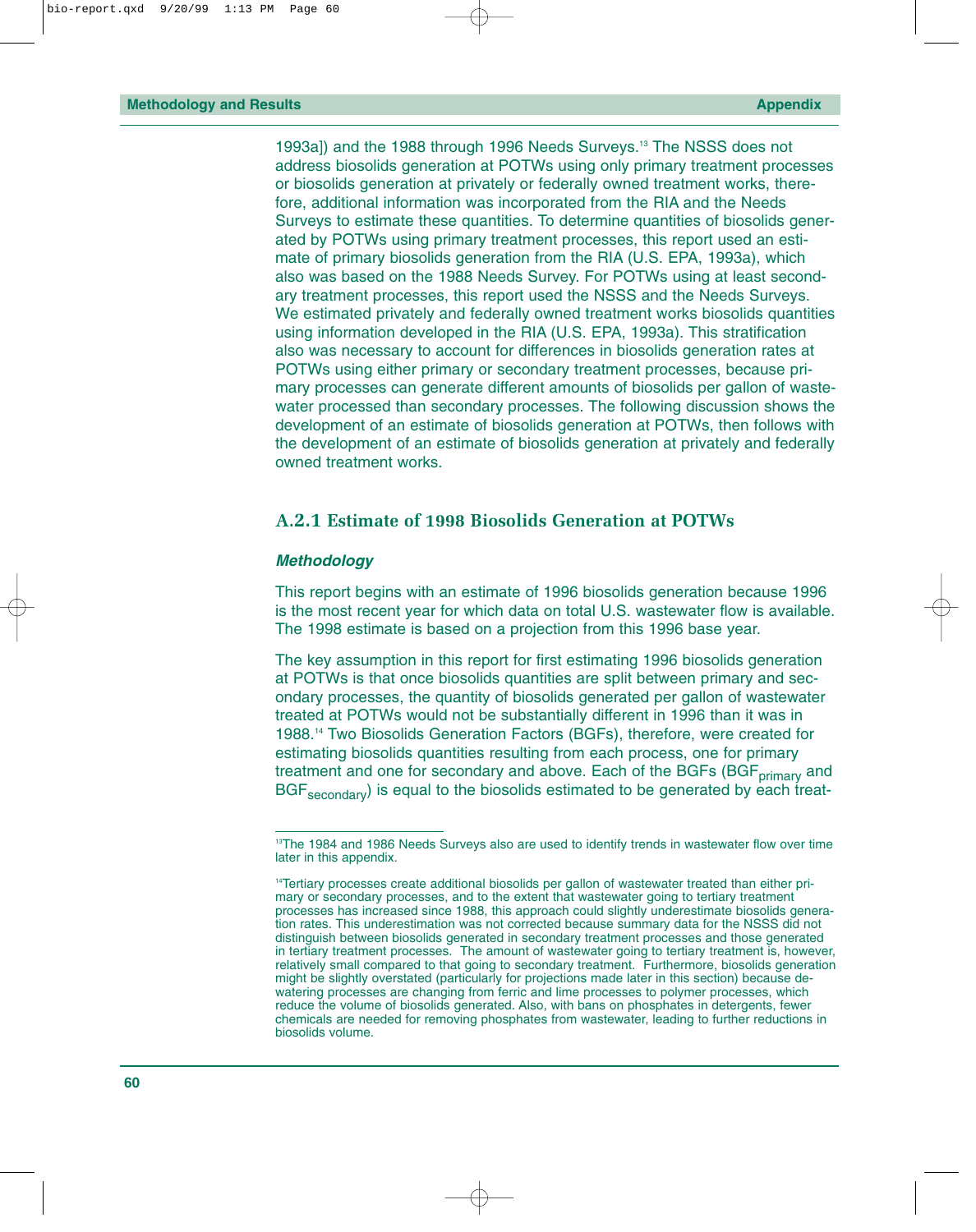ment group in 1988 divided by the 1988 annual flow of wastewater treated by each treatment group. The formula below illustrates an example of this calculation:

Biosolids Generated in 1988 Primary Processes (U.S. dry tons)  $=$  BGF primary primary **(1)** Total 1988 Annual Primary Wastewater Flow (MGD)

For this calculation, estimates of primary and secondary biosolids generation in 1988 were obtained from the RIA supporting the Part 503 Biosolids Rule (U.S. EPA, 1993a). For POTWs using secondary processes, the estimates of biosolids disposal and use from the 1988 NSSS (as reported in U.S. EPA, 1993a) were used to represent the amount of biosolids generated from secondary and above treatment operations.15 The 1988 NSSS data were not used to estimate primary treatment process biosolids because the survey did not gather data on biosolids generated exclusively from primary processes. To identify quantities of biosolids generated from primary processes in 1988, the estimate of primary biosolids amounts that was developed in the RIA (U.S. EPA, 1993a) was used. This estimate was based on information obtained from the 1988 Needs Survey and engineering estimates.

Annual wastewater flow numbers associated with primary and secondary treatment were then obtained. The amount of 1988 annual flow for each treatment group (both primary and secondary) was taken directly from the 1988 Needs Survey. The 1996 Needs Survey data did not distinguish the flow rate by level of wastewater treatment process, however. We assumed that the flow for each treatment group was proportionate to the total population served for each treatment level reported in 1996.<sup>16</sup> For example:

Population Served by Primary Treatment <sup>=</sup> Percent of Total Flow Attributable **(2)** Total Population Served to Primary Treatment **and** Population Served by Secondary Treatment <sup>=</sup> Percent of Total Flow Attributable **(3)** Total Population Served to Secondary Treatment

<sup>&</sup>lt;sup>15</sup>Biosolids can be generated in one year and used or disposed of in another year. It is assumed that the NSSS estimate of use or disposal in 1988 is roughly equivalent to generation, since some biosolids that were used or disposed of in 1988 were generated in previous years, whereas some biosolids that were generated in 1988 were not used or disposed of until later years. Although the NSSS did ask for data on generation, this information did not appear to be presented in any summary document reviewed. NSSS data on biosolids generation might have been of limited accuracy, since respondents with treatment lagoons who did not dispose of biosolids in 1988 would have needed to estimate generation rates.

<sup>&</sup>lt;sup>16</sup>In making this calculation, the 1996 Needs Survey treatment levels were collapsed into two groups, primary treatment and secondary treatment. The primary treatment group is the same as the "less than secondary treatment" category, and the at-least-secondary treatment category includes the "secondary," "tertiary," and "no discharge" categories.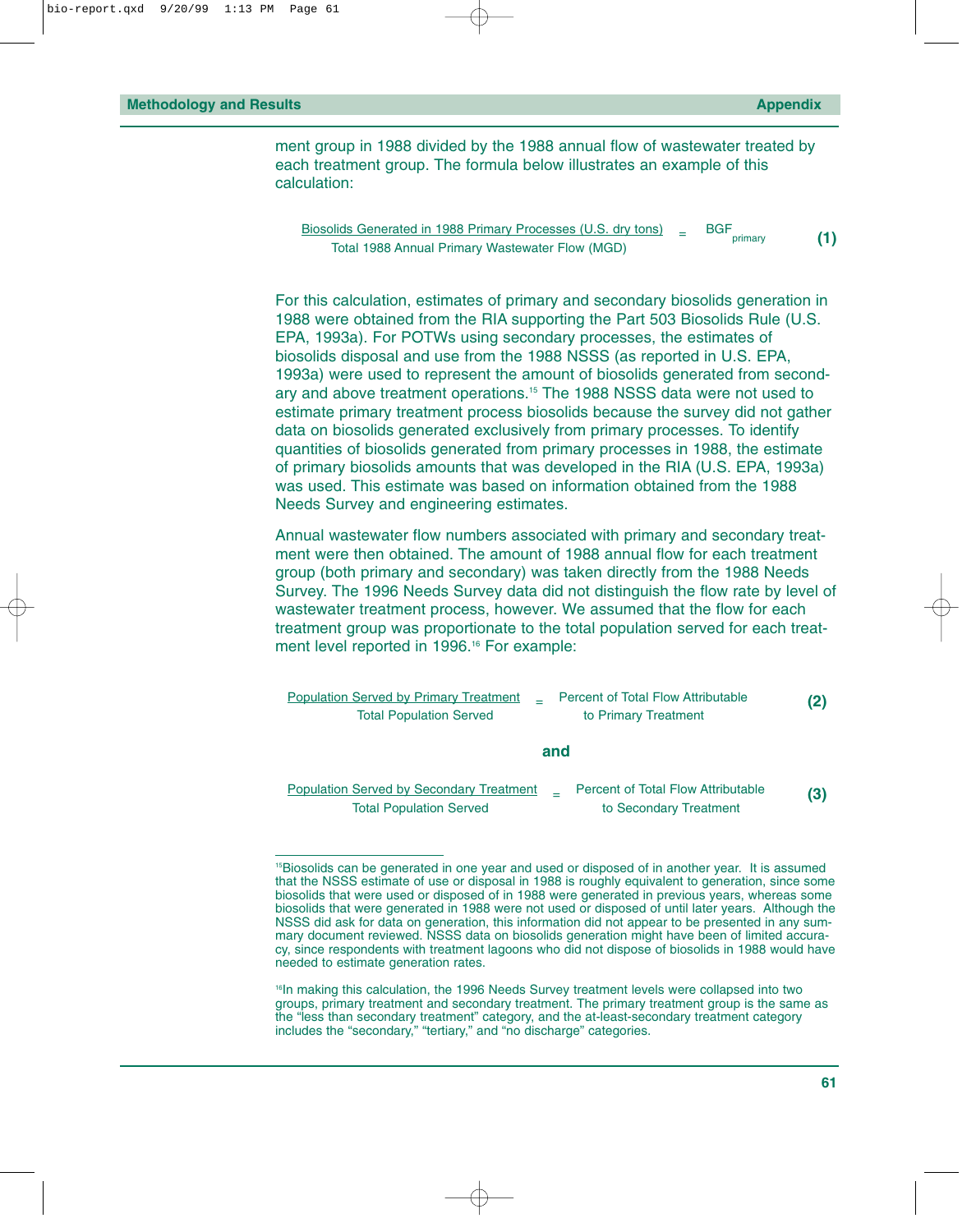The percentages of population served for each treatment group in 1996 were applied to the total 1996 flow to estimate the flow attributable to POTWs in each treatment category. The applicable BGFs were then multiplied by the estimated 1996 flow for each treatment group (primary and secondary). For example:

| BGF <sub>Primary</sub> x Total 1996 Annual Flow | Biosolids Generated in 1996 from | (4) |
|-------------------------------------------------|----------------------------------|-----|
| for Primary Treatment (MGD)                     | Primary Flow (U.S. dry tons)     |     |

**and**

| BGF Secondary x Total 1996 Annual Flow | Biosolids Generated in 1996 from | (5) |
|----------------------------------------|----------------------------------|-----|
| for Secondary Treatment (MGD)          | Secondary Flow (U.S. dry tons)   |     |

These results provided an estimate of the quantity of biosolids generated in 1996 for both the primary and the secondary treatment groups, the sum of which gave the total biosolids (in U.S. dry tons) generated by POTWs in 1996.

The estimate for 1996 was extrapolated to 1998 on the basis of an analysis presented in Section A.4. As Section A.4 discusses, primary treatment wastewater has been declining on average about 4 percent per year, and secondary and above treatment wastewater has been increasing on average about 2 percent per year. These increases and decreases are incorporated into projections of wastewater flow in those two treatment categories to derive estimates of biosolids generation in 1998.

#### *Results17*

As shown in Table A-1, we estimate (using Equation 1) that the BGF $_{\text{primary}}$  is 203. The BGF<sub>secondary</sub> is 206.<sup>18</sup> We also estimate that, in 1996, primary flow was 2,900 MGD and secondary flow was 29,200 MGD using Equations 2 and 3 (see Table A-2). These flow numbers and the BGFs calculated in Table A-1 are

<sup>&</sup>lt;sup>17</sup>Throughout the tables in this appendix, totals might not appear to compute exactly because of rounding.

<sup>&</sup>lt;sup>18</sup>Both factors fall within the expected ranges of biosolids generation from wastewater treatment processes, although generally one might expect the difference between BGF<sub>primary</sub> and BGF<sub>secondary</sub> to be somewhat greater because of the ability of secondary processes to remove additional pollutants from wastewater. There are several reasons for this result, however. The primary reason is that many POTWs with secondary wastewater treatment also treat their biosolids in biosolids treatment processes such as digesters that can dramatically reduce (by up to 90 percent in some cases) the volume of biosolids initially generated in the wastewater treatment process. Thus, the BGF<sub>secondary</sub> factor is associated with the ultimate, not the initial, biosolids volume generated. Biosolids generated by POTWs that use only primary treatment are much less likely to be treated in costly biosolids treatment processes that result in large volume reductions. Another major reason is that BGF<sub>primary</sub> and BGF<sub>secondary</sub> might not be directly comparable numbers. That is, BGF<sub>secondary</sub>, rather than being a true estimate of a generation rate, reflects a way<br>to relate two very different databases (Needs Survey and NSSS), which have very different data collection methods and sampling approaches, and use them to approximate an increase in biosolids amounts over time. BGF<sub>primary</sub>, on the other hand, relies on engineering estimates and reflects an engineering-based estimate of a generation rate. Furthermore, the volumes of biosolids reported in the NSSS reflect the huge variation in the generation of biosolids by secondary wastewater treatment processes. Primary wastewater treatment processes generate biosolids within in a much narrower range of rates.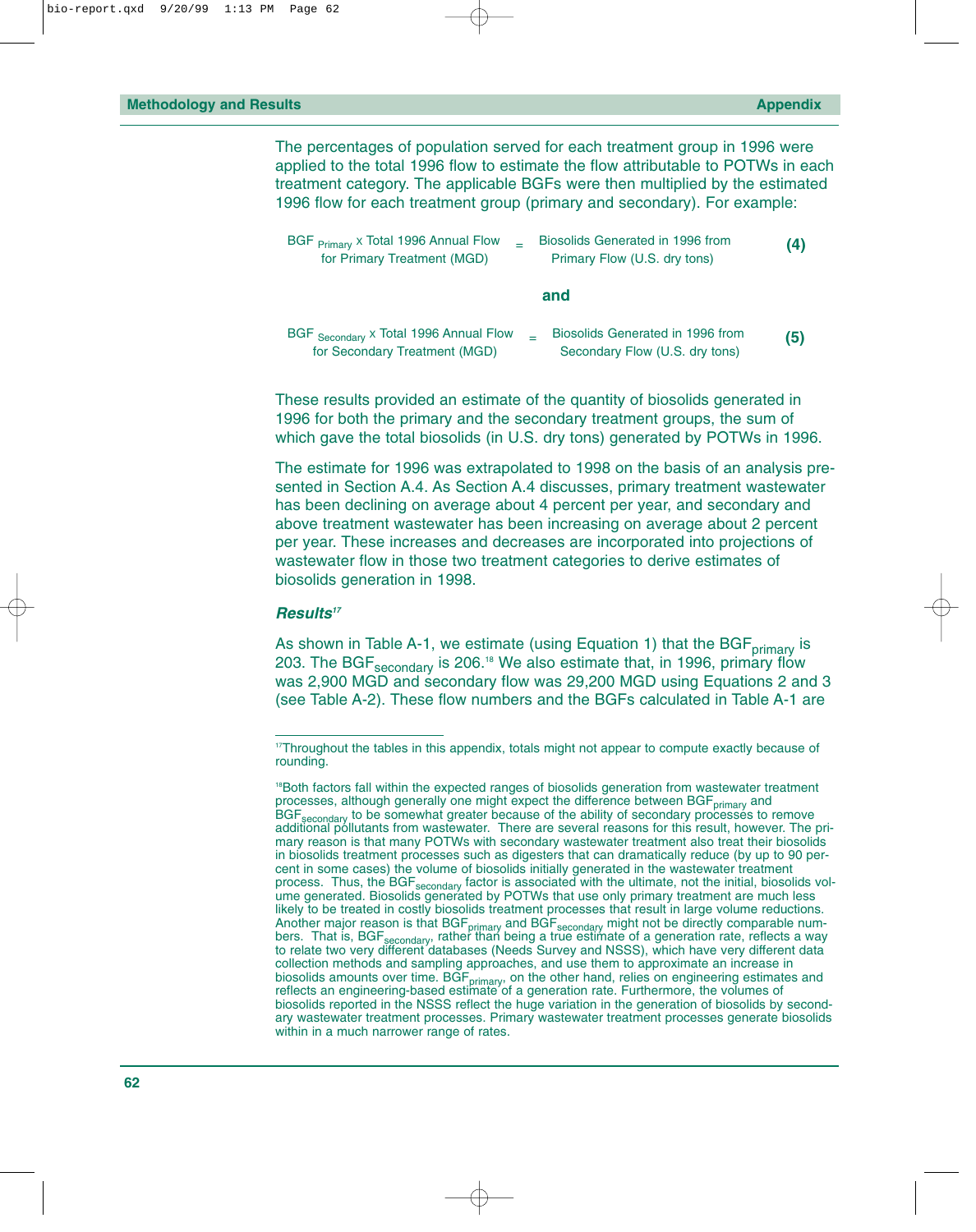|                           | <b>1988 Biosolids</b>      | 1988                   | <b>Biosolids</b>         |  |
|---------------------------|----------------------------|------------------------|--------------------------|--|
|                           | <b>Generation (million</b> | <b>Wastewater Flow</b> | <b>Generation Factor</b> |  |
| <b>Treatment Category</b> | U.S. dry tons)             | (MGD)                  | (U.S. dry tons/MGD)      |  |
| Primary                   | 0.875                      | 4,300                  | 203                      |  |
| Secondary                 | 5.018                      | 24,400                 | 206                      |  |

**Table A-1 Estimate of Biosolids Generation Factor**

Source: U.S. EPA, 1993a; 1988 Needs Survey (U.S. EPA, 1988).

**Table A-2 Estimate of Biosolids Generated by POTWs in 1996 and 1998**

| <b>Treatment</b><br><b>Group</b> | <b>Population</b><br><b>Served</b> | % of Total<br><b>Population</b><br><b>Served</b> | 1996<br><b>Estimate of</b><br><b>Flow by</b><br><b>POTW Type</b><br>(MGD) | 1998<br><b>Estimate of</b><br><b>Flow by</b><br><b>POTW Type</b><br>(MGD) | <b>BGF (U.S.</b><br>dry tons/<br>MGD) | 1996<br><b>Estimated</b><br><b>Biosolids</b><br><b>Generated</b><br>by POTWs<br>(million U.S.<br>dry tons) | 1998<br><b>Estimated</b><br><b>Biosolids</b><br><b>Generated</b><br>by POTWs<br>(million U.S.<br>dry tons) |
|----------------------------------|------------------------------------|--------------------------------------------------|---------------------------------------------------------------------------|---------------------------------------------------------------------------|---------------------------------------|------------------------------------------------------------------------------------------------------------|------------------------------------------------------------------------------------------------------------|
| Primary                          | 17,177,500                         | 9.05%                                            | 2.910                                                                     | 2,700                                                                     | 203                                   | 0.6                                                                                                        | 0.5                                                                                                        |
| Secondary                        | 172,533,400                        | 90.95%                                           | 29,300                                                                    | 30,400                                                                    | 206                                   | 6.0                                                                                                        | 6.3                                                                                                        |
| <b>Total</b>                     | 189,710,900                        | 100.00%                                          | 32,200                                                                    | 33,100                                                                    |                                       | 6.6                                                                                                        | 6.8                                                                                                        |

Source: 1996 Needs Survey (U.S. EPA, 1996).

#### **A.2.2 Estimate of Biosolids Generation in 1998 from Privately and Federally Owned Treatment Works**

#### *Methodology*

The NSSS also did not collect data from privately or federally owned treatment works, therefore, an estimate of flow from privately and federally owned treatment works presented in the Part 503 RIA (U.S. EPA, 1993a) was used. This source indicates that flow from these types of treatment works averaged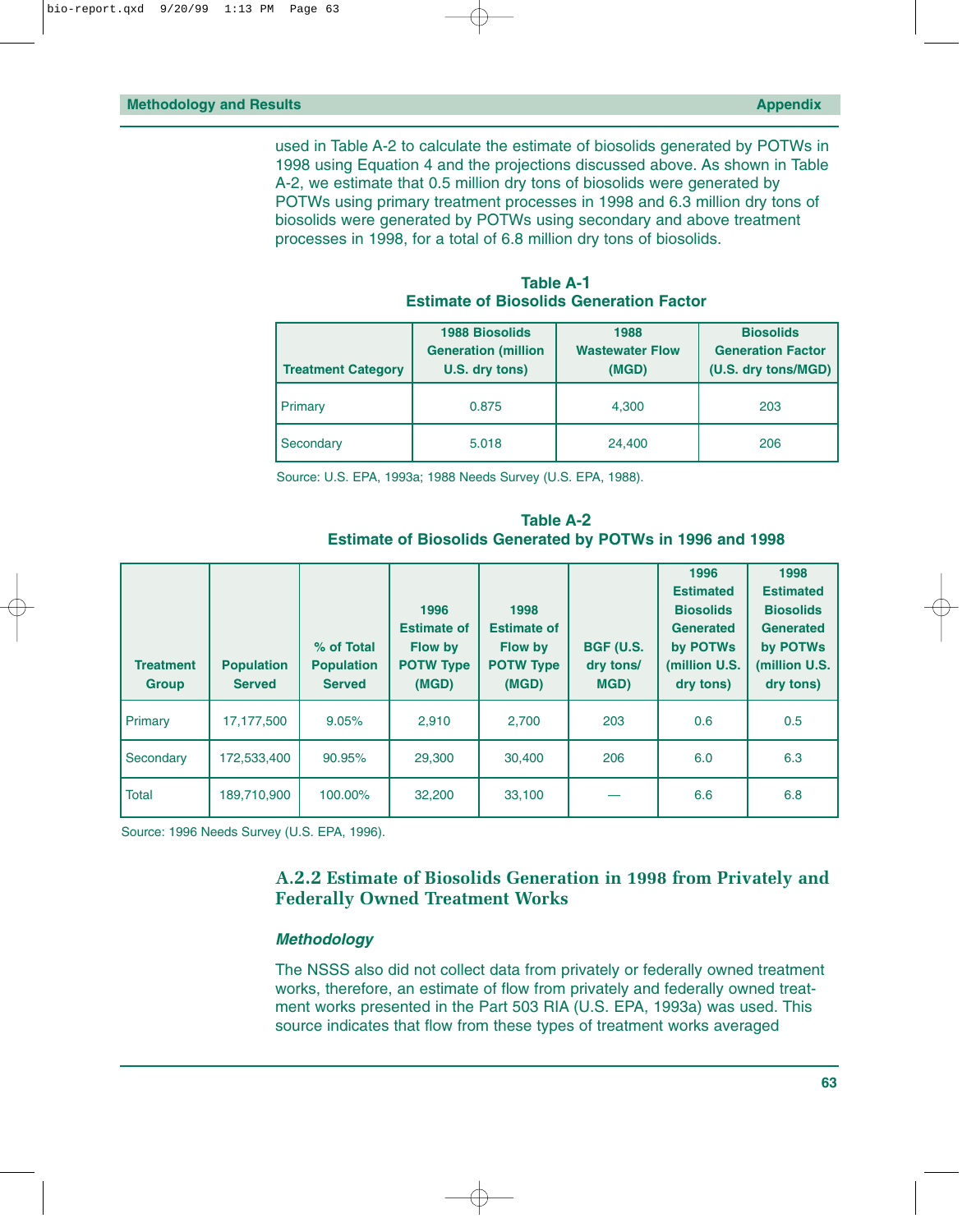0.09 MGD in 1991 and that about 5,080 treatment works of this type were known to exist in that year. Thus, 460 MGD of wastewater were estimated to be processed by privately and federally owned treatment works in 1991. We then determined that this flow was 1.5 percent of the flow from POTWs in 1992, according to the 1992 Needs Survey. Also, we assumed that privately and federally owned treatment works operate like POTWs, with the same proportion of wastewater going to primary and secondary treatment processes and with the same BGFs. Therefore, the amount of biosolids estimated for POTWs in 1996 and 1998 was increased by 1.5 percent to account for biosolids generation in 1996 and 1998 by this group of treatment works.

#### *Results*

As Table A-3 shows, increasing the 1998 estimates of biosolids generated by POTWs by 1.5 percent produces a 1998 biosolids generation estimate of 6.9 million U.S. dry tons, with about 0.1 million dry tons attributable to privately and federally owned treatment works, or about 0.2 million U.S. dry tons more than that estimated for 1996.

| <b>Table A-3</b>                                          |
|-----------------------------------------------------------|
| <b>Adjustment for Biosolids Generation From Privately</b> |
| and Federally Owned Treatment Works                       |

| <b>Treatment</b><br><b>Group</b> | 1996 Estimate of<br><b>Biosolids</b><br><b>Generated by</b><br><b>POTWs (million)</b><br>U.S. dry tons) | 1998 Estimate of<br><b>Biosolids</b><br><b>Generated by</b><br><b>POTWs (million)</b><br>U.S. dry tons) | <b>Factor for</b><br><b>Privately and</b><br><b>Federally Owned</b><br><b>Treatment</b><br><b>Works</b> | <b>Total 1996</b><br><b>Estimate of</b><br><b>Biosolids</b><br><b>Generated by All</b><br><b>Treatments</b><br><b>Works (million</b><br>U.S. dry tons) | <b>Total 1998</b><br><b>Estimate of</b><br><b>Biosolids</b><br><b>Generated by All</b><br><b>Treatments</b><br><b>Works (million</b><br>U.S. dry tons) |
|----------------------------------|---------------------------------------------------------------------------------------------------------|---------------------------------------------------------------------------------------------------------|---------------------------------------------------------------------------------------------------------|--------------------------------------------------------------------------------------------------------------------------------------------------------|--------------------------------------------------------------------------------------------------------------------------------------------------------|
| Primary                          | 0.6                                                                                                     | 0.5                                                                                                     | 1.5%                                                                                                    | 0.6                                                                                                                                                    | 0.6                                                                                                                                                    |
| Secondary                        | 6.0                                                                                                     | 6.3                                                                                                     | 1.5%                                                                                                    | 6.1                                                                                                                                                    | 6.4                                                                                                                                                    |
| Total                            | 6.6                                                                                                     | 6.8                                                                                                     | 1.5%                                                                                                    | 6.7                                                                                                                                                    | 6.9 <sup>a</sup>                                                                                                                                       |

a Note: Numbers may not add up properly due to rounding. Source: Table A-2 and U.S. EPA (1993a).

#### **A.2.3 Total Estimate of Biosolids Generation in 1998**

Using these above approaches, we estimate that a total of 6.9 million dry tons were generated in 1998 (see Table A-3). Note that the 1996 estimate is about 6.7 million dry tons, which falls between the two previous estimates of total 1995 and 1996 biosolids production; WEF (1997) estimated 6.4 million dry tons for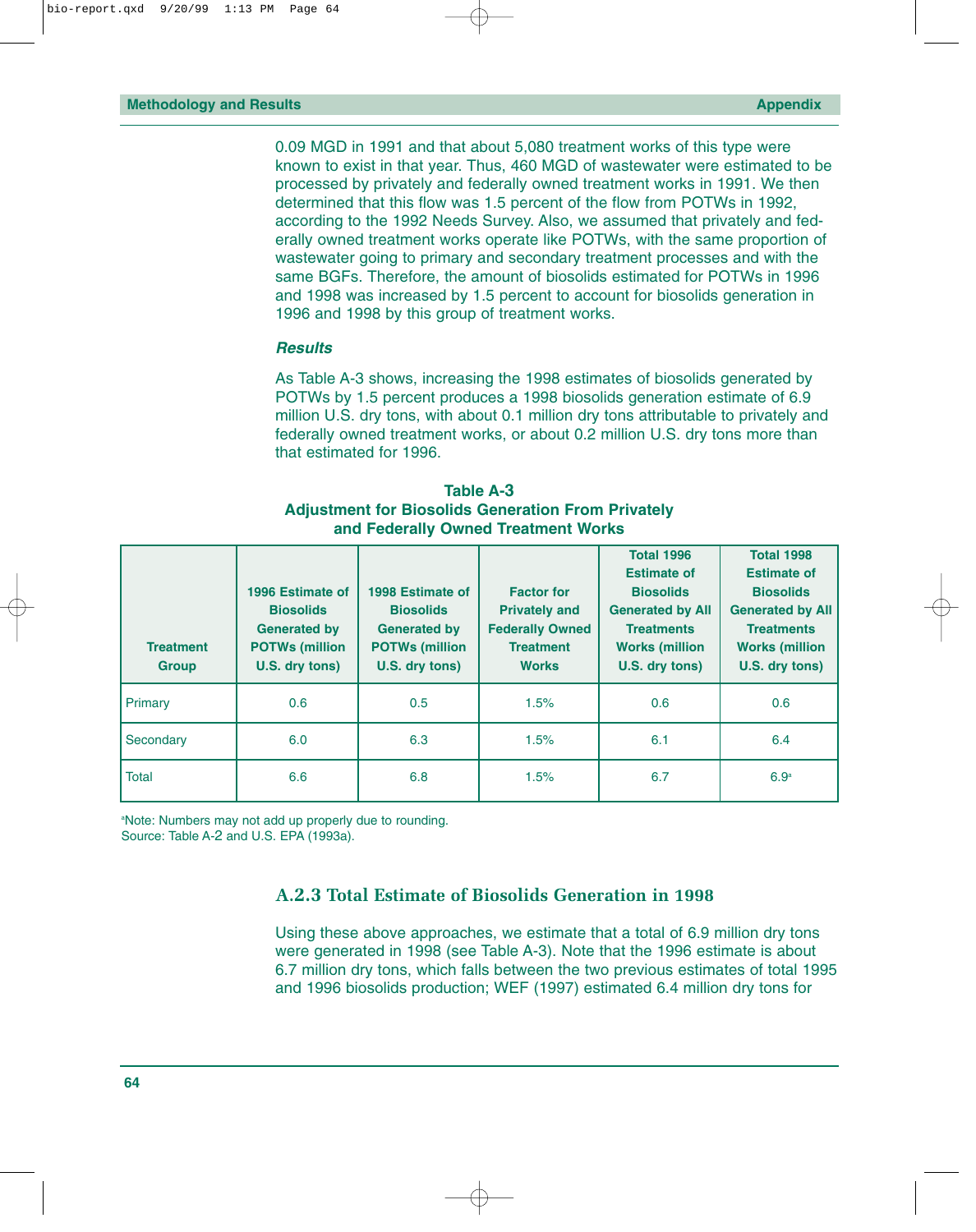1995, while Bastian (1997) estimated 6.9 million dry tons for 1996. Thus, all these recent estimates tend to support each other.19

#### **A.3 Estimates of Biosolids Use and Disposal in 1998**

#### *Methodology*

To estimate the amount of biosolids going to various use or disposal methods, the WEF (1997) survey data were used and applied toward this report's estimate of 1998 biosolids generation total of 6.9 million dry tons (see Section A.2.3). The WEF study was chosen over other data sources to calculate percentages of biosolids going to various use or disposal methods primarily because it provides fairly current 1995 data and also is broken down into various use and disposal categories in such a way as to provide data that are relevant to this report. It also is the most complete source of current data on use and disposal practices because it combines state data with POTW data. This combination of data is useful because some states do not have complete records of biosolids generation, use, and disposal. The data presented in WEF's report also are arranged in categories that correspond most appropriately to the categories of most interest, allowing biosolids management practices to be divided into the use and disposal categories discussed in Sections Two and Three of this report.<sup>20</sup>

WEF divided biosolids management into four categories: land application, surface disposal, incineration, and other. The "other" category included biosolids used for landfill cover, landfill, composting, and other further stabilized or enhanced products. The percentages presented in the WEF report were further adjusted by incorporating the narrative portion of WEF's survey responses to characterize use and disposal methods more precisely for this report. Specifically, since WEF requested and received detailed responses associated with the "other" category on a state basis, it was possible to distribute these responses to the "other" category into the use and disposal categories of interest. Therefore, these responses were distributed into the following categories: surface disposal and landfilling (including landfill, codisposal, and lagoons), incineration

<sup>19</sup>Although the WEF (1997) estimate is for 1995, the difference between the 1996 estimate made in this report and WEF's estimate is about 0.1 million dry tons (using generation trends developed later in this appendix to compare across years).

<sup>&</sup>lt;sup>20</sup>A drawback to this approach is that WEF's sample of POTWs was composed primarily of larger facilities, as discussed earlier. Smaller POTWs tend to have different use and disposal patterns than larger POTWs. Therefore, using data based on samples of large POTWs could tend to overstate some percentages and understate other percentages of biosolids going to various use and disposal methods. Incineration, for example, is more often practiced by larger POTWs, and smaller POTWs are often located in rural areas where landfill space is still available and land application has been in use for many years. Larger POTWs are often located in urban areas where dwindling landfill space and public perception have prompted some POTWs to institute land application as a method of biosolids management, despite the transport distances involved. Thus, a survey favoring larger POTWs might slightly overstate incineration and might also slightly overstate shifts from landfilling to land application since 1988. WEF, however, has supplemented its POTW data with data from state agencies, lessening the potential for bias.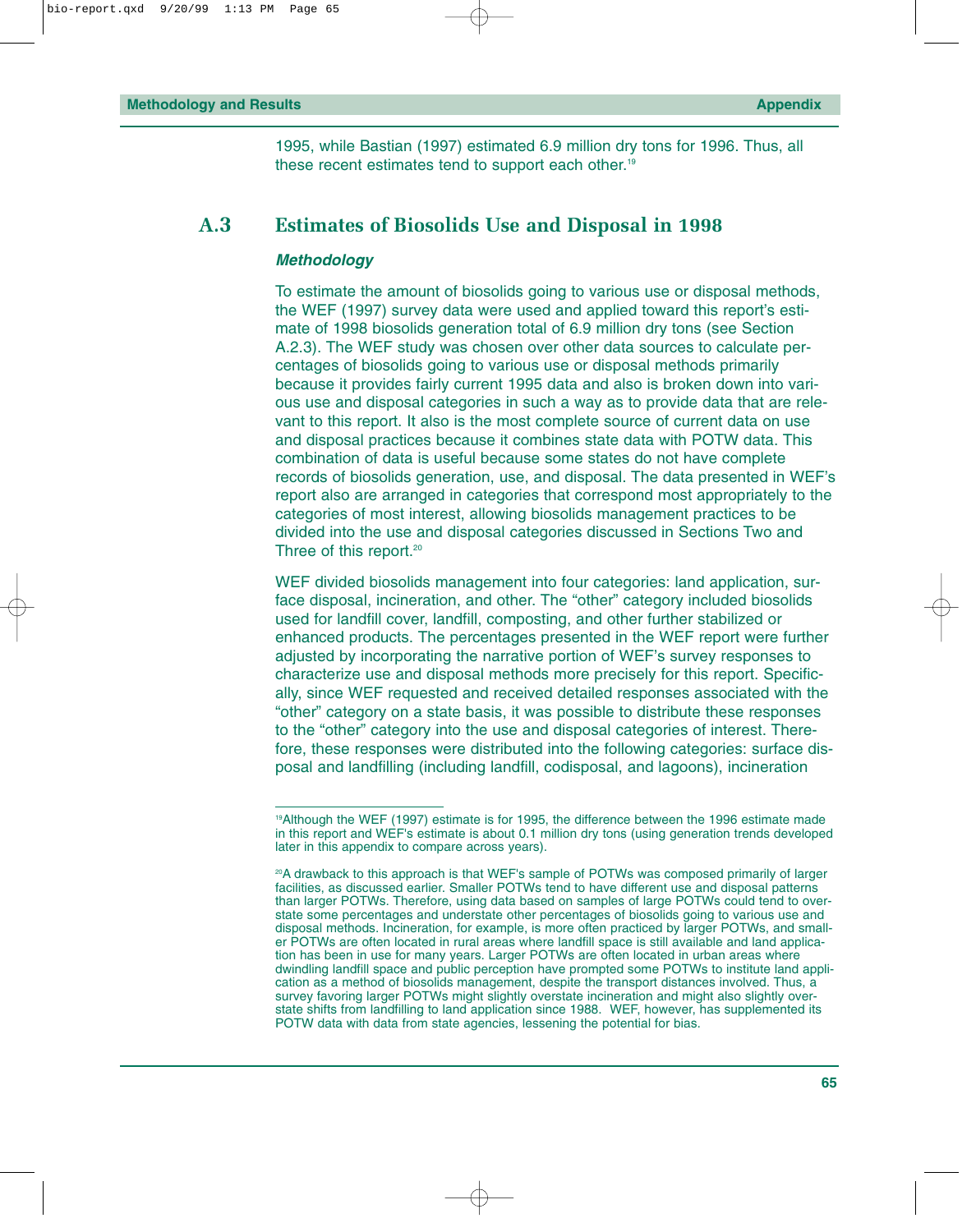(including incineration and combustion stabilization processes), advanced treatment (including fertilizer, compost, lawn and garden, potted growing media, lime-stabilized fertilizer, soil amendment, and pelletizing), other beneficial use (including landfill cover and aggregate), and other (all other unidentified processes). This adjustment resulted in a total list of six categories for EPA's needs, including the beneficial use categories of land application, advanced treatment, and other beneficial use as well as the disposal categories of surface disposal and landfilling, incineration, and other (i.e., unidentified processes).

Percentages of biosolids use and disposal for the adjusted categories were applied to the total amount of biosolids generated in 1998, providing an estimate of the dry tons of biosolids going to each use and disposal method (see Table A-4). According to these estimates, 60 percent of biosolids generated in 1998 were beneficially used. Broken down further, 53 percent of biosolids generated in 1998 were land applied or received advanced treatment, such as composting, and were land applied. An additional 7 percent were otherwise beneficially used (3 percent were used as landfill cover and 4 percent were used as aggregate). $21$ Table A-4 presents this breakdown of use and disposal methods based on the WEF data. *BioCycle* (1998) also notes a national trend toward beneficial use of biosolids, with 34 states indicating overall that 61 percent of their biosolids are beneficially used.

|                     | <b>Beneficial Use</b>      |                                     |                                                 |              |                                                       |                   |              |              |              |
|---------------------|----------------------------|-------------------------------------|-------------------------------------------------|--------------|-------------------------------------------------------|-------------------|--------------|--------------|--------------|
| Year                | Land<br><b>Application</b> | <b>Advanced</b><br><b>Treatment</b> | <b>Other</b><br><b>Beneficial</b><br><b>Use</b> | <b>Total</b> | <b>Surface</b><br><b>Disposal/</b><br><b>Landfill</b> | Inciner-<br>ation | <b>Other</b> | <b>Total</b> | <b>Total</b> |
| 1998                | 3.6                        | 0.07                                | 0.5                                             | 4.1          | 1.2                                                   | 1.5               | 0.07         | 2.8          | 6.9          |
| Percent of<br>Total | 52%                        | $1\%$                               | 7%                                              | 60%          | 17%                                                   | 22%               | $1\%$        | 40%          | 100%         |

**Table A-4 Biosolids Use and Disposal Based on WEF Survey Data (million U.S. dry tons)**

Source: WEF (1997) and estimates of the distribution of "other" use or disposal method responses in the WEF survey (see text).

> The 52 percent of biosolids going to land application without advanced treatment probably includes some biosolids that did, in fact, receive advanced treatment (defined here as heat treated, lime stabilized, composted, pelletized, or otherwise generally meeting Class A pathogen and vector control

<sup>&</sup>lt;sup>21</sup>The beneficial use category might be somewhat understated since this report does not distinguish between incineration for disposal and incineration where energy recovery or ash use is practiced, as discussed in Section Two.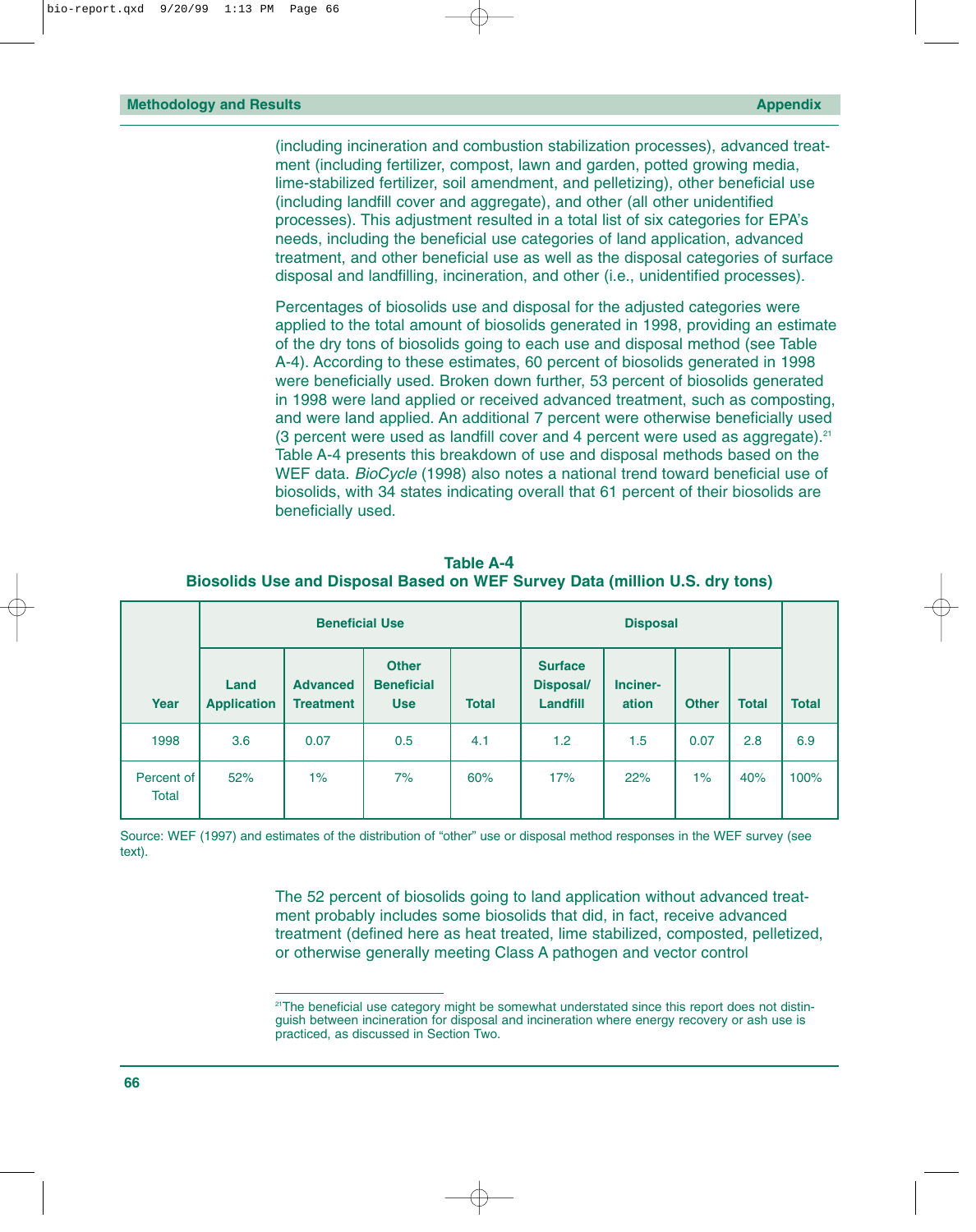requirements—see Section Two), since the WEF survey did not specifically ask respondents to identify amounts of biosolids that received advanced treatment. Thus, we adjusted this figure further, using *BioCycle* (1998) data on composted biosolids, to account more accurately for the amount of biosolids that received advanced treatment before land application.

In *BioCycle* (1998), a total of 34 states provided adequate data for the purposes of this analysis. Data were excluded from some states, such as Louisiana, that reported biosolids volumes in wet tons or that provided breakdowns but no total quantities or total quantities with no breakdowns. Several caveats associated with these data must be noted, however. First, *BioCycle's* data collection effort for biosolids receiving advanced treatment is likely to be the most extensive of all current efforts, since this journal specifically tried to capture data on advanced treatment from the states. Not all states, however, provided sufficient data to clearly break out composted biosolids from biosolids that are normally land applied without advanced treatment because a large portion of advanced treatment biosolids are ultimately land applied.

Second, these data can be used for extrapolation only with the assumption that the "missing" states are not significantly different from the ones that did provide data (an assumption that might not be true). Finally, the data are only as good as the states' records. Some states have accurate recordkeeping, while others, as mentioned in the article, are still in the process of developing accurate recordkeeping. Nevertheless, state data are likely to become more accurate over time.

*BioCycle* columns "land application," "composting," "lime stabilization," and "heat treatment/pelletizing" were grouped into a beneficial use category and the "landfill," "surface disposal," "incineration," and "other" columns were grouped into a disposal category. A total of 61 percent of the biosolids fall into the beneficial use category and 39 percent fall into the disposal category (compared to the WEF data that indicate that 60 percent could be considered beneficial use and 40 percent disposal, using similar assumptions about classifications). Table A-5 shows how these two sets of data overlap in the area of advanced treatment and other beneficial use.

**Table A-5 Comparison of WEF (1997) and** *BioCycle* **(1998) Data on Use and Disposal Practices**

| <b>Data</b><br><b>Source</b> | Land<br><b>Application</b> | <b>Advanced</b><br><b>Treatment</b> | <b>Other</b><br><b>Beneficial</b><br><b>Use</b> | <b>Surface</b><br><b>Disposal/</b><br>Landfill | <b>Incineration</b> | <b>Other</b> |
|------------------------------|----------------------------|-------------------------------------|-------------------------------------------------|------------------------------------------------|---------------------|--------------|
| <b>WEF</b>                   | 52%                        | $1\%$                               | 7%                                              | 17%                                            | 22%                 | $1\%$        |
| <b>BioCycle</b>              | 47%                        | $14\%$ <sup>a</sup>                 |                                                 | 19%                                            | 20%                 | $1\%$        |

Sources: WEF (1997); *BioCycle* (1998).

a 6.8 percent is composted, 2.7 percent is lime stabilized, and 4.8 percent is heat dried/pelletized.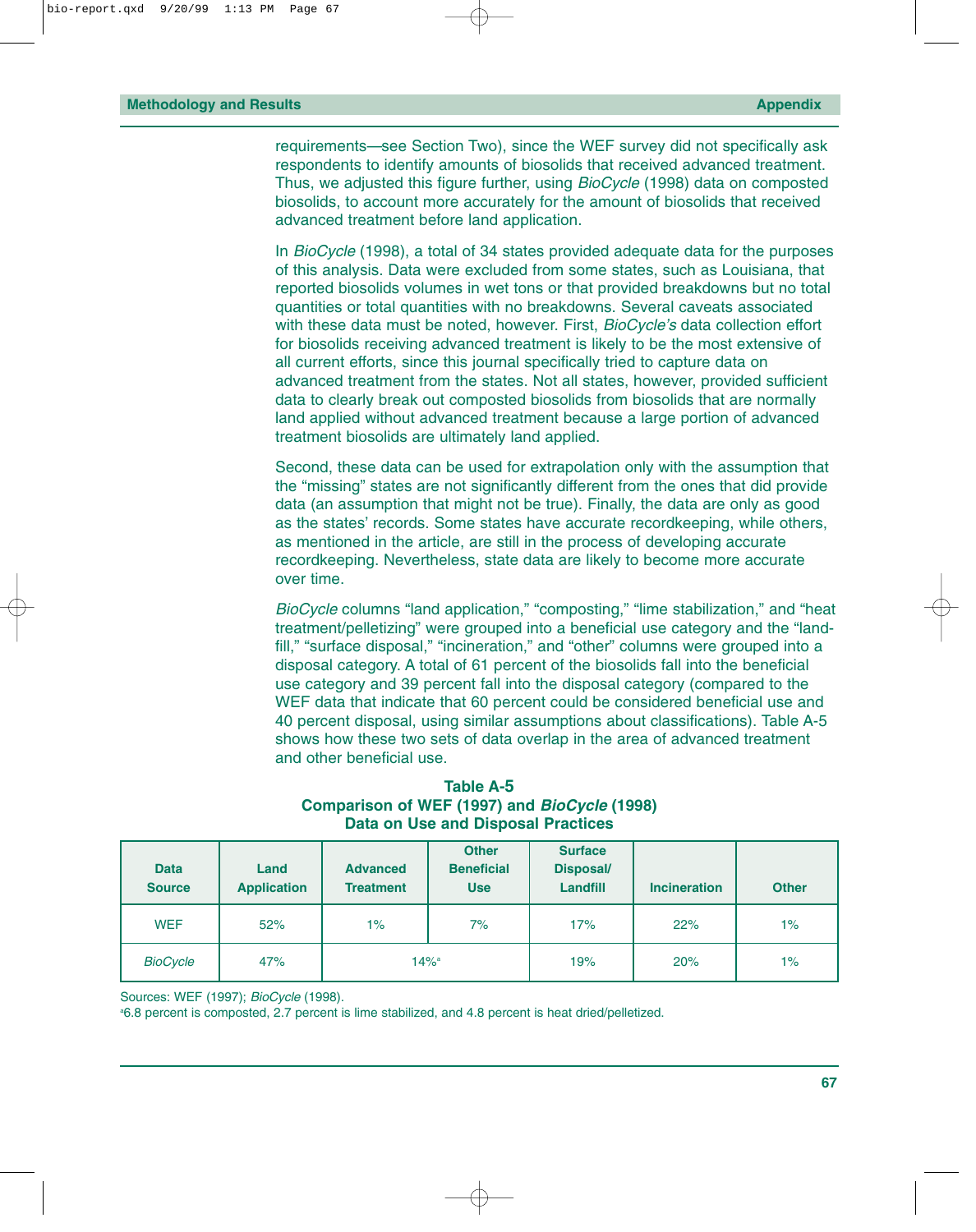According to *BioCycle's* data, about 14 percent of the total biosolids appear to receive advanced treatment. As discussed earlier, it is clear from footnotes in the tables, as well as caveats in the text, that the land application category in the *BioCycle* data includes some biosolids that were lime treated or received advanced treatment. Thus, the quantity of biosolids listed in *BioCycle* data treatment categories are underestimated. Even so, these quantities of biosolids that received advanced treatment, according to *BioCycle,* are still larger than the estimates based solely on WEF data. Using this assumption, we estimate that of the 14 percent of the biosolids that *BioCycle* presents as receiving advanced treatment, 7 percent received advanced treatment and were later land applied while an additional 7 percent received advanced treatment and were beneficially used (as landfill cover and aggregate).

Even the *BioCycle*-based estimate might understate the amount of biosolids that receive advanced treatment, therefore, one more approach was used to estimate this figure. According to the NSSS, in 1988 an estimated 1,519,700 U.S. dry tons of biosolids were land applied, of which 329,900 U.S. dry tons were composted, sold, or otherwise likely to have been applied to public contact sites. Biosolids that were composted, sold, or applied to public contact sites (which implies advanced treatment),<sup>22</sup> therefore, constituted 22 percent of all landapplied biosolids in 1988 (U.S. EPA, 1993a). This percentage of biosolids going to land application may actually belong in the advanced treatment category. Thus, we estimate that 12 percent (12 percent is 22 percent of the 53 percent of biosolids that are land applied or receive advanced treatment) of all biosolids generated in 1998 might have been treated and land applied.23 The percentages presented in Table A-4 were then adjusted to reflect this assumption, as discussed below.

#### *Results*

Based on the adjustments to WEF data, out of the total 6.9 million dry tons, 2.8 million dry tons are estimated to have been land applied without any special treatment, such as composting or pelletizing, 0.8 million dry tons are estimated to have been land applied after special treatment, and 0.5 million dry tons are estimated to have been beneficially used in some other manner (i.e., as landfill cover or aggregate), for a total of 4.0 million dry tons estimated to have been beneficially used. It also is estimated that 1.2 million dry tons were surface disposed, 1.5 million dry tons were incinerated, and 0.1 million dry tons were disposed of in another manner.

<sup>&</sup>lt;sup>22</sup>Given the public access restrictions outlined in the Part 503 Biosolids Rule associated with applying biosolids to public contact sites that have not been further treated (for example, by composting), it is assumed that most biosolids currently applied to public contact sites are likely to have received advanced treatment.

<sup>&</sup>lt;sup>23</sup>This estimate might still understate the quantity of biosolids treated, since any trend toward advanced treatment of biosolids is not captured using this approach. It is believed, however, that 12 percent receiving advanced treatment and land applied might be a better estimate than 7 percent receiving advanced treatment and then land applied.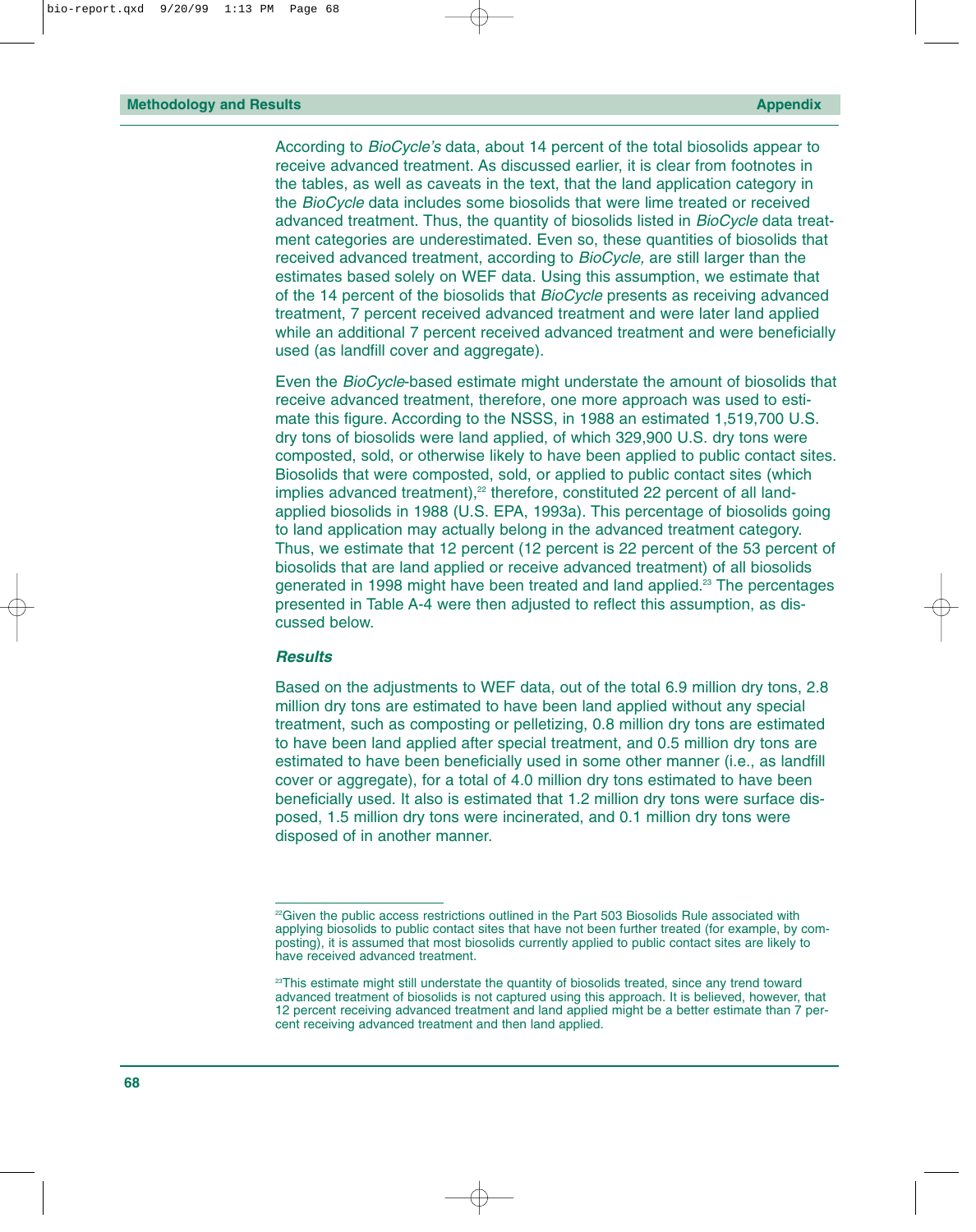| Table A-6                                                                     |
|-------------------------------------------------------------------------------|
| <b>Estimates of Biosolids Use and Disposal With Adjustments for Biosolids</b> |
| <b>Receiving Advanced Treatment (million U.S. dry tons)</b>                   |

|                            |                            | <b>Beneficial Use</b>        |                                                 |              |                                                       |                   |              |              |              |
|----------------------------|----------------------------|------------------------------|-------------------------------------------------|--------------|-------------------------------------------------------|-------------------|--------------|--------------|--------------|
| Year                       | Land<br><b>Application</b> | <b>Advanced</b><br>Treatment | <b>Other</b><br><b>Beneficial</b><br><b>Use</b> | <b>Total</b> | <b>Surface</b><br><b>Disposal/</b><br><b>Landfill</b> | Inciner-<br>ation | <b>Other</b> | <b>Total</b> | <b>Total</b> |
| 1998                       | 2.8                        | 0.8                          | 0.5                                             | 4.1          | 1.2                                                   | 1.5               | 0.01         | 2.8          | 6.9          |
| Percent of<br><b>Total</b> | 41%                        | 12%                          | 7%                                              | 60%          | 17%                                                   | 22%               | $1\%$        | 40%          | 100%         |

Source: Table A-5 with adjustments for advanced treatment.

The amount of biosolids likely to be going to municipal solid waste facilities can be estimated after some assumptions are made. First, we assumed that all surface-disposed biosolids are disposed of in municipal solid waste landfills.<sup>24</sup> This assumption is reasonable given the small amount of biosolids believed to be disposed of in biosolids monofills, piles, and lagoons or applied to land strictly for disposal (see discussion in Section Two of this report), and given the results of the *BioCycle* (1998) survey, which indicate less than 2 percent of biosolids are surface-disposed among the 34 states with adequate data. Second, for the purpose of this report, it is assumed that no incinerated biosolids are coincinerated with solid waste, although this might occur in rare instances.25 The advanced treatment category is the only category that is likely to be split between municipal solid waste facilities and others, where municipal solid waste facilities are defined as commercial, noncommercial, or municipal entities that compost municipal solid waste (including yard trimmings) with biosolids. It is estimated that, based on the percentage of biosolids estimated to be used as landfill cover as reported in the WEF (1997) report (3 percent), 0.2 million dry tons of biosolids were used as landfill cover (landfill cover was included in the "other beneficial use" category). At a minimum, 1.4 million dry tons, or 20 percent of total biosolids generated in 1998, are likely to have been managed at municipal solid waste facilities through landfilling or use as a landfill cover. Some additional amount of biosolids might be composted at municipal solid waste facilities (as defined above) for land application, but this quantity is not known. Numbers presented in Section Three include an assumption that half of the advanced treatment category biosolids (0.4 million of the 0.8 million dry tons shown in Table A-6) might be composted at municipal solid waste facilities or at

<sup>&</sup>lt;sup>24</sup>Based on communication with Bob Bastian, U.S. EPA, May 1997.

<sup>&</sup>lt;sup>25</sup>Based on communication with Bob Bastian, U.S. EPA, October 1997, and with Steven Levy, U.S. EPA, October 1997.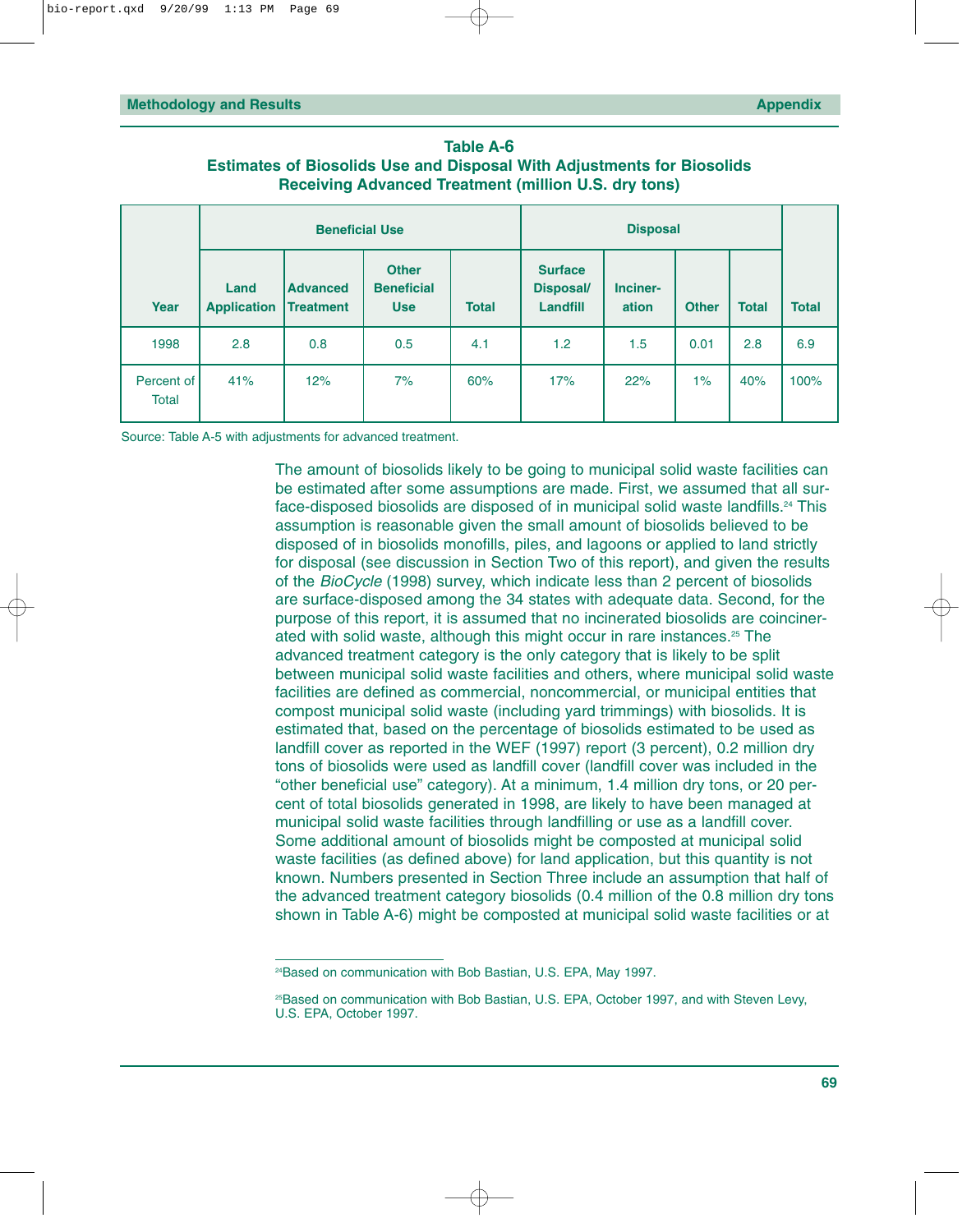facilities that manage both biosolids and municipal solid waste, including yard trimmings. Adding the 0.4 million dry tons to the 1.4 million dry tons estimated above to be handled by municipal solid waste or composting facilities brings the total to 1.8 million dry tons or 26 percent of the amount of biosolids estimated to be generated in 1998.

# **A.4 Projections of Biosolids Generation in 2000, 2005, and 2010**

#### *Methodology*

This report based projections of biosolids generation for 2000, 2005, and 2010 on trends in wastewater flow rates, which were obtained from available Needs Surveys from the years 1984 to 1996. The amount of flow for each treatment method (primary or secondary treatment) was not available in the Needs Surveys for most years. We, therefore, estimated the flow for each treatment group using the population served for each treatment level as a percentage of the total population served. This calculation is similar to calculations discussed in Section A.2 to determine the Biosolids Generation Factor for each treatment method for a given year's flow.

In each year of the Needs Survey for which data on total flow and population were available (1988, 1992, and 1996), the percentage of those served by primary treatment or secondary treatment to the total population served by all POTWs was calculated.<sup>26</sup> These percentages then were applied to the total flow to estimate the flow attributable to POTWs in each treatment category, as was done earlier for estimating 1996 flow. The trend in flow across the years for which data were available was calculated, and the trend factors were applied to 1996 flows to calculate the flows in 2000, 2005, and 2010 using the estimate of percent change per year and the number of intermediate years.

The BGF for each treatment level was multiplied by flow to estimate the dry tons of biosolids generated, as discussed in Section A.2, for developing the initial estimate of 1996 biosolids generation.

```
Flow Projection (MGD) x BGF = Biosolids Generation (U.S. dry tons) (6)
```
This calculation was repeated for each of the years 2000, 2005, and 2010 and for each treatment level.

#### *Results*

Table A-7 presents the calculations of trends. Given the overall increase in flow due to steady increases in the population served, flow from POTWs using only primary treatment was estimated to be decreasing at an annual rate of about 4 percent, while flow from POTWs using at least secondary treatment methods

<sup>&</sup>lt;sup>26</sup>Again, secondary treatment for this discussion includes secondary, tertiary, and no discharge categories.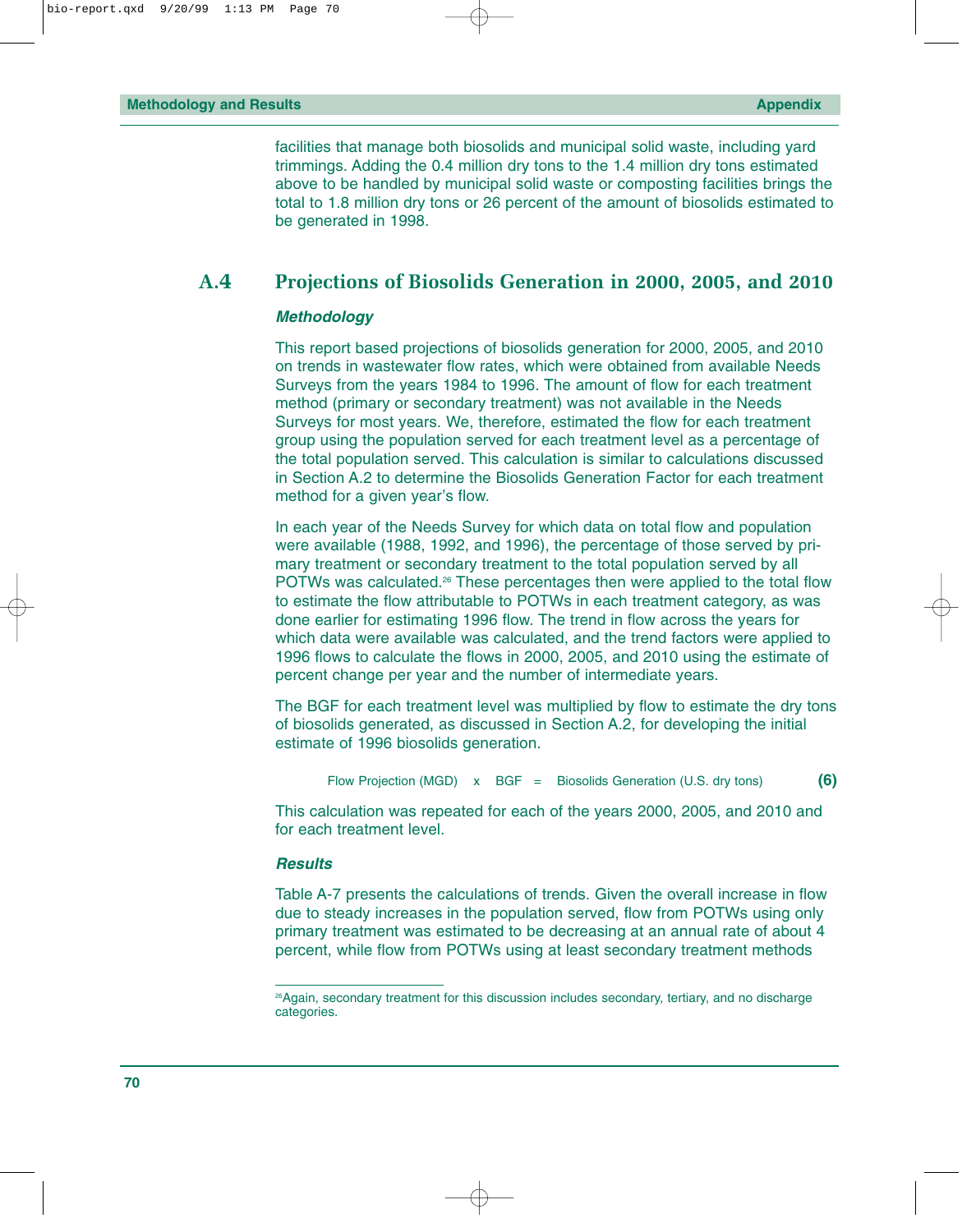was estimated to be increasing at an annual rate of about 2 percent. With these rates of change, flow was projected for 2000, 2005, and 2010 (see Table A-8).<sup>27</sup>

Based on the above methodology, we estimate that the percentage of total biosolids production attributable to POTWs using primary treatment levels will fall from 8 percent in 1998 (see Table A-3) to 4 percent in 2010. Concurrently, we estimate that total biosolids production will increase by 19 percent from 1998 to 2010. By 2010, a total of 8.2 million dry tons of biosolids are expected to be used or disposed of annually (see Table A-8).

|                            |                            | <b>Primary as</b>               | <b>Secondary</b><br>as % of       |                               |                                 | <b>Trend</b>   |                  |              |
|----------------------------|----------------------------|---------------------------------|-----------------------------------|-------------------------------|---------------------------------|----------------|------------------|--------------|
| Year                       | <b>Total Flow</b><br>(MGD) | % of Total<br><b>Population</b> | <b>Total</b><br><b>Population</b> | <b>Primary</b><br><b>Flow</b> | <b>Secondary</b><br><b>Flow</b> | <b>Primary</b> | <b>Secondary</b> | <b>Total</b> |
| 1984                       | 27,095                     |                                 |                                   |                               |                                 |                |                  |              |
| 1986                       | 27,692                     |                                 |                                   |                               |                                 |                |                  | $+0.02$      |
| 1988                       | 28,736                     | 15%                             | 85%                               | 4,320                         | 24,416                          |                |                  | $+0.04$      |
| 1990                       | $29,113^a$                 |                                 |                                   |                               |                                 |                |                  | $+0.01$      |
| 1992                       | 29,490                     | 12%                             | 88%                               | 3,545                         | 25,945                          | $-0.18$        | $+0.03$          | $+0.01$      |
| 1994                       | $30,833^a$                 |                                 |                                   |                               |                                 |                |                  | $+0.05$      |
| 1996                       | 32,175                     | 9%                              | 91%                               | 2,913                         | 32,175                          | $-0.13$        | $+0.10$          | $+0.04$      |
| <b>Trend</b><br>$(1-year)$ |                            |                                 |                                   |                               |                                 | $-0.04$        | $+0.02$          | $+0.015$     |

**Table A-7 Trend Analysis of Flow (1984 to 1996)**

Note: Blanks indicate years with missing data.

Source: 1984-1998 Needs Surveys.

a Computed as the midpoint between years when data were unavailable.

<sup>27</sup>Over total flow, some variation in the trend was seen over time, with the mid-1980s associated with greater flow increases than the early to late 1990s. After the early 1990s, however, increases picked up again. This is consistent with the accelerating and delaying of wastewater treatment projects that might have occurred. These variations could have been driven by several factors. In the mid-1980s, POTWs were aware that the Construction Grants Program was being eliminated and, thus, might have accelerated some building programs into those years. The Construction Grants Program, which was being phased out in the late 1980s, received its last appropriation in the fiscal year 1990. In the late 1980s and early 1990s, the acceleration of the mid-1980s could have led to a slowdown in wastewater programs, (since many would have been completed), while other POTWs, which had delayed their projects, further delayed them as they investigated new sources of funding. With the onset of the recession in the early 1990s, further delays were likely. Finally, by the mid-1990s, the improving economic conditions and the accumulation of construction programs that could no longer be delayed might have led to the greater increases in flow seen in these years. Taking these factors into account, it is believed that smoothing these trends by averaging them over the years of data available is appropriate.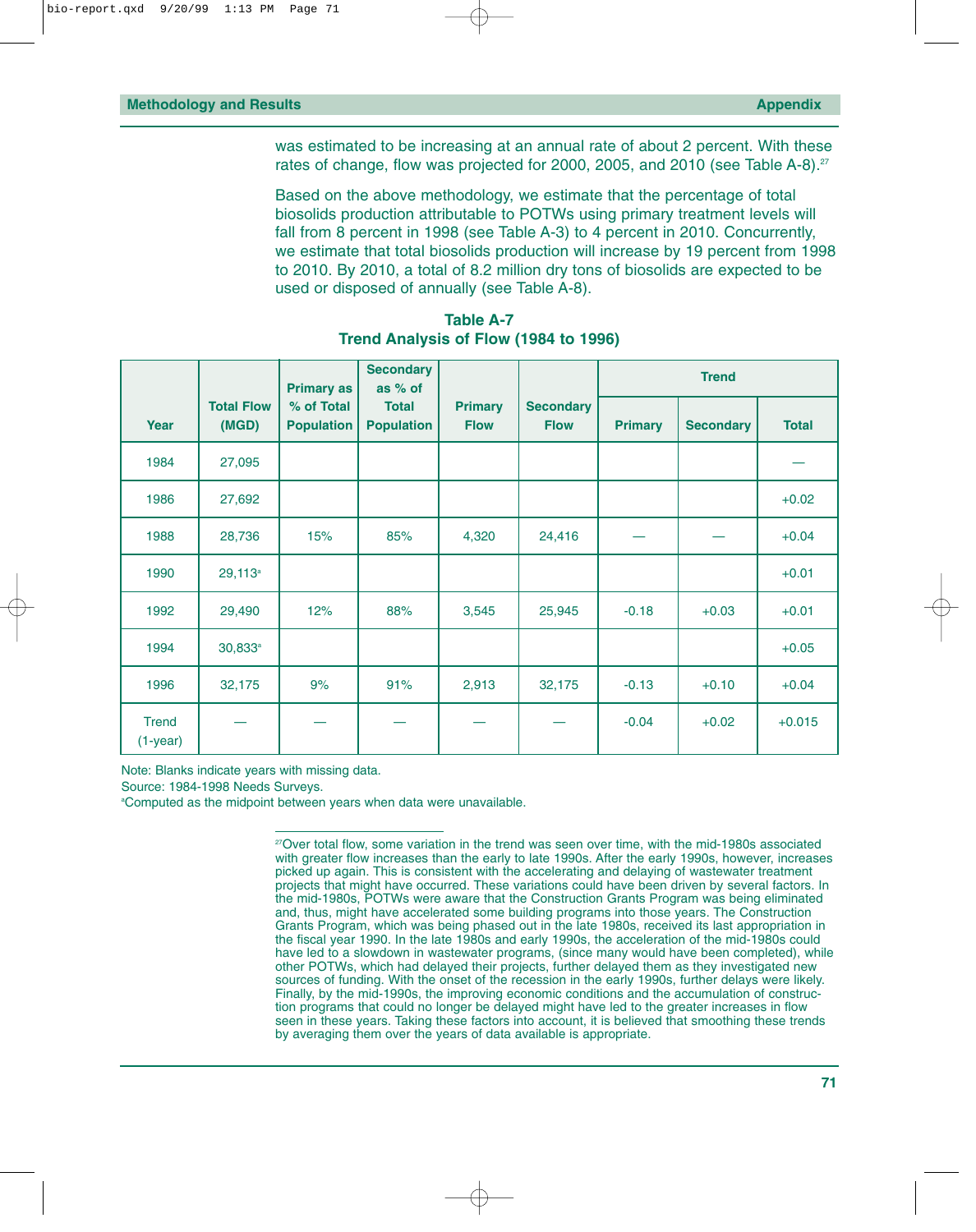| <b>Table A-8</b>                                           |  |  |  |  |  |  |  |
|------------------------------------------------------------|--|--|--|--|--|--|--|
| <b>Wastewater Flow Projections for POTWs and Privately</b> |  |  |  |  |  |  |  |
| and Federally Owned Treatment Works in                     |  |  |  |  |  |  |  |
| 2000, 2005, and 2010                                       |  |  |  |  |  |  |  |

|                                  | <b>Wastewater Flow (MGD)</b> |        |        | <b>Biosolids</b>                   |      | <b>Biosolids Generated</b><br>(million U.S. dry tons) |      |
|----------------------------------|------------------------------|--------|--------|------------------------------------|------|-------------------------------------------------------|------|
| <b>Treatment</b><br><b>Group</b> | 2000                         | 2005   | 2010   | <b>Generation</b><br><b>Factor</b> | 2000 | 2005                                                  | 2010 |
| Primary                          | 2,430                        | 2,000  | 1,640  | 203                                | 0.5  | 0.4                                                   | 0.3  |
| Secondary                        | 32,280                       | 35,085 | 38,130 | 206                                | 6.6  | 7.2                                                   | 7.9  |
| Total                            | 34,710                       | 37,085 | 39,780 |                                    | 7.1  | 7.6                                                   | 8.2  |

Source: Tables A-2 and A-7. Includes 1.5 percent additional flow to account for privately and federally owned treatment works under the assumption that these treatment works will follow the same trends as POTWs.

# **A.5 Use and Disposal of Biosolids in 2000, 2005, and 2010**

## *Methodology*

The percentages of biosolids going to the various use and disposal methods were estimated on the basis of expected future trends in factors affecting biosolids use and disposal. As discussed in Section Four, we expect factors favoring the increased recovery of biosolids, including the regulatory environment, technological development, and public acceptance, to contribute to a continuing increase in the beneficial use of biosolids. Concurrently, we anticipate the amount of biosolids going to surface disposal and incineration to decrease, partially due to the rising costs of incineration and, in some locations, landfilling. Amounts incinerated are not expected to decrease rapidly, since this category has grown since 1988.<sup>28</sup> Some small decline in incineration is expected, however, given public concerns about environmental impacts of incineration. (See Section Four for a more detailed discussion of trends.) We then determined the quantities of biosolids going to each use or disposal method on the basis of the projected quantities of biosolids generated in 2000, 2005, and 2010 and the percentage assigned to each method. To account for trends and the projections of biosolids generation for 2000, 2005, and 2010, we first developed percentage estimates for those years (see Table A-9) and then applied these percentages against our previously estimated flow data (Table A-8).

<sup>28</sup>A total of 16.1 percent of biosolids were estimated to have been incinerated in 1988 while 22 percent were estimated to have been incinerated in 1995 (WEF, 1997); note, however, that the WEF (1997) data might somewhat overstate amounts incinerated, as discussed earlier in Section A.3. This conjecture might be supported by *BioCycle* (1998). The data presented in this source indicate that 20 percent of biosolids generated (in the 34 states with sufficient data) were incinerated.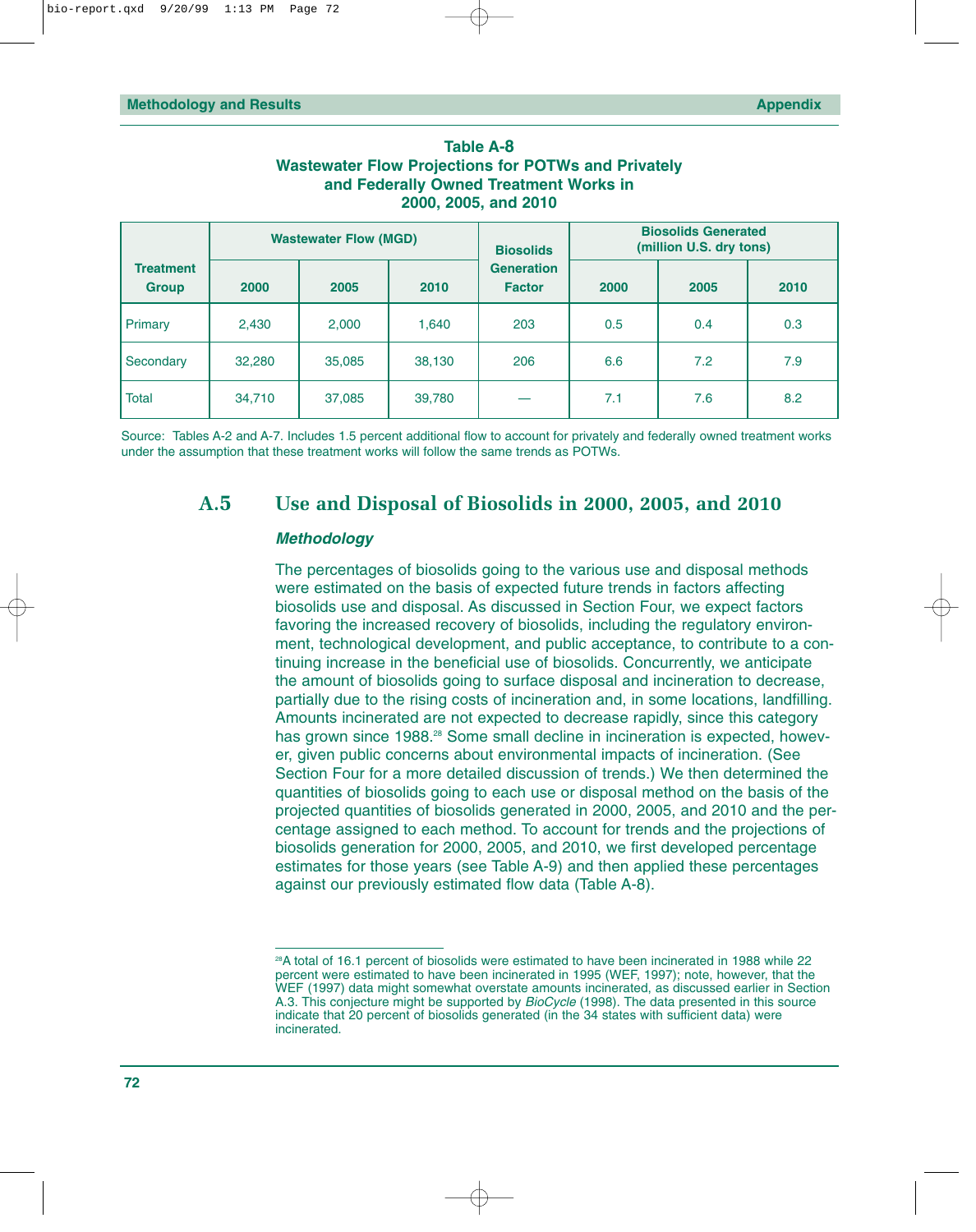### *Results*

As Table A-10 shows, we expect beneficial use of biosolids to increase from 60 percent in 1998 to 63 percent in 2000, 66 percent in 2050, and 70 percent in 2010. Thus, by 2010, disposal might only account for about 30 percent of all biosolids generated.

## **Table A-9 Projected Percentages of Biosolids Use and Disposal in 2000, 2005, and 2010**

|      |                            | <b>Beneficial Use</b>               |                                                                 |     | <b>Disposal</b>                                |                     |              |              |
|------|----------------------------|-------------------------------------|-----------------------------------------------------------------|-----|------------------------------------------------|---------------------|--------------|--------------|
| Year | Land<br><b>Application</b> | <b>Advanced</b><br><b>Treatment</b> | <b>Other</b><br><b>Beneficial</b><br><b>Total</b><br><b>Use</b> |     | <b>Surface</b><br><b>Disposal/</b><br>Landfill | <b>Incineration</b> | <b>Other</b> | <b>Total</b> |
| 1998 | 41%                        | 12%                                 | 7%                                                              | 60% | 17%                                            | 22%                 | $1\%$        | 40%          |
| 2000 | 43%                        | 12.5%                               | 7.5%                                                            | 63% | 14%                                            | 22%                 | $1\%$        | 37%          |
| 2005 | 45%                        | 13%                                 | 8%                                                              | 66% | 13%                                            | 20%                 | $1\%$        | 34%          |
| 2010 | 48%                        | 13.5%                               | 8.5%                                                            | 70% | 10%                                            | 19%                 | $1\%$        | 30%          |

Source: EPA estimates.

## **Table A-10 Projected Quantities of Biosolids Use and Disposal in 2000, 2005, and 2010 (million U.S. dry tons)**

|      |      | <b>Beneficial Use</b>                                |                                                 |              |                                                |                   |              |              |              |
|------|------|------------------------------------------------------|-------------------------------------------------|--------------|------------------------------------------------|-------------------|--------------|--------------|--------------|
| Year | Land | Treatment/<br>Land<br><b>Application Application</b> | <b>Other</b><br><b>Beneficial</b><br><b>Use</b> | <b>Total</b> | <b>Surface</b><br><b>Disposal/</b><br>Landfill | Inciner-<br>ation | <b>Other</b> | <b>Total</b> | <b>Total</b> |
| 2000 | 3.1  | 0.9                                                  | 0.5                                             | 4.5          | 1.0                                            | 1.6               | 0.1          | 2.6          | 7.1          |
| 2005 | 3.4  | 1.0                                                  | 0.6                                             | 5.0          | 1.0                                            | 1.5               | 0.1          | 2.6          | 7.6          |
| 2010 | 3.9  | 1.1                                                  | 0.7                                             | 5.7          | 0.8                                            | 1.5               | 0.1          | 2.5          | 8.2          |

Source: Tables A-9 and A-10.

Based on this assessment of likely trends, we estimate the amount of biosolids to be beneficially used to increase to 4.4, 5.0, and 5.7 million dry tons in 2000, 2005, and 2010, respectively, with 2.6, 2.6, and 2.5 million dry tons, respectively, being disposed of. Compared to current breakdowns between use and disposal methods, a positive trend in the use of biosolids continues in the future,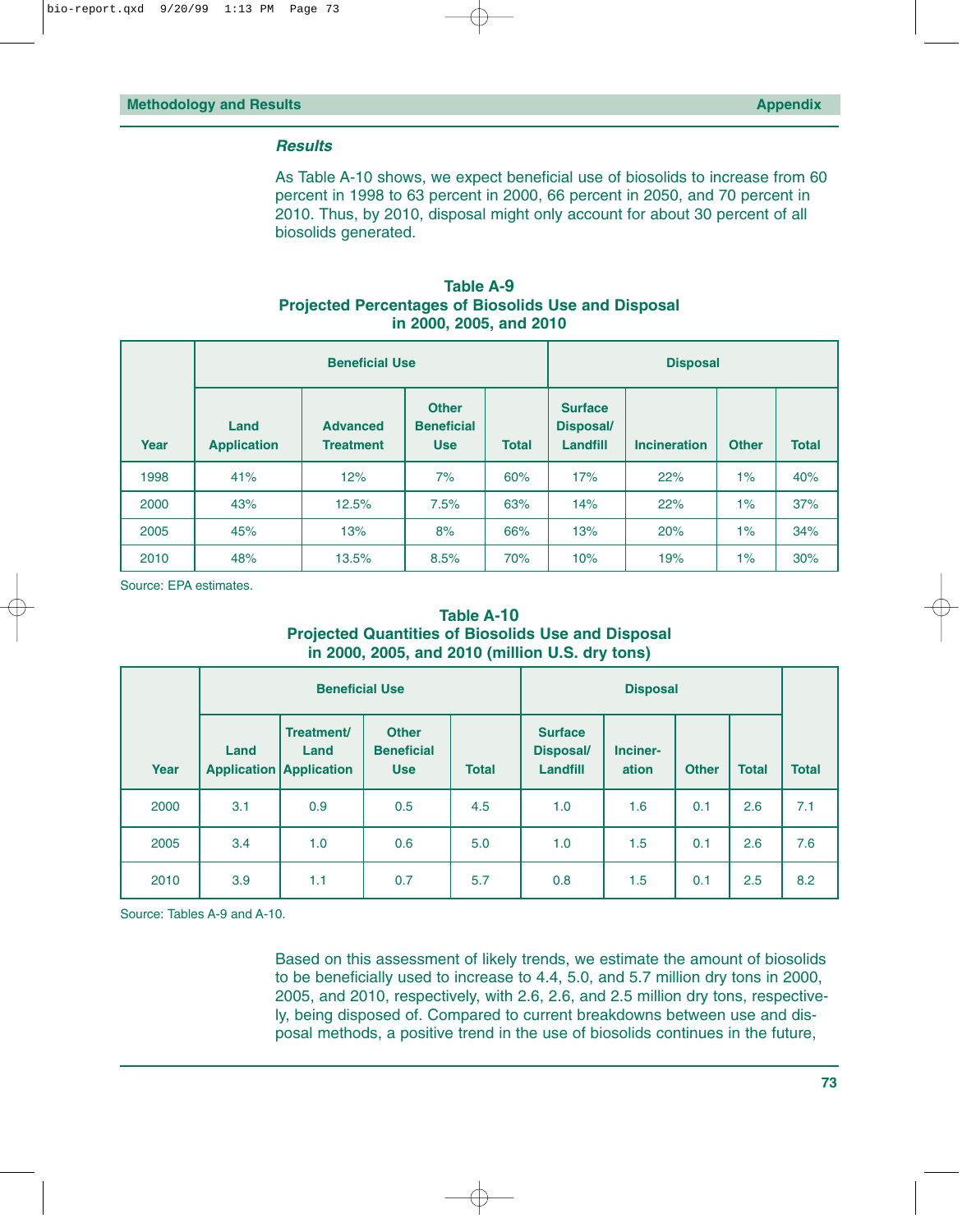but the trend in disposal becomes slightly negative. The amount of biosolids going to municipal solid waste facilities is projected to be 1.2, 1.2, and 1.0 million dry tons (not including composted biosolids managed by municipal solid waste facilities, as defined earlier, that are not used as landfill cover) in 2000, 2005, and 2010, respectively.29 Declines in landfilled biosolids are offset slightly by small increases in use of biosolids for landfill cover, but not enough to change the overall decline rate at municipal solid waste facilities. Municipal solid waste facilities, therefore, are likely to be handling at a minimum 17 percent of the 7.1 million dry tons generated in 2000, 16 percent of the 7.6 million dry tons generated in 2005, and 12 percent of the 8.2 million dry tons generated in 2010.

As discussed in Section Four, some portion of the amount estimated to receive advanced treatment might be prepared by municipal solid waste facilities. As much as half (approximately 0.5 million dry tons of the 0.9, 1.0, and 1.1 million dry tons shown in Table A-10) might be handled by these facilities. When these amounts are added to the above estimates, municipal solid waste facilities might manage 1.6 million dry tons of the 7.1 million dry tons generated in 2000 (23 percent), 1.7 million dry tons of the 7.6 million dry tons generated in 2005 (22 percent), and 1.6 million dry tons of the 8.2 million dry tons generated in 2010 (20 percent). These figures include amounts of biosolids disposed of in municipal solid waste landfills, used for landfill cover, or composted for sale or distribution to farmers, contractors, or the general public.

<sup>29</sup>Using the same assumption as above about the relative ratios of landfill cover to aggregate in the other beneficial use category.